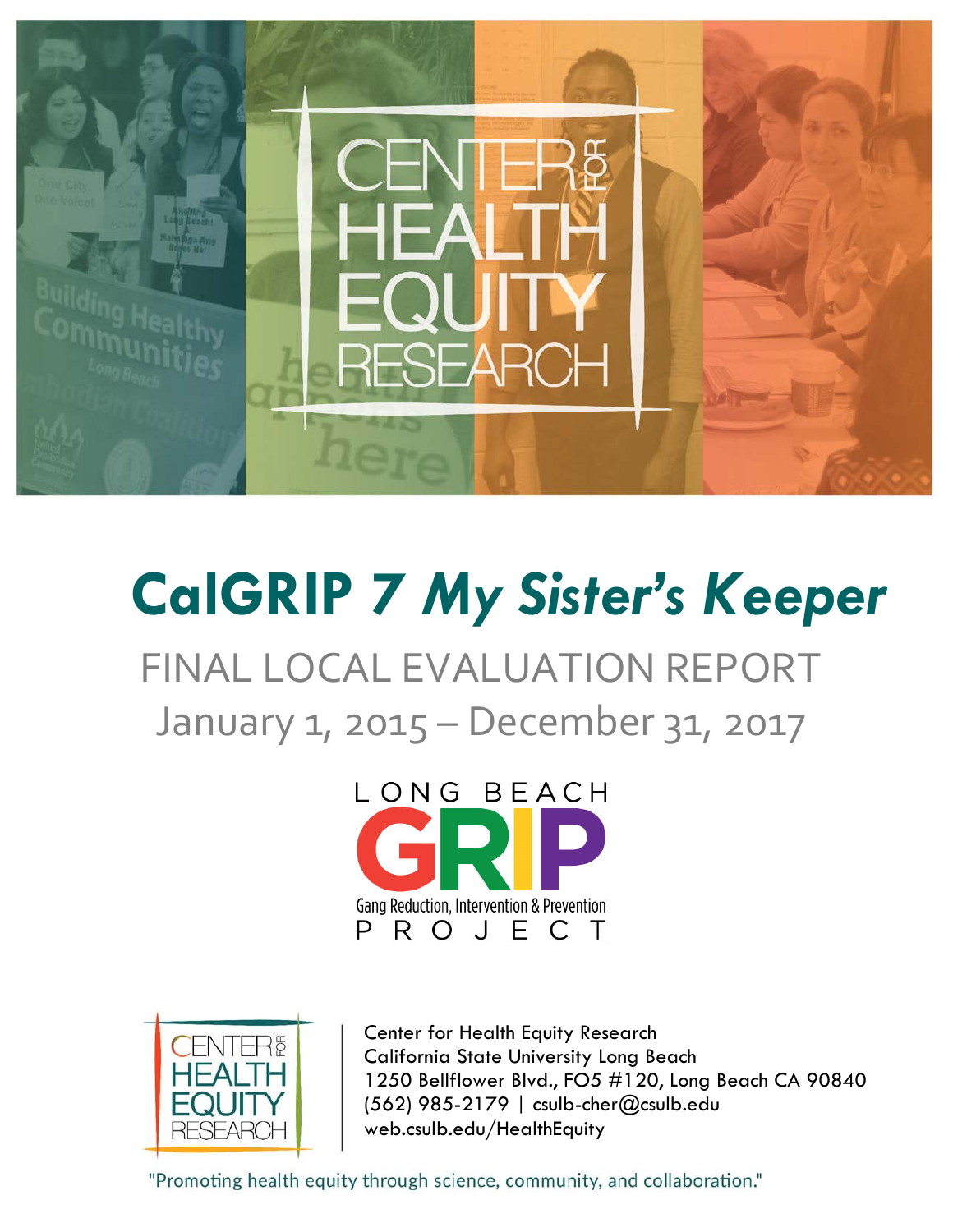# **Table of Contents**

| Human Trafficking Workshop for Health Care & Social Service Providers in Year 2  47 |
|-------------------------------------------------------------------------------------|
| Human Trafficking Workshop for Hotel Staff (English and Spanish) in Year 3  49      |

CENTER FOR HEALTH EQUITY RESEARCH | CALIFORNIA STATE UNIVERSITY LONG BEACH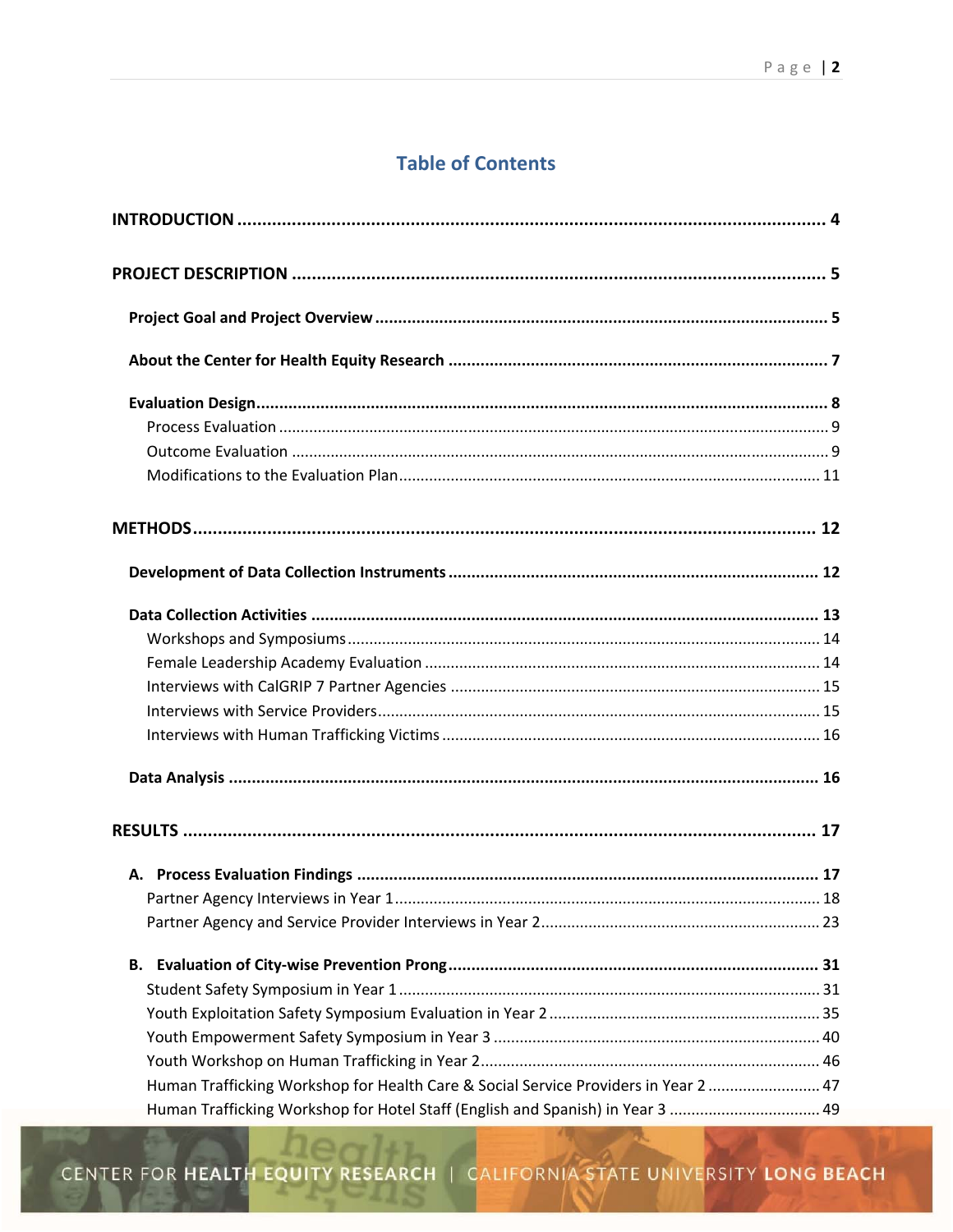| Long Beach Trauma and Recovery Center (LBTRC) Baseline and Follow-up Surveys in Year 3 65 |  |
|-------------------------------------------------------------------------------------------|--|
|                                                                                           |  |
|                                                                                           |  |
|                                                                                           |  |
|                                                                                           |  |
|                                                                                           |  |
|                                                                                           |  |
|                                                                                           |  |
|                                                                                           |  |
|                                                                                           |  |
|                                                                                           |  |
| Long Beach Trauma and Recovery Center Baseline and Follow-up Surveys  78                  |  |
|                                                                                           |  |
|                                                                                           |  |
|                                                                                           |  |
|                                                                                           |  |
|                                                                                           |  |
|                                                                                           |  |

CENTER FOR **HEALTH EQUITY RESEARCH** | CALIFORNIA STATE UNIVERSITY LONG BEACH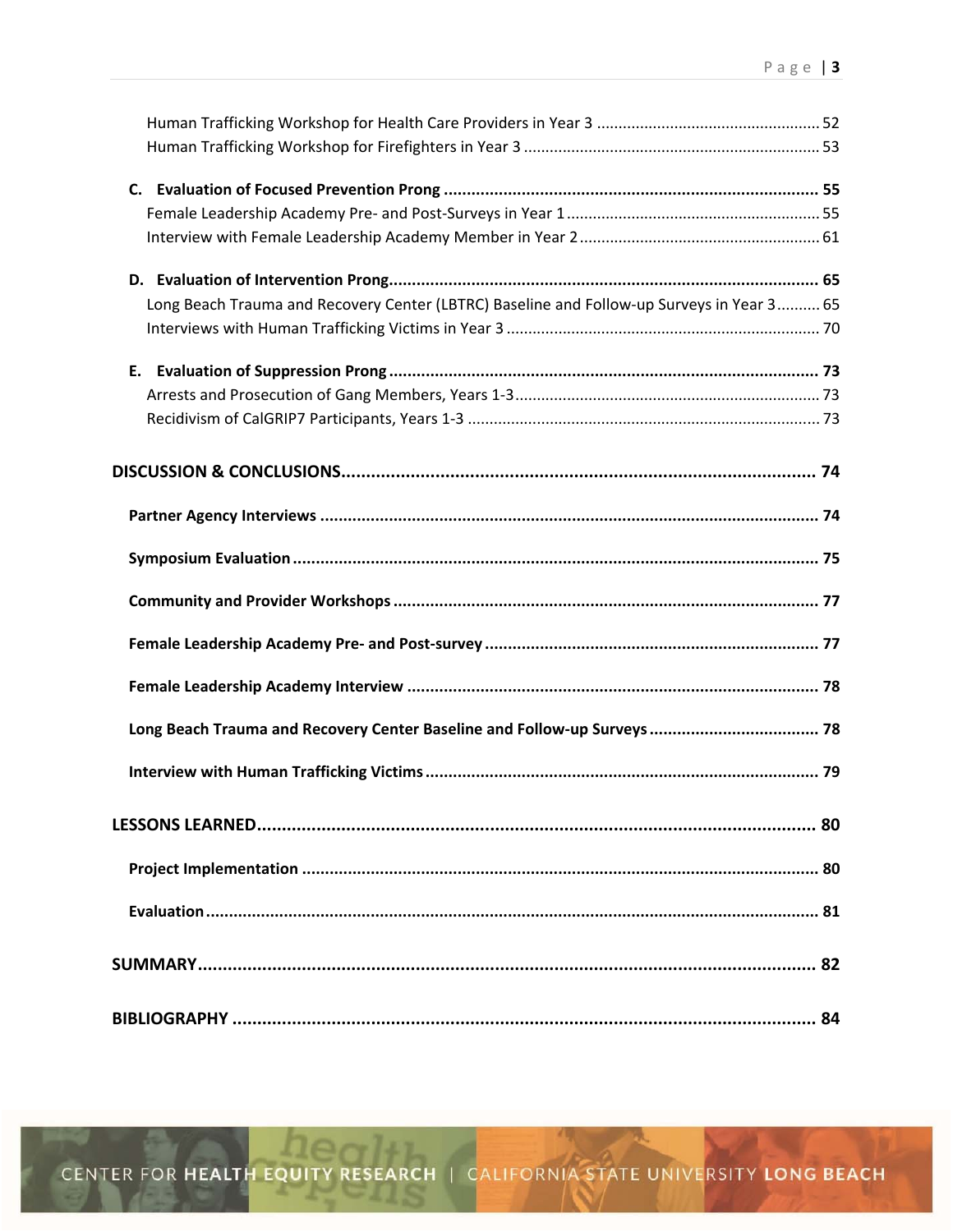# INTRODUCTION

The City of Long Beach has grappled with gang violence since the 1940s. Although gangs have historically trafficked drugs to earn money, the trafficking of young women is becoming more prevalent. Globally, human trafficking generates \$32 Billion a year in profit. In the United States, California is one of the top four destinations to buy and sell girls (Coalition to Abolish Slavery and Trafficking, 2012). According to the Long Beach Police Department (LBPD), each victim can generate up to \$300,000 annually for the gang.

Long Beach has approximately 6,000 known gang members and 60 active gangs based on LBPD data. Approximately 7% of all gang members are female (National Gang Center, 2013), while self‐report studies reveal that between 20-46% of gang-affiliated individuals self-identify as female (Miller, 1998). Based on these estimates the number of female gang members in Long Beach can range from a low of 360 to a high of 2,760. LBPD has reported that the majority of human traffickers in the city are gang members. In 2014, LBPD reported 17 human trafficking cases, 10 of which were gang-related. According to the Los Angeles County Probation Department, 100% of human trafficking cases filed by the District Attorney were against a gang member. LBPD further reported that these gang members are typically mid‐ to high‐level ranking gang members.

Long Beach is in a new era and the increasing human trafficking cases call for a multi-prong approach to address gang violence and gang victimization. The CalGRIP 7 Project was designed to reduce and prevent membership, and starve the gang of its critical source of income (i.e., human trafficking) and thus, its sustainability. The City of Long Beach has been the recipient of the California Gang Reduction, Intervention, and Prevention (CalGRIP) initiative since 2008. Its most recent award, CalGRIP 7 or *My Sister's Keeper*, was a 3‐year project that aimed to: 1) prevent human trafficking and decrease the number of trafficked girls and young women through prevention and intervention activities, and 2) decrease human trafficking cases in Long Beach through the arrest and prosecution of gang members involved in human trafficking.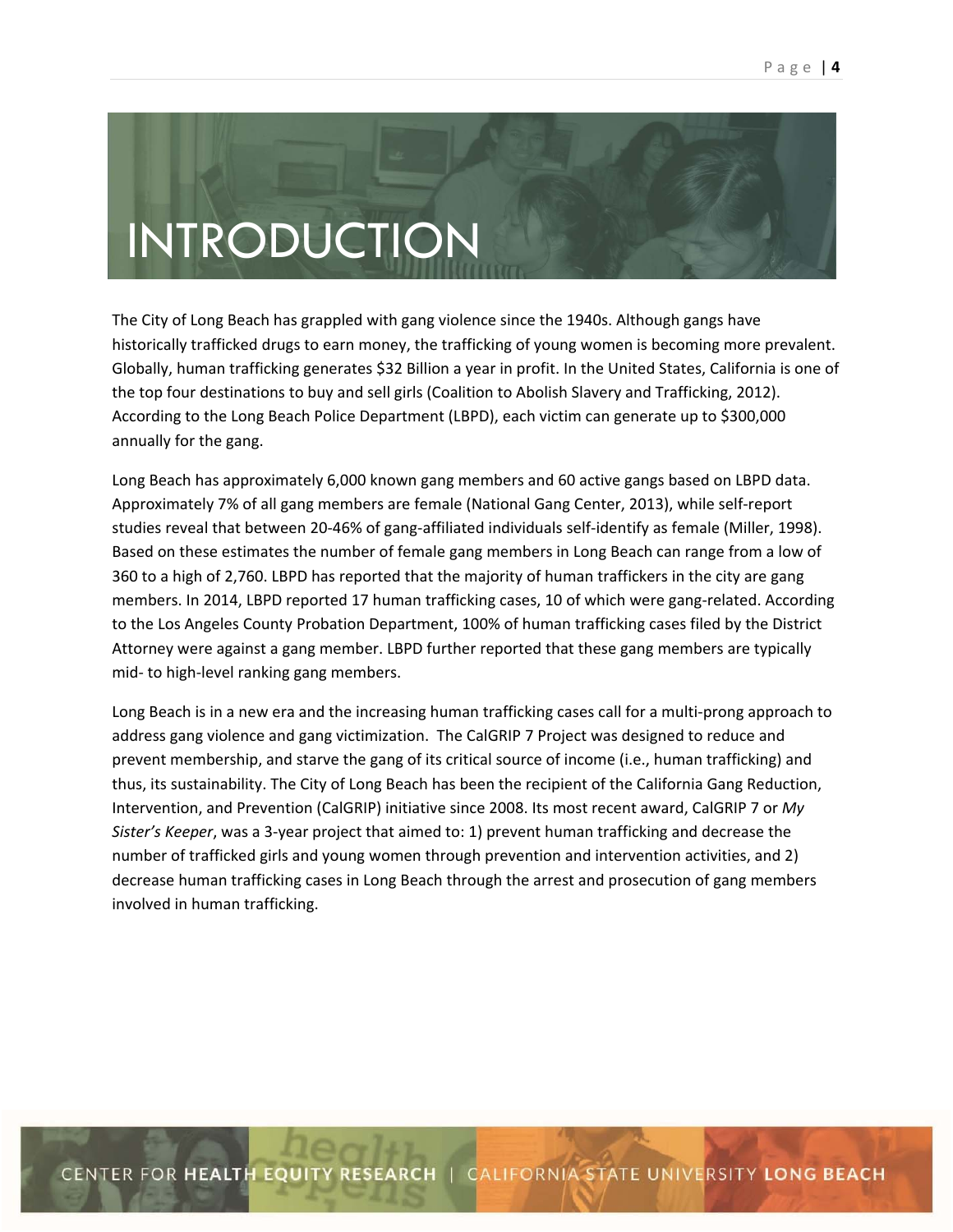

The CalGRIP 7 Project, or *My Sister's Keeper*, utilizes an evidence‐based, U.S. Department of Justice‐ supported anti‐gang strategy that includes a four‐pronged approach: 1) Citywide Prevention, 2) Focused Prevention, 3) Intervention, and 4) Suppression.

#### **Project Goal**

The project goal is to reduce gang membership and gang victimization among at‐risk female youth ages 12 to 24 years within the City of Long Beach.

#### **Project Overview**

CalGRIP 7 Project activities include:

- Citywide Prevention: Annually, increase community awareness of human trafficking through a citywide campaign, training workshops for 150 providers, and community safety symposium for 250 female youth and parents.
- Focused Prevention: Annually, 40 female youth will participate in the Female Leadership Academy<sup>1</sup>.
- Intervention: Annually, 10 gang-affiliated females will leave the gang lifestyle through the use of comprehensive services, including mentoring and counseling.
- Intervention: Annually, 5 gang-victimized females age 18 to 24 years will be rescued from human trafficking through use of suppression coupled with comprehensive services, including housing, mentoring, and counseling.
- Suppression: Annually, 5 gang members who are involved in human trafficking operations will be charged and prosecuted through LBPD suppression efforts.

*My Sister's Keeper* utilizes evidence‐based practices (EBPs) and strategies to implement the activities listed above. The specific EBPs utilized include wraparound case management, an awareness campaign, mental health treatment, housing assistance, and mentorship. The table below presents a description of the EBPs and strategies.

<sup>&</sup>lt;sup>1</sup> The Female Leadership Academy was removed as a CalGRIP 7 partner at the end of Year 1.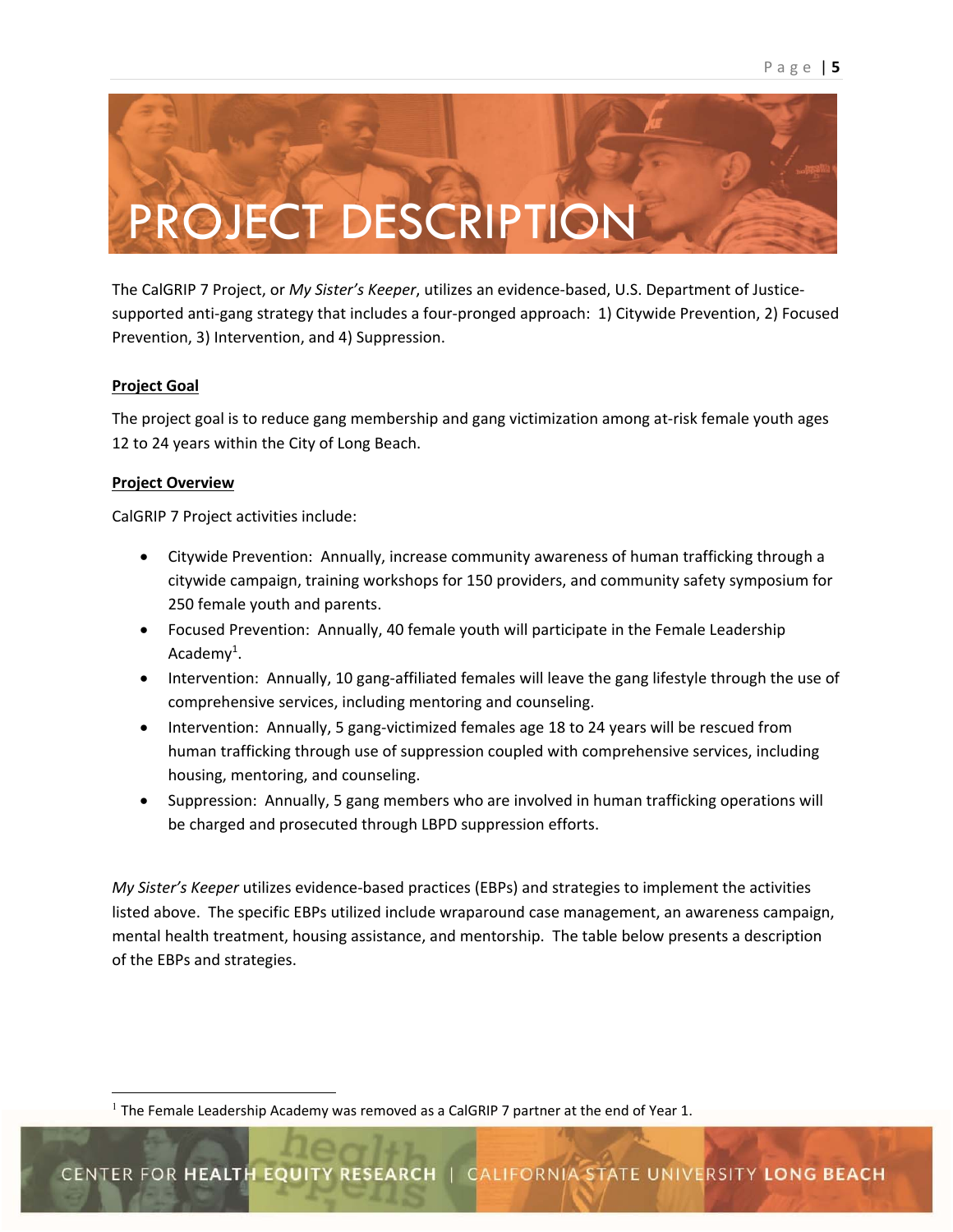| <b>WRAPAROUND CASE MANAGEMENT</b> |                                                                                                                                                                                                                                                                                                                                |  |  |
|-----------------------------------|--------------------------------------------------------------------------------------------------------------------------------------------------------------------------------------------------------------------------------------------------------------------------------------------------------------------------------|--|--|
| Practice(s)                       | Service planning, case management implementation, accurate record<br>keeping, ongoing training, and monitoring.                                                                                                                                                                                                                |  |  |
| <b>Evidence of Effectiveness</b>  | Seven peer-reviewed scientific studies indicate that wraparound case<br>management models have been effective (Suter & Bruns, 2009).                                                                                                                                                                                           |  |  |
| Population                        | Shown to be effective with high-risk gang youth and youth involved with<br>mental health, child welfare, and/or juvenile justice. Proposed target<br>population to receive services are females who are high-risk gang youth<br>and/or youth involved with mental health, child welfare, and/or juvenile<br>justice.           |  |  |
| Support Factors(s)                | A case management team already exists and includes LBPD, Probation,<br>Department of Child and Family Services (DCFS), City Prosecutor, and<br>Long Beach Unified School District.                                                                                                                                             |  |  |
|                                   | <b>AWARENESS CAMPAIGN</b>                                                                                                                                                                                                                                                                                                      |  |  |
| Practice(s)                       | Pro-social messages through multiple media channels (e.g., symposium,<br>press releases, online, radio, and printed materials). Workshops with<br>guest speakers will be held all three years to promote protective factors<br>and raise awareness around risk factors.                                                        |  |  |
| <b>Evidence of Effectiveness</b>  | Office of Juvenile Justice and Delinquency Prevention's (OJJDP)<br>Comprehensive Gang Model (Development Services Group, 2014) and<br>leading gang scholars consider this a best practice (Decker, 2008; Spergel,<br>1995). Strategic planned events can create a groundswell of community<br>support to help deal with gangs. |  |  |
| Population                        | My Sister's Keeper awareness campaign will be directed toward females<br>at-risk of joining a gang or becoming gang-victimized, guardians,<br>professionals who work with at-risk gang members and gang-victimized<br>females, and the community as a whole.                                                                   |  |  |
| Support Factors(s)                | The awareness campaign is implemented by the City in partnership with<br>the YMCA of Greater Long Beach.                                                                                                                                                                                                                       |  |  |
| <b>MENTAL HEALTH TREATMENT</b>    |                                                                                                                                                                                                                                                                                                                                |  |  |
| Practice(s)                       | Cognitive Behavioral Therapy (CBT) and Trauma Informed CBT are<br>provided by The Long Beach Trauma Recovery Center (LBTRC).                                                                                                                                                                                                   |  |  |
| <b>Evidence of Effectiveness</b>  | CBT has been proven to be effective in treating many psychological<br>disorders.                                                                                                                                                                                                                                               |  |  |
| Population                        | These treatments are used for individuals, families, and groups who have<br>suffered trauma and struggle with mental illness. Program participants<br>will have a history of trauma and/or mental illness.                                                                                                                     |  |  |
| Support Factors(s)                | The LBTRC has an established relationship with the City and is poised to<br>serve the multiple populations in this project.                                                                                                                                                                                                    |  |  |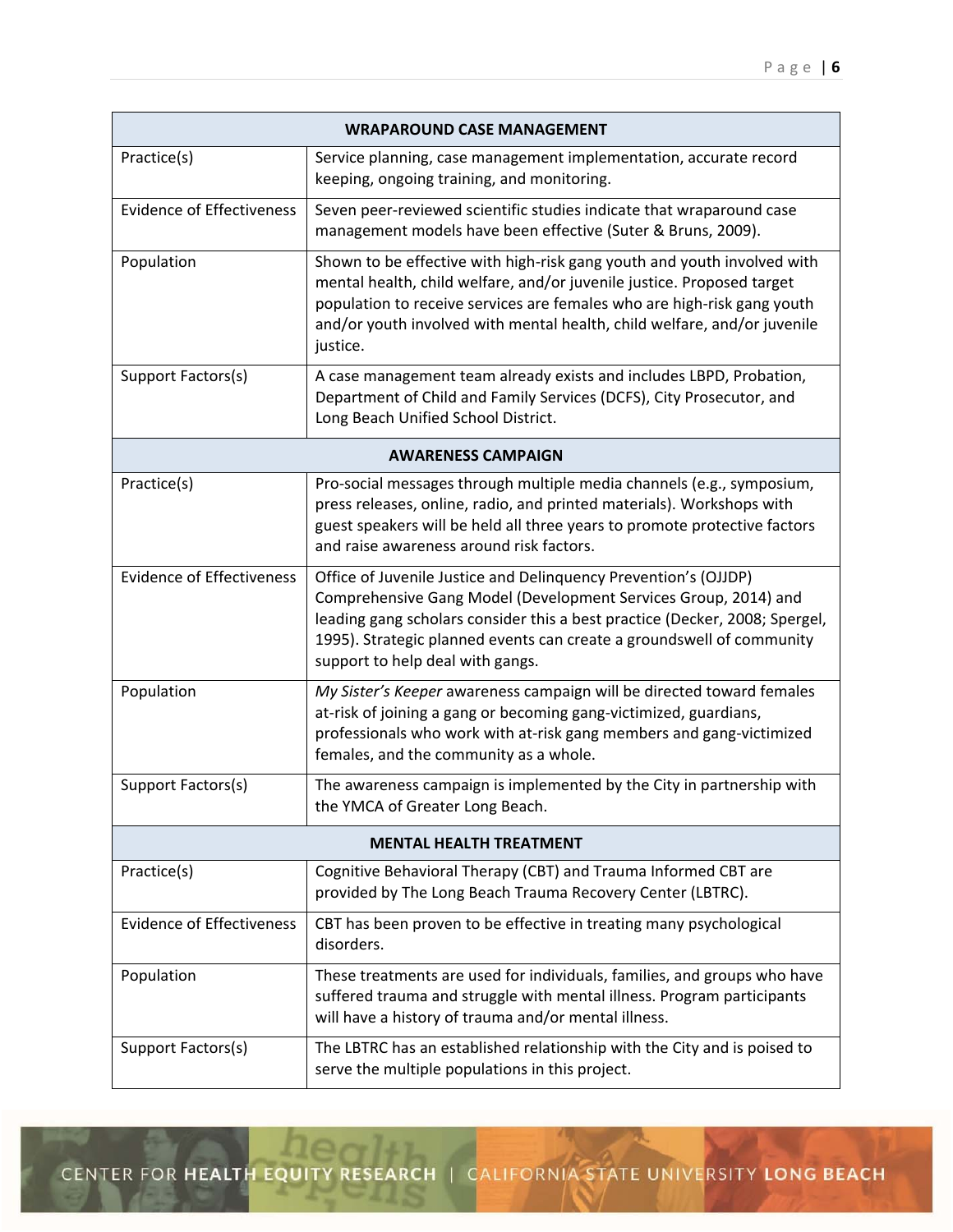| <b>HOUSING FIRST</b>             |                                                                                                                                                                                                                                                                                                                                                                                                    |  |  |
|----------------------------------|----------------------------------------------------------------------------------------------------------------------------------------------------------------------------------------------------------------------------------------------------------------------------------------------------------------------------------------------------------------------------------------------------|--|--|
| Practice(s)                      | Strategy to provide housing to the most vulnerable populations.                                                                                                                                                                                                                                                                                                                                    |  |  |
| <b>Evidence of Effectiveness</b> | Housing First programs have demonstrated that addressing housing<br>stability for clients is cost effective and supports client utilization of<br>services compared to traditional housing services that impose sobriety as<br>a requirement for housing(New Hampshire Coalition to End<br>Homelessness, 2016).                                                                                    |  |  |
| Population                       | Proven to help individuals who are homeless and/or struggling with<br>mental illnesses and co-occurring substance use disorders. Trafficking<br>victims suffer from isolation, trauma and mental illnesses and are<br>supplied with substances by their trafficker to remain under their control.                                                                                                  |  |  |
| Support Factors(s)               | The Coalition to Abolish Slavery and Trafficking (CAST) <sup>2</sup> , YWCA of Greater<br>Los Angeles, and Gems Uncovered provide short- and long-term housing<br>for victims of human trafficking.                                                                                                                                                                                                |  |  |
| <b>MENTORING</b>                 |                                                                                                                                                                                                                                                                                                                                                                                                    |  |  |
| Practice(s)                      | Helpline Youth Counseling provides one-on-one mentoring.                                                                                                                                                                                                                                                                                                                                           |  |  |
| <b>Evidence of Effectiveness</b> | Numerous studies indicate that mentoring has the greatest effect on<br>youth at-risk of gang involvement (DuBois & Silverthorn, 2005; Tolan,<br>Henry, Schoeny, Lovegrove, & Nichols, 2014). Additionally, mentoring is a<br>recommended evidence-based model by the Office of Juvenile Justice and<br>Delinquency Prevention (OJJDP), the National Gang Center, and the<br>Department of Justice. |  |  |
| Population                       | Individuals who are at-risk of dropping out of school, low academic<br>achievement, conduct problems, and past trauma. Program participants<br>exhibit risk factors that mentoring have shown to be effective in negating.                                                                                                                                                                         |  |  |
| Support Factors(s)               | The City of Long Beach has contracted with Helpline Youth Counseling to<br>implement this strategy.                                                                                                                                                                                                                                                                                                |  |  |

# **About the Center for Health Equity Research**

The evaluation of the CalGRIP 7 Project was conducted by the California State University, Long Beach (CSULB) Center for Health Equity Research (CHER). Evaluation design and the development of data collection instruments were a collaborative and iterative process between the evaluation team at CHER, the CalGRIP Project Coordinator, and CalGRIP 7 partner agencies.

Formerly The Center for Health Care Innovation, CHER was established in 2013 with support from the National Institute on Minority Health and Health Disparities (NIMHD) Research Infrastructure in Minority Institutions (RIMI) grant to better reflect the focus of its work. CHER is located in the College of Health and Human Services at CSULB, an institution with a diverse student body and faculty with extensive

 $2$  CAST LA was removed as a CalGRIP 7 partner agency in Year 2 and replaced with The Young Women's Christian Association (YWCA) and Gems Uncovered.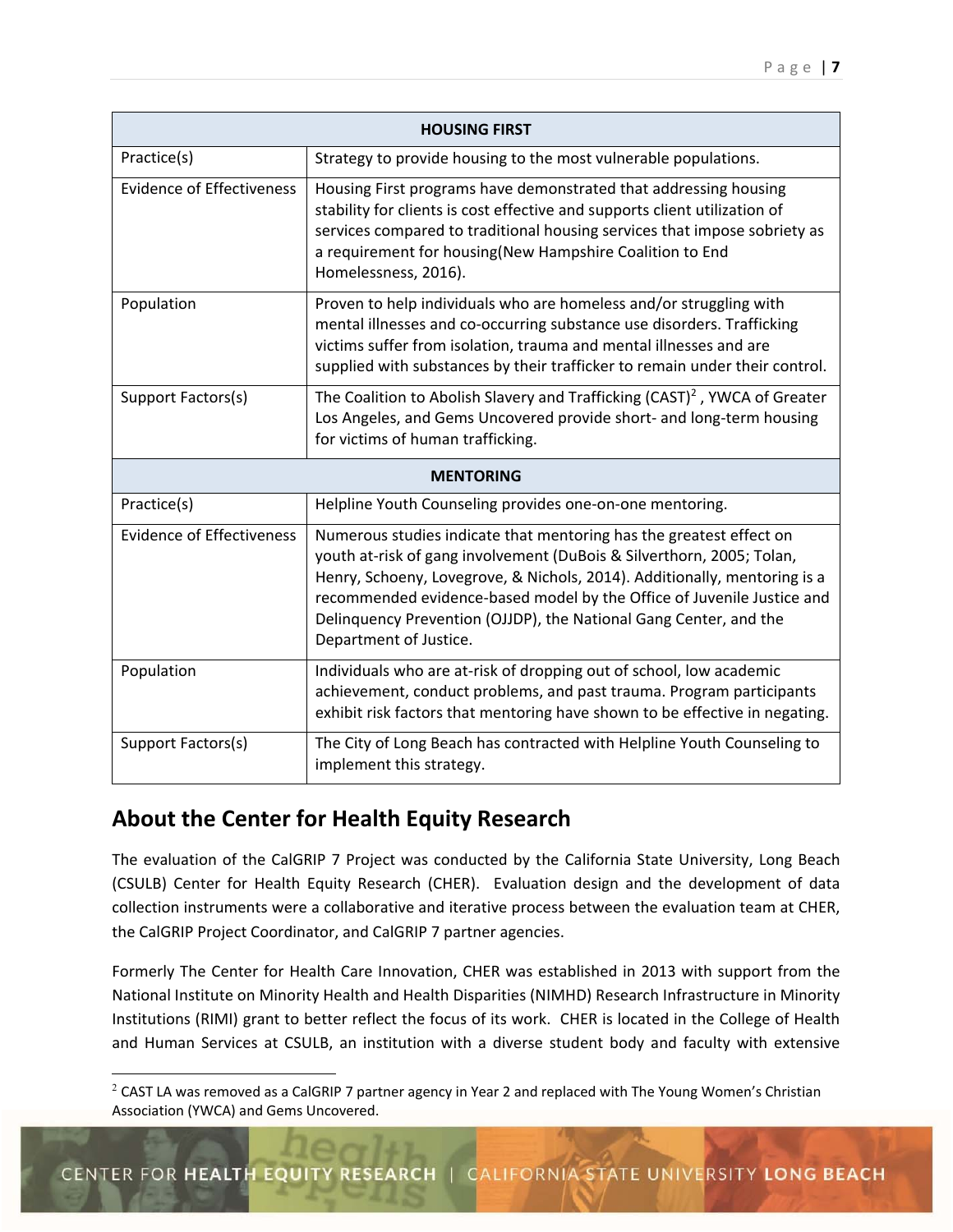research interests and expertise. The Center's mission of "promoting health equity through science, community and collaboration" is reflected throughout its work to eliminate health inequities among residents in Long Beach. CHER was funded by the Substance Abuse and Mental Health Services Administration (SAMHSA) to implement PPOWER (Peer Promotion of Wellness and Enhanced Linkage to Resources), a community-based participatory research project that aims to prevent HIV and Hepatitis C infection, and substance abuse among young Black men who have sex with men (MSMs) through peer‐ to-peer outreach and education. In addition to CalGRIP 7, CHER currently serves as the evaluator for three other projects. They include: 1) Building Healthy Communities Long Beach (BHCLB), a 10‐year place‐based initiative funded by The California Endowment to improve community health in Central and West Long Beach; 2) the All In Campaign, a project funded by the U. S. Department of Justice and implemented by the City of Long Beach, in collaboration with the Long Beach Unified School District and community organizations, to reduce truancy at four schools in Central and North Long Beach; and 3) The Community Wellness Program, a project funded by the California Department of Public Health Office of Health Equity to reduce mental health disparities among Cambodians in Long Beach and Santa Ana.

# **Evaluation Design**

The evaluation of the CalGRIP 7 Project follows a mixed-method approach and was developed with consideration of the three prongs (i.e., Prevention, Intervention, and Suppression). Data collection activities were divided into 12 quarters and were staggered during Years 1 through 3 of project implementation (see Table 1). Data collection activities were designed to examine the association of program services with the project's intended outcomes, as well as to learn about the successes and challenges of service delivery and service utilization to help inform the CalGRIP project team of any adjustments that needed to be made. These data collection activities include evaluation forms, pre‐ and post‐surveys, and in‐depth interviews.

| Project Activity/<br><b>Participant Population</b> | Year 1                                                  | Year <sub>2</sub>                                       | Year 3                            |
|----------------------------------------------------|---------------------------------------------------------|---------------------------------------------------------|-----------------------------------|
| Symposium                                          | <b>Evaluation Form</b>                                  | <b>Evaluation Form</b>                                  | <b>Evaluation Form</b>            |
| Provider/Community<br>Workshops                    |                                                         | <b>Evaluation Form</b>                                  | <b>Evaluation Form</b>            |
| Female Leadership<br>Academy (FLA)                 | Pre-survey of Cohort 1                                  | Post-survey of Cohort 1<br>In-depth Interview           |                                   |
| Human trafficking<br>victims                       |                                                         | In-depth Interview                                      | Pre-/Post-survey*                 |
| Partner agencies                                   | Attendance at partner<br>meetings<br>In-depth Interview | Attendance at partner<br>meetings<br>In-depth Interview | Attendance at partner<br>meetings |
| Service Providers                                  |                                                         | In-depth Interview                                      |                                   |

*Table 1*. Evaluation activities, Years 1‐3

\*Pre‐/Post‐survey for human trafficking victims were developed and administered by the Long Beach Trauma Recovery Center, a CalGRIP 7 partner agency. Data from these surveys were shared with the CHER evaluation team for the evaluation of CalGRIP 7.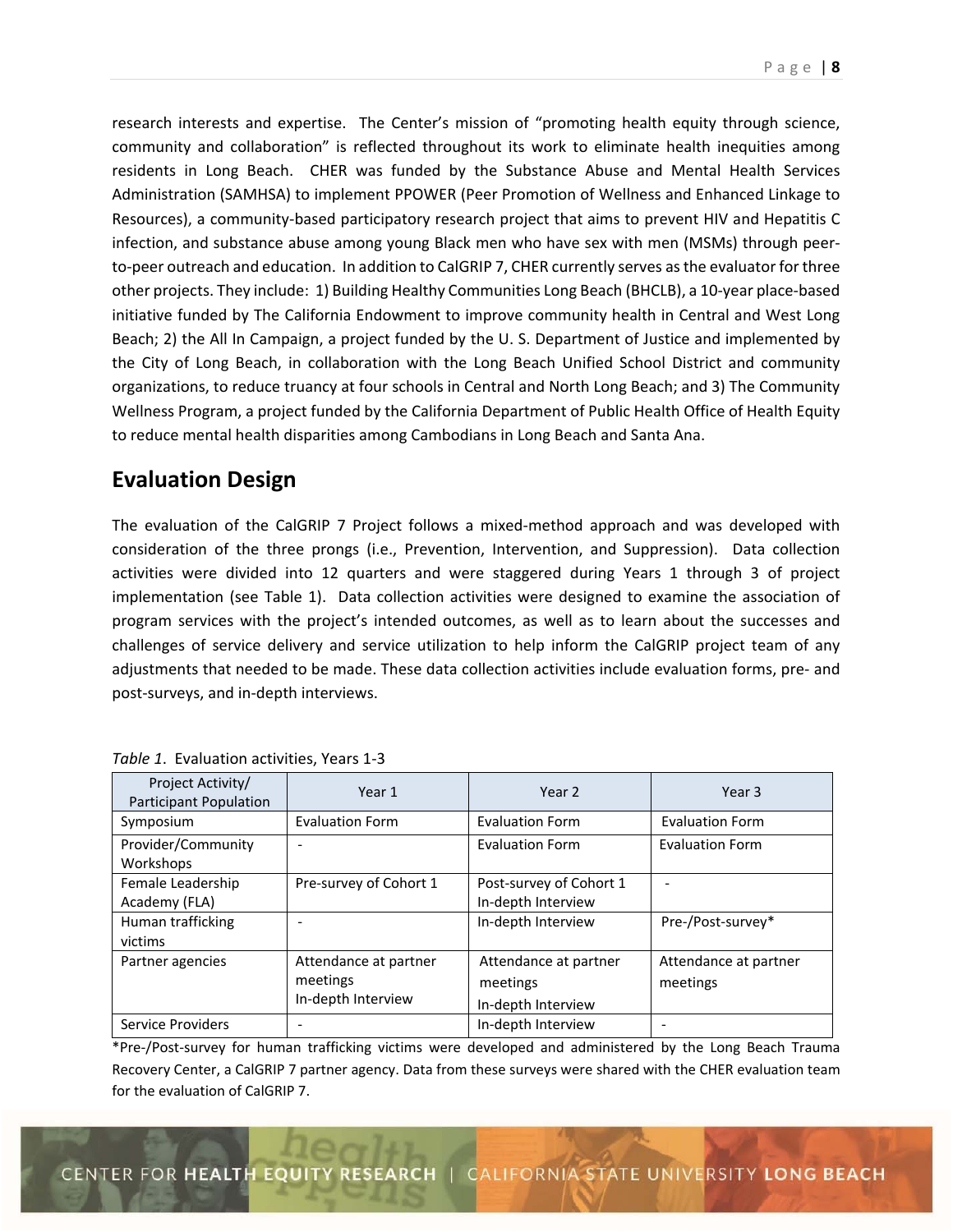## **Process Evaluation**

A process evaluation was performed in Years 1 and 2 to ensure that the CalGRIP 7 Project was implemented as planned. The evaluation team used three methods of data collection for this process. The first method was attendance at quarterly partner meetings to learn about successes and challenges related to the referral process, participant engagement, and service delivery from CalGRIP 7 partners. At each meeting, the evaluation team paid particular attention to the following information:

- Services rendered
- Number of participants served
- Accomplishments/Highlights
- Challenges encountered
- Barriers to service delivery and participant engagement
- Resources needed, including training and technical assistance

To supplement information gathered at quarterly partner meetings, the process evaluation also included in-depth interviews with partner agencies to explore the successes and challenges to service delivery in more detail, including resources needed to overcome these challenges, and suggestions for improvement. CHER staff interviewed a total of eight CalGRIP 7 partners. They included the Coalition to Abolish Slavery and Trafficking (CAST) LA, Centro CHA, Long Beach City Prosecutor's Office, Female Leadership Academy, Helpline Youth Counseling, Long Beach Trauma and Recovery Center, Long Beach Police Department‐Vice Unit, and YWCA of Greater Los Angeles.

## **Outcome Evaluation**

The following are outcome measures for activities implemented during the second year of the project:

- Awareness of human trafficking and prevention strategies
- Social support
- Academic performance
- Leadership skills
- Self-efficacy
- Ability to resist peer pressure
- Mental health
- Recidivism among human trafficking victims
- **IMPACT OF CALGRIP 7 services on human trafficking victims**<sup>3</sup>

Table 2 presents both process and outcome measures for the evaluation of CalGRIP 7, and the evaluation activities associated with each.

  $3$  As measured by qualitative data.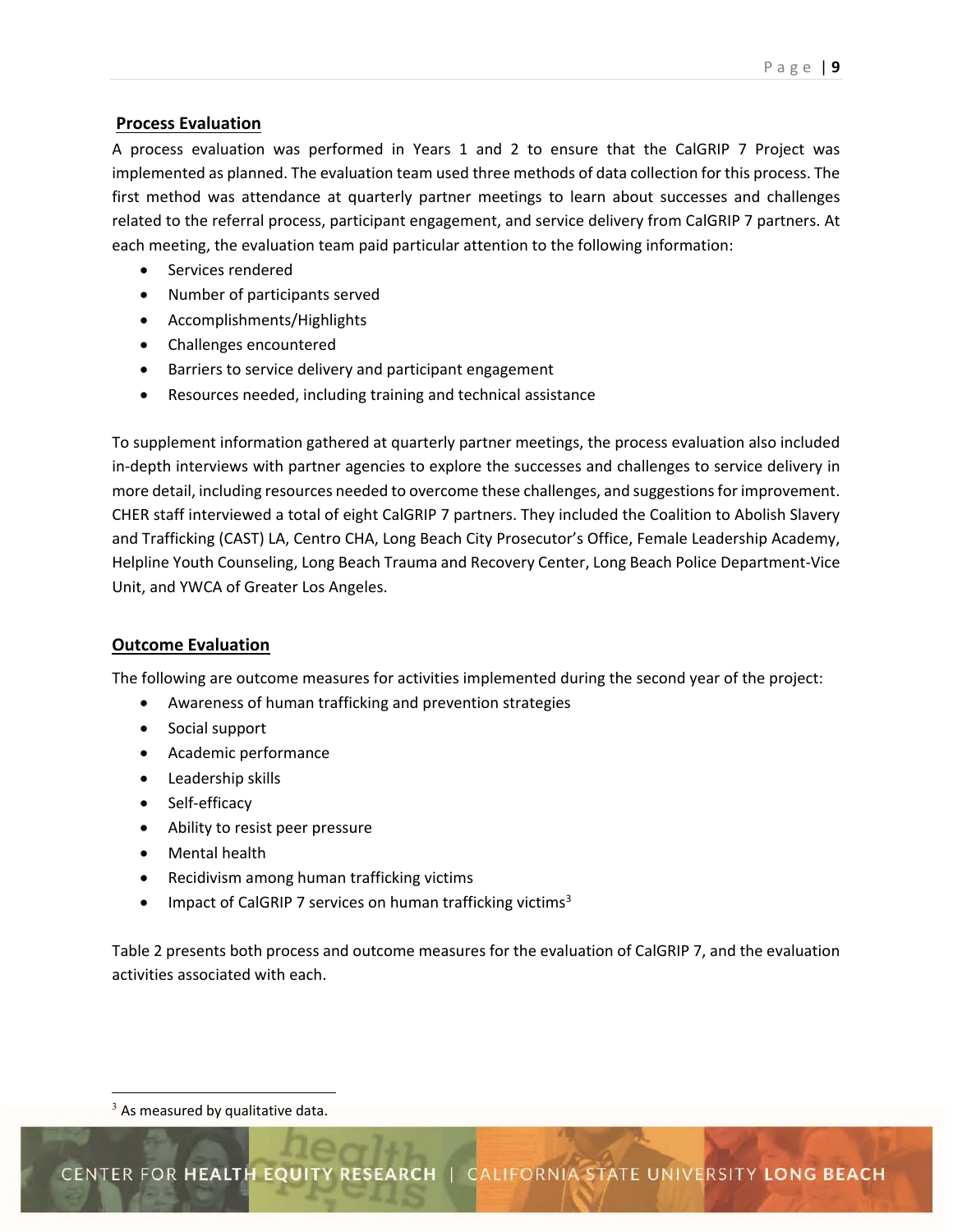|                 | , apre E. , piocer o neeper incasara |                                                              |                                                     |
|-----------------|--------------------------------------|--------------------------------------------------------------|-----------------------------------------------------|
|                 | Project Objectives                   | Process and Outcome Measures                                 | Data Collection Tool for<br><b>Outcome Measures</b> |
| 1. City-wide    | 1.1 To increase awareness            | 1.1 Process: Annually, 250 female                            | 1.1: Evaluation form for                            |
| Prevention      | of youth exploitation                | youth, their parent/legal                                    | symposium attendees                                 |
|                 | and human trafficking                | guardian, and members of the                                 | 1.2: Pre-/Post-test for                             |
|                 | recruitment strategies               | larger community will attend a                               | workshop attendees                                  |
|                 | among female youth,                  | symposium on human                                           |                                                     |
|                 | their parents/legal                  | trafficking.                                                 |                                                     |
|                 | guardians, and                       | Outcome: Annually, at least                                  |                                                     |
|                 | members of the larger                | 75% of total number of                                       |                                                     |
|                 |                                      |                                                              |                                                     |
|                 | community through a                  | respondents will demonstrate<br>increased awareness of human |                                                     |
|                 | symposium held                       |                                                              |                                                     |
|                 | annually.                            | trafficking strategies and ways                              |                                                     |
|                 | 1.2 To increase awareness            | to prevent youth exploitation.                               |                                                     |
|                 | of youth exploitation                | 1.2 Process: Annually, a total of                            |                                                     |
|                 | and human trafficking                | 100 health care and social                                   |                                                     |
|                 | recruitment strategies               | service providers, hotel staff,                              |                                                     |
|                 | among health care and                | and members of relevant                                      |                                                     |
|                 | social service                       | sectors of the community will                                |                                                     |
|                 | providers, hotel staff,              | attend workshops on youth                                    |                                                     |
|                 | and members of                       | exploitation and human                                       |                                                     |
|                 | relevant sectors of the              | trafficking in Years 2 and 3.                                |                                                     |
|                 | community through                    | Outcome: Annually, at least                                  |                                                     |
|                 | workshops held at                    | 75% of the total number of                                   |                                                     |
|                 | least 2 times a year.                | respondents at each workshop                                 |                                                     |
|                 |                                      | will demonstrate an increased                                |                                                     |
|                 |                                      | awareness of human trafficking                               |                                                     |
|                 |                                      | and of ways to assist a possible                             |                                                     |
|                 |                                      | victim human trafficking.                                    |                                                     |
| 2. Focused      | 2.1 To improve academic              | 2.1 Process: Annually, 20 at-risk                            | 2.1 Pre-/Post-survey and                            |
| Prevention      | performance and                      | female youth will enroll in the                              | in-depth interview                                  |
|                 | increase social                      | Female Leadership Academy.                                   | with participants in                                |
|                 | support, leadership                  | Outcome: Annually, at least                                  | the Female                                          |
|                 | skills, and self-efficacy            | 75% of the 20 participants in                                | Leadership                                          |
|                 | among at-risk female                 | the Female Academy will                                      | Academy                                             |
|                 | youth through                        | demonstrate an                                               |                                                     |
|                 | participation in the                 | increase/improvement in the                                  |                                                     |
|                 | Female Leadership                    | following areas:                                             |                                                     |
|                 | Academy.                             | Social support<br>$\circ$                                    |                                                     |
|                 |                                      | Academic performance<br>$\circ$                              |                                                     |
|                 |                                      | Leadership skills<br>$\circ$                                 |                                                     |
|                 |                                      | Self-efficacy<br>$\circ$                                     |                                                     |
|                 |                                      | Ability to resist peer<br>O                                  |                                                     |
|                 |                                      | pressure                                                     |                                                     |
|                 |                                      | Mental health<br>$\circ$                                     |                                                     |
| 3. Intervention | 3. 1 To rescue and provide           | 3.1 Process: Annually, 5 gang-                               | 3.1 Review of LBPD                                  |
|                 | services to gang-                    | victimized female youth age 18                               | data; In-depth                                      |
|                 | victimized female                    | and over will be rescued from                                | interviews with                                     |
|                 | youth age 18 and over.               | human trafficking through the                                | service providers to                                |
|                 |                                      | use of suppression coupled                                   | learn about the                                     |
|                 |                                      | with comprehensive services,                                 | challenges to service                               |

*Table 2*. *My Sister's Keeper* measurable outcomes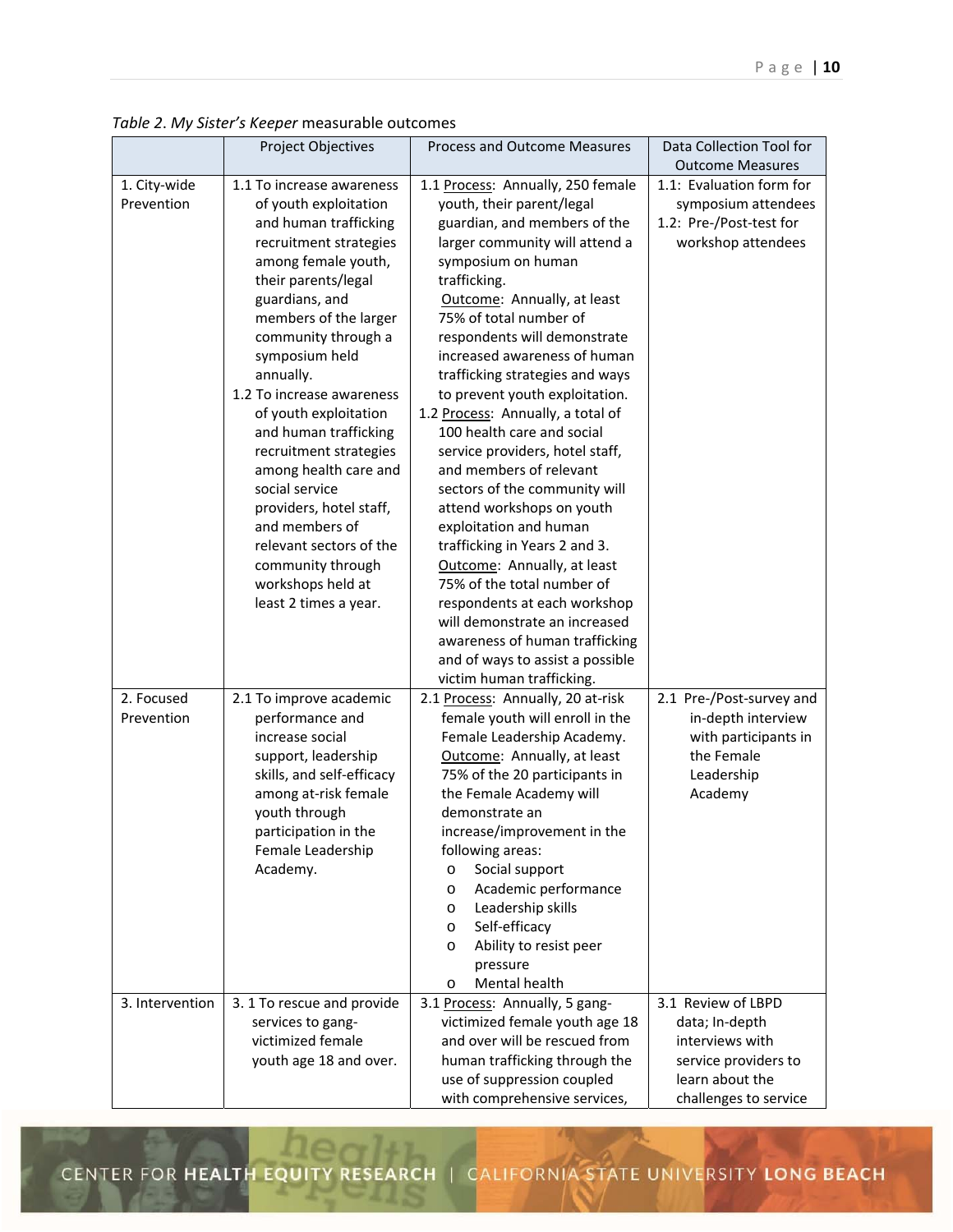|                | <b>Project Objectives</b>                                                                              | <b>Process and Outcome Measures</b>                                                                                                                                                                                                                                 | Data Collection Tool for<br><b>Outcome Measures</b>                                                                                                                                                                                                                                                                                                                                          |
|----------------|--------------------------------------------------------------------------------------------------------|---------------------------------------------------------------------------------------------------------------------------------------------------------------------------------------------------------------------------------------------------------------------|----------------------------------------------------------------------------------------------------------------------------------------------------------------------------------------------------------------------------------------------------------------------------------------------------------------------------------------------------------------------------------------------|
|                |                                                                                                        | including housing and<br>mentoring.<br>Outcome: Services provided<br>by CalGRIP 7 partner agencies<br>will aide in the recovery of<br>human trafficking victims.                                                                                                    | utilization and<br>additional resources<br>needed; in-depth<br>interviews with<br>human trafficking<br>victims to learn about<br>the benefits of<br>CalGRIP 7                                                                                                                                                                                                                                |
| 4. Suppression | 4.1 To assist in the arrest<br>and prosecution of<br>gang members<br>involved in human<br>trafficking. | 4.1 Process: Annually, at least 5<br>gang members involved in<br>human trafficking will be<br>arrested, charged, and<br>prosecuted.<br>Outcome: The arrest of 5 gang<br>members will have a significant<br>impact on human trafficking<br>operations in Long Beach. | 4.1 Review of LBPD<br>data; In-depth<br>interview with LBPD<br>to learn about history<br>of previous arrests of<br>each gang member,<br>the number of human<br>trafficking victims<br>associated with each<br>gang member, and<br>the gang member's<br>position in the gang<br>hierarchy to<br>determine the impact<br>of the arrest on<br>human trafficking<br>operations in Long<br>Beach. |

## **Modifications to the Evaluation Plan**

CHER staff made modifications to the original evaluation plan to account for changes in project activities and for unanticipated challenges to data collection. For example, pre- and post-surveys for Female Leadership Academy members were administered to the first cohort only, as the academy was no longer a part of CalGRIP in Years 2 and 3. To further explore the impact of the Female Leadership Academy on some of the outcome measures (i.e., social support, academic performance, leadership skills, etc.), CHER staff added interviews with Female Leadership Academy members to the evaluation plan in Year 2 and invited members of the cohort from Year 1 to participate. Other modifications included adding interviews with service providers to learn about barriers to service utilization and additional services needed. This change was made due to difficulty with recruiting human trafficking victims for in‐depth interviews. In‐ depth interviews with gang-affiliated female youth were removed from the evaluation plan due to changes to project implementation (i.e., a partner agency withdrew), and pre- and post-tests for workshop attendees were replaced with post workshop evaluation forms. All modifications to evaluation activities were submitted to and approved by the CSULB IRB.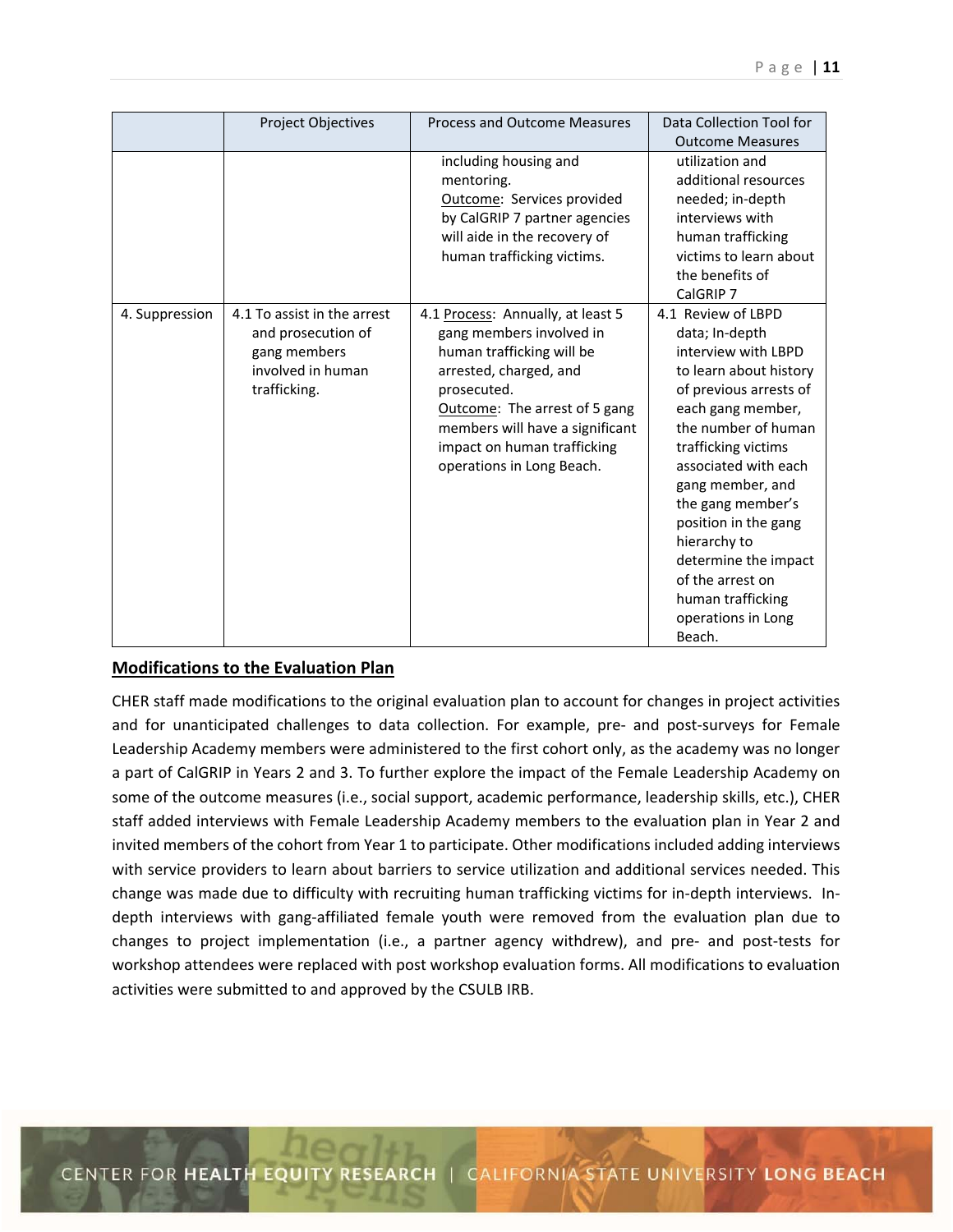

# **Development of Data Collection Instruments**

The development of data collection instruments was an iterative process. CHER staff developed all data collection tools and circulated each to the CalGRIP 7 Project Coordinator and applicable partner agencies to review and provide feedback. Below is a list of the data collection instruments that were developed for the evaluation of the CalGRIP 7 Project along with a description of each instrument:

*Evaluation form for symposium and for symposium workshops.* To assess the annual symposium, CHER staff developed two 7‐item evaluation forms, one for the workshops provided at the symposium and another for the overall symposium. The workshop evaluation form included 3 demographic items, 2 items to assess increased awareness of the topic presented and of ways to improve the safety and wellbeing of the community, and 1 item to assess satisfaction with the information provided by the speaker. The questionnaire also contained 1 open‐ended question to allow attendees to provide feedback and suggestions for improvement. Close‐ended items are intentionally broad so the evaluation form can be used to assess workshops on a wide range of topics that were provided at the all-day symposium. The 7item evaluation form for the overall symposium contained items that were designed to assess increased understanding of human trafficking and satisfaction of the symposium overall. Each evaluation form took approximately 2‐3 minutes to complete. Evaluation forms were available in English and Spanish.

*Evaluation form for community workshops.* CHER staff developed a 7‐item evaluation form for each of the community workshops (i.e., hotel staff, health care and social service providers, and fire fighters). Evaluation forms contained 3 demographic items and 6 items to assess increased awareness of human trafficking, signs of human trafficking, and ways to assist a possible human trafficking victim. The form also contained 1 open‐ended item to allow attendees to provide feedback and suggestions for improvement. The evaluation form for community workshops took approximately 3‐5 minutes to complete.

*Pre‐ and Post‐survey for Female Leadership Academy.* CHER staff developed a pre‐ and post‐survey to assess the impact of the Female Leadership Academy, as no data collection instrument existed for this program. To develop the pre‐ and post‐survey, a list of domains was generated after a careful review of the FLA curriculum and program activities included in the progress reports. The pre-survey contained 49 closed‐ended questions and the 57‐item post‐survey included all pre‐survey questions, with additional questions on program participation, satisfaction with program services, and an open‐ended question to allow participants to comment on their experience in the program. The pre‐survey took approximately 10‐15 minutes to complete and the post‐survey took approximately 15‐20 minutes to complete.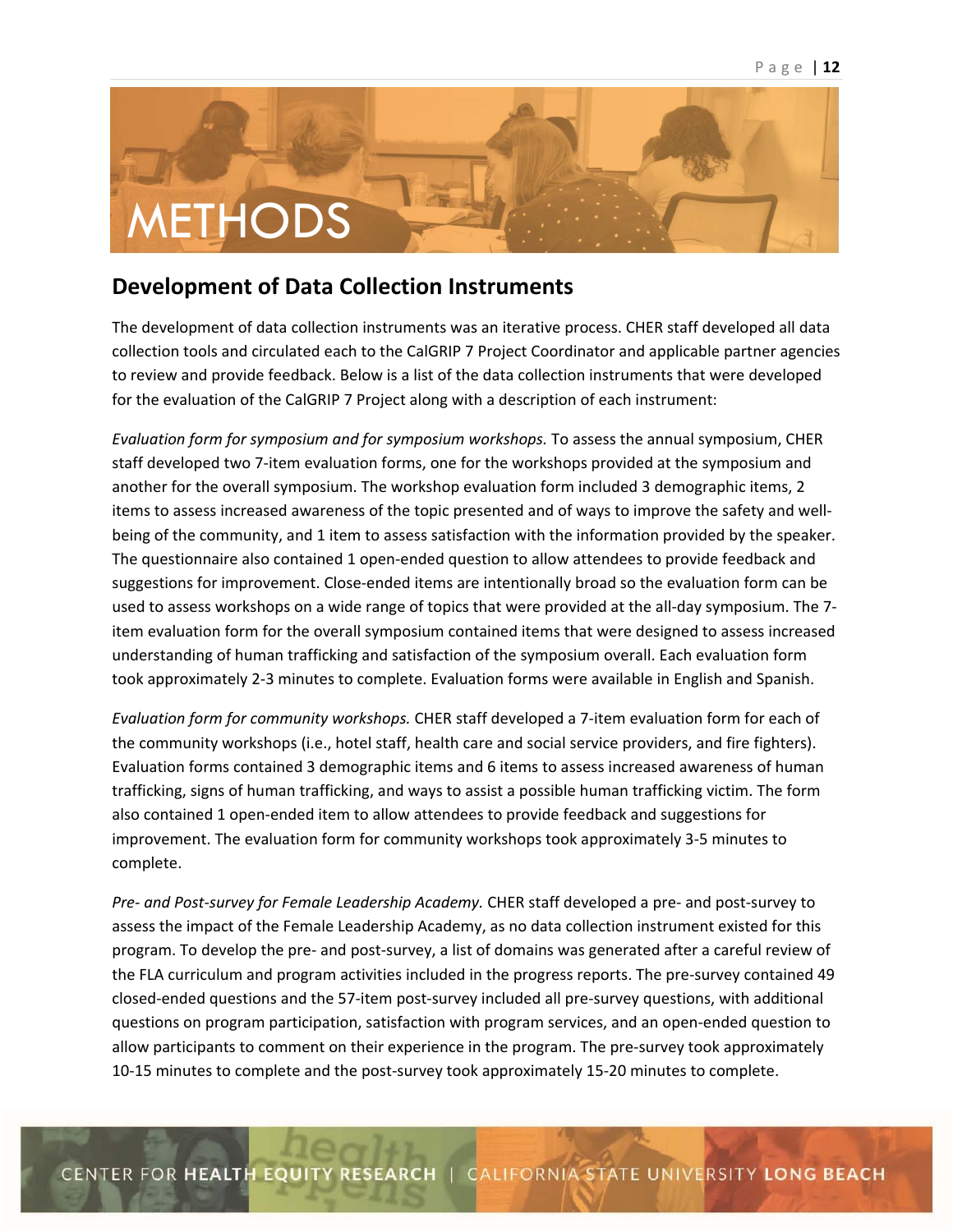*Interview guide for Female Leadership Academy members.* To explore some of the key components in the pre‐ and post‐survey, CHER staff added interviews with a subset of Female Leadership Academy members to the evaluation plan. An interview guide was developed with 4 close-ended demographic questions and 13 open-ended questions to learn about members' experience in the Female Leadership Academy and how their involvement has affected school performance, social support, leadership skills, self-efficacy, ability to resist peer pressure, and mental health. The interview guide also included questions that asked for feedback about the Female Leadership Academy, such as what members liked and did not like, and suggestions for improvement. Interviews took approximately 30 minutes to complete.

*Interview guide for CalGRIP 7 partner agencies*. The 9‐item partner interview guide included questions designed to explore CalGRIP 7 successes/accomplishments in Year 1, challenges with participant recruitment and service delivery, and partner experience as a member of the CalGRIP 7 project. Partner agencies were also asked to provide suggestions for project improvement and to share what other resources they needed to make their work easier. Interviews with partner agencies took approximately one hour to complete.

*Interview guide for CalGRIP 7 service providers.* A 10‐item interview guide for service providers was developed to learn about the barriers to service utilization for human trafficking victims and about challenges related to the referral process and to service delivery. The interview guide contained questions designed to assess barriers to service delivery, barriers to service utilization for human trafficking victims, and modifications made to address these barriers. Service providers were also asked to provide suggestions for project improvement to help inform future iterations of CalGRIP and for other resources and/or services human trafficking victims needed that were not offered by project partners. Interviews with service providers took approximately one hour to complete.

*Interview guide for Human Trafficking victims.* A 16‐item interview guide was developed to assess how the CalGRIP 7 Project and its services impacted the lives of human trafficking victims. Human trafficking victims were invited to participate in an interview to learn about barriers to participating in the Court Diversion Program and to service utilization at partner agencies, utility of CalGRIP 7 services in helping them leave the lifestyle, and satisfaction with agency staff. Human trafficking victims were also asked to provide feedback on the project, including suggestions for improvements (i.e., what other services should be included to better help human trafficking victims).

# **Data Collection Activities**

Table 3 presents data collection activities for Years 1 through 3 of CalGRIP 7. Activities have been revised to reflect the modifications to the evaluation plan as a result of changes in partner organizations and services provided. All evaluation team members and interns who helped with evaluation activities were required to complete IRB training on the protection of human subjects in research prior to commencement of data collection activities. This training serves to ensure that IRB guidelines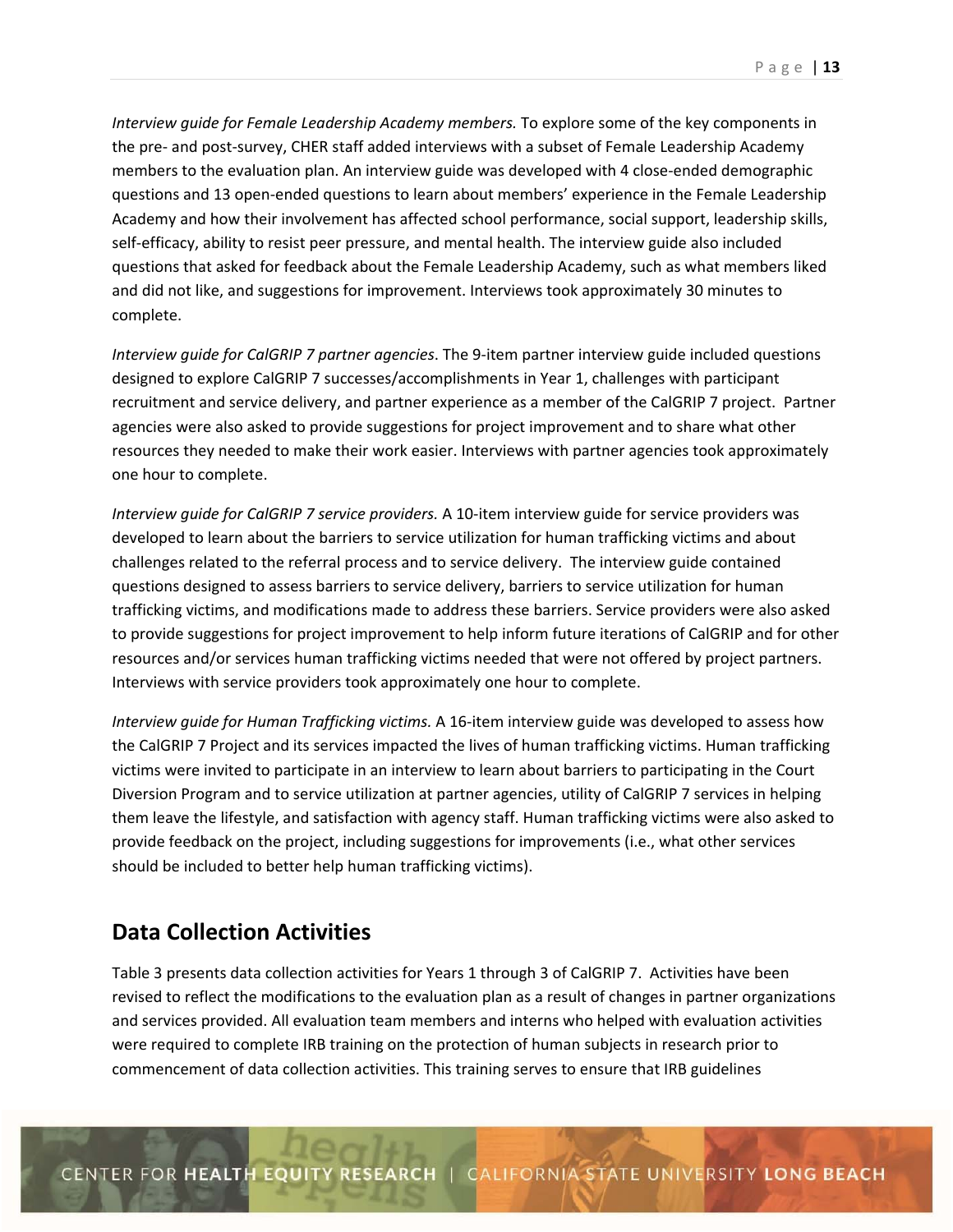surrounding voluntary participation, informed consent, and confidentiality are followed during the design of evaluation activities and the data collection process.

| <b>Project Activity/</b><br><b>Participant Population</b> | Year 1                      | Year 2                 | Year 3                 |
|-----------------------------------------------------------|-----------------------------|------------------------|------------------------|
| Symposium                                                 | <b>Evaluation Form</b>      | <b>Evaluation Form</b> | <b>Evaluation Form</b> |
| <b>Community Workshops</b>                                | $\overline{\phantom{a}}$    | <b>Evaluation Form</b> | <b>Evaluation Form</b> |
| Female Leadership Academy                                 | Pre-/Post-survey            | Interview              |                        |
| Partner agencies                                          | Progress Report & Interview | Progress Report        | <b>Progress Report</b> |
| <b>Service Providers</b>                                  | ٠                           | Interview              |                        |
| Human trafficking victims                                 | ۰                           |                        | Interview              |

*Table 3.* Timeline of data collection activities, Year 1‐3

#### **Workshops and Symposiums**

CHER staff attended and administered evaluation forms at each activity that was held as part of the project's city‐wide Prevention efforts. During Years 1 to 3, this included the Student Safety Symposium, Youth Exploitation Safety Symposium (YESS), Youth Empowerment Safety Symposium (YESS), and community workshops. CHER developed evaluation forms for each event, with the exception of a community workshop for youth. The evaluation form for this event was developed by the facilitator who agreed to share the data for the evaluation of CalGRIP 7. Table 4 presents a list of city-wide prevention activities during Years 1 to 3.

| <b>Event Name</b>                              | Date              | Location                        |
|------------------------------------------------|-------------------|---------------------------------|
| <b>Student Safety Symposium</b>                | December 5, 2015  | Hamilton Middle School          |
| Youth Exploitation Safety Symposium            | February 20, 2016 | Long Beach City College         |
| Youth Workshop on Human Trafficking            | July 29, 2016     | YMCA                            |
| Human Trafficking Workshop for Health Care and | August 31, 2016   | Long Beach Department of Health |
| Social Service Providers                       |                   | and Human Services              |
| Human Trafficking Workshop for Hotel Staff     | May 17, 2017      | Renaissance Long Beach Hotel    |
| (English and Spanish)                          | (am & pm)         |                                 |
| Human Trafficking Workshop for Health Care     | August 4, 2017    | Long Beach Memorial Medical     |
| <b>Providers</b>                               |                   | Center                          |
| Human Trafficking Workshop for Firefighters    | August 10, 2017   | Long Beach Fire Headquarters    |
| Youth Empowerment Safety Symposium             | January 27, 2018  | Salvation Army                  |

*Table 4*. City‐wide prevention activities, Years 1‐3

#### **Female Leadership Academy Evaluation**

Pre‐ and Post‐surveys were developed to assess the Female Leadership Academy, a program of the Long Beach Unified School District to provide young women with social support and leadership skills. Pre‐ surveys were administered to members of the academy at Juan Cabrillo, Jordan Starr, and Jordan Plus High School during Year 1 of CalGRIP 7. Due to the academic year, post-surveys were administered to the same members in May of Year 2. Both Pre- and Post-surveys were administered by a member of the evaluation team and academy members completed the survey in a group setting during a regularly held meeting. To thank members for their time, \$10 Target gift cards were provided upon completion of the Pre‐ and Post‐ survey, for a total of \$20. Pre‐surveys were not administered in Year 2 of CalGRIP 7 due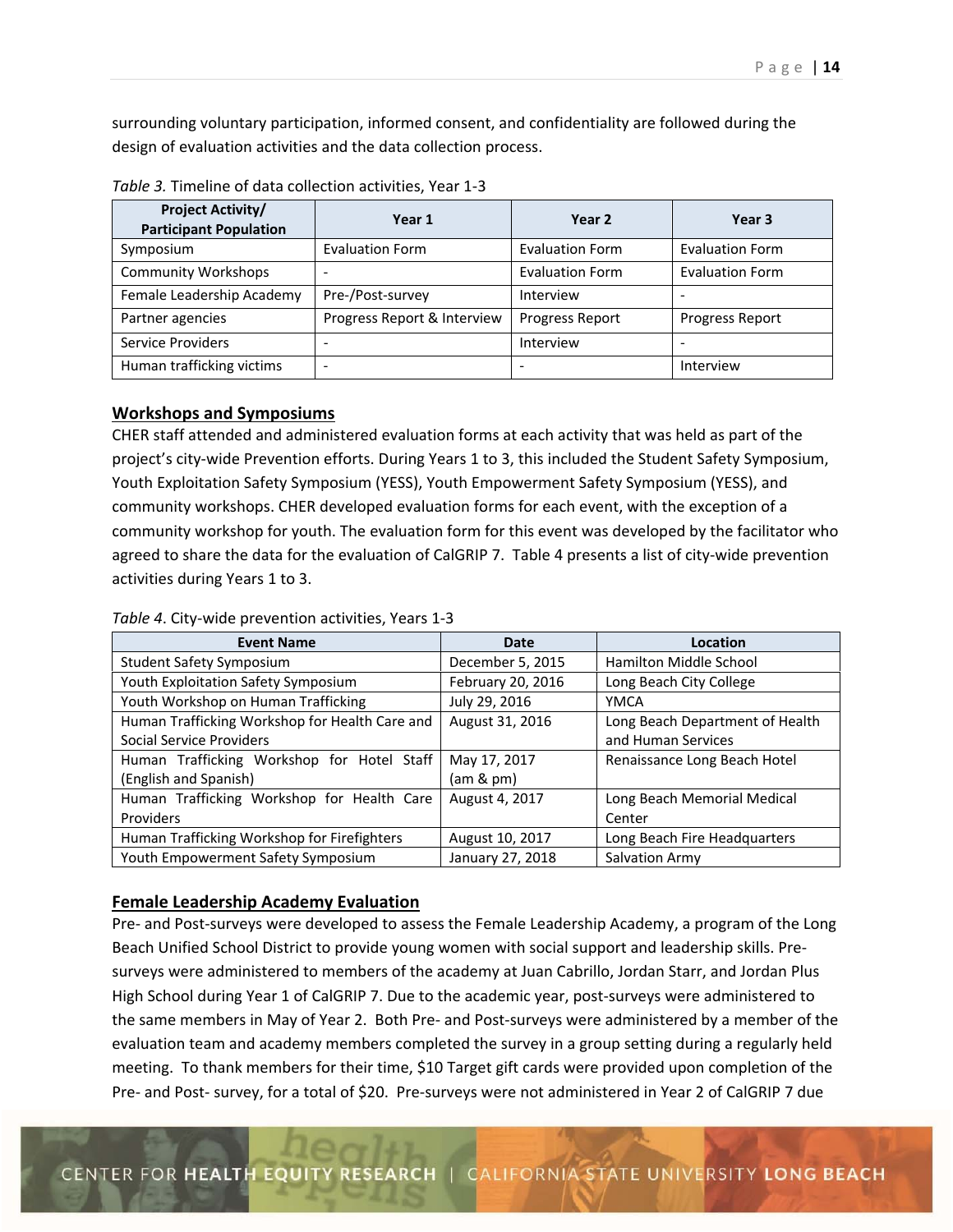to the removal of the academy as a project partner. To compensate for this change, in‐depth interviews with academy members from Year 1 were added to the evaluation.

CHER added interviews with members of the Female Leadership Academy to the evaluation in Year 2 to learn about their experience in the program and how it has affected their academic performance, leadership abilities, ability to resist peer pressure, and self‐efficacy. A member of the evaluation team emailed program coordinators at each high school to introduce the interview and request permission to attend a Female Leadership Academy meeting and speak to its members. Of the three high schools, only Jordan High School operated the Female Leadership Academy as an afternoon student club with continuing members. At Cabrillo and Jordan Plus High School, the academy is a class taken for credit and as such, membership in the academy spans one academic year only. Contacting former members at these two schools was difficult, since they were no longer involved with the academy at time of data collection. Therefore, only members from the Female Leadership Academy at Jordan High School were invited to participate in the interview.

A member of the evaluation team attended two meetings that were held after school. At the first meeting, the evaluation team member introduced the purpose of the interview and identified seven members who were part of the academy the previous year. Of the seven members, five were interested in the interview and received a parental consent form to take home. A member of the evaluation team returned the following week to conduct the interview, which was held in an adjacent room.

#### **Interviews with CalGRIP 7 Partner Agencies**

Individual interviews were conducted with eight CalGRIP 7 partner agencies during the first two years of the project. Five partners were interviewed in Year 1 and three new partners were interviewed in Year 2. Six interviews took place at the partner agency offices, one interview was conducted at the CHER office, and one interview was conducted via telephone. The purpose of these interviews was to learn about the successes and challenges of the referral process and services delivery, adequacy of project resources, and to ask partners for suggestions for improvement to better serve human trafficking victims moving forward. Due to their role in the project, agency representatives did not receive an incentive for their participation in the interview.

#### **Interviews with Service Providers**

Individual interviews with service providers were conducted in Year 2 to learn about the successes and barriers to service delivery and participant engagement. These service providers were identified among CalGRIP 7 partner agencies and were invited to participate because they provided a direct service, such as counseling, and mentoring. During the interviews, service providers were also asked to share their thoughts on barriers to service utilization among human trafficking victims and what other services are needed that were not offered by CalGRIP 7 partners. Interviews were conducted by a member of the evaluation team and took place at partner agency offices. Service providers did not receive an incentive for their participation in the interview.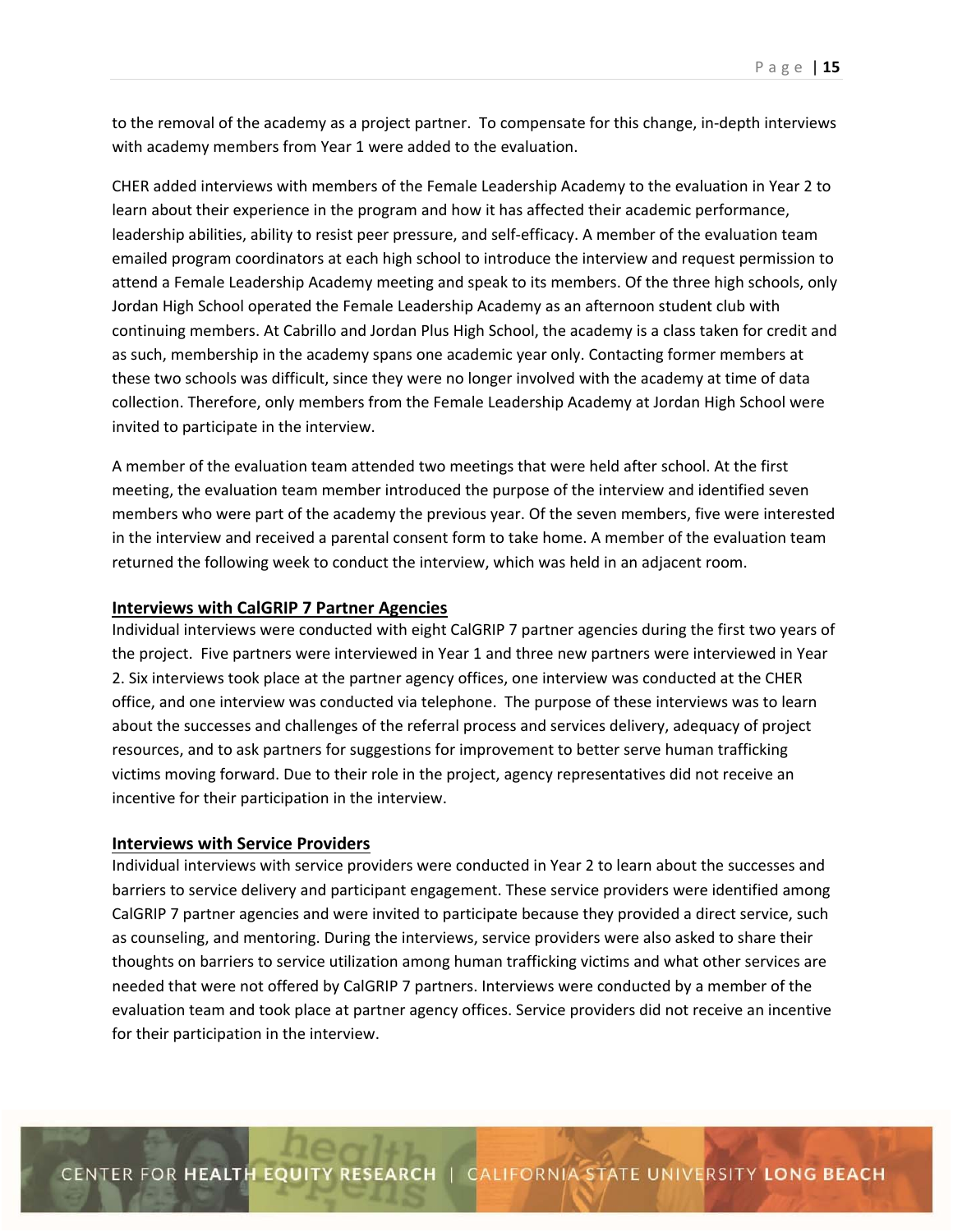#### **Interviews with Human Trafficking Victims**

In Year 3, interviews were conducted with human trafficking victims to learn how the CalGRIP 7 project has helped them. Human trafficking victims were also asked to share barriers to service utilization and what other resources they needed that the project did not provide. A member of the evaluation team attended a graduation ceremony at a CalGRIP 7 partner agency to recruit participants for the interview. Four victims agreed to be interviewed, but one changed her mind and one failed to appear at the interview location. Interviews were conducted by a member of the evaluation team in quiet areas of local establishments (e.g., Starbucks and local library). A \$25 Target gift card was given to each human trafficking victim at the end of the interview to thank her for her time.

All interviews were audio‐recorded with the interviewee's permission. The interviewer also took handwritten notes to record any nonverbal cues and to serve as back-up in case of technical difficulties. Interviews were transcribed verbatim at the CHER office by trained student interns who wore a headset for privacy.

# **Data Analysis**

Quantitative data were entered by members of the evaluation team and trained student interns and analyzed using SPSS Version 22. Univariate analyses were performed on all variables to examine frequency and distribution. Bivariate analyses were performed on the pre‐and post‐survey for Female Leadership Academy members to examine changes in the key outcome measures as a result of their involvement in the academy.

Qualitative data were analyzed in one of two ways. For interviews with partner agencies service providers, qualitative data were analyzed in several steps. First, a member of the evaluation team reviewed one interview transcript using NVivo Version 9 to identify initial themes. Then, the rest of the transcripts were coded using the identified themes as a guide and more themes and sub‐themes were identified. Once coding was complete, the evaluation team met to review the list of identified themes to determine if some themes had to be expanded through additional analyses. Members of the evaluation team conducted a final review of the coded transcripts to ensure that all themes were captured and quotes were selected to highlight each theme. Interviews with human trafficking victims and a member of the Female Leadership Academy member were shorter in length. For these interviews, a member of the evaluation team reviewed the transcripts and noted the key themes. Then, the evaluation team reviewed the list of identified themes and selected quotes that best highlighted each theme.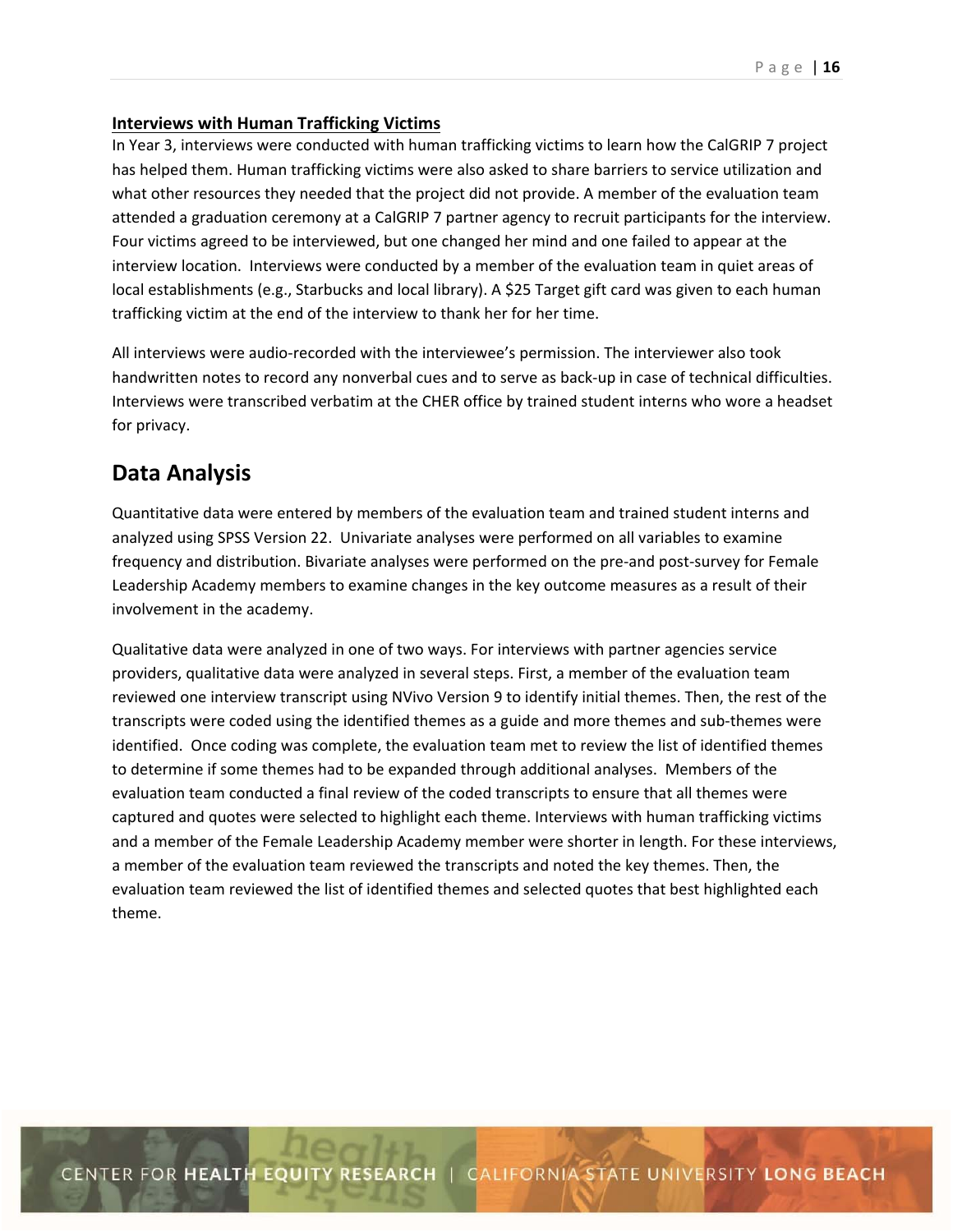

The following section of the report presents results from the evaluation of Years 1‐3 of CalGRIP 7, organized by data collection activity. Quantitative data are presented for the top two categories (e.g., somewhat agreed/strongly agreed, somewhat disagreed/strongly disagreed) only. However, in the cases where neutral responses could be interpreted as less than desirable, they are also incorporated within the tables. For complete data tables, please refer to Appendix B of this report.

# **A. Process Evaluation Findings**

## *Partner Agency Interviews in Year 1*

In-depth interviews were conducted with six CalGRIP 7 partner agencies between October and November 2015. The partners include Cast LA, Centro CHA, City Prosecutor's Office, Female Leadership Academy, Helpline Youth Counseling, and Long Beach Trauma and Recovery Center. The purpose of the interviews was to learn about successes and challenges during the first year of implementation, and of the resources needed to address these challenges. Interviews served as process evaluation and findings serve to inform the implementation of CalGRIP 7 in Years 2 and 3. Three interviews were conducted via telephone and three interviews were conducted at the partner's office. The average length of the interview was 36 minutes and ranged from 19 minutes to one hour.

During the interview, CalGRIP 7 partners were asked how well they believed the project is doing to address human‐trafficking and reduce gang involvement among at‐risk female youth, and to describe key accomplishments and/or failures. One partner believed that while the CalGRIP 7 project addresses a very important issue, its activities do not adequately address the root cause of human trafficking. The same partner also expressed concern with the limited resources that the city has to address human trafficking in light of other issues that have yet to be addressed:

*"I understand we have sex trafficking, but that is so much out of our reach that we don't have resources for [victims]…we can't even address gang violence that we have here. The violence has gone up in the streets…so how are we utilizing the funding streams that we're getting from the state to really address the violence that we have here? You know, this is a whole other level…we haven't even addressed that part."* 

One partner highlighted the importance of face-to-face interactions with at-risk female youth and how it has been an accomplishment of the project:

*"I think the face‐to‐face contact with the girls is really central. Instead of just handing the card over, having the police or any other agency handing the card over saying you*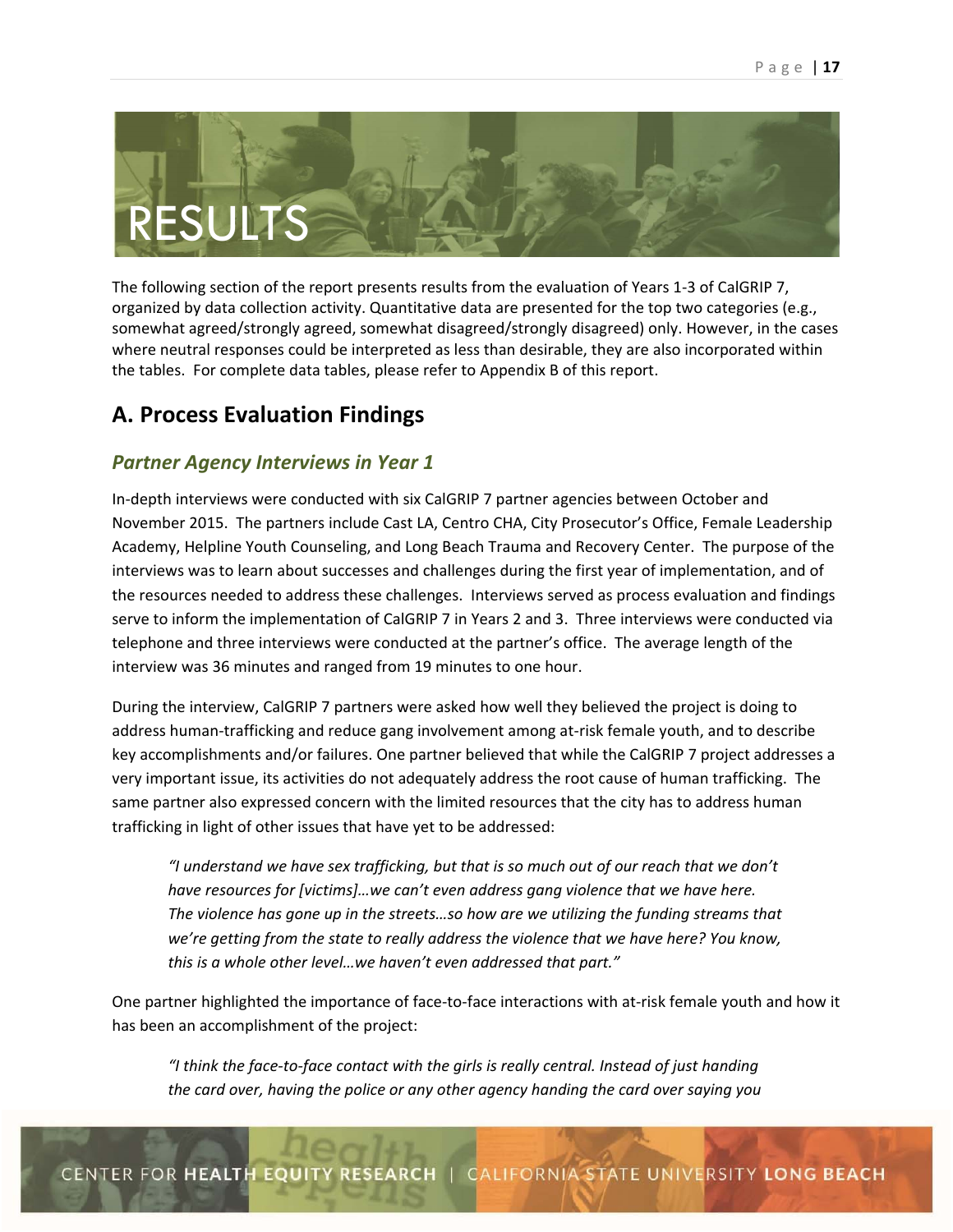*should get mental help. They're meeting a person, I think that they're able to talk to someone, they're able to get more information about how potentially talking to someone about what's happened to them, can help them, we're following up too."* 

However, the same partner was concerned about the project's ability to keep participants engaged in the recovery process, as some returned to their previous lifestyle while receiving program services.

 *"They continue to engage in the sex trade industry even during the time we see them because they have no other options."* 

#### **Successes**

Partners were asked to describe some successes they have had to date in order to help inform the work of other partner agencies. One partner stressed the importance of including presentation speakers to whom the participants can relate, which increases the likelihood that they will be receptive to the information provided.

*"One of the things that I found working with this population is when you bring in other girls that are at least very near to their ages, so like when we brought in [guest speaker] to talk to the girls—she's young, she's their age—they open up a little more because they understand that maybe this person is a little older, but 'I can relate to this person because they've been where I am'. You know, 'they understand me'."* 

 Another partner highlighted the significance of mentoring, as victims of human trafficking typically have no control of their lives and therefore need intensive support and guidance after being rescued. The same partner agency sees mentoring as a key contributor to the project's success and recommends that other projects also include mentoring when addressing human trafficking.

*"The mentoring piece is the biggest piece because I think one of the things with the other agencies is that [human trafficking] is unique to everyone. But I think if I had to tell agencies or anybody that wanted to do this, I think mentoring is a major piece. We should have probably looked at this earlier on and saw that."* 

#### **Challenges**

When asked about challenges to service delivery, one partner agency reported that transportation and lack of expertise continue to be an issue for participants who are referred to CalGRIP 7 through the Long Beach City Prosecutor's Court Diversion Program. Human trafficking victims live throughout Los Angeles County, but may have been working in Long Beach at the time of arrest. As such, there are significant transportation barriers to service utilization, as CalGRIP 7 partner agencies are all located in Long Beach. Additionally, while CalGRIP 7 partner agencies may provide services that can benefit human trafficking victims, the same partner agency shared its reluctance to refer participants to other agencies in the project, as many do not have prior experience working with this population and, therefore, may not be able to adequately serve participants.

*"A lot of these girls, out of the ten, were not from Long Beach. They were from Los Angeles. They were all human trafficking and, you know, they are in a different culture of*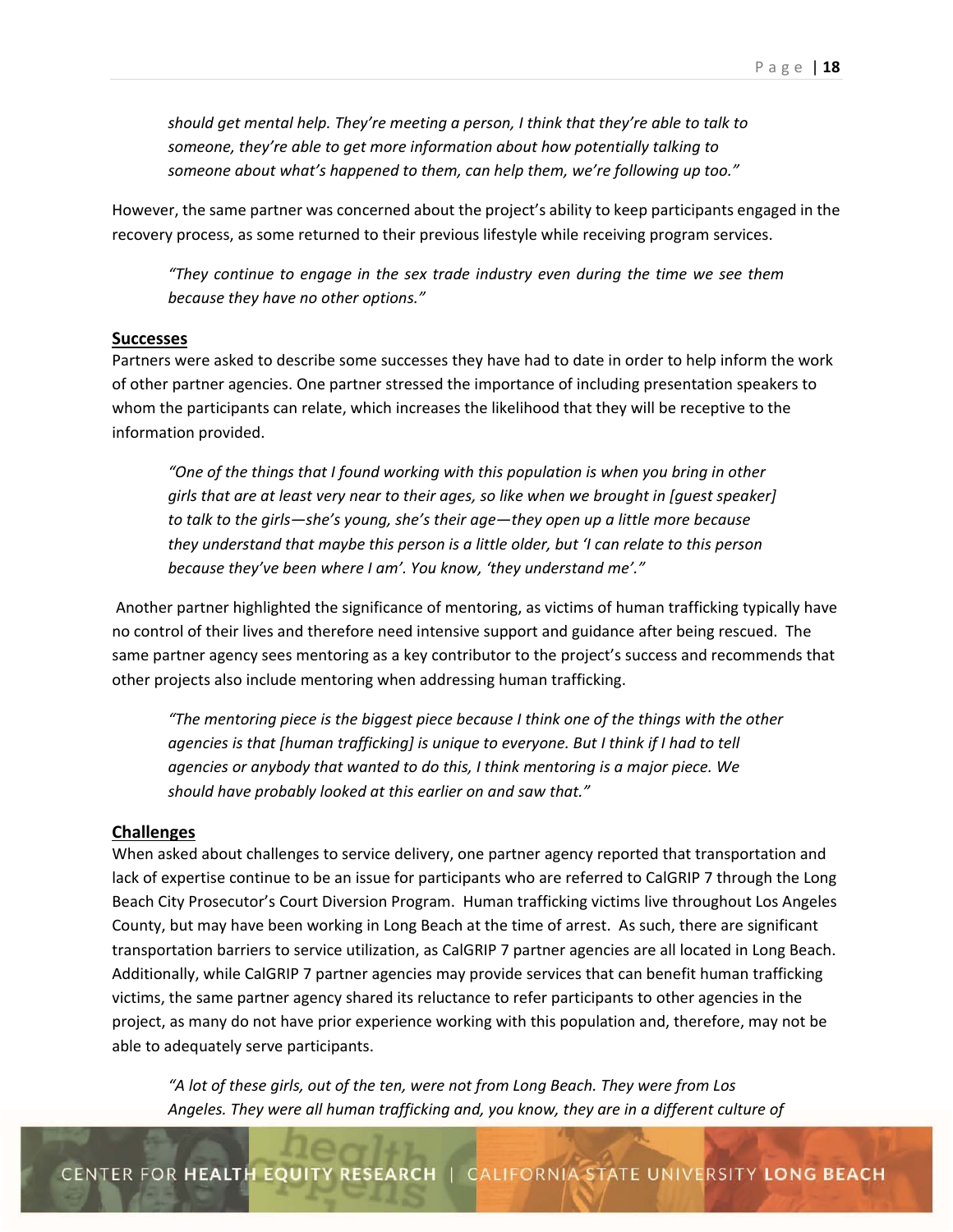*what we're used to serving. And so they have high needs, and so it's really important that they have the services and the expertise to be able to help them, so I'm not going to put them through the program because we don't have the tools to help them."* 

Similarly, another partner agency shared that limited knowledge of human trafficking and lack of the necessary tools to address victims' needs make it considerably challenging when working with participants in the Court Diversion Program. For example, one partner agency typically serves a different population and as such, questioned its capacity to serve human trafficking victims.

 *"My lack of knowledge when it comes to this subject and because the way that I have kind of structured this, is a real college‐focus, not necessarily, you know, human trafficking and that kind of thing."* 

Human trafficking victims have mental health needs that need to be adequately addressed prior to providing other CalGRIP 7 services. As the quote below highlights, without adequate mental health services, victims will not share crucial information that may aide in their recovery.

*"You have a lot of Stockholm syndrome or other kinds of long‐term trauma, that victims seem to identify with their trafficker/pimp, and you know…they're not ready to come. So, they don't reveal some of the things that have been done to them."* 

Partners also shared challenges related to CalGRIP 7 processes, which may be due in large part to a lack of communication among partner agencies, and a lack of communication between partner agencies and CalGRIP 7 project staff. One partner agency shared its frustration with the referral process, as it often receives participants who do not meet the program eligibility criteria. Another partner agency finds the reporting process challenging due to a lack of communication on what should be included in progress reports.

*"I think the communication, in the beginning with [the CalGRIP 7 Project Coordinator], you know, I think the communication. We had some issues and we still struggle with that. You know as far as, you know, with reports and them being sent back."* 

Partner agencies shared several aspects of the project that are particularly burdensome and pose a challenge to service delivery. Since some partner agencies are short‐staffed, last minute notifications to attend project-related meetings result in a pause of day-to-day activities. Partner agencies are required to attend court hearings once a week to serve as the first point of contact for human trafficking victims. However, for some partner agencies, the amount of staff time required to attend hearings is not covered by the CalGRIP 7.

 *"The grant only provides a certain amount of our time and in the beginning, we had to be at all the court, you know, have a staff at all the court hearings for the victim… and I think that was a good thing. At first it was something that, you know, I was like, well, this is a little too much you know."*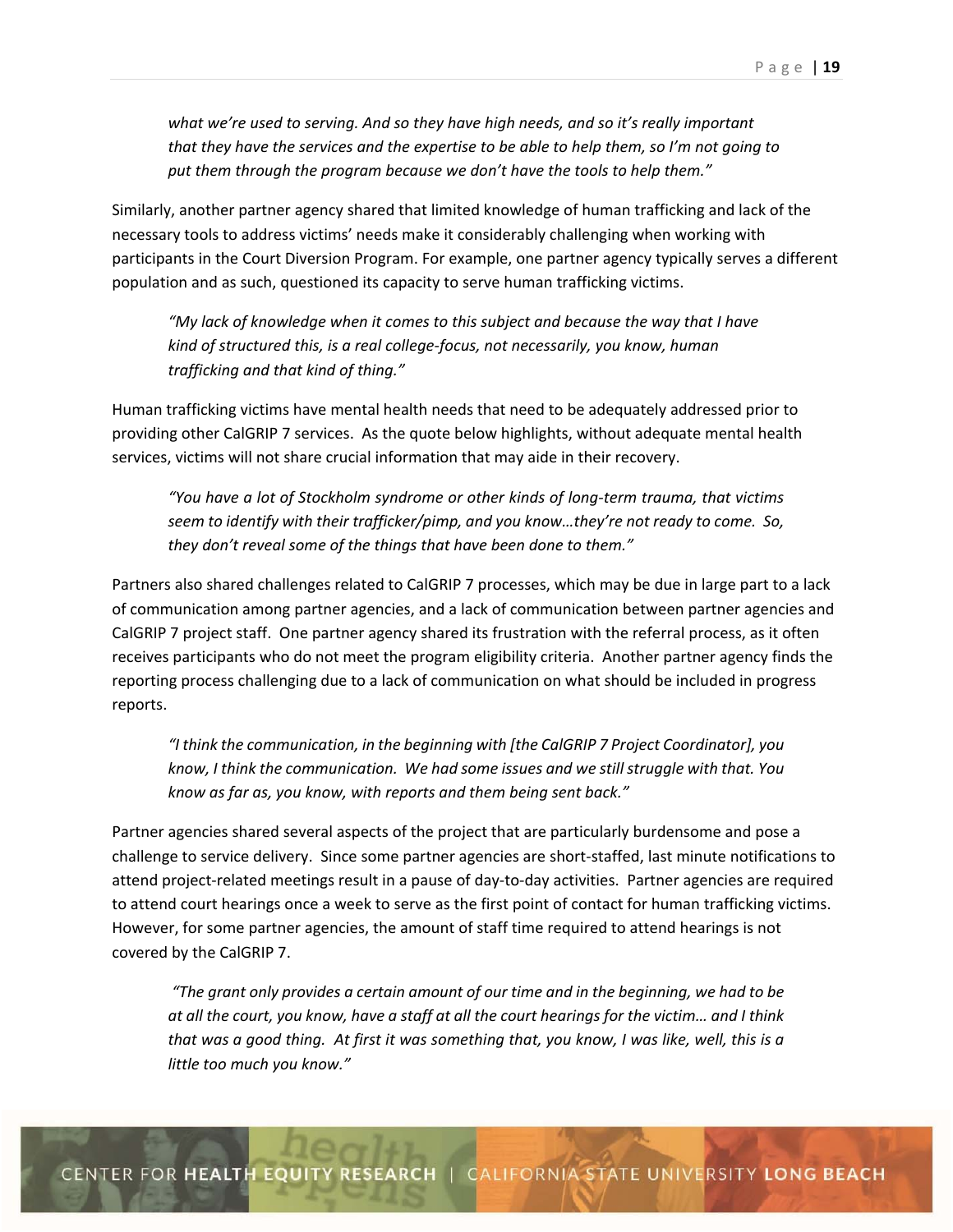#### **Resources**

During the interview, partner agencies were asked if there were any resources that they needed to make their work easier. One partner spoke of the challenges with finding emergency housing for human trafficking victims and suggested that the project include an additional agency that can provide shelter:

*"And we don't have a safe haven to send them to. I'm telling you, we don't have the money to address that."* 

Other partners would like to see additional funding for food. Funding to cover food‐related expenses is needed for this population, as many did not have control of personal finances prior to being arrested. Staff at one partner agency shared that she often has to buy lunch for human trafficking victims who have to wait several hours for their case to be heard in court.

"*You know something, like, for a lunch. You know what I'm saying? A sandwich or… I don't know five dollars to buy a lunch at Subway, I guess."* 

Another partner expressed a need for additional funding for staff and activities to support mentoring services.

*"If you are going to look at the mentoring piece, there are parts, like a conference that you want to take the girls to. There are these conferences all over the state that are being held that, you know, we can't do because the GRIP grant [doesn't have] enough funding there to be able to."* 

 *"I would think more on the mentoring piece and probably to be able to hire mentors…We have two, but they are already on [something else], but we were able to pull myself and another staff from another grant and be able to utilize them, but it would be good to have more mentors."* 

Lastly, one partner recommended that the project should include resources around workplace readiness and employment opportunities for human trafficking victims, specifically to those with a criminal record who are often stigmatized by employers:

*"Job skill development and job options, especially if you have a criminal record. I think that would, that's really, really necessary, so maybe, you know, maybe it would be something like all the women or girls who are picked up, you know, if they, if they can enroll in some sort of like, like job readiness sort of program."*

#### **Suggested Organizations/Services**

Partner agencies were asked during the interview if they believe any additional organizations or services should be included in the project and why. As mentioned in the previous section, job skills development is a much‐needed resource that should be provided by an additional partner agency.

Four partner agencies suggested that CalGRIP 7 include housing in its list of services to human trafficking victims: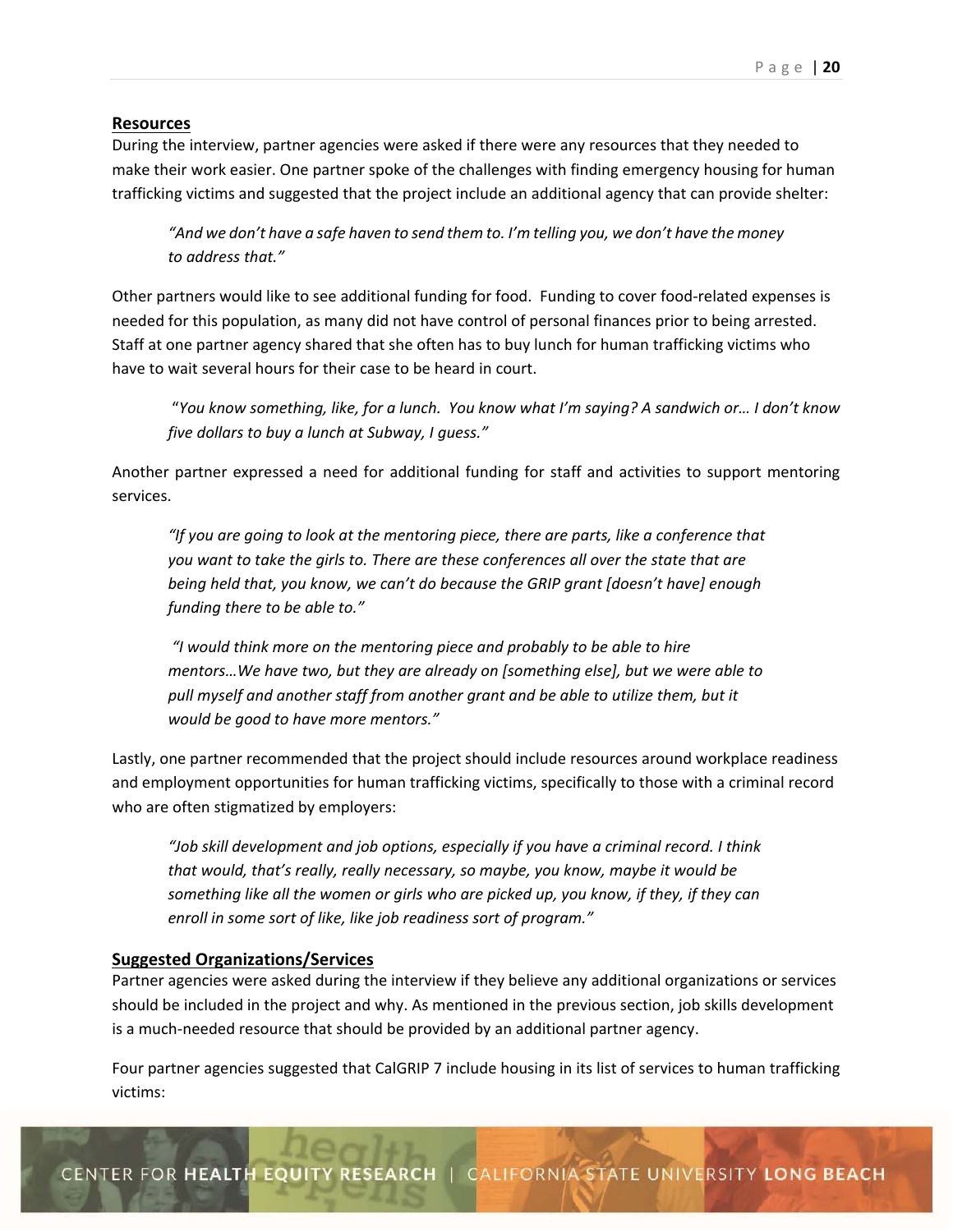*"I mean housing is always an issue and there is not a, there are no shelters that are a part of the GRIP."* 

 *"Housing could be another, you know, like I called a couple of places [and] they're only accepting clients from, like, 12 to 17 [year olds] and I deal with 18 to 24 [year olds]."* 

*"And we can find a program that would give sufficient housing or something to that extent for the young ladies, I think that would be beneficial."* 

 *"A housing sort of person. Yeah, so they, somebody could help with temporary housing."* 

One partner agency suggested linking victims to more health services, such as free medical screenings, free HIV, STD, and STI testing, mental health services, and substance abuse services. The same partner also suggested including more legal aid in addition to what the City Prosecutor's Office provides. Another partner agency recommended that the project includes a component that serves victims' families. Lastly, one partner agency spoke of the risk factors of human trafficking and suggested that the project should focus more on prevention and provide resources for at-risk youth to deter them from gang involvement.

*"You know our parks need to be open for our kids, they need to have robust programming going on all the time. You know this, this is the best use of our land use in our communities. You know, we need to have youth centers that are robust and welcoming and mentors. You know, and I don't feel if like the city isn't investing in that, how the heck are they going to get around human trafficking, that's billions of dollars."* 

#### **Effectiveness**

Partner agencies members were asked which component(s) of the project (i.e., prevention, intervention, suppression) they feel is most effective. Three partner agencies highlighted the efforts of and collaboration with law enforcement:

 *"I think that the law enforcement aspect of suppression in a sense of arresting traffickers is very effective."* 

*"I think between, my partnership with, I mean we make a great team, the long beach police department and [us]."* 

 *"I think that the effective piece is the collaboration between the police, the prosecutor's office, and mental health."* 

Two partner agencies also underscored the effectiveness of the intervention prong and emphasized the importance of mental health as a component of the project. For example, one partner described that the mental health component of CalGRIP 7 is filling an existing gap with this vulnerable population.

*"A lot of human trafficking individuals never seek mental health, they don't see it as an option. They have little mental health literacy, they don't understand how it could help them, and I think that this particular, this CalGRIP program is really kind of bringing it to*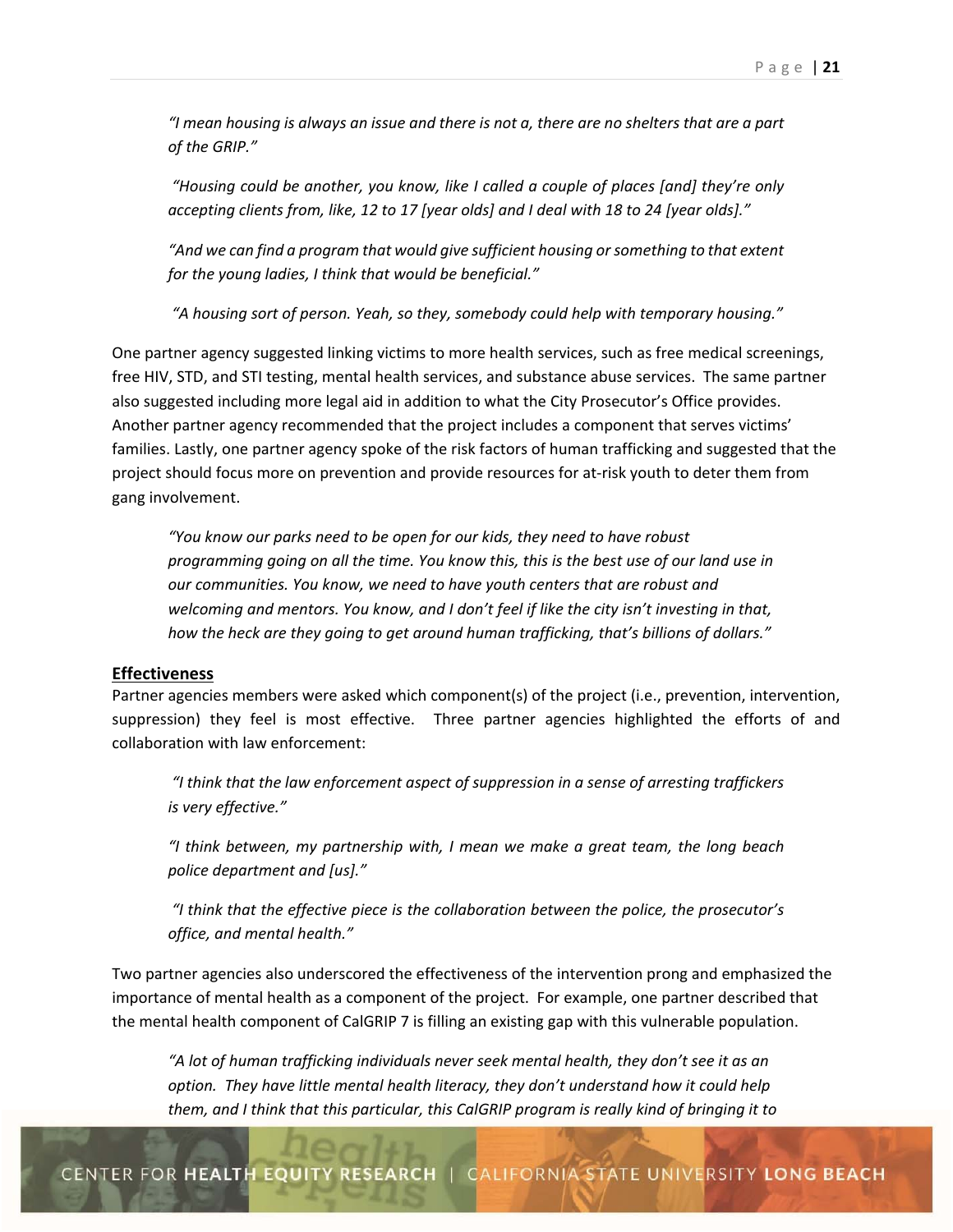*the table, which is unique. And really helping to educate the girls on how it could be potentially be helpful to them. So I think that's a really positive piece."* 

Lastly, one partner named the project's prevention efforts as an effective approach to increase awareness of human trafficking in the community, particularly among youth.

*"Definitely the speakers. I'm not sure if any, as a matter of fact, no, I don't think any of our girls have used any of the actual services as of yet. As a matter of fact, I most certainly haven't, but definitely the prevention with the speakers and bringing awareness of, you know, this whole human trafficking thing is definitely most useful."* 

#### **Ineffectiveness**

During the interview, partner agencies were also asked which component(s) of CalGRIP 7 was ineffective. One partner agency identified the intervention prong as an ineffective component of CalGRIP 7 and believed it was the wrong approach to address human trafficking, particularly the City Prosecutor's Court Diversion program.

*"You know, when working with the victims, I don't necessarily think that it's as successful. And that there's a flaw in the logic and you're either a victim or you're not a victim and so, you know, identifying victims through the threat of arrest just doesn't make sense to us. With most anti‐trafficking organizations who realize that its complicated to determine whether someone is a victim of human trafficking versus, you know, as in the life, you know, it's very complicated sometimes, but if the determination that you're a victim is made then mandating anything doesn't make sense to us anymore."* 

Lastly, one partner agency believed the whole project was ineffective and a waste of resources: 

*"I don't see it, to tell you the truth, I really don't. I honestly don't think it is [effective]. It's a waste of resources, it's a waste of money."* 

#### **Suggestions for Improvement**

Several partners experienced challenges with communicating with other partners and with CalGRIP 7 project staff and expressed a need for improvement in this area to make their work easier. While meetings are held quarterly, partner agencies felt that more communication between partners need to take place between these group meetings to keep abreast of partner activities and to streamline services.

*"…just having an open communication with the different partners who are working together is what's needed to address the issue."* 

One partner agency wanted its needs and challenges to be heard by both CalGRIP 7 project staff and by the funder, and questioned whether or not progress reports are carefully reviewed, as concerns are not being addressed.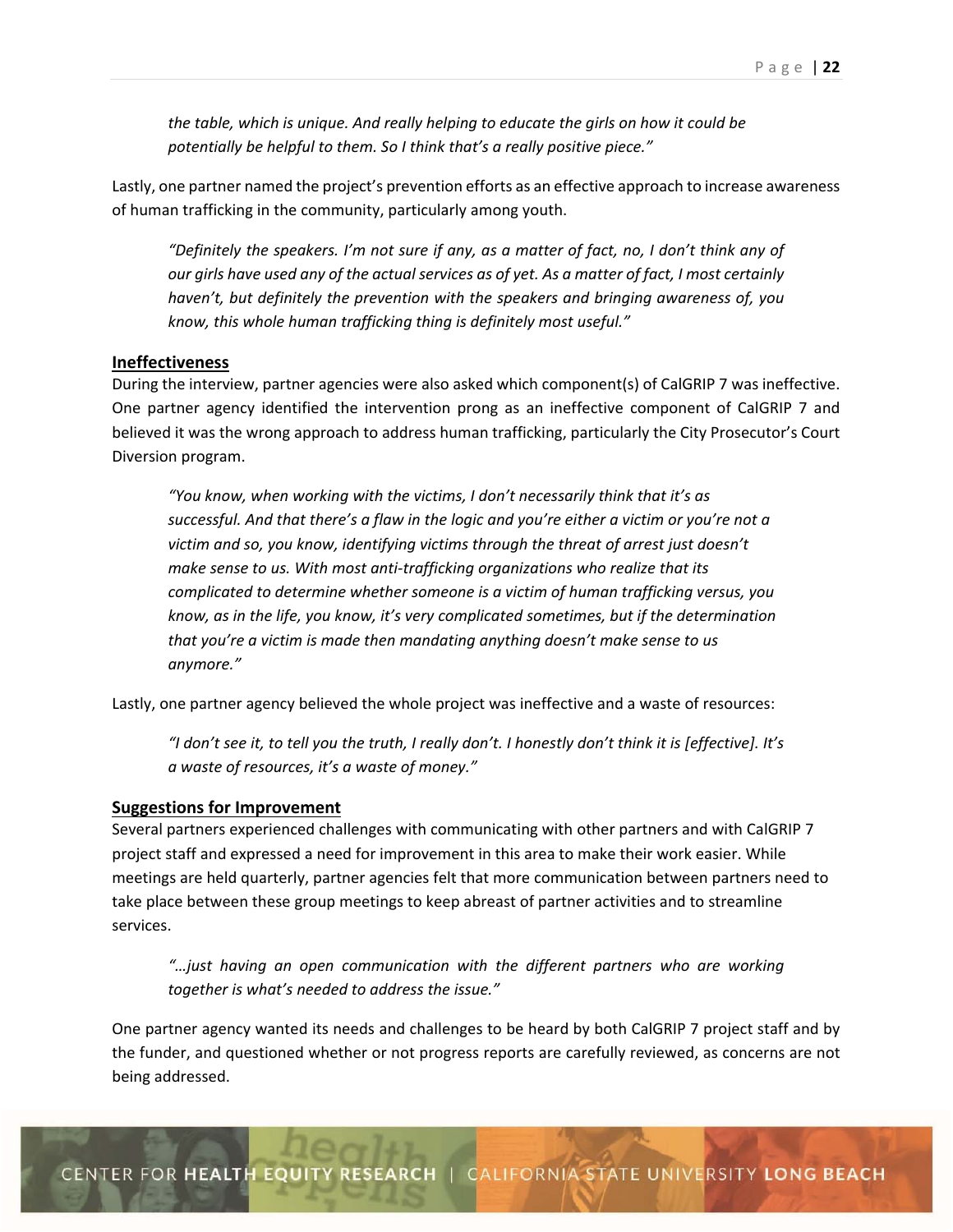*"Communication and I think really listening to the partners rather than talking to the partners."* 

*"I think if people are legitimately listening then you know you'll hear what the needs are…to have the people that are running GRIP really being able to listen you know…to read the reports, to actually read what is submitted into the report."* (Same partner)

Another partner shared the importance of parental involvement and expressed the need for increased awareness of human trafficking, particularly among parents, in order to effectively address the issue moving forward:

*"Increased education and exposure, and educating parents because I think parents really need to be brought on board…Just increase education so parents know what's going on and what to look out for in their kid."*

Lastly, one partner expressed that the project should take a more preventive approach by involving all youth and not just those at risk. The same partner shared that waiting for youth to exhibit signs, such as delinquency, may be too late when trying to prevent gang involvement and suggested that the project should include youth in lower grade levels.

*"…we need to go in and do more of a preventive method. What has kind of been more successful is the mentoring piece. One of our goals is to have these young ladies come back and share their journey of where it started because what I'm realizing is that most of these young women started in you know middle school, high school. They really started at that age."* 

## *Partner Agency and Service Provider Interviews in Year 2*

Interviews were conducted with four CalGRIP 7 partner agencies between November 2016 and January 2017. The partners included Helpline Youth Counseling, Long Beach Police Department, Long Beach Trauma Recovery Center, and YWCA of Greater Los Angeles. The purpose of the interviews was two‐ fold: 1) to learn about successes and challenges of the referral process, of service delivery, if applicable, and of the resources needed to address these challenges; and 2) to learn about the challenges to service utilization for human trafficking victims and what additional resources they need that may inform Year 3 of the CalGRIP 7 project. Interviews served as process evaluation and findings will be combined with findings from interviews conducted in Year 1 to inform the implementation of CalGRIP 7 moving forward. Two interviews were conducted at partner agency offices, one interview was conducted at CHER, and one interview was conducted via telephone. The average length of the interview was 31 minutes and ranged from 19 minutes to 39 minutes.

#### **Referral Process**

During the interviews, CalGRIP 7 partners were asked about the referral process, specifically about challenges that they may have experienced and how the process can be improved. While partners believed that meeting human trafficking victims during their court hearing was necessary to build trust,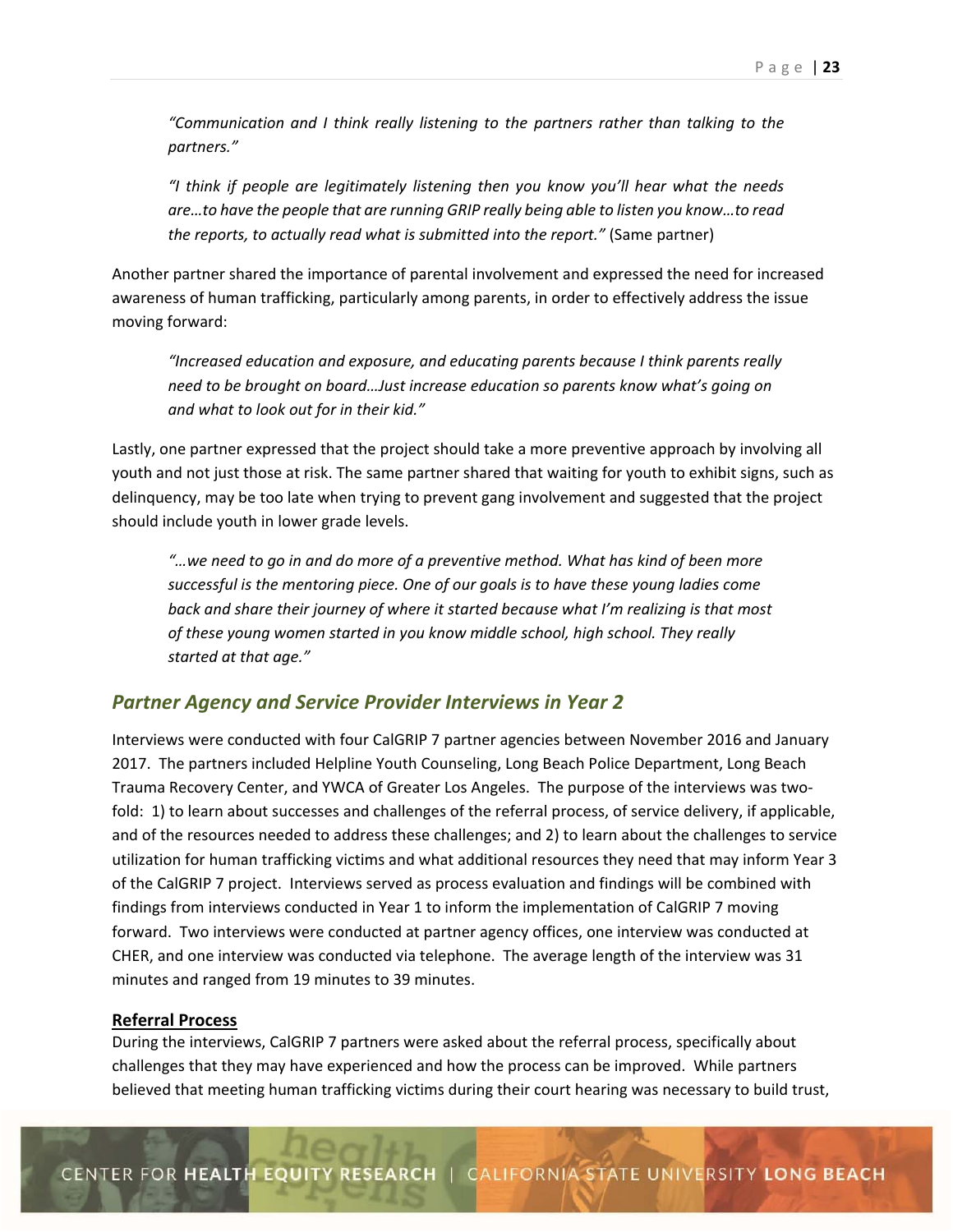finding staff to attend court was a challenge, as partners were notified only two business days prior to the court date. CalGRIP 7 partners saw the value in being in court and many made the necessary arrangements in order to attend court hearings, even for part of the day.

*"Some of the ones that actually end up following through, coming and finishing the program, although it's been only a few this year, have indicated that the fact that we were at court and connected with them right away and scheduled them right away was initiative enough to come in. They were like, 'If you hadn't come in [to court], I wouldn't have called you' and they would literally tell us this. For the ones that do follow through, they appreciate kind of like, 'Hey, you have an appointment on this day,' and leaving court with an appointment."* 

*"You have to have staff on‐call to be able to accommodate the court hearings. We've kind of worked it out, between myself and one of my other staff, and we have a victim volunteer now that can make it. We make it a priority to be at court for at least the first hour or two."* 

Court hearings are generally a long process, particularly if more than one case is being heard. It is not uncommon for partners to spend a significant amount of time in court to attend hearings and to meet human trafficking victims. It can be very challenging for partners to spend that much time out of the office, especially for staff that have to divide their time between CalGRIP 7 and other projects, and are not always available.

*"Well, we've been lucky that we've been able to find somebody that has the availability, but it is a little stressful to find someone on short notice. I can't just block that Monday time, but if I have to go to court, I have to block out that whole Monday morning until noon. It's hard because it's half a day."* 

For partners who joined the project in Year 2, court hearings were especially challenging due in large part to limited knowledge of how human trafficking cases were processed and what partners were expected to do in court. One partner believed that the referral process (at the time) did not provide victims the opportunity to hear about services firsthand in order to make informed choices about the services they could utilize and where to receive those services. The same partner believed that the inability of victims to speak with partner agencies directly, prior to making a decision, affected the number of referrals to specific agencies, as victims may not have had a clear understanding of what partner agencies had to offer. This is highlighted by the following quote:

*"The process of how they're referring, it seems like it's in the hands of the prosecutor and the officer. I felt like that doesn't really give the survivor a choice of where they would like to go because It seems like they're making the decision of where they're kind of allocating that client to, which agency. I think that has been a barrier because then there may be 8 women there, but the [partner agency] staff that went only spoke to 2 of them and then that trickled down to, well those 2 were referred to services but then, you*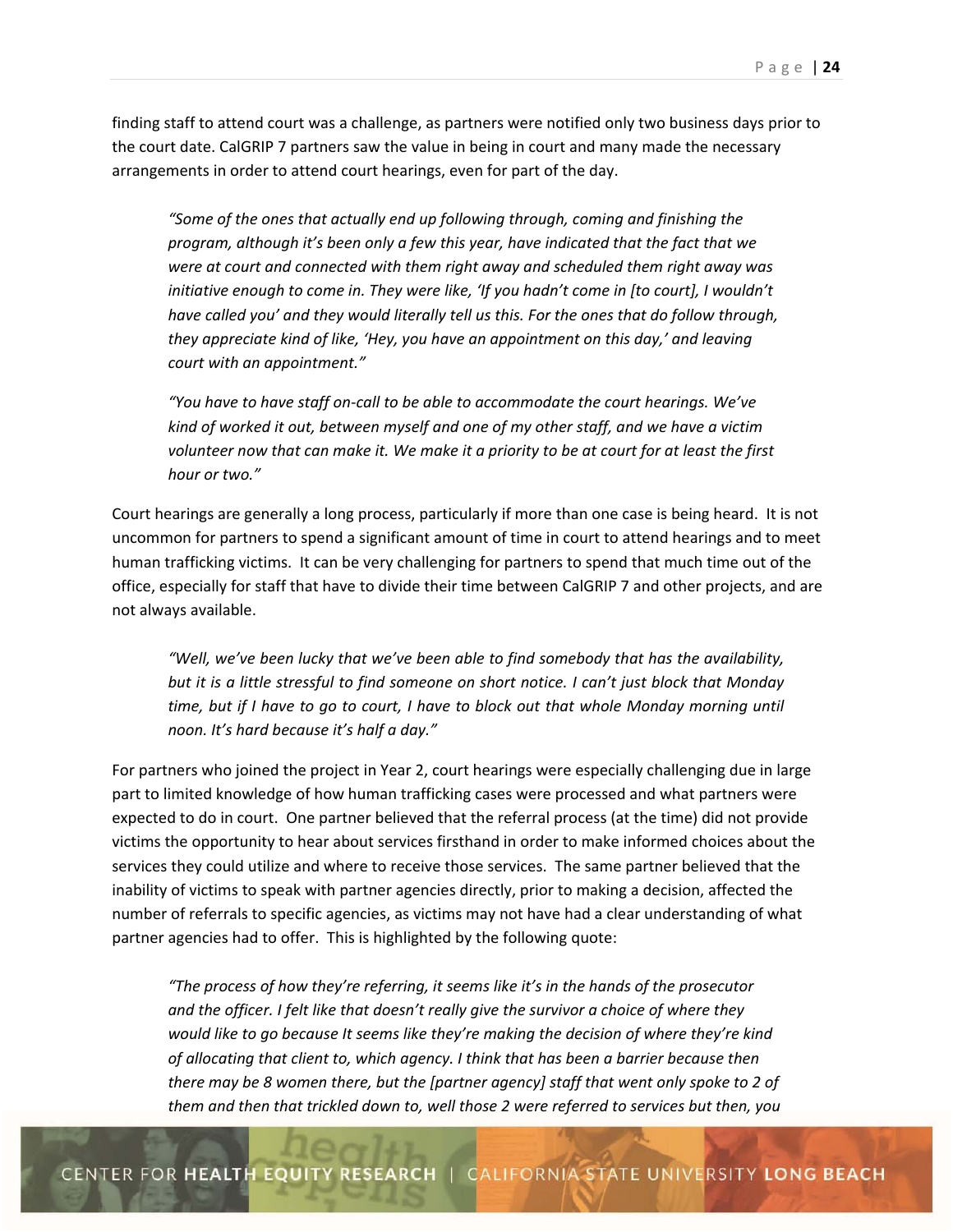*know, one showed and one didn't, so there's that factor too, in terms of the actual individual, you know, having some challenges engaging and continuing in services. But that first piece too, I think, is a big part of it. In terms of, you know, 2 out of 8 of course diminishes the possibility for referrals, if we're not able to engage and speak with them."* 

#### **Effectiveness of CalGRIP 7**

When asked how well they believed the project was doing to address human‐trafficking, one partner believed that the CalGRIP 7 project was doing very well and was one of a few projects that provided wraparound services to human trafficking victims. As a result, other cities and agencies that serve human trafficking victims asked for presentations about the project, all of which were well-received.

Awareness of the CalGRIP 7 project also increased via word‐of‐mouth by human trafficking victims who utilized CalGRIP 7 project services and among those who shared their positive experiences with friends and family, as is highlighted by the quote below:

*"We're the only agency that's a 'one‐stop shop'. We can handle a juvenile victim to a victim that is 100 years old. You know, I could pick which program to use and anyone who is 18 and above is going to CalGRIP and it has gotten to the point that we've had girls that we've talked to that have said, 'Hey, I've heard about what's happening to Long Beach.' One girl wanted to bring her sister with her because her sister, we had never even met her, but her sister was having issues as well. We expected this to happen and we expected some of the women to start talking, and hearing about it and it has been beneficial as well."* 

Together, CalGRIP 7 partner agencies provided services that were meant to "wrap around" human trafficking victims by addressing multiple needs simultaneously and partners were invited to join CalGRIP 7 based on the unique services that were offered. One partner, however, believed that more than one partner agency should be able to provide the same service, thereby providing human trafficking victims the opportunity to utilize services where she felt most comfortable. Similarly, partners should not be limited to the CalGRIP 7 network of partners when referring human trafficking victims for services.

*"We've been hung up on 'the partners, the partners,' but if there are other agencies that are providing services…I know they've been saying that some of the partners are not being utilized, but to me, does it matter? Our hands shouldn't be tied to just the partners that are at the table because there are a lot of other programs that you may be able to get these girls to attend because maybe they won't go to Pacific Gateway, but they'll go to Two Wings. As a partner, we shouldn't be tied to just who's in the grant, but we should be able to send these girls where they're going to benefit because at the end of the day, it's about them benefitting and not so much about the feelings of the partners. Even if they do the same thing, give the girls a variety."*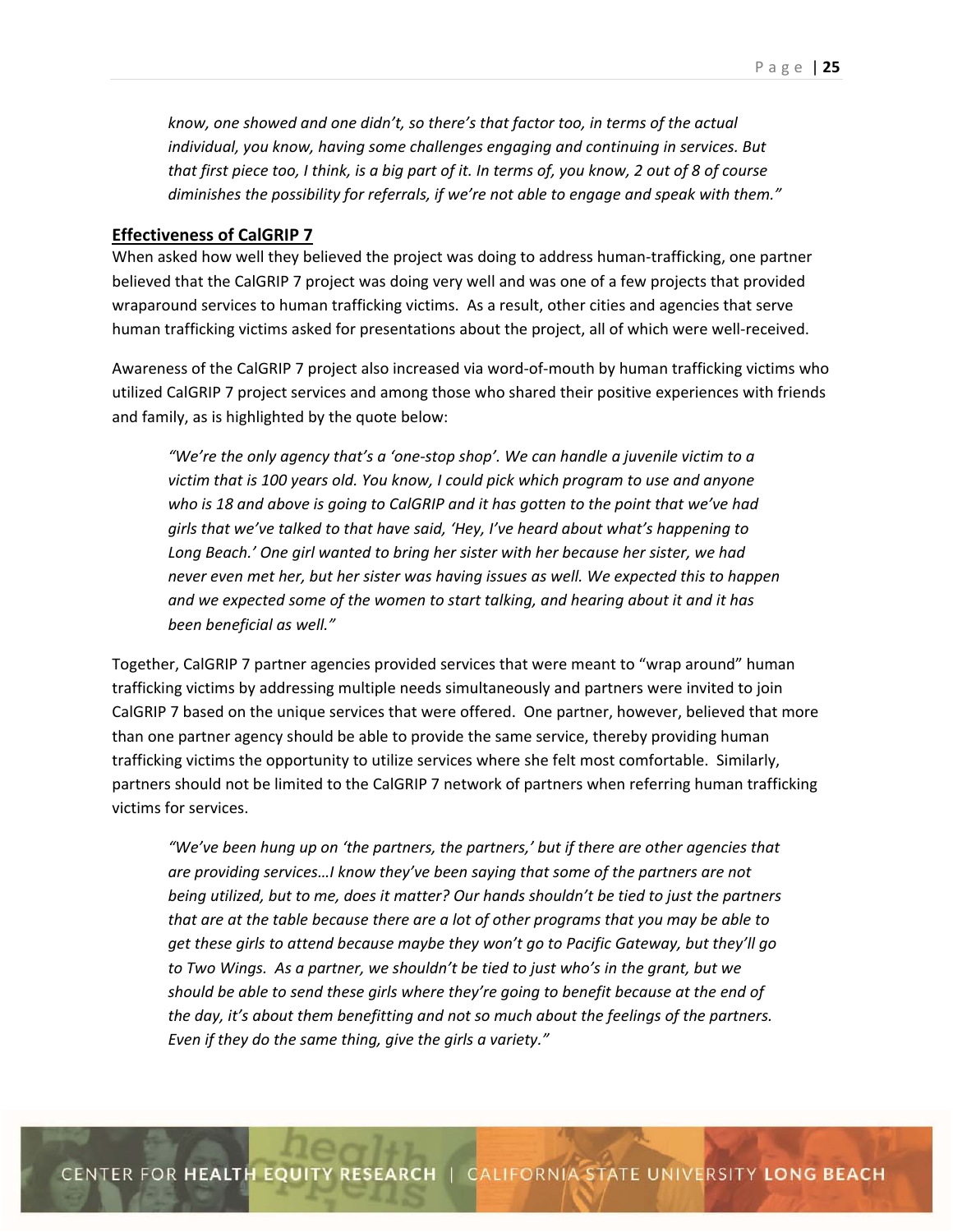## **Challenges of Service Delivery**

When asked about the challenges of working with this population, inconsistency was cited as the number one issue. Partners shared that human trafficking victims have problems keeping appointments and often fail to show up at the scheduled time due in part to their unstructured lifestyle prior to their arrest and their readiness for change.

*"For a lot of them, this is new to them, to be on a schedule and to have an appointment that they have to go to. It's new to them, so that makes it challenging as well. They're used to being very unstructured, on‐the‐go way of thinking, very impulsive. They're doing this one day and the next day, it switches for them because of their situation, so they're not used to following an actual program, which makes it difficult for them to follow something like Gateway or even us and asking them to do something else at the same time is like 'Oh, my goodness!' With a lot of these clients, they don't know how to function in society, like making appointments. They don't have a schedule. We try to assign GRIP clients to our full‐time clinical staff, but even our staff is so booked back‐to‐ back that we don't have that flexibility that they need in terms of them just popping in at any time."* 

*"Most of these young women will not follow through. They know they have a year to complete the program and if you don't catch them at the initial intake, you'll lose them and for a lot of them, it initially looks good to them until they actually have to commit to doing it. Some of them are so tired. It's rare that you won't get the individual who's tired of being sick and tired. They really have to have a mindset of wanting to change and wanting to not be controlled or abused. It just doesn't take coming in to the court and saying, 'Oh, here's a program.' They really have to be at that point of wanting something different. The other problem is them staying consistent and following through."* 

For some victims, additional arrests, community service requirements, and other competing priorities served as barriers to service utilization.

*"Some of the barriers of them not coming in, like maybe I schedule a consult and they don't show, well, sometimes I don't know why they don't show up, but often times, it could be that they have a lot going on, family issues, they have maybe work issues, they have maybe other court dates because they have offenses at other courts. They have a lot going on, some of them are doing community service for other things."* 

### **Tailoring Project Activities**

CalGRIP 7 partners recognized the barriers to service delivery and made changes in order to make it easier for human trafficking victims to access and utilize services. For example, one partner allowed CalGRIP 7 clients to miss more appointments than their general client population before being dropped from the program as the quote below indicates:

*"Our rule for the general population is that if they miss two sessions in a row, they will*  be discharged, especially if they don't communicate with us. The biggest change is that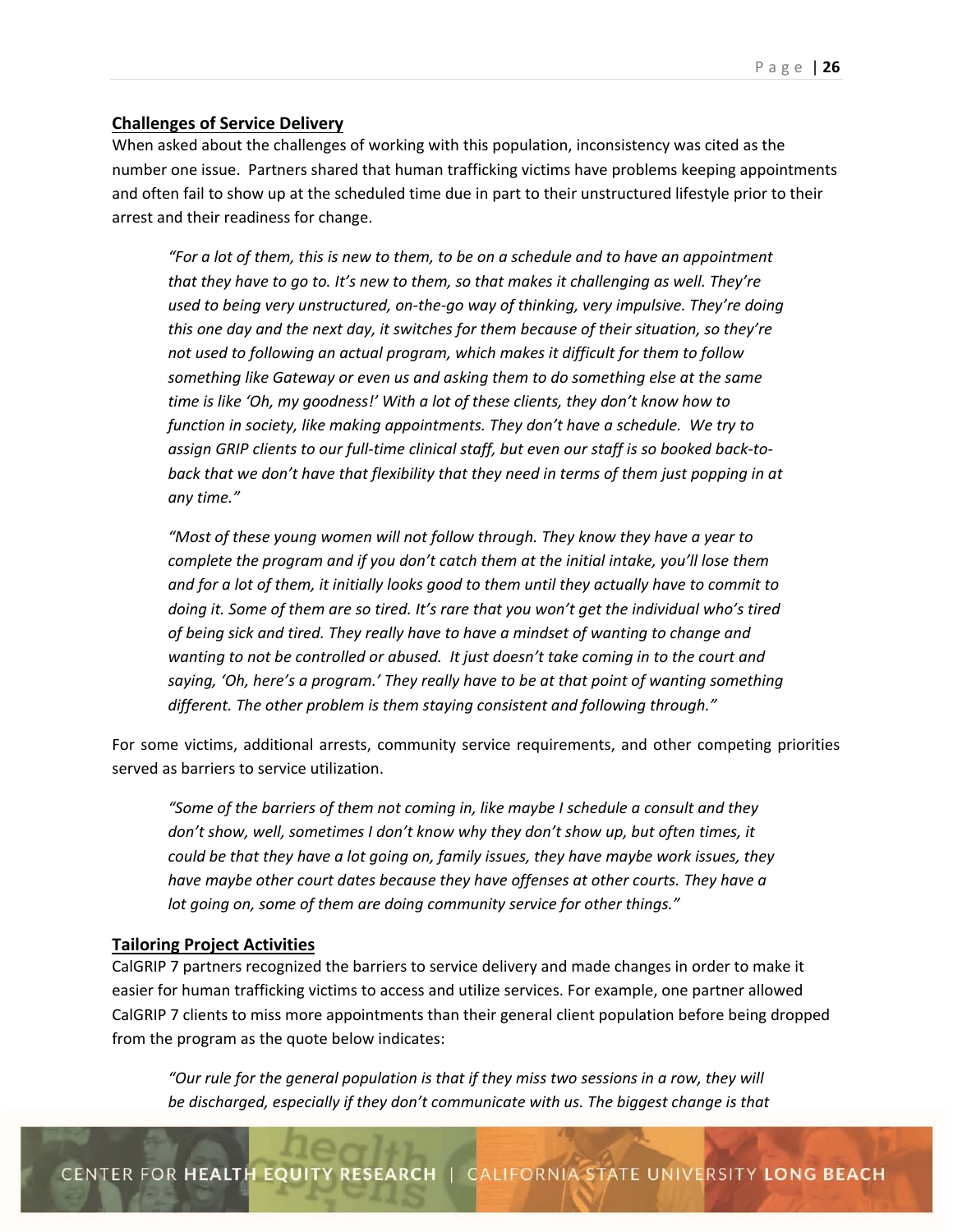*we're really flexible with them. If they don't show up twice, we give them the benefit of the doubt and have them come in another day. Our therapists will call them to reach out to them. When they get discharged and they call us back later, we try to reinstate them*  into the program. We're a lot more flexible because we understand the nature of the *population and all the challenges that they face."* 

Another partner provided phone counseling and mentorship for human trafficking victims who lived outside of Long Beach and lacked transportation, a barrier for many victims that is discussed in more detail below. While not ideal, phone counseling enabled human trafficking victims to adhere to their scheduled appointments and improved the retention rate in the program.

*"I have at least three young women who I see, but I see them by phone. It was an issue until we figured a way to rectify it and now we do mentoring over the phone. We offer vouchers and tokens for buses, so it hasn't been a major issue unless they live out of state, but we were able to alleviate that by allowing them, after the initial intake, to do phone counseling, but they do have to come into our office the first time."* 

#### **Barriers to Service Utilization**

Two of the four partners interviewed mentioned transportation was a barrier to service utilization, particularly for human trafficking victims who did not live in Long Beach. Several CalGRIP 7 partners provided bus tokens and vouchers for taxi service at the beginning of the project, but soon ran out. An even bigger barrier was lack of stable housing, which preoccupies victims with concerns of where to spend the night. For this reason, victims often failed to show up for appointments and were difficult to reach. As the quote below demonstrates, lack of transportation and housing caused many human trafficking victims to drop out of programs because the barriers were too big to overcome.

*"They say they will complete the program and try to get here, but when it really comes down to it, a lot of them do drop. Distance and transportation is definitely an issue. It's not uncommon for me to hear that they live in friends' homes, they don't have their own stable housing, they're usually living in a relative's home or some of them are living with a friend one week, then they go live with another friend another week, so they don't have that stability. We've had some that are homeless as well and they don't want to go into a shelter and they just live out of their car."* 

Lack of housing was a barrier that partners have not been able to address. For those who were willing to live in a shelter, they were not available for victims of human trafficking. The need for a roof over their heads was the reason many victims returned to their trafficker upon completion of the Court Diversion Program.

*"To be honest with you, there's no place to send them. There's literally no shelter for these women. That's a major issue. Why these young women stay in these situations is because they have no place to go."*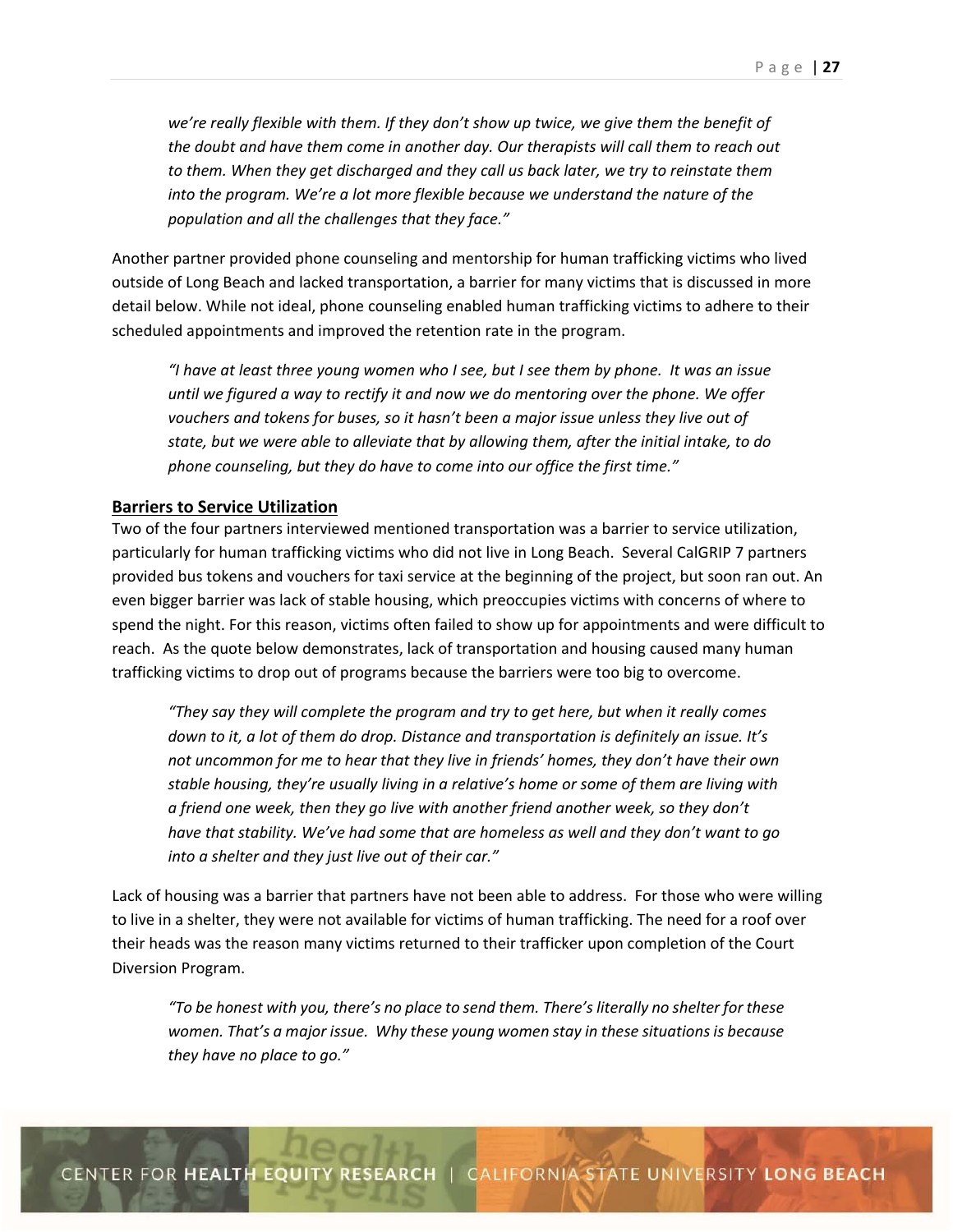#### **Resources Needed**

When asked what resources are needed to work with human trafficking victims, one partner shared that housing and food vouchers were desperately needed, as victims often did not have a place to stay when arrested or means of getting food. It was also not uncommon for victims to be without food all day when attending court, and partners often used their own money to purchase a meal at a nearby restaurant for these victims.

*"We have food vouchers for our regular clients, but they're limited. Actually, we've run out already. It would be nice to have something for when we know that they're transient or when they need to spend the night somewhere because they got into a fight wherever they're staying at. When they do their sting operations, some of these girls haven't eaten*  all day and they need food right there and then."

#### **Successes**

Of the human trafficking victims who utilized partner services and were engaged in the program until completion, three victims completed their General Education Development (GED) and one victim received her Certified Nursing Assistant (CNA) certification. When asked how successful clients differ from those who dropped out or were discharged from the program, partners identified readiness for change as the largest contributing factor to program completion. One partner shared that a large number of CalGRIP 7 clients did not identify as a human trafficking victim and many only agreed to participate in the City Prosecutor's Court Diversion program to avoid having the arrest appear on their record. Unfortunately, once victims complete the program, they generally return to the lifestyle, as they believe that prostitution was their choice.

*"These girls were more ready to change and accepted the help and guidance. Once they accept the guidance, then the change comes easy. The girls who are successful take full advantage of GRIP services, they commit to the whole program. Once they find that foundation, they're able to complete the program successfully. They look at the trauma of what they went through and the treating of the psychological aspects at the Trauma Center and the accepting of the mentoring piece, knowing that they can't do it alone, so they need someone to guide them because they haven't had that, so the guidance piece becomes a big piece and with the guidance piece, then they're guided to other resources within the community. They're accepting of the resources, that's the major difference between the two groups. They look at the whole picture, not just aspects of the program that they need to do just to get it off their court record, but to realize that, 'I need help,' and recognize that they really are victims and that's when they become successful."* 

*"One thing is that it's important for people to realize that these clients may not identify as survivors and they may not identify their traffickers. That may not be an issue of concern for them and their issue of concern may be other things. They feel like they wanted to do that because they make money, so if a boyfriend maybe sends them out, they feel like it's still their choice to make that decision. For change to occur, it may be*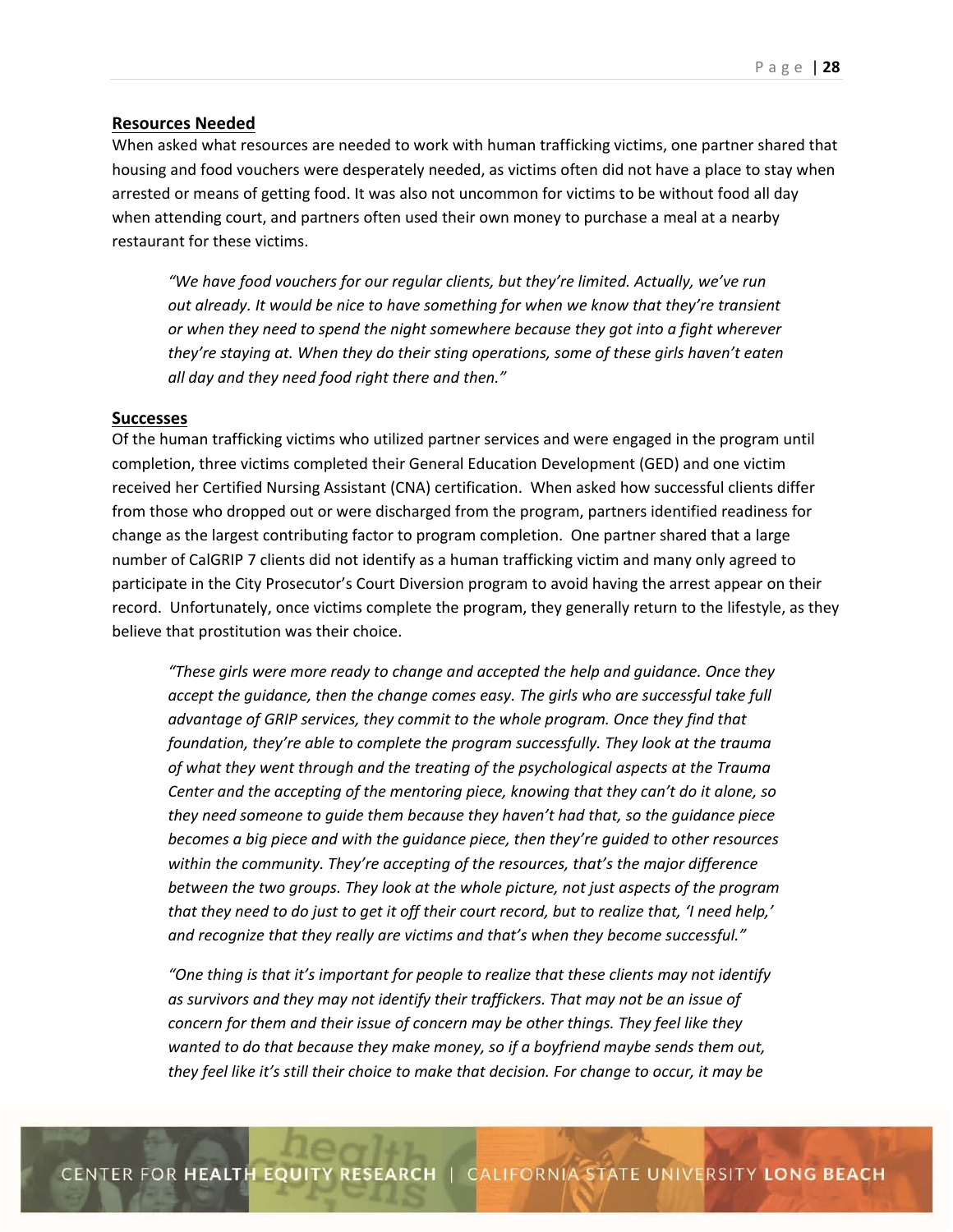*very slow. Some of them might go back to the lifestyle after completing the diversion program."* 

Human trafficking victims who completed the program and stayed out of the lifestyle permanently recognized that their success was due in large part to the resources provided by CalGRIP 7 partners. Victims were informed that they could return to partner agencies at any time for additional support, and as one partner shared, several clients returned for assistance during challenging times in their lives.

*"We've had a few who have completed the program and they're very grateful and thankful that they're able to come in and have a space that they could talk about different things that are going on in their lives. Some of them know that we're another resource, so we've had a couple who have reached out to us again if they need*  something after they're done. They'll schedule a case management appointment."

#### **Suggestions for Improvement**

According to one partner, only 25% of human trafficking victims live in Long Beach. The majority of victims lived in San Bernardino County and Riverside County, and utilizing services from the CalGRIP 7 partners was very challenging for those without transportation. As one partner suggested, collaborating with other counties by allowing human trafficking victims to utilize services provided by agencies near their home would improve retention.

*"When we have them under this umbrella, we need to be able to refer them anywhere closest to where they live. The girls are coming from everywhere. We'll get 10 out of 40 who are actual Long Beach residents. We need to have abundant resources. We'll be more successful and keep the girls in the program if we don't have our hands tied and they are able to utilize services from other agencies outside of GRIP. I think we should go to these different counties to see how we can work together, so if we get this girl here,*  let's identify her for San Bernardino and get her some services there. They would still *count towards our numbers as well because these are the girls caught in Long Beach, but they live in San Bernardino. It will show that we're working together. The program is successful, but how can we make it even more successful is by thinking outside the box, by being able to branch to other counties and their agencies because we need to think of the girls first and what would benefit them."* 

Lastly, one partner shared the importance of accountability when working with human trafficking victims. Once victims return to court to present proof of enrollment in a program two weeks after the initial court date, she does not have to return to court until one year later to present proof of completion. There is currently no one to hold victims accountable throughout the year to ensure that they are making satisfactory progress toward program completion or to provide resources to address barriers to service utilization. Including additional staff to take on this role would improve the success rate of CalGRIP 7.

*"I think something that would be good, and they probably would hate it, having somebody who they would have to be accountable to. Someone who they would have to*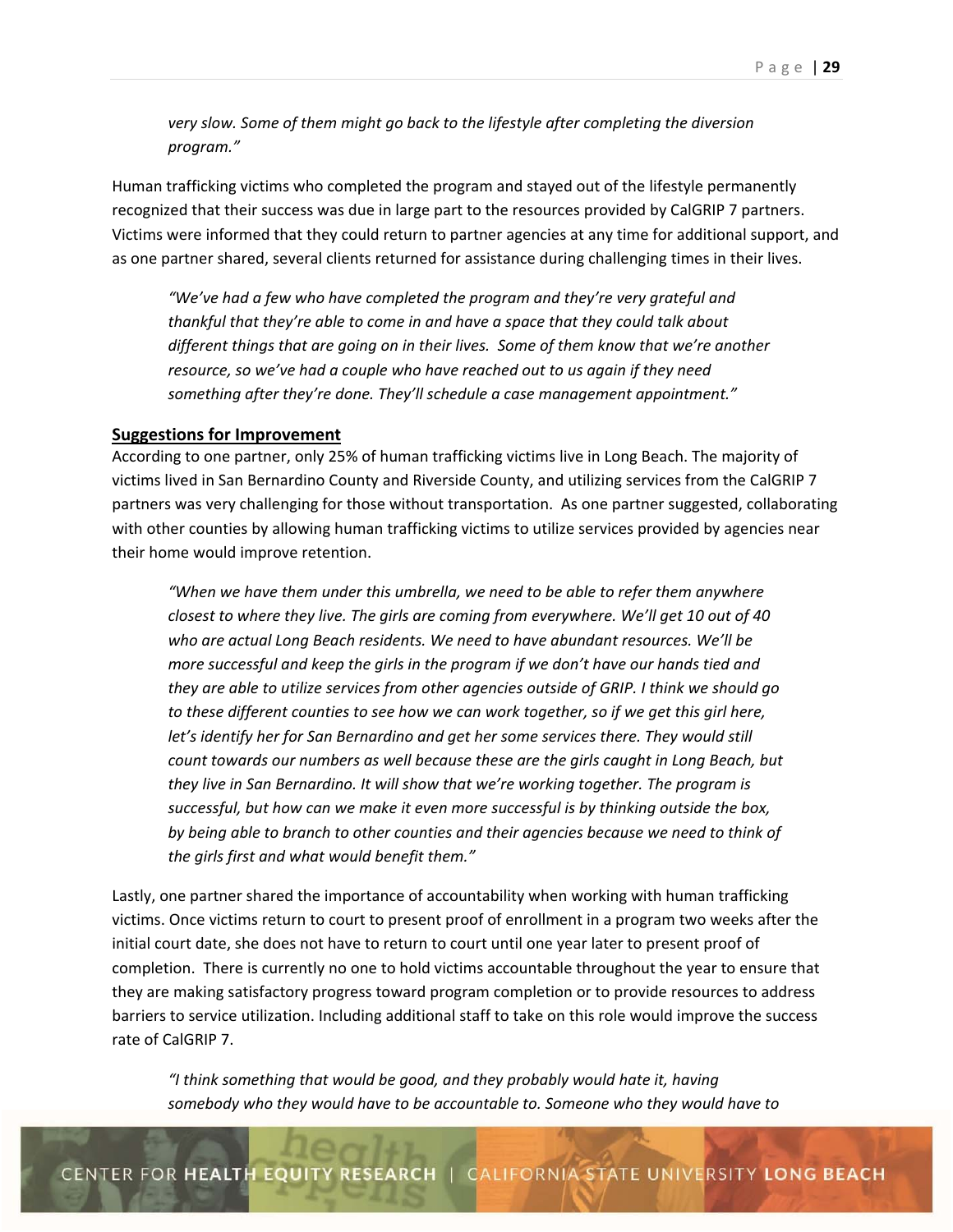*go to to report, 'This is how many sessions I attended,' maybe like a recorder within the year. Not just us because with us, we're not the court. If the judge is open to it, I think that would be the best thing to be honest with you. They have to go back to show proof of enrollment, but then they don't have to go back until a year later. There's really a whole year where they're just out there and nobody really checks in on them. They want us to hold them accountable, but they don't see us as the authority figure, a legal authority figure. They see us like a support system."* 

CENTER FOR HEALTH EQUITY RESEARCH | CALIFORNIA STATE UNIVERSITY LONG BEACH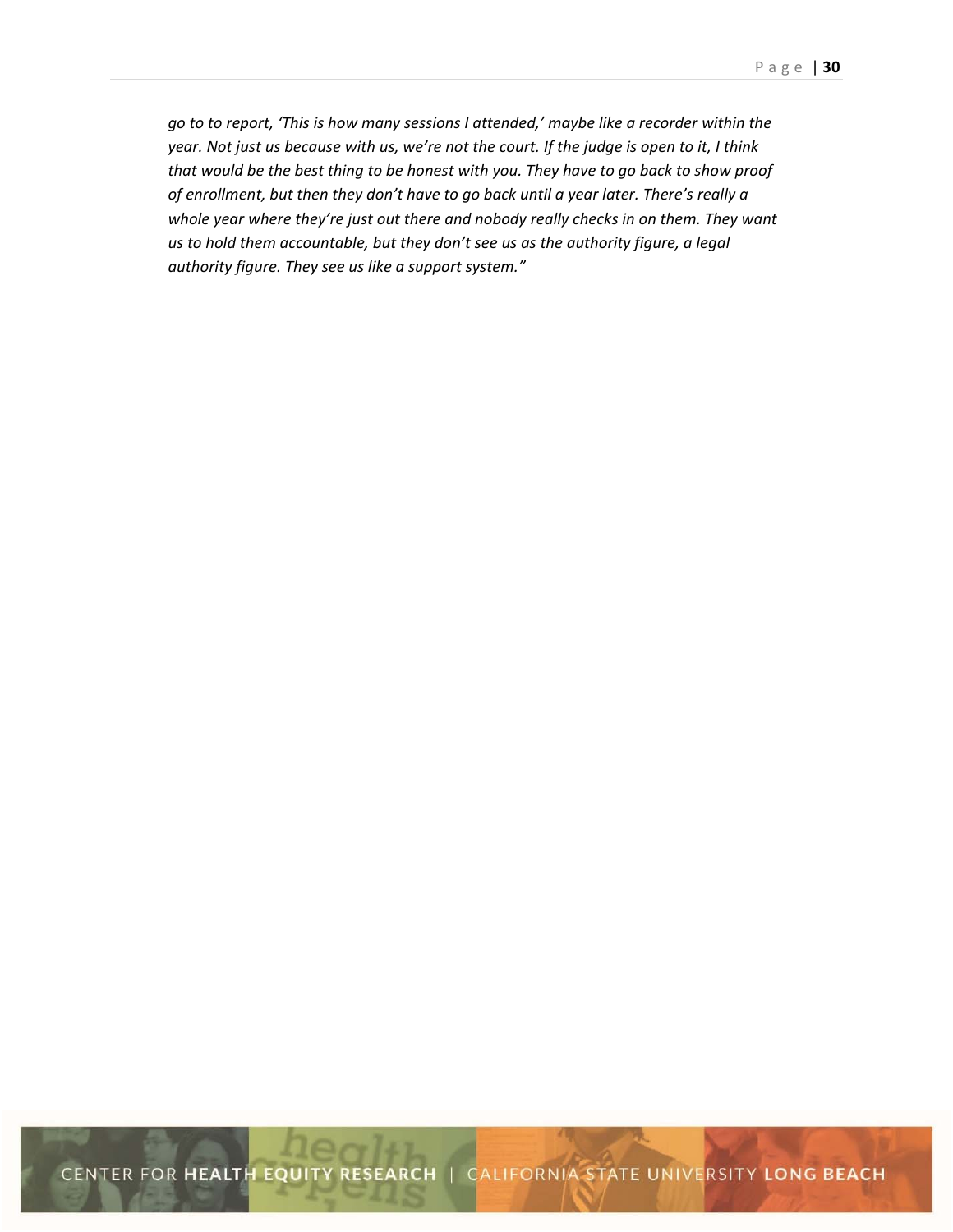# **B. Evaluation of City‐wide Prevention Prong**

This section presents results of the evaluation of city-wide prevention activities, which include symposiums and workshops. Data are presented for the top two categories only (i.e., "Agree" and "Strongly Agree"). The remaining respondents selected "Strongly Disagree", "Somewhat Disagree", or "Neither Agree nor Disagree" when responding to the statements on the evaluation form.

## *Student Safety Symposium in Year 1*

A Student Safety Symposium was held at Hamilton Middle School on December 5, 2015 to increase community awareness of human trafficking and youth safety. A total of 139 surveys were completed by attendees and the average age of respondents was 22 years, ranging from 11 to 65 years. Over three‐ quarters of attendees were female (77.6%), 21.6% male, and one individual self‐identified as gender non‐confirming. A large number of symposium attendees were students (71.5%) and agency representatives (14.4%). This is shown in Table 5.

| <b>Participant Demographics</b>        | <b>Frequencies (%)</b> |  |  |
|----------------------------------------|------------------------|--|--|
| [mean (range)]<br>Age                  | 22 years $(11 - 65)$   |  |  |
| Gender                                 |                        |  |  |
| Male                                   | 29 (21.6%)             |  |  |
| Female                                 | 104 (77.6%)            |  |  |
| Gender non-conforming                  | 1(0.7%)                |  |  |
| Role (multiple answers allowed)        |                        |  |  |
| Student                                | 98 (71.5%)             |  |  |
| Parent/Legal guardian                  | 13 (9.5%)              |  |  |
| Interested community member            | 5(3.6%)                |  |  |
| Agency representative                  | 20 (14.6%)             |  |  |
| Health care or Social service provider | 3(2.2%)                |  |  |
| Other                                  | 10 (7.3%)              |  |  |

*Table 5*. Demographic characteristics of symposium attendees, *n*=139

Aside from a series of modules designed specifically for youth (i.e., Modules 1‐5), the workshops with the highest attendance were those on human trafficking. Of 123 attendees who identified the workshops they attended, 25.2% attended Human Trafficking 101 and 21.1% attended Human Trafficking/Child Exploitation. A summary is shown in Figure 1.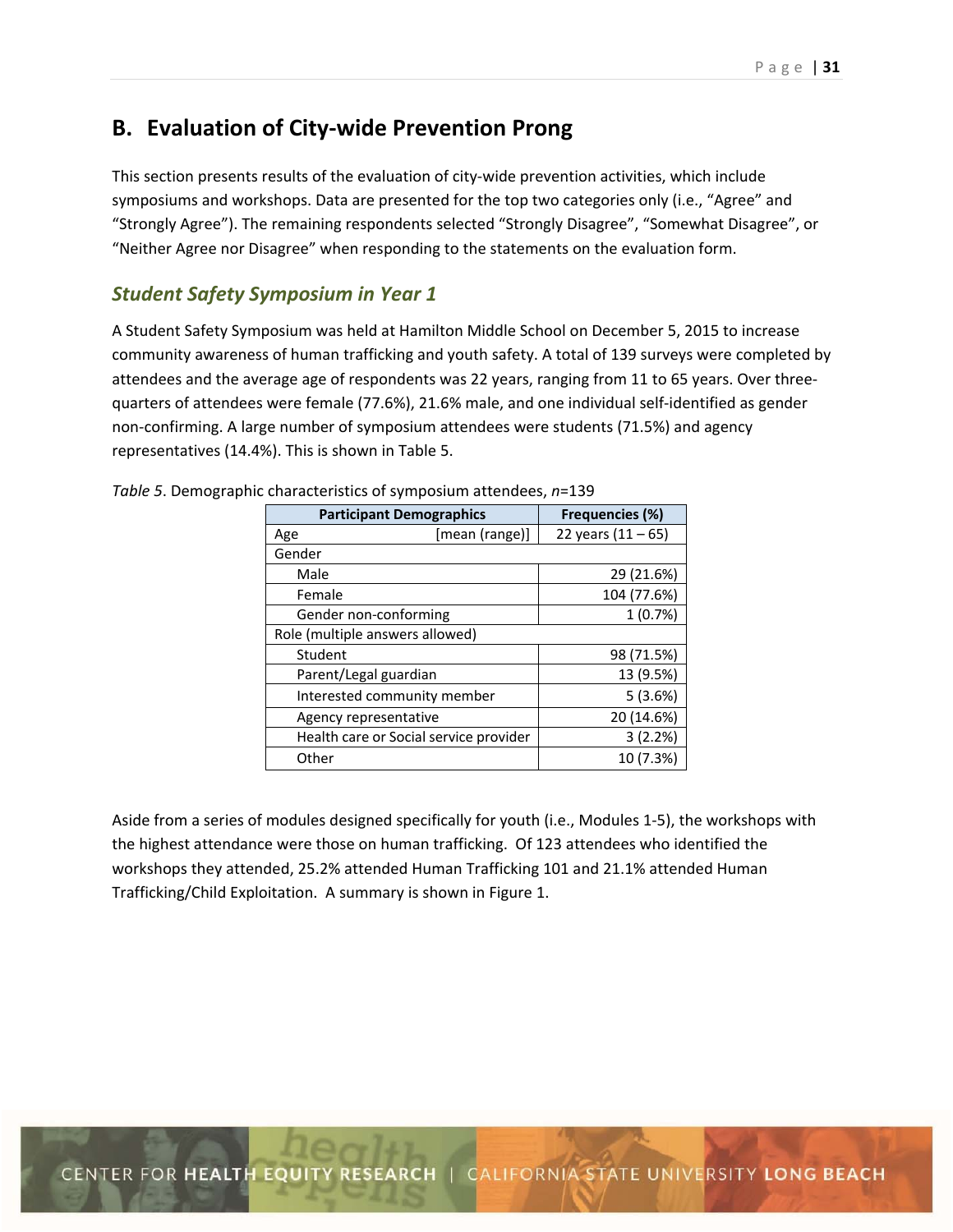

*Figure 1*. Student safety symposium workshop attendance, *n*=123

\*Note: Each workshop was held twice. The figure above shows combined attendance.

## **Knowledge and Satisfaction**

Attendees were asked to provide feedback on the workshops they attended by indicating their level of agreement to the following statements: (1) "The workshop improved my understanding of safety issues affecting young people", (2) "The workshop was effective in helping me to understand ways young people can protect themselves from being taken advantage of", and (3) "I am satisfied with the information presented by the speaker". Attendees were asked to respond to the same set of questions for each workshop they attended. However, a large number of attendees failed to indicate which workshop they attended first and which they attended second. As a result, the evaluation team was unable to link responses to specific workshops. Instead, responses were grouped as those belonging to Workshop #1 and Workshop #2.

Of the 120 attendees who responded to the set of statements for the first workshop, an overwhelming majority indicated an improvement in their understanding of safety issues affecting youth and of ways youth can protect themselves from being taken advantage of (Table 6). A large majority of attendees also indicated high satisfaction with the information presented at the first workshop they attended.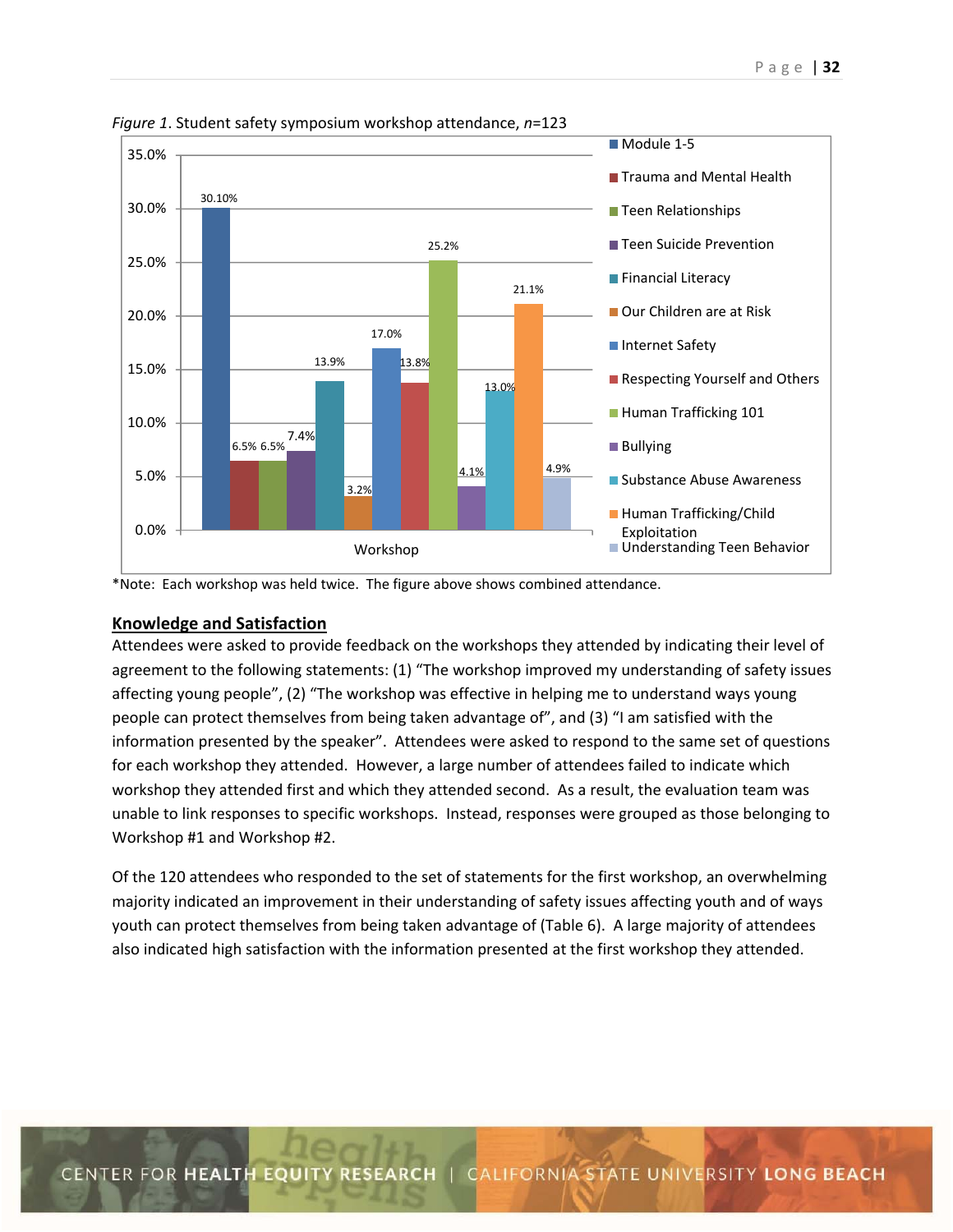|  | Table 6. Responses to workshop #1, n=120 |  |  |
|--|------------------------------------------|--|--|
|--|------------------------------------------|--|--|

| <b>Statement</b>                                                                                                                            | Agreement level, n (%) |                       | <b>Total</b> |
|---------------------------------------------------------------------------------------------------------------------------------------------|------------------------|-----------------------|--------------|
|                                                                                                                                             | Agree                  | <b>Strongly Agree</b> | Number (%)   |
| The workshop improved my understanding of safety issues<br>affecting young people.                                                          | 44 (36.7%)             | 69 (57.5%)            | 113 (94.2%)  |
| The workshop was effective in helping me to better<br>understand ways young people can protect themselves<br>from being taken advantage of. | 51 (42.5%)             | 60 (50.0%)            | 111 (92.5%)  |
| I am satisfied with the information presented by the<br>speaker.                                                                            | 38 (31.7%)             | 74 (61.7%)            | 112 (93.4%)  |

Note: This table includes only those who selected the response categories listed. The remaining participants either "strongly disagreed", "somewhat disagreed", or "neither agreed nor disagreed" with the statement.

Eighty (80) attendees responded to the set of statements for the second workshop. Those who responded indicated an improved understanding of safety issues affecting youth and of ways youth can protect themselves from being taken advantage of (Table 7). However, the number of individuals who indicated as such was slightly lower than those who responded to the same set of statements for the first workshop. Satisfaction with the information presented at the second workshop was also slightly slower.

#### *Table 7*. Responses to workshop #2, *n*=80

| <b>Statement</b>                                                                                                                            | Agreement Level, n (%) |                       | <b>Total</b> |
|---------------------------------------------------------------------------------------------------------------------------------------------|------------------------|-----------------------|--------------|
|                                                                                                                                             | Agree                  | <b>Strongly Agree</b> | Number (%)   |
| The workshop improved my understanding of safety issues<br>affecting young people.                                                          | 29 (36.3%)             | 43 (53.8%)            | 72 (90.0%)   |
| The workshop was effective in helping me to better<br>understand ways young people can protect themselves<br>from being taken advantage of. | 28 (35.0%)             | 43 (53.8%)            | 71 (88.8%)   |
| I am satisfied with the information presented by the<br>speaker.                                                                            | 25 (31.3%)             | 49 (61.3%)            | 74 (92.5%)   |

Note: This table includes only those who selected the response categories listed. The remaining participants either "strongly disagreed", "somewhat disagreed", or "neither agreed nor disagreed" with the statement.

Attendees indicated high satisfaction with the Student Safety Symposium overall. Of those who responded to a set of statements about the overall symposium, approximately 90% indicated that the symposium met their expectations, and an almost equal number indicated an increased awareness of things that youth can do to avoid dangerous situations. A large majority of attendees would recommend the symposium to others. This is summarized in Table 8.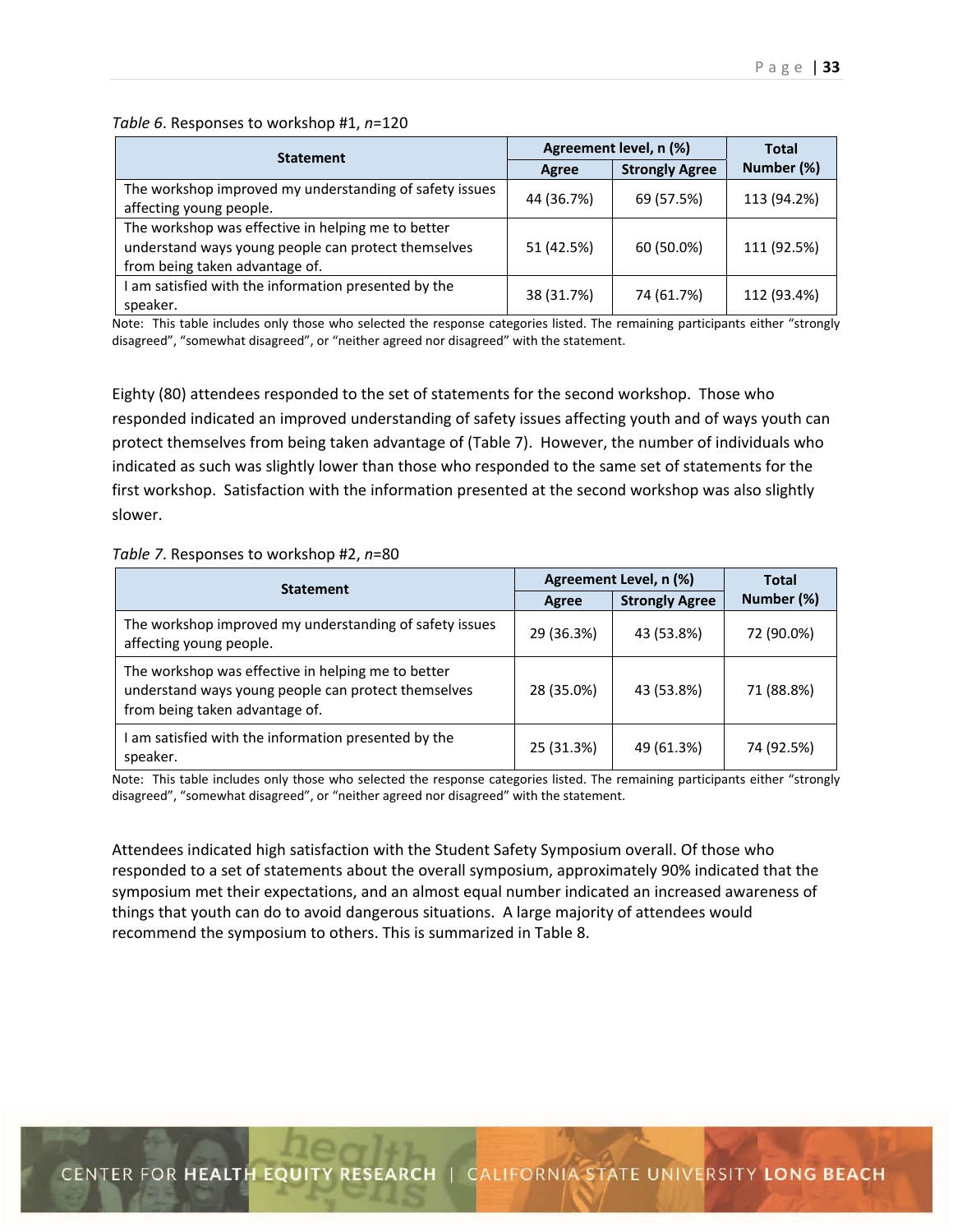| <b>Statement</b>                                                                                          | Agreement Level, n (%) |                       | <b>Total</b> |
|-----------------------------------------------------------------------------------------------------------|------------------------|-----------------------|--------------|
|                                                                                                           | Agree                  | <b>Strongly Agree</b> | Number (%)   |
| The symposium met my expectations.                                                                        | 66 (47.5%)             | 51 (36.7%)            | 117 (84.2%)  |
| After the symposium, I am more aware of things that young<br>people can do to avoid dangerous situations. | 60 (43.2%)             | 63 (48.9%)            | 123 (92.1%)  |
| I would recommend this symposium to others.                                                               | 56 (40.3%)             | 68 (48.9%)            | 124 (89.2%)  |

*Table 8.* Responses to the overall symposium, *n*=139

#### **Awareness of Citywide Campaign**

To assess awareness of the citywide campaign, attendees were asked if they saw human trafficking messages on city buses. Of 132 attendees who responded to this question, 25.9% had seen human trafficking messages on city buses, while the remaining respondents did not see messages (38.8%) or were unsure (35.3%).

#### **Suggestions/Comments**

Lastly, attendees were asked to share comments about the symposium in an open‐ended section of the evaluation form. Although many were appreciative of the symposium and indicated high satisfaction with the workshops and the guest speakers, a few attendees provided suggestions for improvement and outreach. One individual suggested that workshops should be mandatory for class credit to increase male attendance.

*"I noticed that the attendance today were mostly women. I think it would be a great idea to make it mandatory to students as part of a class credit to encourage more male students to attend and be aware of how they can contribute to society."* 

Several attendees shared that the symposium increased their awareness of the problem of human trafficking in Long Beach, thereby suggesting that more work was needed to increase community awareness through similar events.

 *"I was surprised by all the resources there are and that it is a problem in Long Beach."* 

 *"I believe this is a great symposium to have for the community because it is what is needed to inform and educate people who honestly aren't aware of all these issues. Good job!"* 

One attendee expressed her appreciation for the event and shared that her attitude toward law enforcement improved after learning about suppression activities (i.e., arrest and prosecution of gang members) and their effect on human trafficking operations.

 *"This was more than I had expected and I really appreciate it! The human trafficking presentation was very eye‐opening. I now feel much more aware and positively toward law enforcement as well as socially aware."*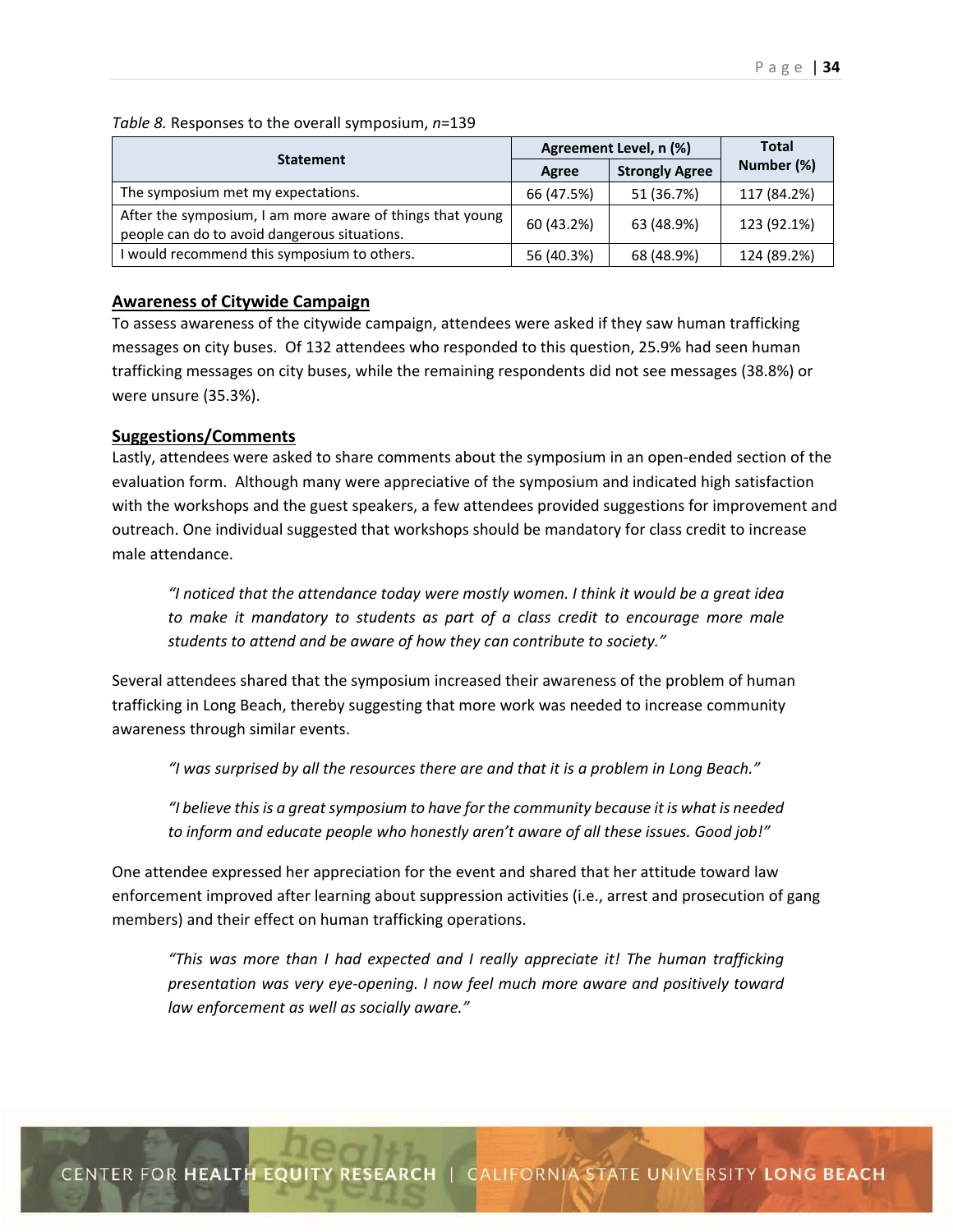## *Youth Exploitation Safety Symposium Evaluation in Year 2*

The Youth Exploitation Safety Symposium (YESS) was held at Long Beach City College on February 20, 2016. While 318 adults and 122 youth completed the online registration, the total number of attendees was not available due to the event location. The event was held on a college campus and as such, there were multiple parking lots and entrances, making it difficult to have a registration table. While a sign-in sheet was available at the entrance of a large auditorium that held the opening session, attendees arrived throughout the day. Therefore, the exact number of attendees was not captured, but estimated to be approximately 400 individuals.

A total of 14 workshops were held at the symposium on topics related to human trafficking. Figure 2 presents a complete list of workshops held at the symposium. The workshops with the highest attendance *were Gangs and Human Trafficking* (31 attendees), *How Pornography is Shaping an Entire Generation* (20 attendees), *and Understanding Labor Trafficking in Long Beach* and *Preventing the Commercial Sexual Exploitation of Foster Children (CSEC)* in Spanish, with 17 attendees each.



*Figure 2*. Workshop attendance

A total of 181 surveys were completed by workshop attendees at the YESS. The average age of respondents was 43 years, ranging from 13 to 78 years (Table 9). Approximately 70% of respondents were female, 22.1% were male, and three individuals self-identified as gender non-confirming. Almost 40% of respondents self‐identified as interested community members, 28.2% as parents/legal guardians, and 23.8% as students.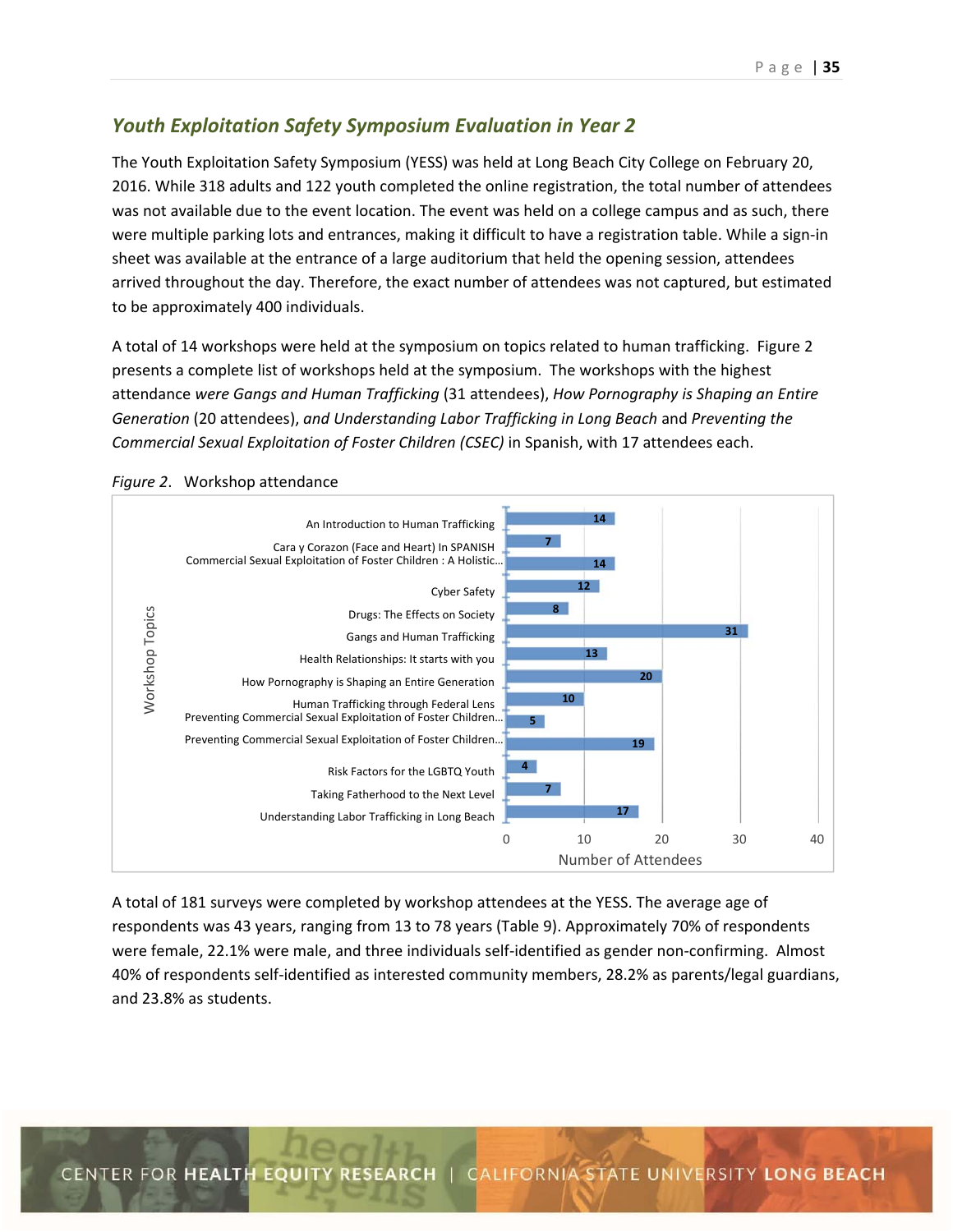| <b>Participant Demographics</b>        | <b>Frequencies (%)</b> |  |  |  |
|----------------------------------------|------------------------|--|--|--|
| [mean (range)]<br>Age                  | 43 years (13 - 78)     |  |  |  |
| Gender*                                |                        |  |  |  |
| Male                                   | 40 (22.1%)             |  |  |  |
| Female                                 | 128 (70.7%)            |  |  |  |
| Gender nonconforming                   | 3(1.7%)                |  |  |  |
| Role (multiple answers allowed)        |                        |  |  |  |
| Student                                | 43 (23.8%)             |  |  |  |
| Parent/Legal guardian                  | 51 (28.2%)             |  |  |  |
| Interested community member            | 71 (39.3%)             |  |  |  |
| Agency representative                  | 27 (14.9%)             |  |  |  |
| Health care or Social service provider | 19 (10.9%)             |  |  |  |
| Other                                  | 47 (26.0%)             |  |  |  |

*Table 9.* Demographic characteristics of YESS workshop attendees, *n*=181

\*Ten (10) respondents did not indicate their gender

#### **Workshop Knowledge and Satisfaction**

Attendees were asked to provide feedback on the workshops they attended by indicating their level of agreement to statements designed to assess knowledge of the topic and satisfaction with the information presented by the speaker. All workshop attendees were asked to respond to the same set of questions at the completion of the workshop. Tables 10 to 12 present results for each question by workshop name.

Of the 179 workshop attendees who responded to the first question, an overwhelming majority indicated an improvement in their understanding of the topic that was presented. The percentage of individuals who agreed or strongly agreed with the statement "The workshop improved my understanding of the topic that was presented" ranged from 71.4% to 100%, with an average of 91.5% (Table 10). Five workshops had attendees who all agreed or strongly agreed with the statement. These workshops were *Risk Factors for the LGBTQ Youth*, *How Pornography is Shaping an Entire Generation, Drugs: The Effects on Society*, *Cara y Corazon*, and *Preventing the CSEC* in Spanish.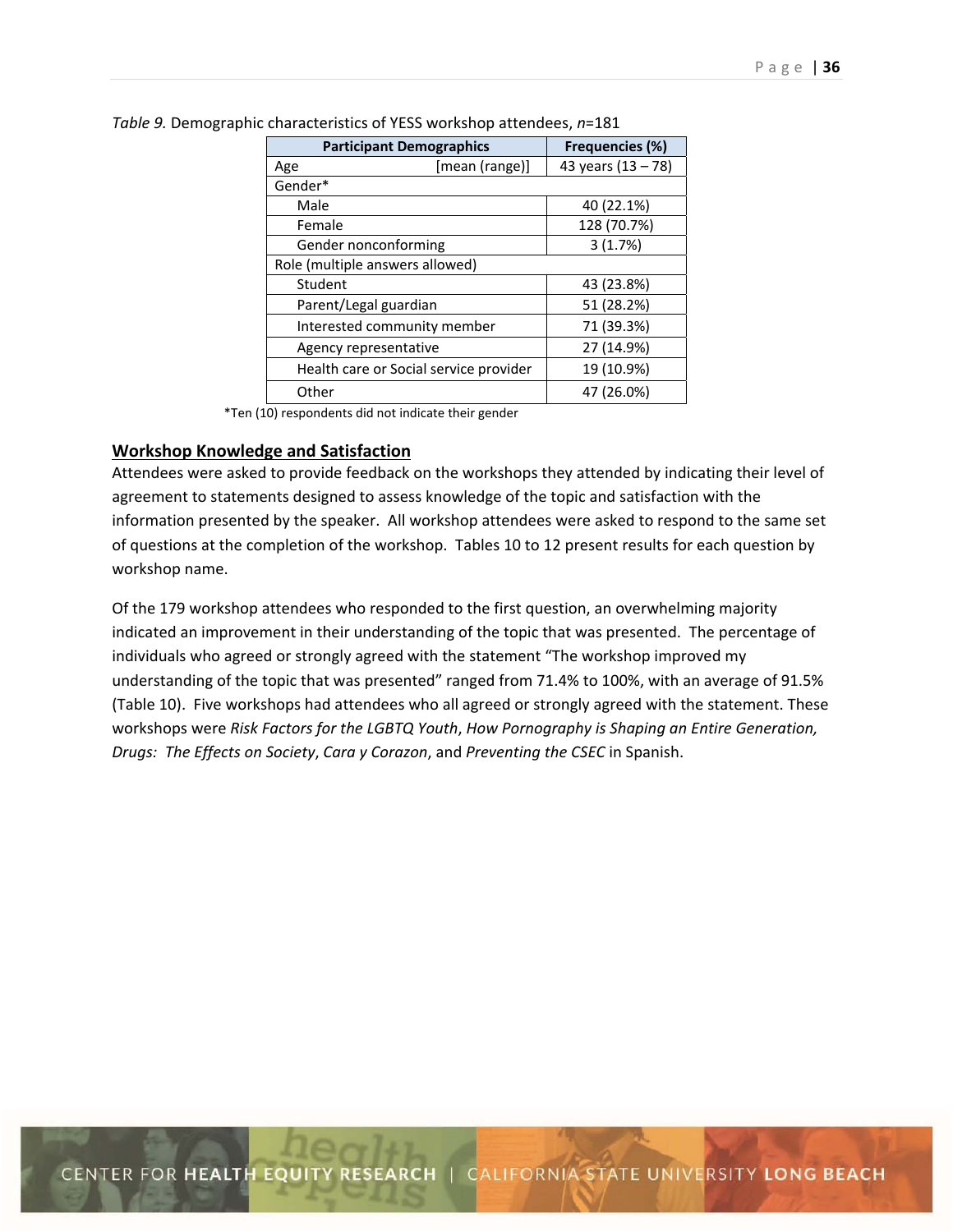|                                                         |             | Agreement level, n (%) |             |
|---------------------------------------------------------|-------------|------------------------|-------------|
| <b>Workshop Name</b>                                    | Agree       | <b>Strongly Agree</b>  | N(%)        |
| An Introduction to Human Trafficking                    | 4 (28.6%)   | $8(57.1\%)$            | 12 (85.7%)  |
| Cara y Corazon (Face and Heart) in SPANISH              | 3 (42.9%)   | 4 (57.1%)              | 7 (100.0%)  |
| Commercial Sexual Exploitation of Foster Children: A    | 0           | 13 (92.9%)             | 13 (92.9%)  |
| Holistic Approach to Treatment                          |             |                        |             |
| <b>Cyber Safety</b>                                     | 5(41.7%)    | $6(50.0\%)$            | 11 (91.7%)  |
| Drugs: The Effects on Society                           | 1 (12.5%)   | 7 (87.5%)              | 10 (100.0%) |
| Gangs and Human Trafficking                             | $9(29.0\%)$ | 20 (64.5%)             | 29 (93.5%)  |
| How Pornography is Shaping an Entire Generation         | 1 (5.0%)    | 19 (95.0%)             | 20 (100.0%) |
| Healthy Relationships: It starts with you               | 3(23.1%)    | 8(61.5%)               | 11 (84.6%)  |
| Human Trafficking through Federal Lens                  | 0           | $9(90.0\%)$            | $9(90.0\%)$ |
| Preventing the Commercial Sexual Exploitation of Foster | $\Omega$    | 4 (80.0%)              | 4 (80.0%)   |
| Children (CSEC) - ENGLISH                               |             |                        |             |
| Preventing the Commercial Sexual Exploitation of Foster | $\Omega$    | 17 (100.0%)            | 17 (100.0%) |
| Children (CSEC) - SPANISH                               |             |                        |             |
| Risk Factors for the LGBTQ Youth                        | 0           | 4 (100.0%)             | 4 (100.0%)  |
| Taking Fatherhood to the Next Level                     | 4 (57.1%)   | 1 (14.3%)              | 5(71.4%)    |
| Understanding Labor Trafficking in long Beach           | 3(17.6%)    | 13 (76.5%)             | 16 (91.4%)  |

*Table 10*. Responses to "The workshop improved my understanding of the topic that was presented," by workshop name

Next, workshop attendees were asked to indicate their level of agreement to the statement "The workshop was effective in helping me to better understand ways to improve the safety and well-being of the community." Of the 177 attendees who responded to this question, 71.5% to 100% agreed or strongly agreed with the statement, with an average of 91.2% (Table 11). All the attendees at *Risk Factors for the LGBTQ Youth*, H*ow Pornography is Shaping an Entire Generation*, *Drugs: The Effects on Society*, *Cara y Corazon*, and *Preventing the CSEC* in Spanish indicated that they agreed or strongly agreed with the statement.

*Table 11*. Responses to "The workshop was effective in helping me to better understand ways to improve the safety and well‐being of the community," by workshop name

| <b>Workshop Name</b>                                                                   | Agreement Level, n (%) | <b>Total</b>          |             |
|----------------------------------------------------------------------------------------|------------------------|-----------------------|-------------|
|                                                                                        | Agree                  | <b>Strongly Agree</b> | N(%)        |
| An Introduction to Human Trafficking                                                   | 6 (42.9%)              | 6(42.9%)              | 12 (85.8%)  |
| Cara y Corazon (Face and Heart) in SPANISH                                             | 2(28.6%)               | 5(71.4%)              | 7(100.0%)   |
| Commercial Sexual Exploitation of Foster Children: A<br>Holistic Approach to Treatment | 2(14.3%)               | 11 (78.6%)            | 13 (92.9%)  |
| Cyber Safety                                                                           | 4 (33.3%)              | 7(58.3%)              | 11 (91.6%)  |
| Drugs: The Effects on Society                                                          | 2(25.0%)               | 6(75.0%)              | 8 (100.0%)  |
| Gangs and Human Trafficking                                                            | 8 (25.8%)              | 21 (67.7%)            | 29(93.5%)   |
| Healthy Relationships: It starts with you                                              | 1(7.7%)                | 9(69.2%)              | 10 (76.9%)  |
| How Pornography is Shaping an Entire Generation                                        | $9(45.0\%)$            | 11 (55.0%)            | 20 (100.0%) |
| Human Trafficking through Federal Lens                                                 | $1(10.0\%)$            | $8(80.0\%)$           | $9(90.0\%)$ |
| Preventing the Commercial Sexual Exploitation of Foster<br>Children (CSEC) - ENGLISH-  | 0                      | 4 (80.0%)             | 4 (80.0%)   |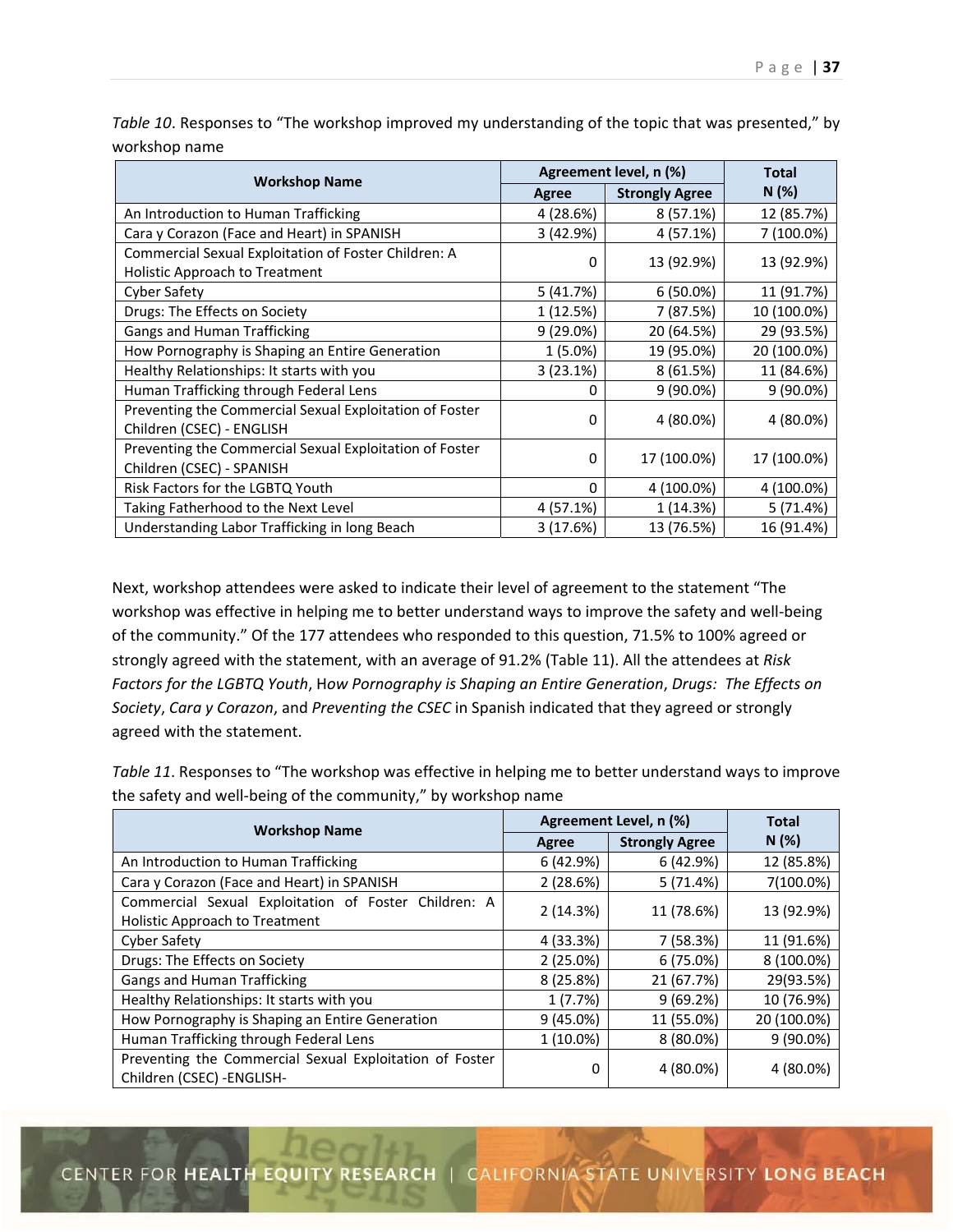| <b>Workshop Name</b>                                                                 | Agreement Level, n (%) | <b>Total</b>          |            |
|--------------------------------------------------------------------------------------|------------------------|-----------------------|------------|
|                                                                                      | Agree                  | <b>Strongly Agree</b> | N(%)       |
| Preventing the Commercial Sexual Exploitation of Foster<br>Children (CSEC) -SPANISH- | 0                      | 15 (100.0%)           | 15(100.0%) |
| Risk Factors for the LGBTQ Youth                                                     | 0                      | 4 (100.0%)            | 4 (100.0%) |
| Taking Fatherhood to the Next Level                                                  | 3(42.9%)               | 2(28.6%)              | 5(71.5%)   |
| Understanding Labor Trafficking in long Beach                                        | 6(35.3%)               | 10 (58.8%)            | 16 (94.1%) |

One hundred seventy‐seven (177) workshop attendees indicated their level of agreement to the last statement "I am satisfied with the information presented by the speaker(s)." Those who agreed or strongly agreed with the statement ranged from 71.5% to 100.0%, with an average of 91.5% (Table 12). Six workshops had attendees who all agreed or strongly agreed with the statement. These workshops were *Risk Factors for the LGBTQ Youth*, *How Pornography is Shaping an Entire Generation*, *Drugs: The Effects on Society*, *Cyber Safety*, *Cara y Corazon*, and *Preventing the CSEC* in Spanish.

*Table 12*. Responses to "I am satisfied with the information presented by the speaker(s)" by workshop name

| <b>Workshop Name</b>                                                                          |             | Agreement Level n (%) |             |
|-----------------------------------------------------------------------------------------------|-------------|-----------------------|-------------|
|                                                                                               | Agree       | <b>Strongly Agree</b> | N(%)        |
| An Introduction to Human Trafficking                                                          | 5(35.7%)    | 7 (50.0%)             | 12 (85.7%)  |
| Cara y Corazon (Face and Heart) in SPANISH                                                    | 1 (14.3%)   | 6(85.7%)              | 7 (100.0%)  |
| <b>Commercial Sexual Exploitation of Foster Children: A Holistic</b><br>Approach to Treatment | 0           | 13 (92.9%)            | 13 (92.9%)  |
| <b>Cyber Safety</b>                                                                           | 4 (33.3%)   | 8(66.7%)              | 12 (100.0%) |
| Drugs: The Effects on Society                                                                 | 2(25.0%)    | 6 (75.0%)             | 8 (100.0%)  |
| Gangs and Human Trafficking                                                                   | 7 (22.6%)   | 22 (71.0%)            | 29 (93.6%)  |
| Healthy Relationships: It starts with you                                                     | 2(15.4%)    | 8(61.5%)              | 10 (76.9%)  |
| How Pornography is Shaping an Entire Generation                                               | $2(10.0\%)$ | 18 (90.0%)            | 20 (100.0%) |
| Human Trafficking through Federal Lens                                                        | 1 (10.0%)   | 8 (80.0%)             | 9 (90.0%)   |
| Preventing the Commercial Sexual Exploitation of Foster<br>Children (CSEC) - ENGLISH-         | 0           | 4 (80.0%)             | 4 (80.0%)   |
| Preventing the Commercial Sexual Exploitation of Foster<br>Children (CSEC) -SPANISH-          | 0           | 15 (100.0%)           | 15 (100.0%) |
| Risk Factors for the LGBTQ Youth                                                              | 0           | 4 (100.0%)            | 4 (100.0%)  |
| Taking Fatherhood to the Next Level                                                           | 2(28.6%)    | 3(42.9%)              | 5(71.5%)    |
| Understanding Labor Trafficking in long Beach                                                 | 6 (35.3%)   | 10 (58.8%)            | 16 (94.1%)  |

## **Closing Session and Overall Satisfaction**

A total of 119 individuals completed an evaluation form that was developed for the closing session, which included a panel discussion on Healthy Relationships. Questions on the evaluation form were designed to assess attendees' understanding of the panel discussion topic, intention to join the effort to end human trafficking, and satisfaction with the information presented by the panel speakers. The evaluation form also included questions that assessed satisfaction with the overall symposium and whether attendees would recommend the annual symposium to others. Almost 82% of attendees at the closing session indicated that the panel improved their understanding of healthy relationships,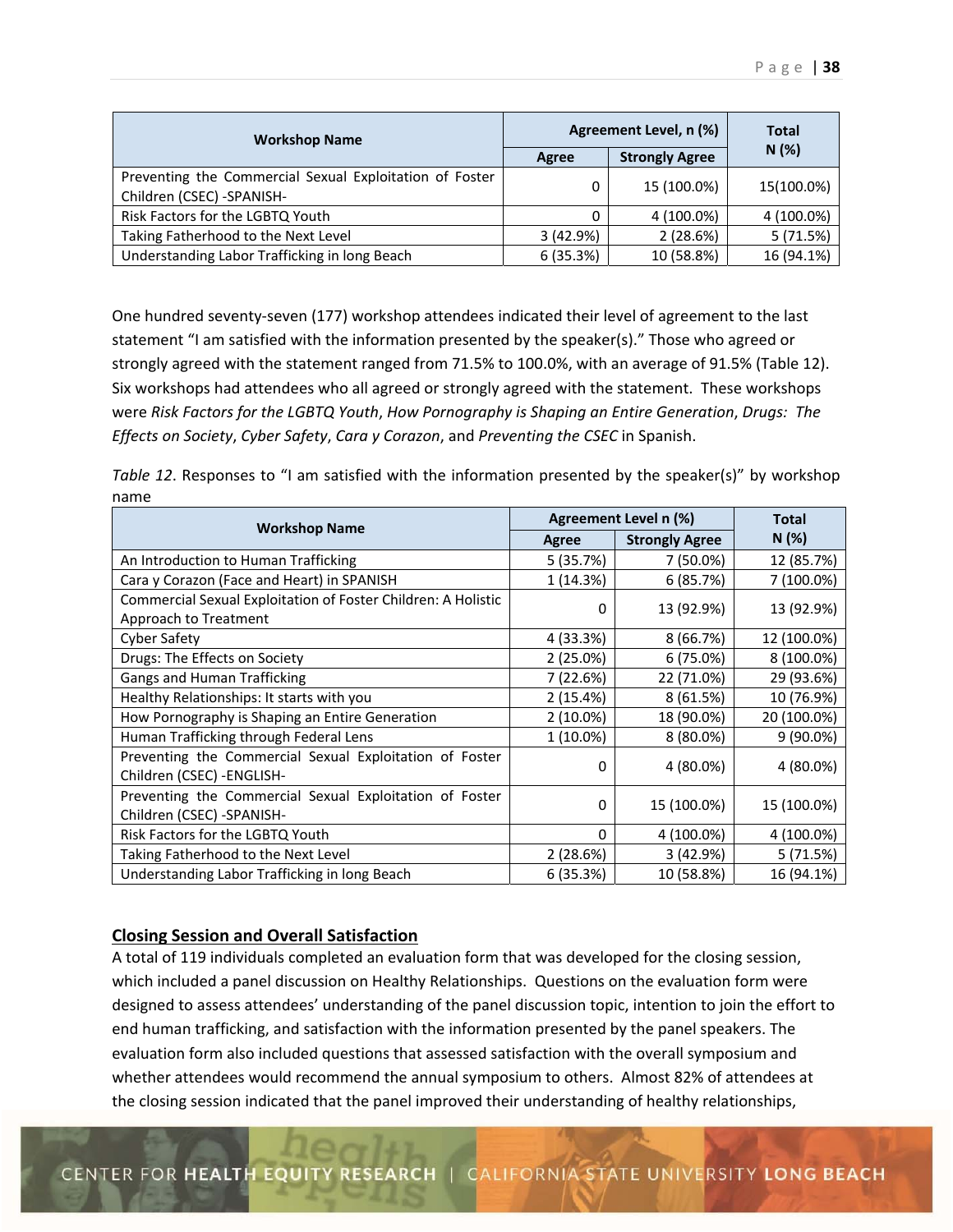91.7% intend to join the effort to end youth exploitation, and 90.9% indicated high satisfaction with the information presented during the closing session (Table 13).

| <b>Evaluation Response</b>                            | Agreement Level, n (%) | Total                 |             |
|-------------------------------------------------------|------------------------|-----------------------|-------------|
|                                                       | Agree                  | <b>Strongly Agree</b> | N(%)        |
| Panel improved understanding of healthy relationships | 34 (29.1%)             | 65 (55.6%)            | 99 (84.7%)  |
| Intend to join effort to end exploitation             | 32 (27.1%)             | 79 (66.9%)            | 111 (94.0%) |
| Satisfied with information presented                  | 31 (26.7%)             | 79 (68.1%)            | 110 (94.8%) |

*Table 13.* Responses to statements about closing session, n=119

An overwhelming majority of respondents indicated high satisfaction with the overall symposium. Over 93% of respondents indicated that the symposium met their expectations and 95.8% would recommend the symposium to others. Almost 96% of respondents indicated that they were more aware of things that they can do as an individual to help end youth exploitation as a result of the symposium (Table 14).

*Table 14*.Responses to statements about overall symposium, n=119

| <b>Evaluation Response</b> | Agreement Level n (%) | <b>Total</b>          |             |
|----------------------------|-----------------------|-----------------------|-------------|
|                            | Agree                 | <b>Strongly Agree</b> | $N(\%)$     |
| Symposium met expectations | 40 (33.9%)            | 73 (61.9%)            | 113 (95.8%) |
| More aware of things to do | 41 (34.5%)            | 75 (63.0%)            | 116 (97.5%) |
| Would recommend            | 24 (20.2%)            | 92 (77.3%)            | 116 (97.5%) |

## **Suggestions/Comments**

Lastly, attendees were asked to share comments about the symposium in an open‐ended section of the evaluation forms. Although many appreciated the symposium and indicated high levels of satisfaction with the workshops and the guest speakers, three respondents shared that the workshop length was too short and four respondents expressed their regret of only being able to attend one workshop. One respondent suggested lengthening the symposium to a full day event, thereby allowing attendees to attend more than one workshop.

*"Excellent. Wish I had more time. Full day and ability to attend more than 1 class."* 

Though the evaluation form did not have a question about comfort and convenience of workshop location, one respondent was dissatisfied with the location of the workshops.

## *"Better location or room on campus."*

Respondents also used the open‐ended section of the evaluation form to provide valuable feedback on workshop content to improve future events. For example, one respondent who attended the workshop on *Cyber Safety* shared that the workshop could have been enhanced by showing internet examples.

 *"It would be nice to do some actual cyber example on‐line. The latest cybercrime to be aware of."* 

However, another respondent preferred less examples and more information on the topic.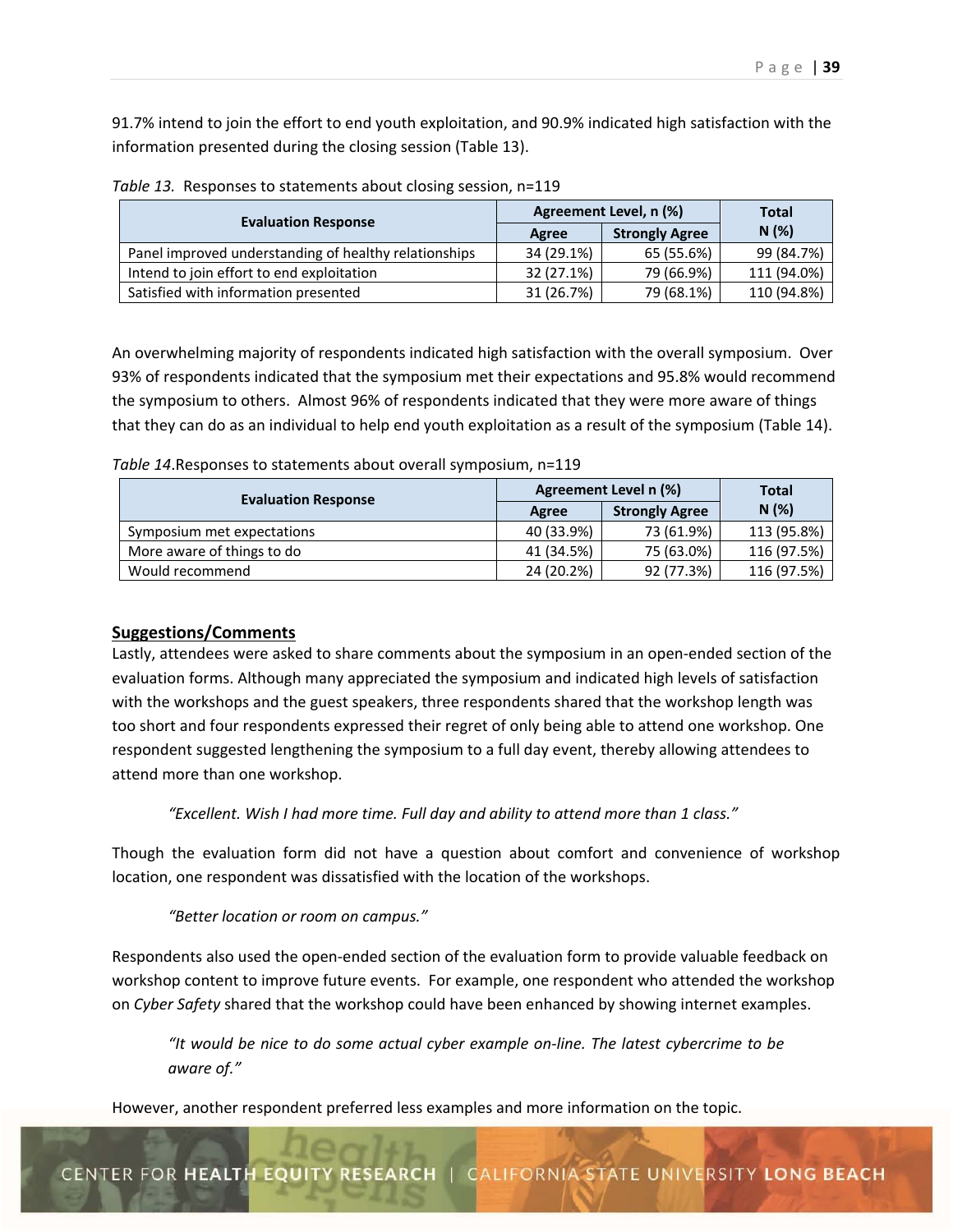*"Cut down on examples from movies, films, and spend more time on the rest."* 

Two respondents were less than satisfied with the information presented and used the open-ended section to share reasons for their dissatisfaction.

*"The topic digressed a little toward sex trafficking, would like topic to shift to labor as intended."* 

 *"Workshop did not discuss current federal laws as stated in the description and it was the main reason that I attended/picked the workshop."* 

 *"More info about how to guide someone who is in an unhealthy relationship. It did help us identify unhealthy and abusive behavior! No solutions presented ‐ besides staying connected!"* 

 *"More specific solutions about pornography!"* 

Several respondents included questions and requests in the open-ended section, demonstrating the need to provide a space for contact information in future evaluation forms to allow for follow‐up. Examples of such comments include the following:

*"I would like the presenter to do a workshop for my male youth program."* 

 *"I liked all the information. I'd like to help at a workshop." [The respondent only included her name]* 

 *"Great presentation. Thank you! My only question: Does male on male porn have the same effect on young gay males?"* 

Several attendees shared that the symposium increased their awareness about the problem of youth exploitation in Long Beach, but suggested that more work was needed to increase community awareness.

*"It is very important to continue to make these workshops."* 

*"Please provide more workshops like this to keep community aware of issues related to children."* 

*"Outstanding! Needs to be on TV ‐ Ellen! Documentary to be shown everywhere."* 

## *Youth Empowerment Safety Symposium in Year 3*

In 2018, the Youth Exploitation Safety Symposium underwent a name change to Youth Empowerment Safety Symposium. The event was held at The Salvation Army on January 27, 2018 with approximately 300 people in attendance. The indoor/outdoor event included a Fair Trade and Community Resource Expo, two workshops, and a closing session led by youth artists.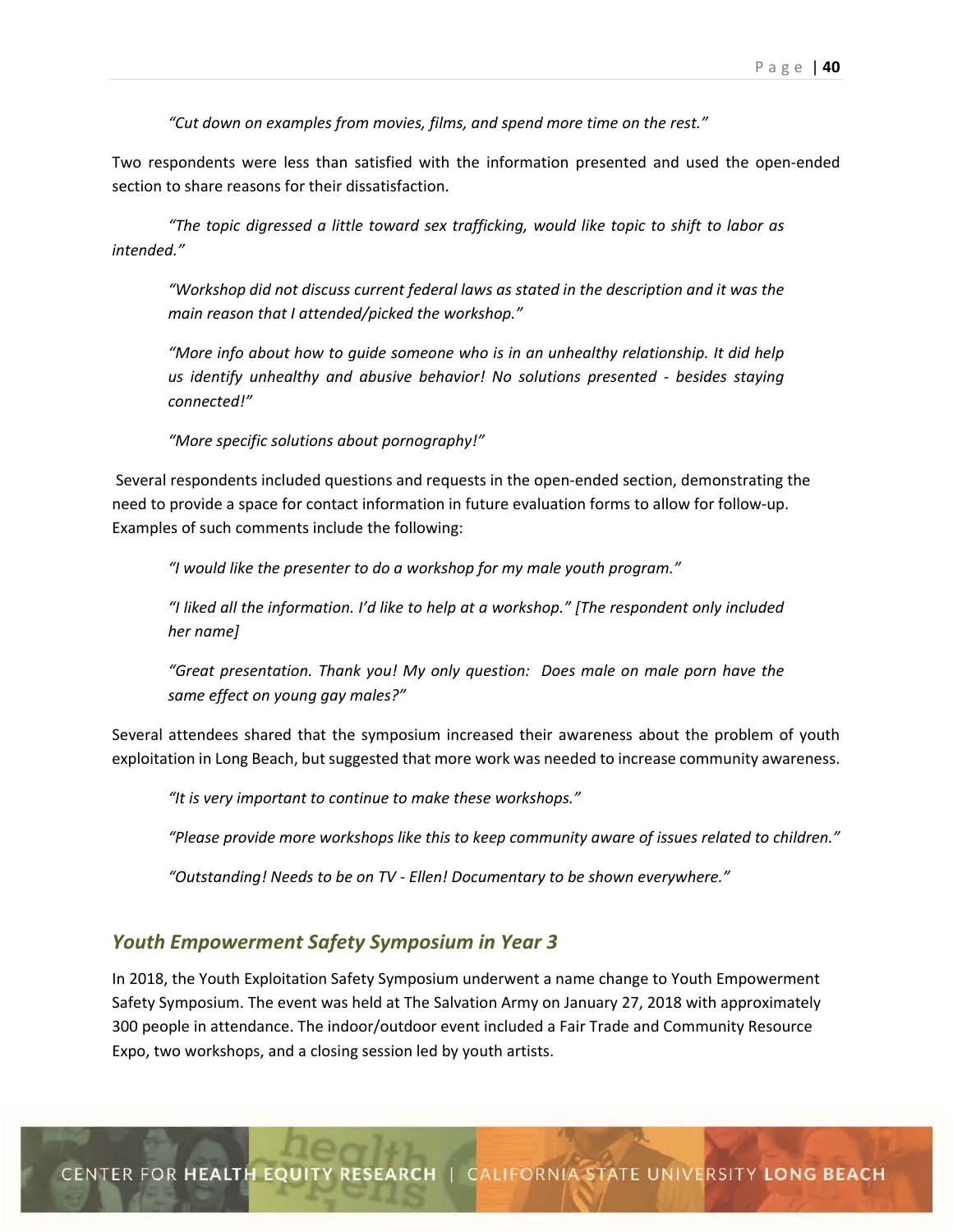While both workshops were held back-to-back in the same auditorium, evaluation forms were developed and printed on different colored paper for each workshop to minimize confusion. A third evaluation form was developed for the closing session that contained questions about the overall symposium. Data from each evaluation form are presented below.

## **iGuardian Workshop**

Seventy‐five individuals completed the evaluation form for the iGuardian Workshop. Twelve (17.1%) respondents self-identified as male, 57 (81.4%) as female, 1 (1.4%) as gender nonconforming, and 4 respondents did not indicate a gender (Table 15). The mean age of the respondents was 37 years, with the minimum of 11 years and maximum of 80 years. Of the respondents, 31 (41.3%) were students, 22 (29.3%) were parents or legal guardians, 16 (21.3%) were interested community members, 6 (8.0%) were agency representatives, 25 (33.3%) were health care or social service providers, and 16 (21.3%) respondents selected "other" as their roles.

| <b>Participant Demographics</b>        | Frequencies (%)      |
|----------------------------------------|----------------------|
| [mean (range)]<br>Age                  | 37 years $(11 - 80)$ |
| Gender*                                |                      |
| Male                                   | 12 (17.1%)           |
| Female                                 | 57 (81.4%)           |
| Gender nonconforming                   | 1(1.4%)              |
| Role (multiple answers allowed)        |                      |
| Student                                | 31 (41.3%)           |
| Parent/Legal guardian                  | 22 (29.3%)           |
| Interested community member            | 16 (21.3%)           |
| Agency representative                  | 6(8.0%)              |
| Health care or Social service provider | 25 (33.3%)           |
| Other                                  | 16 (21.3%)           |

*Table 15.* Demographic characteristics of iGuardian Workshop, *n*=75

\*Five (5) respondents did not indicate their gender.

At the iGuardian workshop, respondents were asked to indicate their level of agreement to three statements, which assessed their knowledge of cyber safety and understanding of ways to improve youth safety and well‐being. Ninety‐nine percent (99%) of respondents agreed or strongly agreed that the workshop was effective in helping them to better understand ways to improve youth safety and well-being and 97% agreed or strongly agreed that the workshop improved their understanding of cyber safety. Likewise, a majority of the respondents agreed or strongly agreed that they were satisfied with the information presented by the speaker(s) (96%). This data is summarized in Table 16.

*Table 16.* Responses to statements on iGuardian evaluation form, *n* = 75.

| <b>Statement</b>                                                                                              | Agreement Level, n (%) | <b>Total</b>          |            |
|---------------------------------------------------------------------------------------------------------------|------------------------|-----------------------|------------|
|                                                                                                               | Agree                  | <b>Strongly Agree</b> | N(%)       |
| The workshop improved my understanding of cyber safety.                                                       | 34 (45.9%)             | 34 (45.9%)            | 68 (91.8%) |
| The workshop was effective in helping me to better understand<br>ways to improve youth safety and well-being. | 30 (41.1%)             | 36 (49.3%)            | 66 (90.4%) |
| I am satisfied with the information presented by the speaker(s).                                              | 26 (36.1%)             | 39 (54.2%)            | 65 (90.3%) |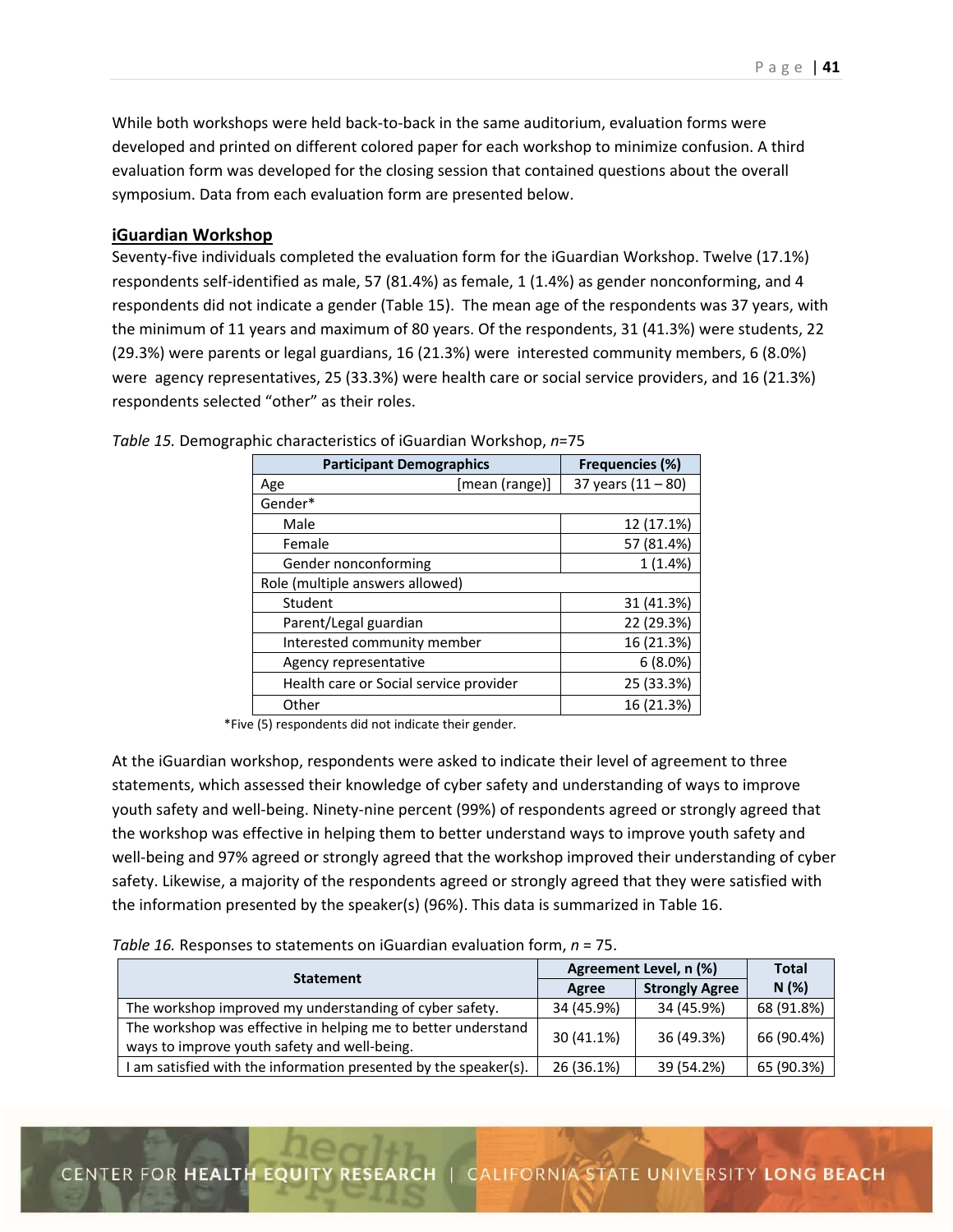## **iEmpathesize Workshop**

Fifty-five (55) individuals at the iEmpathesize Workshop completed the evaluation form. Seven (14.6%) respondents self-identified as male, 40 (83.3%) as female, 1 (2.1%) as gender nonconforming, and 7 respondents did not indicate a gender (Table 17). The mean age of the respondents was 42 years, with the minimum of 11 years and maximum of 80 years. Of the respondents, 18 (32.7%) were students, 21 (38.2%) were parents or legal guardians, 11 (20.0%) were interested community members, 6 (10.9%) were agency representatives, 4 (7.3%) were health care or social service providers, and 14 (25.5%) respondents selected "other" as their roles.

| <b>Participant Demographics</b>        | <b>Frequencies (%)</b> |
|----------------------------------------|------------------------|
| [mean (range)]<br>Age                  | 42 years $(11 - 80)$   |
| Gender*                                |                        |
| Male                                   | 7 (14.6%)              |
| Female                                 | 40 (83.3%)             |
| Gender nonconforming                   | 1(2.1%)                |
| Role (multiple answers allowed)        |                        |
| Student                                | 18 (32.7%)             |
| Parent/Legal guardian                  | 21 (38.2%)             |
| Interested community member            | 11 (20.0%)             |
| Agency representative                  | 6(10.9%)               |
| Health care or Social service provider | 4 (7.3%)               |
| Other                                  | 14 (25.5%)             |

*Table 17*. Demographic characteristics of iEmpathesize Workshop attendees, *n*=55

At the iEmpathesize workshop, respondents were asked to indicate their level of agreement to three statements to assess their understanding of the importance of youth empowerment. Ninety‐six percent (96%) of the respondents agreed or strongly agreed that the workshop was effective in improving their understanding of the importance of youth empowerment and 98% of the respondents agreed or strongly agreed that the workshop was effective in helping them to better understand ways to improve youth safety and well‐being. A large majority of the respondents agreed or strongly agreed that they were satisfied with the information presented by the speaker(s) (98%).

| Table 18. Responses to statements on the iEmpathesize evaluation form, n=55. |  |  |  |  |
|------------------------------------------------------------------------------|--|--|--|--|
|------------------------------------------------------------------------------|--|--|--|--|

| <b>Statement</b>                                                                                              | Agreement Level, n (%) |                       | Total      |
|---------------------------------------------------------------------------------------------------------------|------------------------|-----------------------|------------|
|                                                                                                               | Agree                  | <b>Strongly Agree</b> | N(%)       |
| The workshop improved my understanding of the importance<br>of youth empowerment.                             | 12 (22.6%)             | 38 (71.7%)            | 40 (94.3%) |
| The workshop was effective in helping me to better understand<br>ways to improve youth safety and well-being. | 15 (27.8%)             | 36 (66.7%)            | 51 (94.5%) |
| I am satisfied with the information presented by the speaker(s).                                              | 8 (14.8%)              | 43 (79.6%)            | 51 (94.4%) |

### **Overall Symposium**

Of those who attended the closing session, 88 individuals completed the evaluation form to assess the overall symposium. Twelve (17.9%) respondents self‐identified as male, 55 (82.1%) as female, and 19 respondents did not indicate a gender (Table 19). The mean age of the respondents was 36 years, with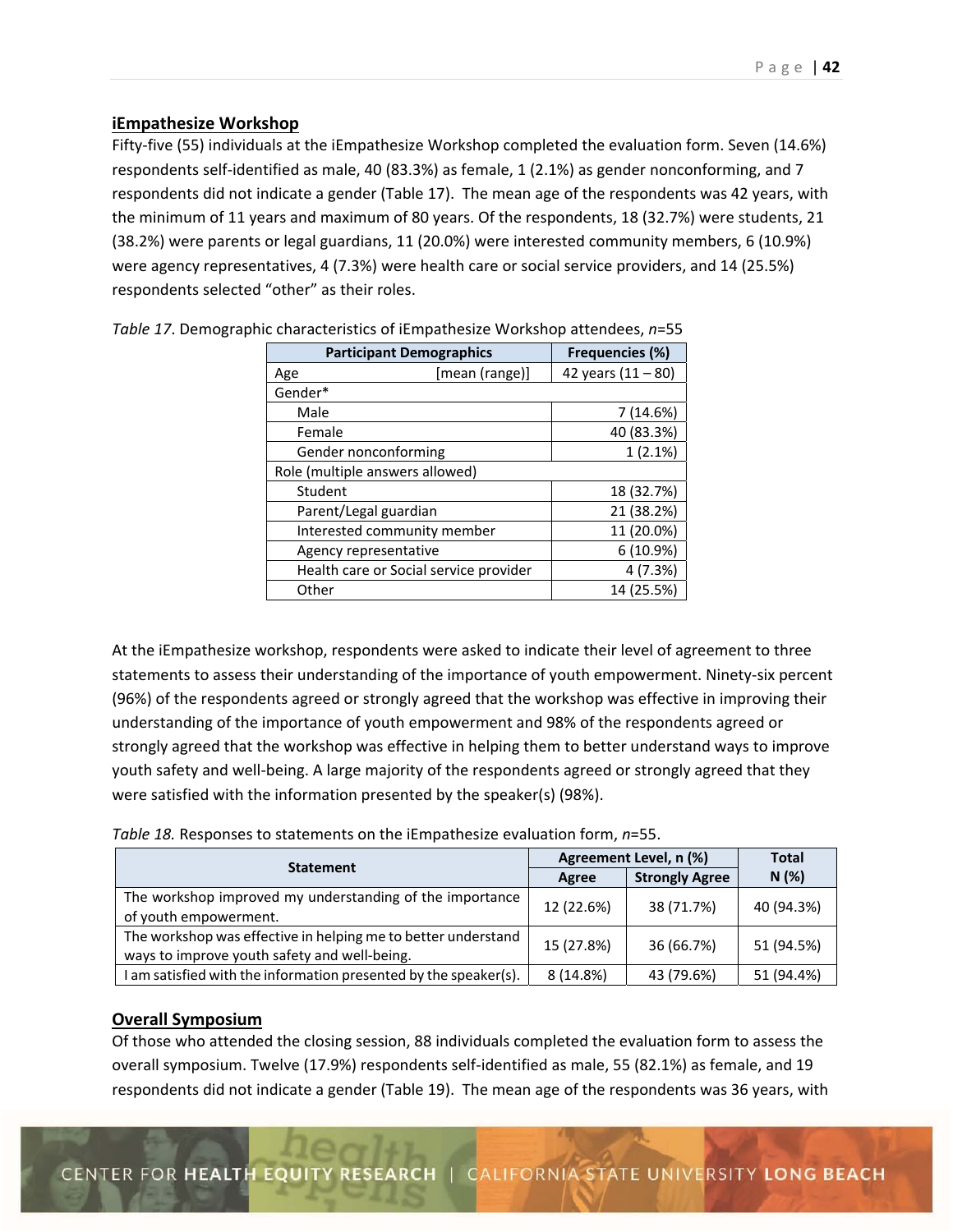the minimum of 13 years and maximum of 82 years. Twenty‐six respondents (30.2%) were students, 25 (29.8%) were parents or legal guardians, 24 (27.9%) were interested community members, 11 (12.8%) were agency representatives, 5 (5.8%) were health care or social service providers, and 13 (15.1%) respondents selected "other" as their roles. Please note that responses to this item, on this evaluation form and the forms below, do not total 100% as respondents were asked to check all that apply.

| <b>Participant Demographics</b>        | <b>Frequencies (%)</b> |
|----------------------------------------|------------------------|
| [mean (range)]<br>Age                  | 36 years $(13 - 82)$   |
| Gender*                                |                        |
| Male                                   | 12 (17.9%)             |
| Female                                 | 55 (82.1%)             |
| Gender nonconforming                   | $0(0.0\%)$             |
| Role (multiple answers allowed)        |                        |
| Student                                | 26 (30.2%)             |
| Parent/Legal guardian                  | 25 (29.8%)             |
| Interested community member            | 24 (27.9%)             |
| Agency representative                  | 11 (12.8%)             |
| Health care or Social service provider | 5(5.8%)                |
| Other                                  | 13 (15.1%)             |

| Table 19. Demographic characteristics of closing session attendees, n=88 |  |  |
|--------------------------------------------------------------------------|--|--|
|--------------------------------------------------------------------------|--|--|

Respondents were asked to indicate their level of agreement to six statements to assess their knowledge of the dangers that youth face and their level of awareness of things they can do to empower youth and help them avoid dangerous situations. Questions also assessed satisfaction with components of the symposium, such as the Community Resource Expo and the Fair Trade Expo, and with the symposium overall. Ninety-nine percent (99%) of respondents indicated that their understanding of the dangers young people face today improved as a result of the symposium (Table 20). The same percentage of respondents agreed or strongly agreed that as a result of the workshop, their understanding of the things they can do to empower youth increased and all respondents were more aware of things that youth can do to avoid dangerous situations (100%). All of the respondents agreed or strongly agreed that they were able to get useful information from the Fair Trade Expo and 97% agreed or strongly agreed that they were able to get useful information from the Community Resource Expo. All of the respondents agreed or strongly agreed that they were satisfied with the information presented at the overall symposium.

| <b>Statement</b>                                                                                               | Agreement Level n (%) | Total                 |            |
|----------------------------------------------------------------------------------------------------------------|-----------------------|-----------------------|------------|
|                                                                                                                | Agree                 | <b>Strongly Agree</b> | N(%)       |
| was able to get useful information from the Fair Trade Expo.                                                   | 21 (24.4%)            | 57 (66.3%)            | 78 (90.7%) |
| I was able to get useful information from the Community<br>Resource Expo.                                      | 18 (21.7%)            | 62 (74.7%)            | 80 (96.4%) |
| The art exhibits/artistic performances improved my<br>understanding about the dangers young people face today. | 25 (29.4%)            | 56 (65.9%)            | 81 (95.3%) |

*Table 20.* Responses to statements on the Overall Symposium evaluation form, *n*=86.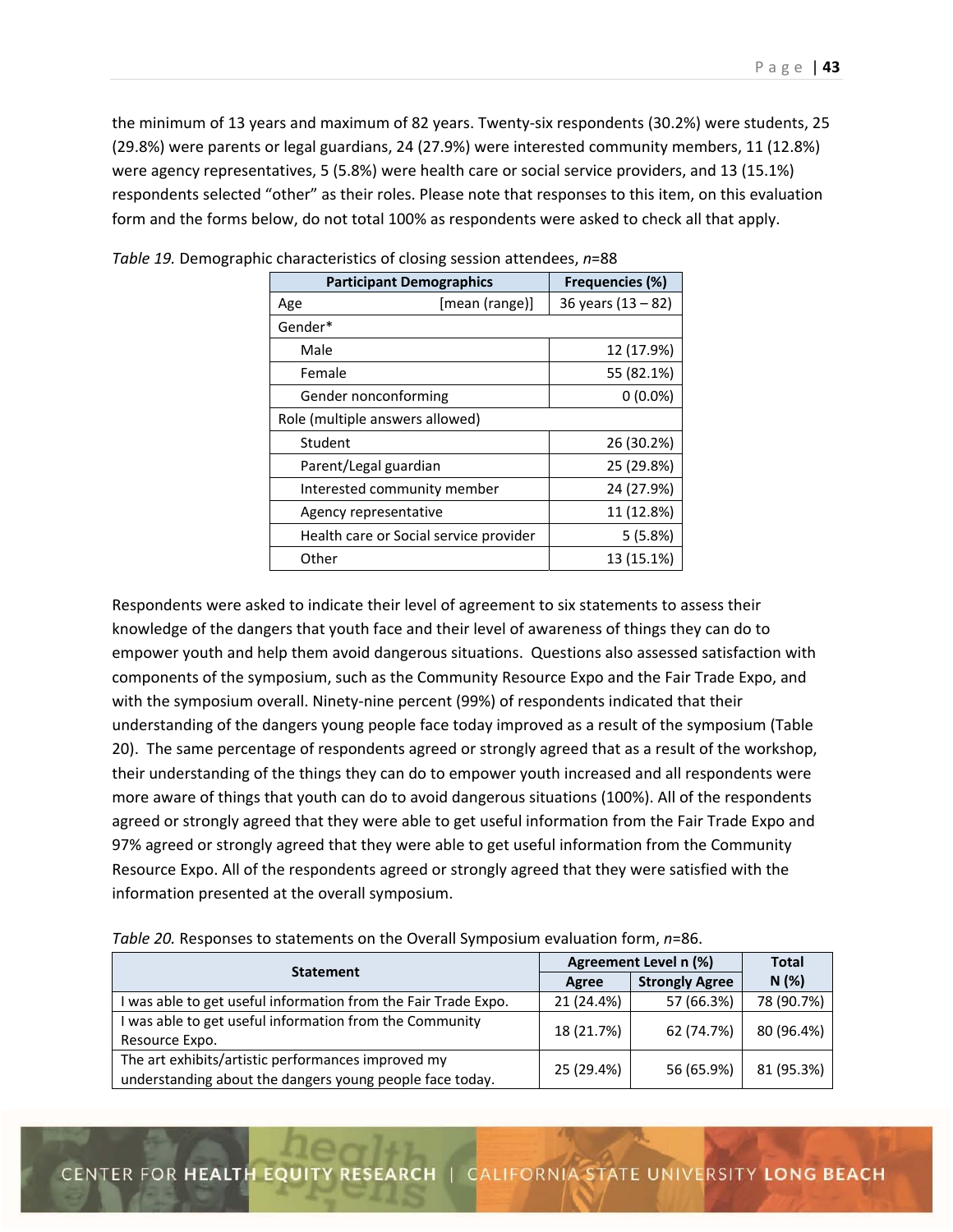| As a result of the symposium, I am more aware of the things I<br>can do to empower youth.                   | 25 (29.4%) | 56 (65.9%) | 81 (95.3%) |
|-------------------------------------------------------------------------------------------------------------|------------|------------|------------|
| As a result of the symposium, I am more aware of things that<br>youth can do to avoid dangerous situations. | 23 (26.7%) | 60 (69.8%) | 83 (96.5%) |
| Overall, I am satisfied with the information presented at the<br>symposium.                                 | 16 (18.6%) | 66 (76.7%) | 82 (95.3%) |

#### **Suggestions/Comments**

All three evaluation forms used for the YESS event included an open‐ended question to allow respondents to provide feedback on the overall symposium and on the workshops they attended. Below is a summary of the comments and suggestions for improvement.

#### *iGuardian Workshop:*

Respondents found the workshop on cyber safety informative and shared their appreciation of the presenters' use of personal stories to highlight key points in the presentation.

*"Very clear presentation, some good resources provided."* 

 *"Fantastic information."* 

 *"I like the personal stories."* 

Other respondents shared that more detailed examples and expressed that handouts were needed to improve their understanding. Other suggestions for improvement included using a bigger font size for the Powerpoint slides, increasing time for each presentation, and engaging the audience during the presentation.

*"Not very engaging, just talked to audience."* 

*"Thank you. The last 2 slides were difficult to read."* 

 *"Some powerpoint clips, printing + info too small!"* 

*"Time. A little too short for the amount of info presented."* 

One respondent shared the need for more information on primary prevention activities for bullying.

*"This presentation seemed like tertiary prevention. Are there issues we can focus on to prevent the actual bullying, rather than just assisting victims after the fact? (i.e., toxic masculinity)"* 

#### *iEmpathesize Workshop:*

An overwhelming majority of the comments on the second workshop were positive and several respondents highlighted the need to hold a similar presentation at schools.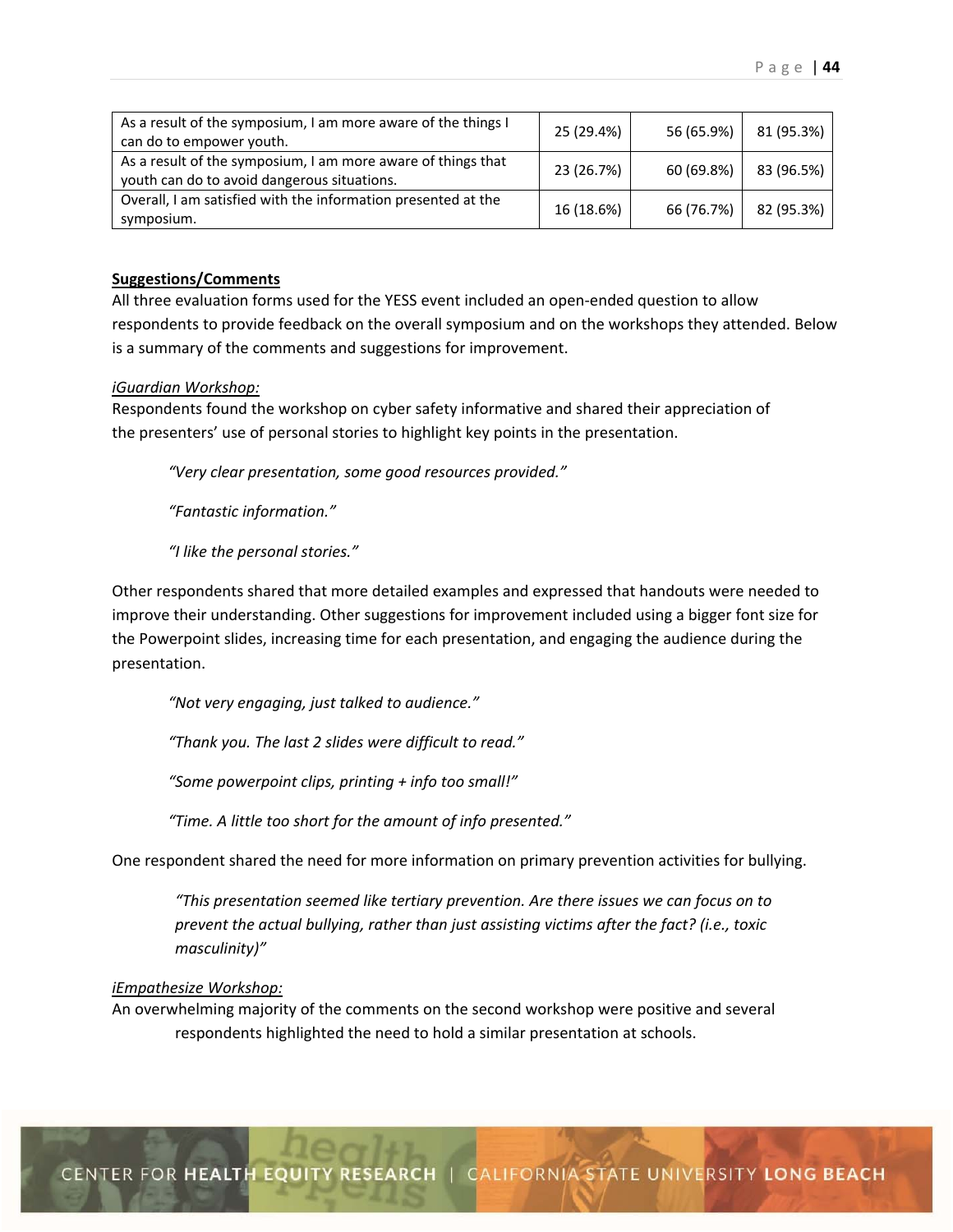*"Deberian de dar esta presentacion en mas escuelas en Los Angeles. Me gustaria saber mas."* (This presentation should be given in more schools in Los Angeles. I would like to know more)

 *"This is good to be included to school curriculum."* 

 *"I'd love to bring this to my school."* 

Overall, respondents found the speaker engaging and knowledgeable, but shared that handouts were needed.

*"The speaker had great statistics and actually spoke powerful."*

 *"Very inspirational, encouraging, motivational, engaging, empowering, thank you very much."* 

 *"Clear presenter."* 

 *"Presenter super! hope‐filled project. [sic]"* 

 *"Please provide handouts."* 

#### *Overall Symposium:*

Feedback on the symposium was overwhelmingly positive. Respondents shared feedback on specific aspects that made the event enjoyable, including the venue, DJ, youth performances, and staff.

*"Everyone was so friendly, helpful + organized. Those volunteering were so helpful. The music was lively and not overbearing/loud. I could hear outside. My teens enjoyed the DJ. The teens were amazing as are [sic]."* 

 *"The performances were very moving/amazing."* 

 *"Very useful, informative, & a great way to get the community together."* 

 *"We need this in every city."* 

Respondents also provided suggestions for improvement that can be used to inform the planning of future events. For example, one respondent shared that an MC was needed during the workshop presentations to streamline the transition between topics/speakers. Another respondent shared the need for a more detailed program to inform attendees of when activities are scheduled to take place throughout the day.

*"I appreciate what everyone is doing! I did feel like it would help if there was something that showed the times of presentations so I knew more of what to expect."* 

Other respondents shared their disappointment of the event's broader focus on youth empowerment and safety, rather than on the issue of human trafficking.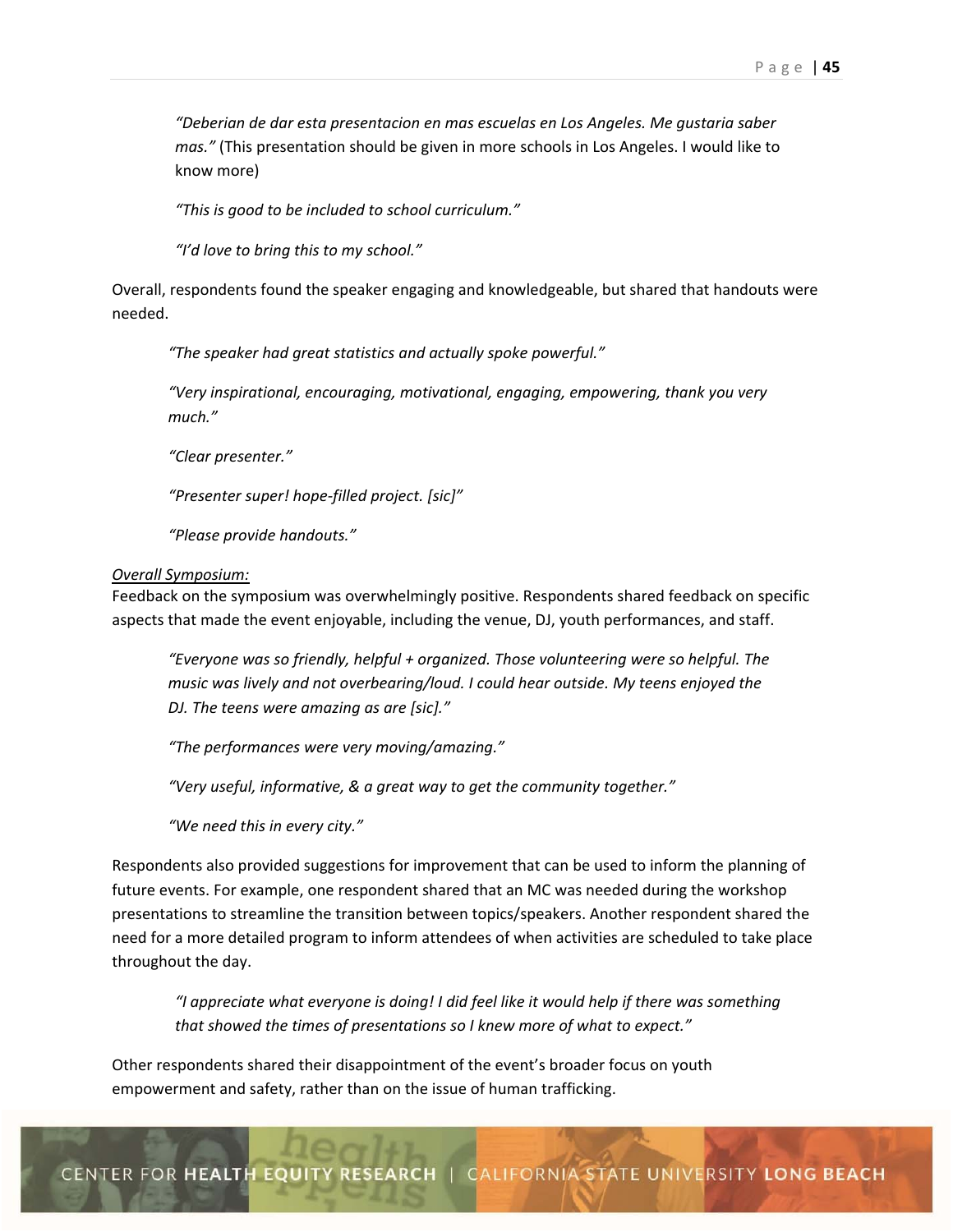*"Was looking to hear more on human trafficking – the presenters briefly touch on it [sic]."* 

*"Provide more specific information on everything was rather general [sic]."* 

# *Youth Workshop on Human Trafficking in Year 2*

*Note: Data for this section of the report are from an evaluation form that was developed and administered by the workshop facilitator.* 

Forty-eight (48) youth attended the workshop on Human Trafficking at a YMCA meeting space at St. Luke's Church in Long Beach, California on July 29, 2016. Workshop attendees comprised of both boys and girls, and all were high school age students attending local schools in Long Beach. A total of 39 evaluation forms were completed for a response rate of 81.3%. An overwhelming majority of respondents found the presentation very useful (95%) and all indicated that they would recommend the presentation to a friend or teacher (see Tables 21 and 22). Respondents also indicated high satisfaction with the workshop by giving an average score of 9.4 on a scale of 1 to 10, with 10 indicating highest satisfaction (Table 23).

## *Table 21.* Respondent's rating of the presentation, *n*=39

| Question                              | <b>Very Useful</b> | <b>Somewhat Useful</b> | <b>Not Useful</b> | <b>Total</b> |
|---------------------------------------|--------------------|------------------------|-------------------|--------------|
|                                       | n (%)              | n (%)                  | n (%)             | N(%)         |
| Did you find the presentation useful? | 37 (94.9%)         | 1(2.7%)                | 1(2.7%)           | 39 (100%)    |

#### *Table 22.* Workshop recommendation, *n*=39

| Question                                                      | <b>Yes</b> | No       | <b>Total</b> |
|---------------------------------------------------------------|------------|----------|--------------|
|                                                               | n(%)       | n(%)     | N(%          |
| Would you recommend this presentation to a friend or teacher? | 39 (100%)  | $0(0\%)$ | 39 (100%)    |

*Table 23*. Respondents' rating of the youth workshop, *n*=39

| <b>Score</b> | Total, $N$ $(\%)$ |
|--------------|-------------------|
|              | 1(2.6%)           |
|              | 3(7.7%)           |
|              | 16 (41.0%)        |
| 10           | 19 (48.7%)        |

\*Note: The overall rating ranged from 1 (lowest) to 10 (highest)

When asked what part of the presentation had the greatest impact, 16 respondents shared that real-life examples and the stories of human trafficking victims had the most impact, as highlighted below:

*"When you told us about the story. They're just great examples for us and really big alerts for us."* 

*"When we were told about real life situations. That had the greatest impact. My favorite part was when she told us about the police officer and internet safety."*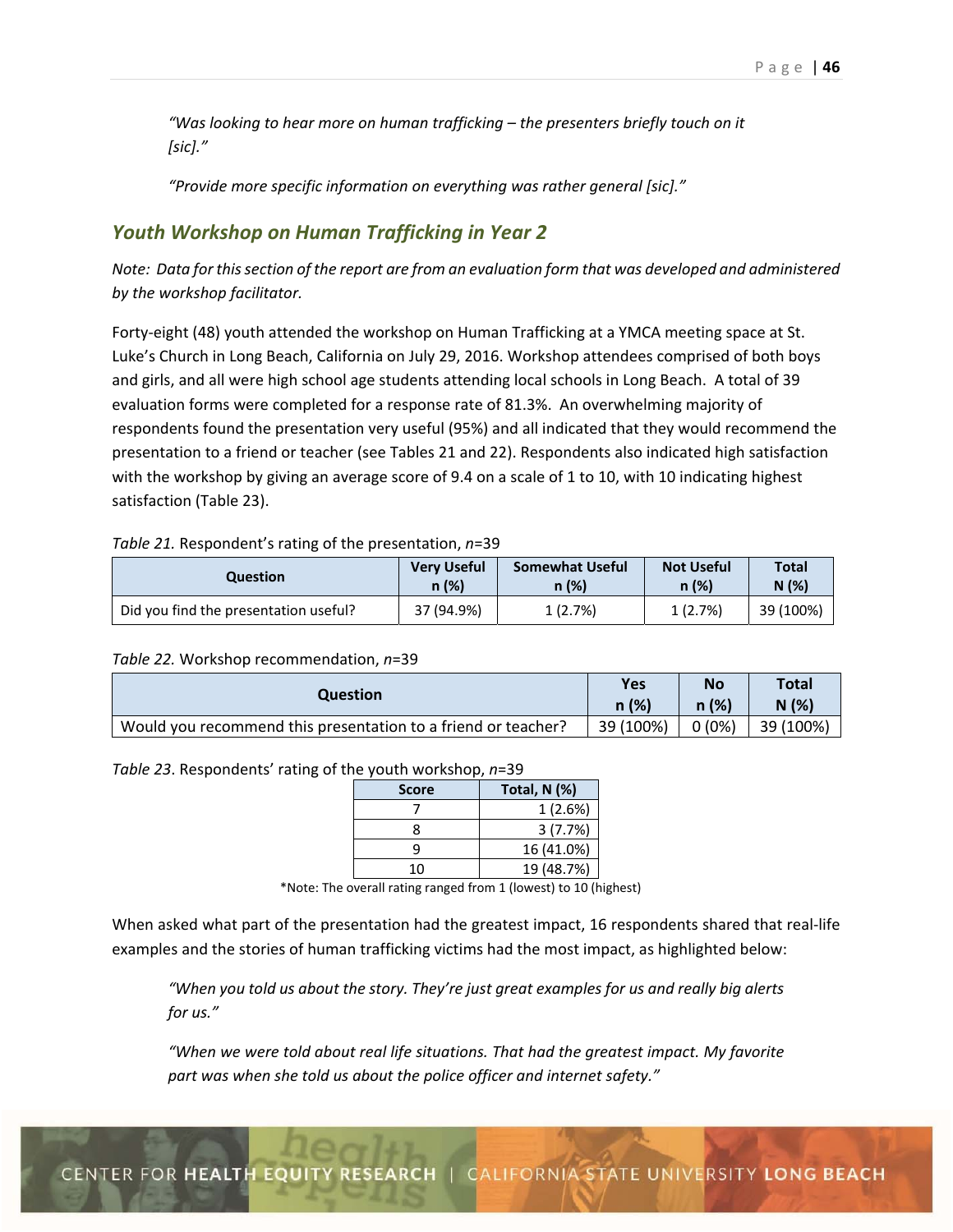Awareness of human trafficking was low among workshop attendees. This was evident by attendees' reaction to the facts and statistics that were presented by the speaker, particularly statistics about youth. Thirteen (13) respondents found that facts about human trafficking were just as impactful as stories.

*"Hearing the stats shocked me and informed me so well, and the stories of real victims helped me know the tactics."* 

*"The part that had the greatest impact was the connection to our lives, and that this hits close to home."* 

*"The description of how trafficking works and how traffickers get their victims. Funny how they are all single moms. Very interesting fact that was common among them."* 

When asked how the workshop can be improved, three respondents suggested allowing more time for questions, one respondent shared that the presenter spoke a little too fast, and one respondent wanted more graphs and charts to make the content on the slides more visually appealing. Thirty-six (36) respondents indicated that they would use what they learned at the workshop to help keep themselves and their friends safe, and three respondents identified specific techniques that they learned. More specifically, young girls need to demonstrate self-confidence by saying 'thank you' in response to a compliment:

 *"Yes! A simple 'thank you' could save a life." "Yes, for example the simple 'thank you'."* 

 *"Yes, I will now say 'thank you'."* 

# *Human Trafficking Workshop for Health Care & Social Service Providers in Year 2*

An evaluation form was developed by CHER to assess knowledge and satisfaction of a workshop on Human Trafficking that was held at the Long Beach Health Department on August 31, 2016. The purpose of the workshop was to increase awareness of human trafficking among health and social service providers, and to provide ways to identify and assist victims of human trafficking. It was one hour in length and held during lunch.

A total of 26 providers attended the workshop, 25 of which completed evaluation forms at the end of the presentation, for a response rate of 96.2% (Table 24). More than 75% of respondents were female and the average age among respondents was 40 years, ranging from 24 to 63 years. Since the workshop was held at the Long Beach Health Department, 88% of respondents were health care providers, 12.5% self-identified as educators, and 4.2% self-identified as social service providers.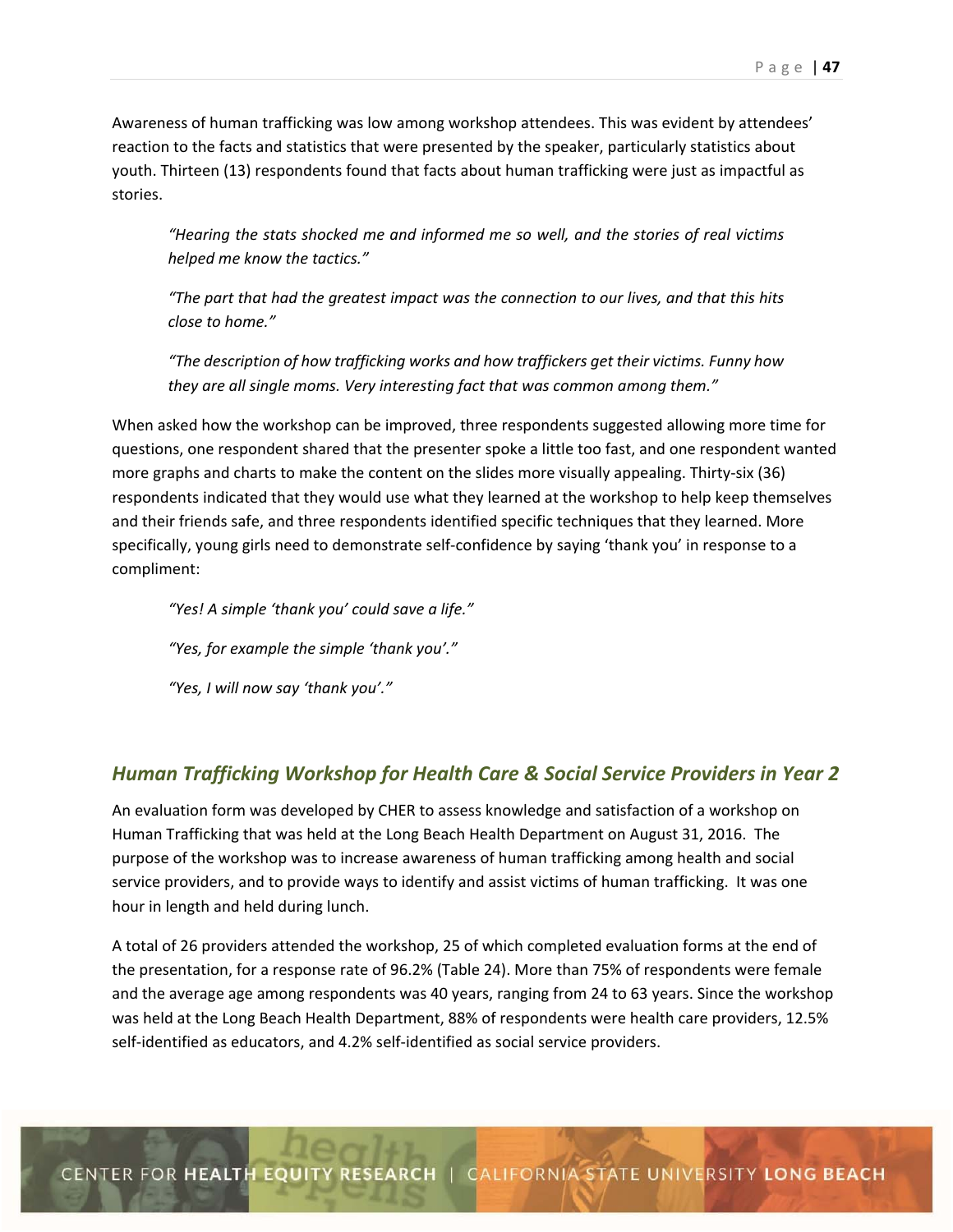|           | <b>Participant Demographics</b> | Frequencies (%)  |
|-----------|---------------------------------|------------------|
| Age       | [mean (range)]                  | 40 years (24-63) |
| Gender    |                                 |                  |
| Male      |                                 | 5(20%)           |
| Female    |                                 | 19 (76%)         |
|           | Gender nonconforming            | 1(4%)            |
|           | Role (multiple answers allowed) |                  |
| Education |                                 | 3(12.5%)         |
| Health    |                                 | 21 (88%)         |
|           | Social Services                 | 5(4.2%)          |
|           | Law Enforcement                 | $0(0\%)$         |
| Other     |                                 | 0(0%)            |

|  | Table 24. Demographic characteristics, n=25 |  |
|--|---------------------------------------------|--|
|--|---------------------------------------------|--|

Respondents were asked to indicate their level of agreement to six statements to assess their knowledge of human trafficking and ways to prevent it, and their ability to recognize and help human trafficking victims. All respondents indicated that their understanding of human trafficking improved as a result of the workshop. An overwhelming majority agreed or strongly agreed that as a result of the workshop, their understanding of the role of health professionals in fighting human trafficking increased (96%) and that they have a better understanding of what protocols need to be in place to better serve human trafficking victims (80%). Approximately three-quarters of respondents agreed or strongly agreed that they know how to prevent human trafficking (76%) and a similar number of respondents agreed or strongly agreed that they can recognize human trafficking victims (76%). Sixty percent of respondents agreed or strongly agreed that they have the necessary communication skills for talking to human trafficking victims. This data is summarized in Table 25.

| <b>Statement</b>                                                                                                                      |          | Agreement Level, n (%) |           |  |
|---------------------------------------------------------------------------------------------------------------------------------------|----------|------------------------|-----------|--|
|                                                                                                                                       |          | <b>Strongly Agree</b>  | N(%)      |  |
| I have a better understanding of human trafficking.                                                                                   | 10 (40%) | 15 (60%)               | 25 (100%) |  |
| I have a better understanding of the role of health professionals in<br>fighting human trafficking.                                   | 9(36%)   | 15 (60%)               | 24 (96%)  |  |
| I can recognize human trafficking victims                                                                                             | 13 (52%) | 6(24%)                 | 18 (76%)  |  |
| I have a better understanding of what protocol needs to be in<br>place at my agency/clinic to better serve human trafficking victims. | 9(36%)   | 11 (44%)               | 20 (80%)  |  |
| I have the necessary communication skills for talking to human<br>trafficking victims.                                                | 10 (40%) | 5(20%)                 | 15 (60%)  |  |
| know what actions to can take to prevent human trafficking.                                                                           | 14 (56%) | 5(20%)                 | 19 (76%)  |  |

*Table 25.* Responses to statements on the evaluation form, *n*=25

The evaluation form included an open‐ended question to allow respondents to provide suggestions or comments on the workshop. Nine respondents completed the open-ended question and five provided comments/suggestions on how to improve the workshop. These comments/suggestions were categorized into two themes. The first theme is related to presentation style. The presenter, more than once, asked workshop attendees to spend a few minutes reading information on the presentation slides,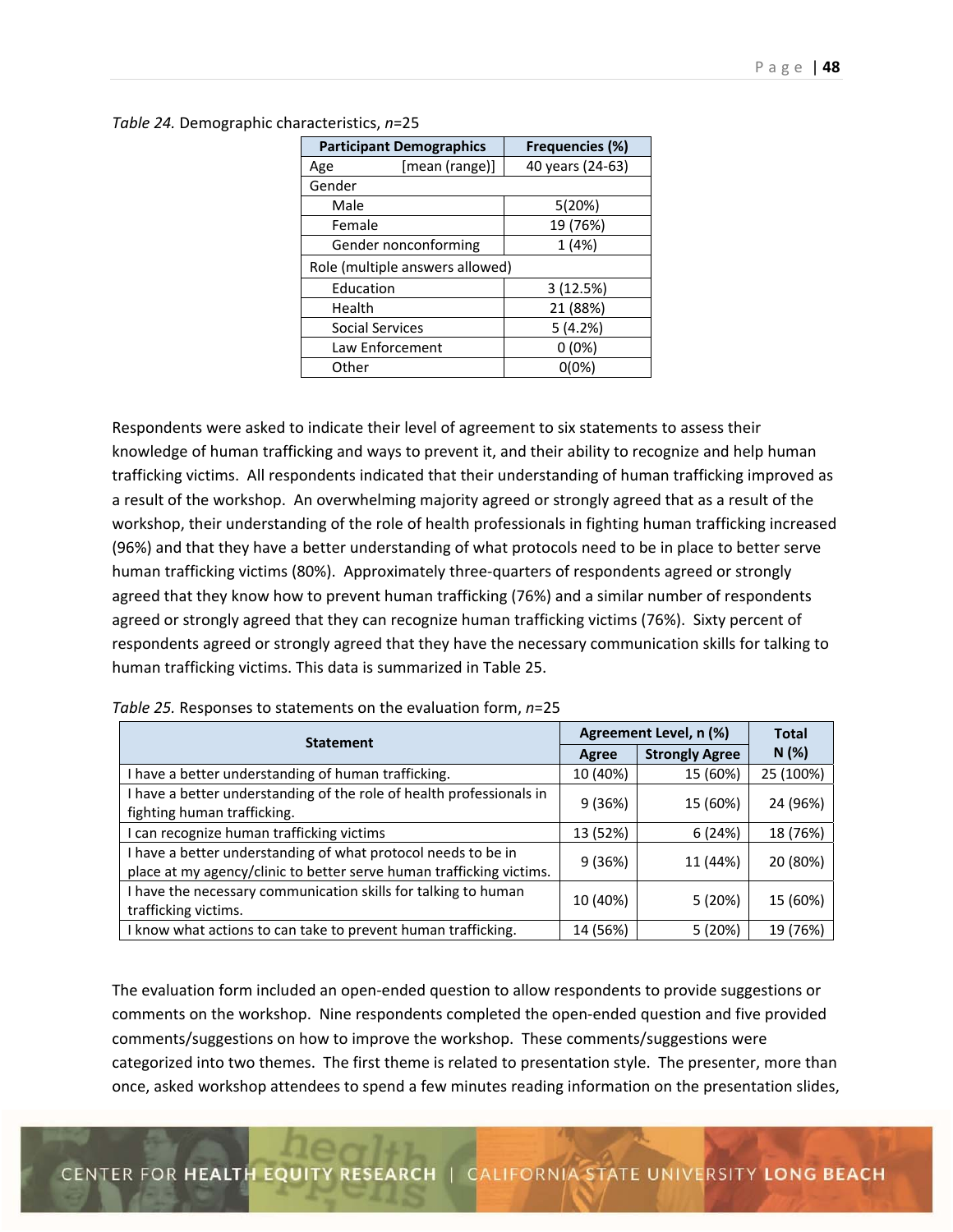likely to avoid a presenter's pitfall of reading slide content word-for-word. Three respondents did not find this technique effective and shared their thoughts on the evaluation form.

*"Maybe read the slides out loud. Small & a lot to read. It was a great presentation."* 

*"The workshop was very informative. The presenter should go over each slide. Asking the audience to read the slides is not effective."* 

*"Go over slides. Don't ask us to read."* 

The second theme was related to depth of information. While eight respondents expressed high satisfaction with the workshop, two respondents suggested a longer training, given the importance of the topic.

*"More info/longer training. Very important topic."* 

*"GREAT!! Please consider a 3‐day certification course for health/social service professionals…or if there is already one, please inform us."* 

The presentation focused primarily on how to identify human trafficking victims, and since victims are often accompanied during clinic visits, the presentation also provided strategies on how to isolate victims in order to speak with them individually. Due to the short length of the workshop, the presenter did not have as much time to review communication skills, which could have contributed to the lower number of attendees who indicated that they have the necessary skills for talking to human trafficking victims, when compared to their level of agreement to the other statements on the evaluation form.

# *Human Trafficking Workshop for Hotel Staff (English and Spanish) in Year 3*

Two workshops on human trafficking was held for staff at the Renaissance Hotel in Downtown Long Beach. Both workshops were held on May 17, 2017, one in the morning in English and another in the afternoon in Spanish.

#### **English Workshop**

Forty‐eight (48) attendees at the English workshop completed the evaluation form. The average age of respondents was 48.6 years and ranged from 26 to 67 years. Twenty‐one respondents (43.8%) self‐ identified as male and 27 (56.3%) self-identified as female (Table 26). More than a quarter of respondents were from the Front Desk department (27.8%), 20.8% of respondents were from the Housekeeping department, and the remaining departments included Food & Beverage (12.5%), Security (10.4%), Engineering (8.3%), Sales (6.3%), Human Resources (6.3%) and Other (8.3%).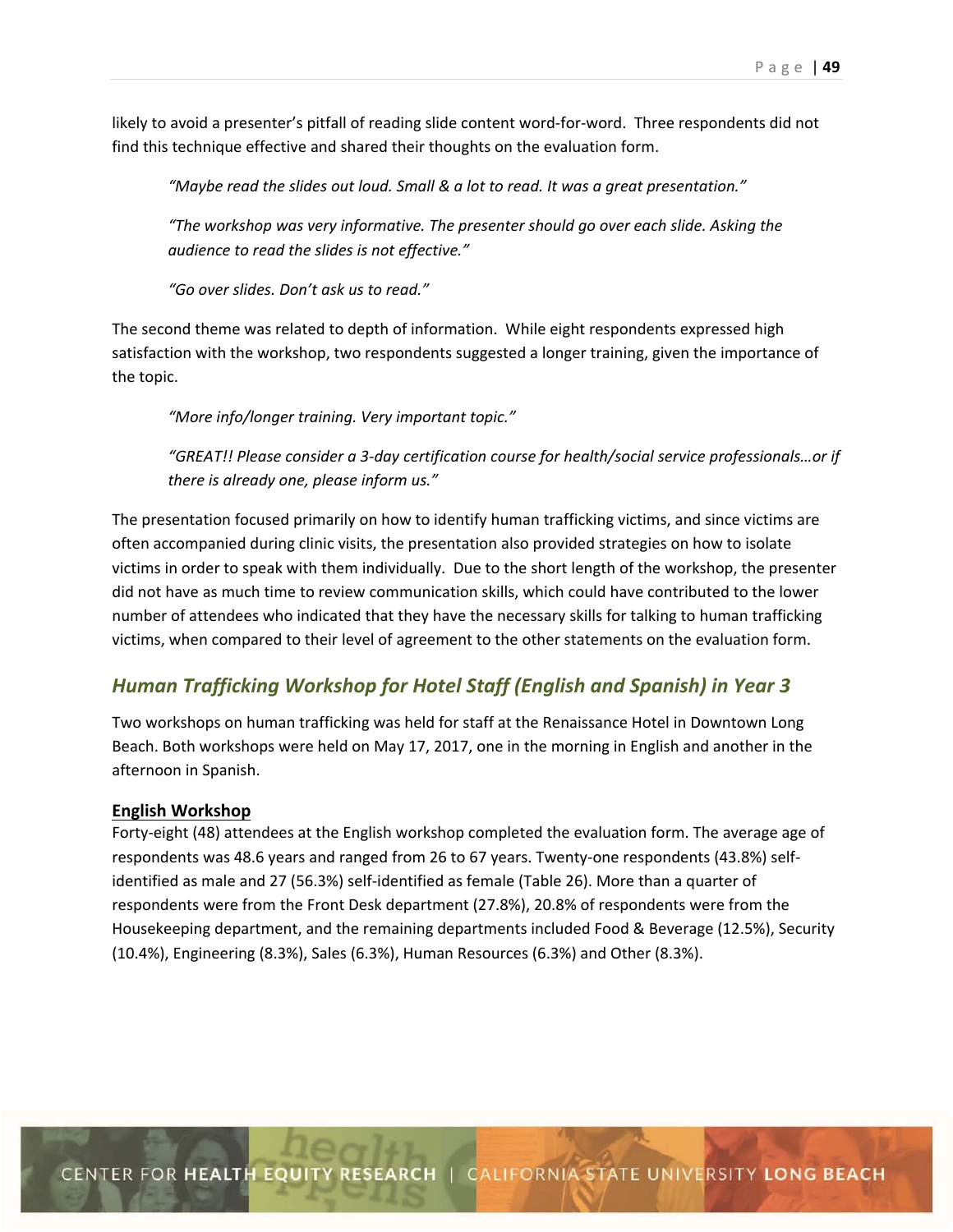| <b>Participant Demographics</b> | <b>Frequencies (%)</b> |
|---------------------------------|------------------------|
| [mean (range)]<br>Age           | 48.6 years (26-67)     |
| Gender                          |                        |
| Male                            | 21 (43.8%)             |
| Female                          | 27 (56.3%)             |
| <b>Hotel Department</b>         |                        |
| Front desk                      | 13 (27.1%)             |
| Housekeeping                    | 10 (20.8%)             |
| Food and beverage               | 6 (12.5%)              |
| Security                        | 5(10.4%)               |
| Engineering                     | 4 (8.3%)               |
| Sales                           | 3(6.3%)                |
| Human resources                 | 3(6.3%)                |
| Others                          | 4 (8.3%)               |

*Table 26.* Demographic characteristics, English workshop, *n*=48

To assess if participant knowledge increased as a result of the workshop, respondents were asked to indicate their level of agreement to a set of statements about human trafficking, including, but not limited to, signs of human trafficking, skills for talking to victims of human trafficking, and actions to take to prevent human trafficking at the hotel. Table 27 presents the number of respondents who agree or strongly agree with these statements. Ninety‐six percent (96%) of respondents had a better understanding of human trafficking as a result of the workshop and an equal percentage have a better understanding of the role of hospitality staff in addressing the issue. Eighty-three percent (83%) indicated that they can recognize human trafficking victims and an equal percentage of respondents now have a better understanding of what hotel protocol needs to be in place to identify and assist possible victims of human trafficking. Lastly, 81% of respondents indicated that they had the necessary skills to communicate with human trafficking victims and an equal percentage of respondents knew what actions to take to prevent human trafficking activities at the hotel.

| <b>Statement</b>                                                                                                                     |          | Agreement Level, n (%) |          |  |
|--------------------------------------------------------------------------------------------------------------------------------------|----------|------------------------|----------|--|
|                                                                                                                                      | Agree    | <b>Strongly Agree</b>  | N(%)     |  |
| I have a better understanding of human trafficking.                                                                                  | 16 (33%) | 30 (63%)               | 46 (96%) |  |
| I have a better understanding of the role of hospitality staff in<br>fighting human trafficking.                                     | 18 (39%) | 26 (57%)               | 44 (96%) |  |
| can recognize human trafficking victims.                                                                                             | 27 (57%) | 12 (26%)               | 39 (83%) |  |
| I have a better understanding of what protocol needs to be in place<br>at my hotel to identify and assist human trafficking victims. | 18 (38%) | 21 (45%)               | 39 (83%) |  |
| I have the necessary communication skills for talking to human<br>trafficking victims.                                               | 24 (50%) | 15 (31%)               | 39 (81%) |  |
| I know what actions to take to prevent human trafficking.                                                                            | 18 (38%) | 20 (43%)               | 38 (81%) |  |

| Table 27. Responses to statements on human trafficking, English workshop, n=43. |  |  |  |
|---------------------------------------------------------------------------------|--|--|--|
|---------------------------------------------------------------------------------|--|--|--|

The evaluation form included an open‐ended question to give respondents the opportunity to provide more feedback on the workshop. Overall, respondents were satisfied with the information provided, as highlighted by the quotes below: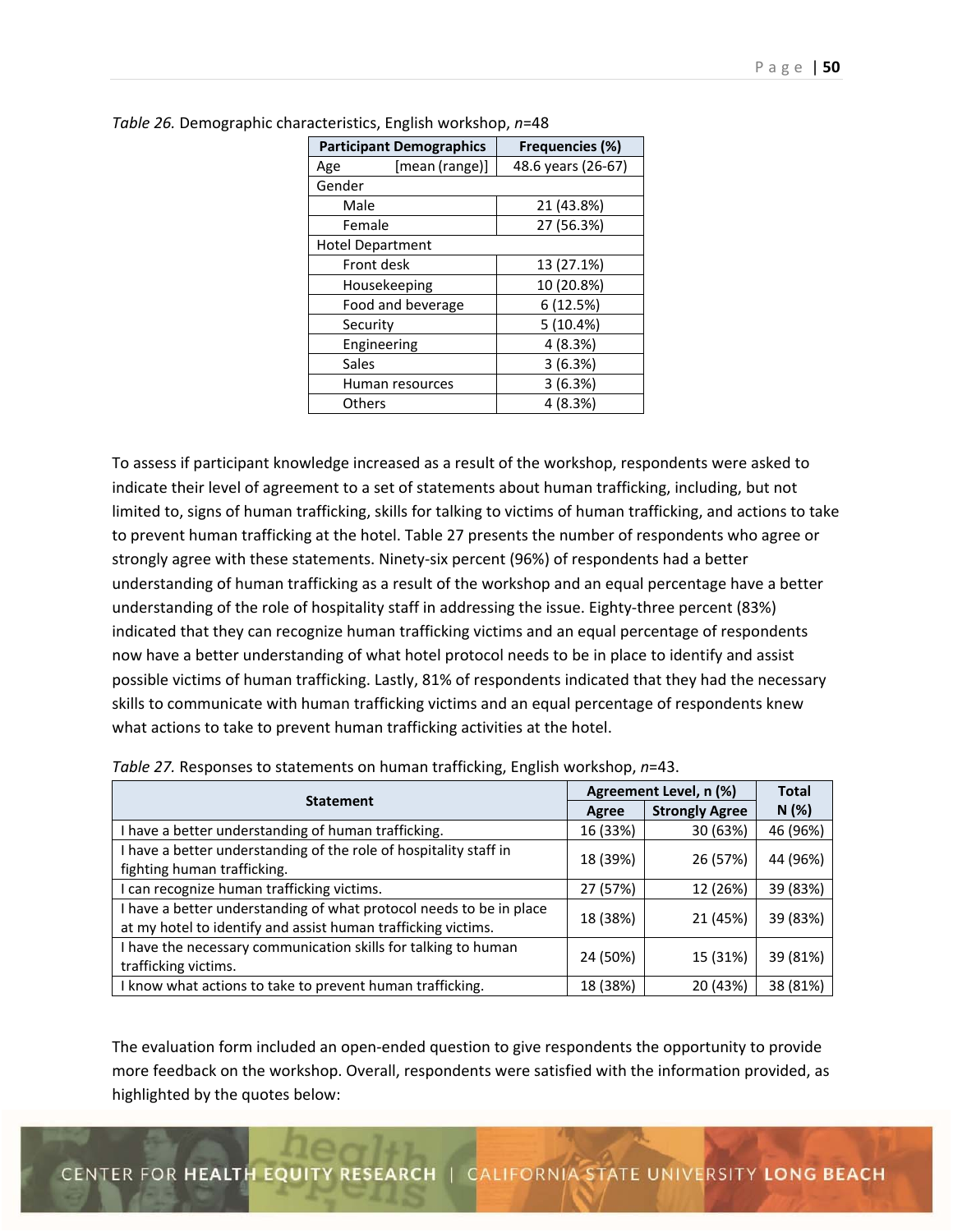*"Interesting to hear about actual cases; also, glad to hear what benefits are offered to the victims after they're rescued."* 

 *"Outstanding presentation and commitment."* 

Other respondents provided suggestions for improvement, which included lengthening the workshop and providing information specifically for hotel staff.

"It is very important, it should be longer than an hour and a half to learn the skills."

 "Need to focus more on hotel and what each department needs to look out for and what to do. For example, should I notify my boss before calling tip line?"

"Explain how we can contact ICE and local address in the slideshow."

#### **Spanish Workshop**

Thirty‐five (35) attendees at the Spanish workshop completed the evaluation form. The average age of the respondents was 37.8 years and ranged from 20 to 65 years. Four respondents (12.5%) selfidentified as male and 28 (87.5%) self‐identified as female (Table 28). Three respondents did not indicate their gender. Almost two-thirds of respondents (65.7%) were from the Housekeeping department, 8.6% of respondents were from Food & Beverage, 8.6% from Human Resources, and 5.7% from Engineering.

|        | <b>Participant Demographics</b> | <b>Frequencies (%)</b> |
|--------|---------------------------------|------------------------|
| Age    | [mean (range)]                  | 37.8 years (20-65)     |
| Gender |                                 |                        |
| Male   |                                 | 4 (12.5%)              |
| Female |                                 | 28 (87.5%)             |
|        | <b>Hotel Department</b>         |                        |
|        | Housekeeping                    | 23 (65.7%)             |
|        | Food and beverage               | 3(8.6%)                |
|        | Human resources                 | 3(8.6%)                |
|        | Engineering                     | 2(5.7%)                |

*Table 28.* Demographic characteristics, Spanish workshop, *n*=35

Ninety‐seven percent (97%) of respondents had a better understanding of human trafficking as a result of the workshop and all respondents (100%) had a better understanding that the role of hospitality staff had in addressing the issue (Table 29). Ninety percent (90%) indicated that they can recognize human trafficking victims and all respondents (100%) now have a better understanding of what hotel protocols need to be in place to identify and assist possible victims of human trafficking. Lastly, 89% of respondents stated that they had the necessary skills to communicate with human trafficking victims and 94% of respondents knew what actions to take to prevent human trafficking activities at the hotel.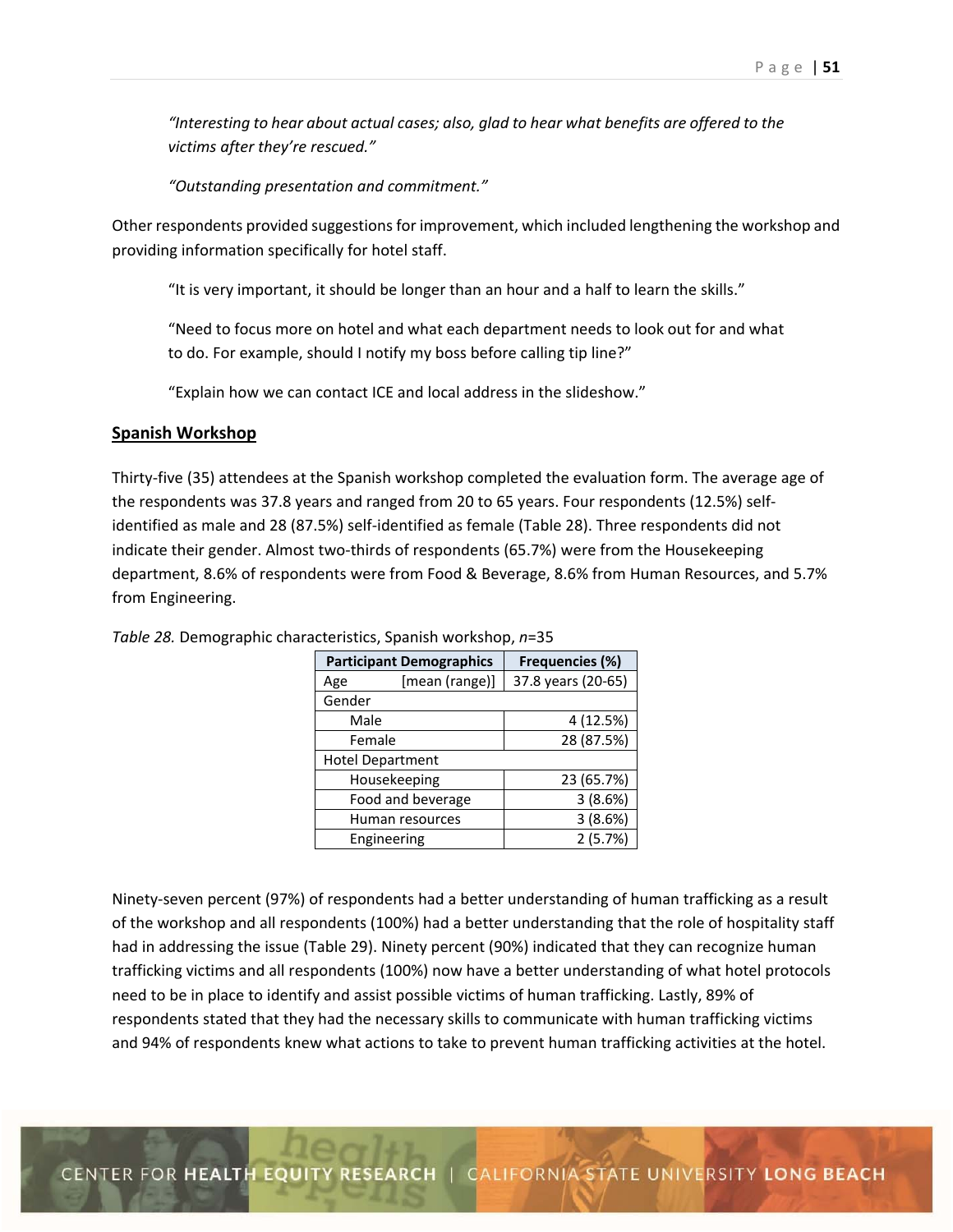| <b>Statement</b>                                                                                                                        | Agreement Level n (%) | <b>Total</b>          |           |
|-----------------------------------------------------------------------------------------------------------------------------------------|-----------------------|-----------------------|-----------|
|                                                                                                                                         | Agree                 | <b>Strongly Agree</b> | n (%)     |
| I have a better understanding of human trafficking.                                                                                     | 6(19%)                | 25 (78%)              | 31 (97%)  |
| I have a better understanding of the role of hospitality staff in<br>fighting human trafficking.                                        | 6(18%)                | 27 (82%)              | 33 (100%) |
| can recognize human trafficking victims.                                                                                                | 8(27%)                | 19 (63%)              | 27 (90%)  |
| I have a better understanding of what protocol needs to be in<br>place at my hotel to identify and assist human trafficking<br>victims. | 8(23%)                | 27 (77%)              | 35 (100%) |
| I have the necessary communication skills for talking to<br>human trafficking victims.                                                  | 9(27%)                | 21 (62%)              | 30 (89%)  |
| I know what actions to take to prevent human trafficking.                                                                               | 6(17%)                | 27 (77%)              | 33 (94%)  |

*Table 29.* Responses to statements on human trafficking, Spanish workshop, *n*=35.

Of the nine respondents who provided additional feedback on the workshop, eight respondents appreciated of the information provided by the speakers and one respondent needed help with terms related to human trafficking.

 *"…assist with the verbage [sic] for human trafficking."* [comment provided in English]

# *Human Trafficking Workshop for Health Care Providers in Year 3*

A workshop was held at Long Beach Memorial Medical Center on August 4, 2017 and 43 attendees completed an evaluation form. The average age of attendees was 38.8 years and ranged from 24 to 77 years (Table 30). Fourteen respondents (35%) self-identified as male and 26 respondents (65%) selfidentified as female. Almost one‐third of respondents (32.6%) were physicians, 25.6% were resident physicians, 11.6% were nurses, and the remaining respondents were medical students (7%), a parent coach (2.3%), a pharmacist (2.3%), and other health professionals (18.6%).

|           | <b>Participant Demographics</b> | Frequencies (%)    |
|-----------|---------------------------------|--------------------|
| Age       | [mean (range)]                  | 38.8 years (24-77) |
| Gender    |                                 |                    |
| Male      |                                 | 14 (35.0%)         |
| Female    |                                 | 26 (65.0%)         |
| Job Title |                                 |                    |
|           | Physician                       | 14 (32.6%)         |
|           | Resident physician              | 11 (25.6%)         |
| Nurse     |                                 | 5(11.6%)           |
|           | <b>Medical student</b>          | 3(7.0%)            |
|           | Parent coach                    | 1(2.3%)            |
|           | Pharmacist                      | 1(2.3%)            |
| Others    |                                 | 8 (18.6%)          |

*Table 30.* Demographic characteristics of respondents, Long Beach Memorial, *n*=43

The evaluation form used for this event asked respondents to indicate their level of agreement on five statements about human trafficking. As a result of the workshop, 93% of respondents felt confident in their ability to define human trafficking, 91% of respondents felt confident to describe signs of human trafficking, and 95% felt confident to describe two risk factors of human trafficking (Table 31). A slightly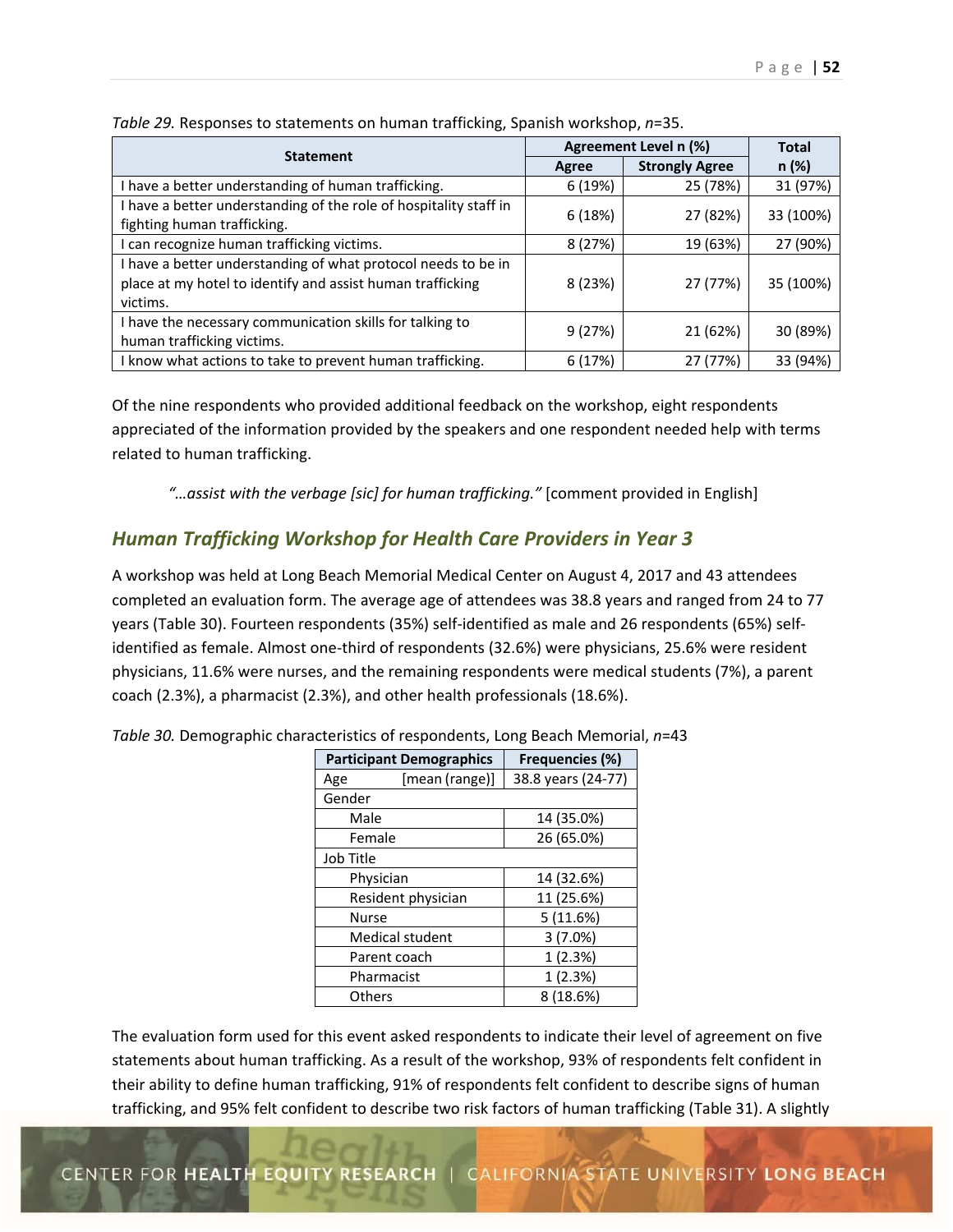lower percentage of respondents (85%) indicated that they had a better understanding of the role of Long Beach Memorial staff in responding to human trafficking as a result of the workshop. Similarly, a lower percentage of respondents (82%) felt confident in their ability to treat or refer a human trafficking victim.

|                                                                    | Agreement Level, n (%) | <b>Total</b>          |          |
|--------------------------------------------------------------------|------------------------|-----------------------|----------|
| <b>Statement</b>                                                   | Agree                  | <b>Strongly Agree</b> | N(%)     |
| I feel confident to describe the definition of human trafficking   | 14 (33%)               | 25 (60%)              | 39 (93%) |
| after the training                                                 |                        |                       |          |
| I feel confident to describe two potential signs that a person     | 12 (29%)               | 26 (62%)              | 38 (91%) |
| is being trafficked after the training                             |                        |                       |          |
| I feel confident to describe two risk factors of potential         | 13 (32%)               | 26 (63%)              | 39 (95%) |
| human trafficking victims after the training                       |                        |                       |          |
| I feel confident to treat and/or refer a trafficking victim in the | 14 (34%)               |                       | 34 (82%) |
| work setting after the training.                                   |                        | 20 (49%)              |          |
| I have a better understanding of the role of LBM/MCWH staff        |                        |                       |          |
| in responding to human trafficking.                                | 19 (48%)               | 15 (38%)              | 34 (85%) |
| I can describe three elements of trauma-informed, survivor-        |                        |                       |          |
| centered responses.                                                | 18 (48%)               | 16 (38%)              | 34 (87%) |

*Table 31.* Responses to statements on the evaluation form, *n*=43

# *Human Trafficking Workshop for Firefighters in Year 3*

A total of 16 personnel at the Long Beach Fire Department attended a workshop on August 10, 2017 at Fire Department Headquarters, and 13 evaluations were completed. The mean age of respondents was 39 years and ranged from 25 to 53 years. Eleven (91.7%) respondents were male and 1 (8.3%) was female (data was unavailable for one individual). Twelve (92.3%) respondents worked in Community Services, while one (7.7%) worked in Administration.

As a result of the workshop, all 13 respondents indicated an increase in awareness of human trafficking in Long Beach, and all but one respondent can recognize the signs of human trafficking (Table 32). All but one respondent (*n*=12, 92.4%) knew what to do if they encountered a possible victim of human trafficking, and all but one had a better understanding of the role that fire department personnel had in responding to human trafficking victims, of the human and social consequences of human trafficking, and of the role of human trafficking in the sustainability of gangs.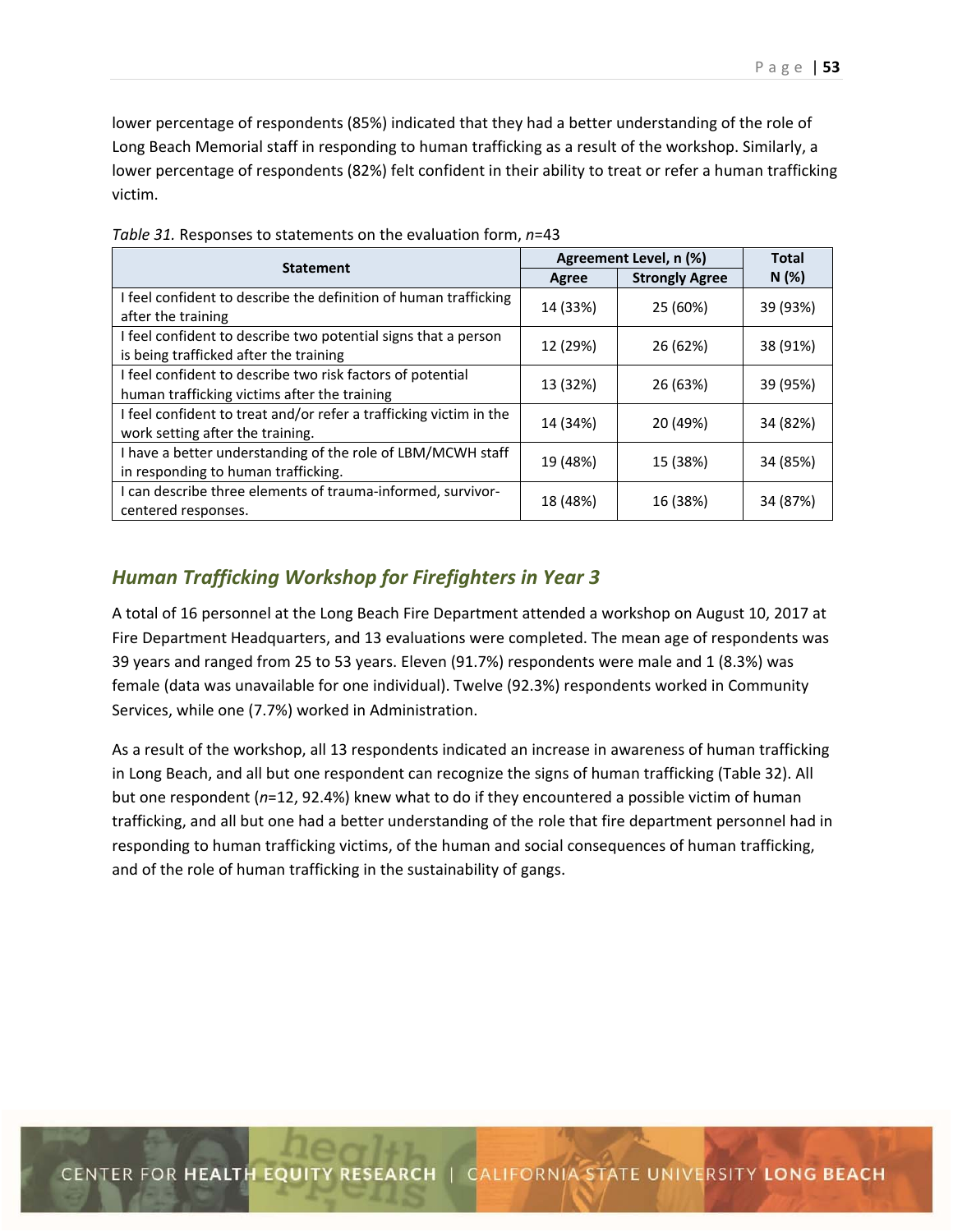| <b>Statement</b>                                                                                              | Agreement Level, n (%) | <b>Total</b>          |             |
|---------------------------------------------------------------------------------------------------------------|------------------------|-----------------------|-------------|
|                                                                                                               | Agree                  | <b>Strongly Agree</b> | N(%)        |
| I am more aware of the problem of human trafficking in Long<br>Beach.                                         | 6(46.2%)               | 7 (53.8%)             | 13 (100.0%) |
| I can recognize the signs of human trafficking.                                                               | 6(46.2%)               | 6(46.2%)              | 12 (92.3%)  |
| I know what actions to take if I encounter a possible victim of<br>human trafficking.                         | 7 (53.8%)              | 5(38.5%)              | 12 (92.3%)  |
| I have a better understanding of the role of fire department<br>personnel in responding to human trafficking. | 7 (53.8%)              | 5(38.5%)              | 12 (92.3%)  |
| I have a better understanding of the consequences of human<br>trafficking on the victim and the community.    | 4 (30.8%)              | 8(61.5%)              | 12 (92.3%)  |
| I have a better understanding of the role of human trafficking<br>in gangs.                                   | 7 (53.8%)              | 5(38.5%)              | 12 (92.3%)  |

*Table 32.* Responses to statements on the evaluation form, *n*=13

When asked for suggestions or other comments about the workshop, respondents had positive feedback on the information and the pertinence of the presentation for their line of work.

*"Great info. Thank you."* 

 *"Very good presentation. Definitely valuable training for fire personnel."*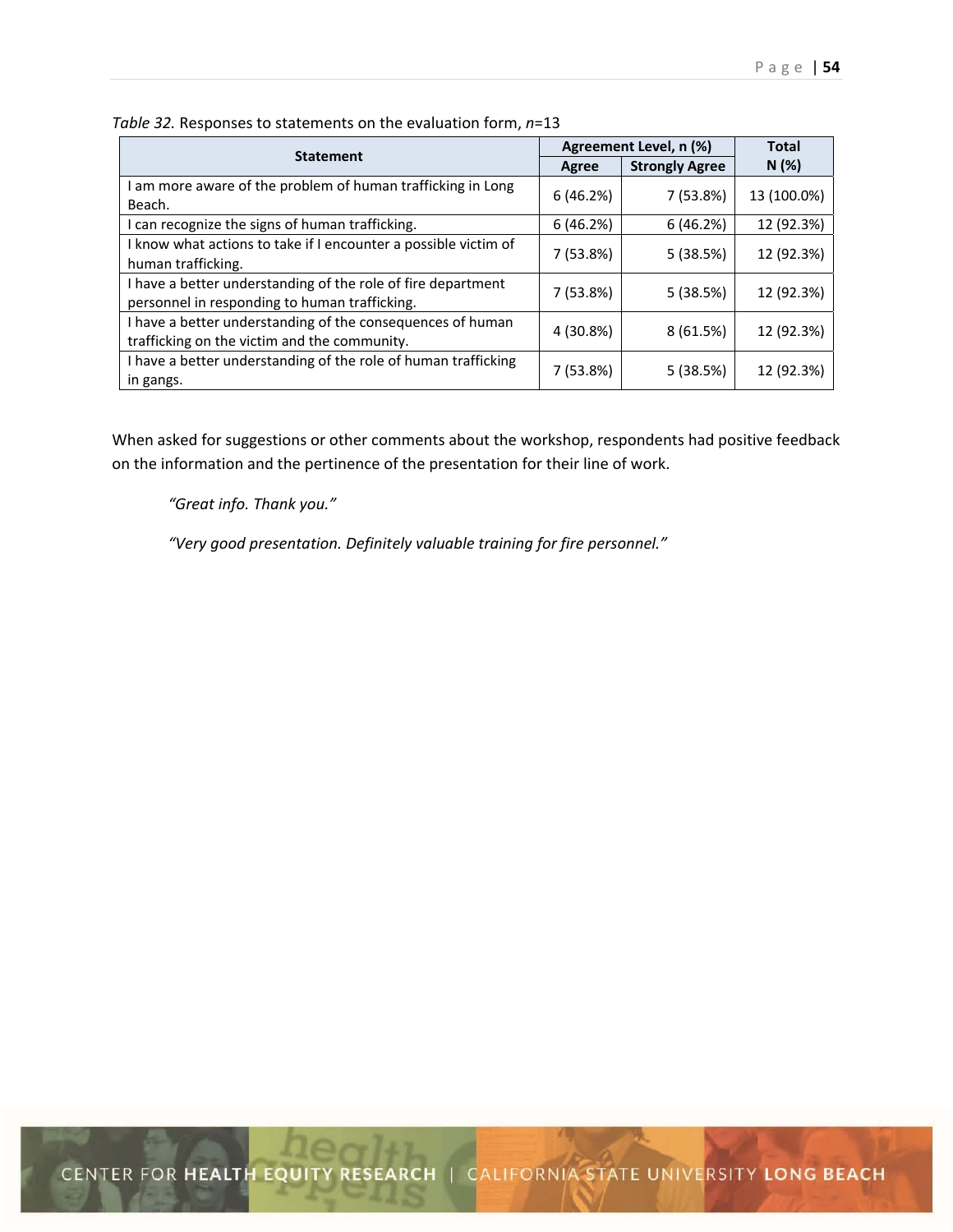# **C. Evaluation of Focused Prevention Prong**

# *Female Leadership Academy Pre‐ and Post‐Surveys in Year 1*

A total of 27 pre‐surveys and 20 post‐surveys were completed by participants in the Female Leadership Academy (FLA). Pre‐ and post‐surveys were matched using the respondents' initials, birth month, and birth year. The mean age of participants was 16 years, with ages ranging from 14 to 18 years (Table 33). Over 60% of participants were in the  $11<sup>th</sup>$  and  $12<sup>th</sup>$  grade. Of those who completed both the pre- and postsurvey, 50% attended Juan Cabrillo High School, 35% attended David Starr "Jordan" High School, and 15% attended Jordan‐Plus High School.

|                        | <b>Participant Demographics</b> | <b>Frequencies (%)</b> |
|------------------------|---------------------------------|------------------------|
| Age                    | [mean (range)]                  | 16 years (14-18)       |
| High School            |                                 |                        |
|                        | Juan Rodriguez "Cabrillo"       | 10 (50%)               |
|                        | David Starr "Jordan"            | 7 (35%)                |
| Jordan-Plus            |                                 | 3(15%)                 |
| <b>Education level</b> |                                 |                        |
| $9th$ grade            |                                 | 6 (31.6%)              |
| $10th$ grade           |                                 | 1(5.3%)                |
| $11th$ grade           |                                 | 8 (42.1%)              |
| $12th$ grade           |                                 | 4 (21.1%)              |

|  | Table 33. Demographic characteristics of FLA participants, n=20 |  |
|--|-----------------------------------------------------------------|--|
|--|-----------------------------------------------------------------|--|

## **Academic Performance**

Respondents' level of academic performance and school attendance was determined by how often they "get good grades", "attend classes", "pay attention in class", "finish their homework on time", "study when there are other interesting things to do", and "participate in school activities". In addition, respondents were asked how often they were disciplined for delinquent behavior at school, such as getting suspended or receiving detention. Overall, respondents reported having consistent school attendance, participation, and low disciplinary actions (Table 34). At pre‐survey, respondents favorably indicated often or very often to academic performance questions, such that 50% of the respondents reported getting A's and B's, 45% participated in school activities, and 78.9% finished their homework on time. Thirty percent of respondents reported being able to often or very often study when there were other interesting things to do. When asked about their ability to get to school on time and pay attention in class, all respondents reported attending classes and paying attention in class often and very often. Eighty percent (80%) of respondents reported getting to school on time often and very often.

Participation in school activities increased at post‐survey, while changes in academic performance varied. The percentage of respondents who reported getting A's and B's often and very often increased by 7.9 percentage points to 57.9% and the number of those who participated in school activities often and very often increased by 20 percentage points to 63.2%. The number of respondents who reported being able to often or very often study when there were other interesting things to do increased slightly to 36.8%. School attendance and ability to pay attention in class decreased at post‐survey by 10.5% to 89.5% for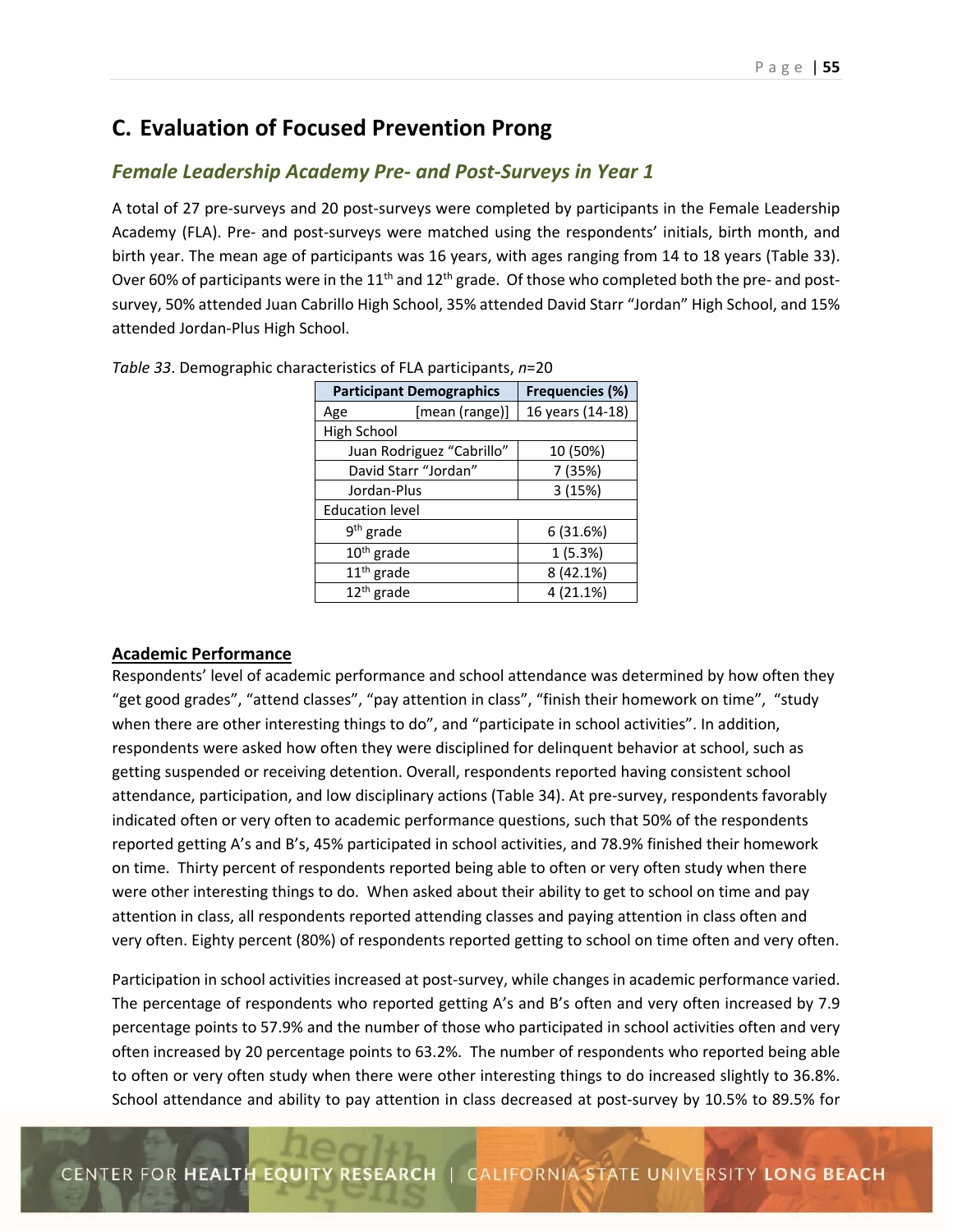both survey items. Respondents' ability to get to school on time also decreased at post survey to 73.7% (‐ 6.3%).

|                                                                             | Pre-survey, n (%) |               | <b>PRE-SURVEY</b>    | Post-survey, n (%) | POST-      |                                       |
|-----------------------------------------------------------------------------|-------------------|---------------|----------------------|--------------------|------------|---------------------------------------|
| <b>Statement</b>                                                            | Often             | Very<br>Often | <b>TOTAL</b><br>N(%) | Often              | Very Often | <b>SURVEY</b><br><b>TOTAL</b><br>N(%) |
| get A's and B's.                                                            | 6(30.0%)          | 4 (20.0%)     | 10 (50.0%)           | 6(31.6%)           | 5(26.3%)   | 11 (57.9%)                            |
| attend my classes.                                                          | 4 (20.0%)         | 16 (80.0%)    | 20 (100.0%)          | 4 (21.1%)          | 13 (68.4%) | 17 (89.5%)                            |
| I participate in school<br>activities.                                      | $6(30.0\%)$       | $3(15.0\%)$   | $9(45.0\%)$          | $9(47.4\%)$        | 3(15.8%)   | 12(63.2%)                             |
| pay attention.                                                              | 10 (52.6%)        | 9(47.4%)      | 19* (100.0%)         | 11 (57.9%)         | 6(31.6%)   | 17 (89.5%)                            |
| I get to school on time.                                                    | 5(25.0%)          | 11 (55.0%)    | 16 (80.0%)           | 6(31.6%)           | 8(42.1%)   | 14 (73.7%)                            |
| I finish my homework<br>assignments by<br>deadlines.                        | 12 (63.2%)        | 3(15.8%)      | 15 (78.9%)           | 12 (63.2%)         | 2(10.5%)   | 14 (73.7%)                            |
| I study when needed<br>even if there are other<br>interesting things to do. | 4 (20.0%)         | $2(10.0\%)$   | $6(30.0\%)$          | 7 (36.8%)          | 0          | 7 (36.8%)                             |

|  |  | Table 34. Academic performance, n=20 |
|--|--|--------------------------------------|
|--|--|--------------------------------------|

*\*Statement response n=19* 

*Note: This table includes only those who selected the response categories listed. The remaining participants selected "Sometimes", "Rarely", or "Never" when responding to the statements above.* 

# **School Discipline**

School discipline was assessed by asking respondents to indicate how often they were suspended and how often they received detention. At pre-survey, 95% of respondents indicated that they rarely or never got suspended and 73.7% indicated that they rarely or never got detention (Table 35). Post‐ survey data revealed that the number of students who rarely or never got suspended decreased by 5.6 percentage points. However, the number of students who rarely or never got detention increased by 5.3 percentage points.

| <b>Statement</b> | <b>Pre-survey</b><br>$n (\%)$ |              | <b>PRE-SURVEY</b><br><b>TOTAL</b> |           | <b>Post-survey</b><br>n(%) | <b>POST-SURVEY</b><br><b>TOTAL</b> |
|------------------|-------------------------------|--------------|-----------------------------------|-----------|----------------------------|------------------------------------|
|                  | Rarely                        | <b>Never</b> | N(%)                              | Rarely    | Never                      | N(%)                               |
| I get suspended  | $2(10.0\%)$                   | 17 (85.0%)   | 19 (95.0%)                        | 2(10.5%)  | 15 (78.9%)                 | 17 (89.4%)                         |
| get detention    | 6(31.6%)                      | $8(42.1\%)$  | 14 (73.7%)                        | 4 (21.1%) | 11 (57.9%)                 | 15 (79.0%)                         |

*Table 35.* School discipline, *n*=20

*Note: This table includes only those who selected the response categories listed. The remaining participants selected "Sometimes",*  "Often", or "Very Often" when responding to the statements above.

#### **Social support**

Social support was assessed by respondents' level of agreement to statements on whether they "had an easy time finding someone to go places with them", "had family or friends who would check on them if they got sick", "had someone to talk to when they have a problem", "had someone who takes pride in their accomplishments", "had someone whom they really trust", and if "they got invited to do things with others". Table 36 presents the number of respondents who somewhat agreed or strongly agreed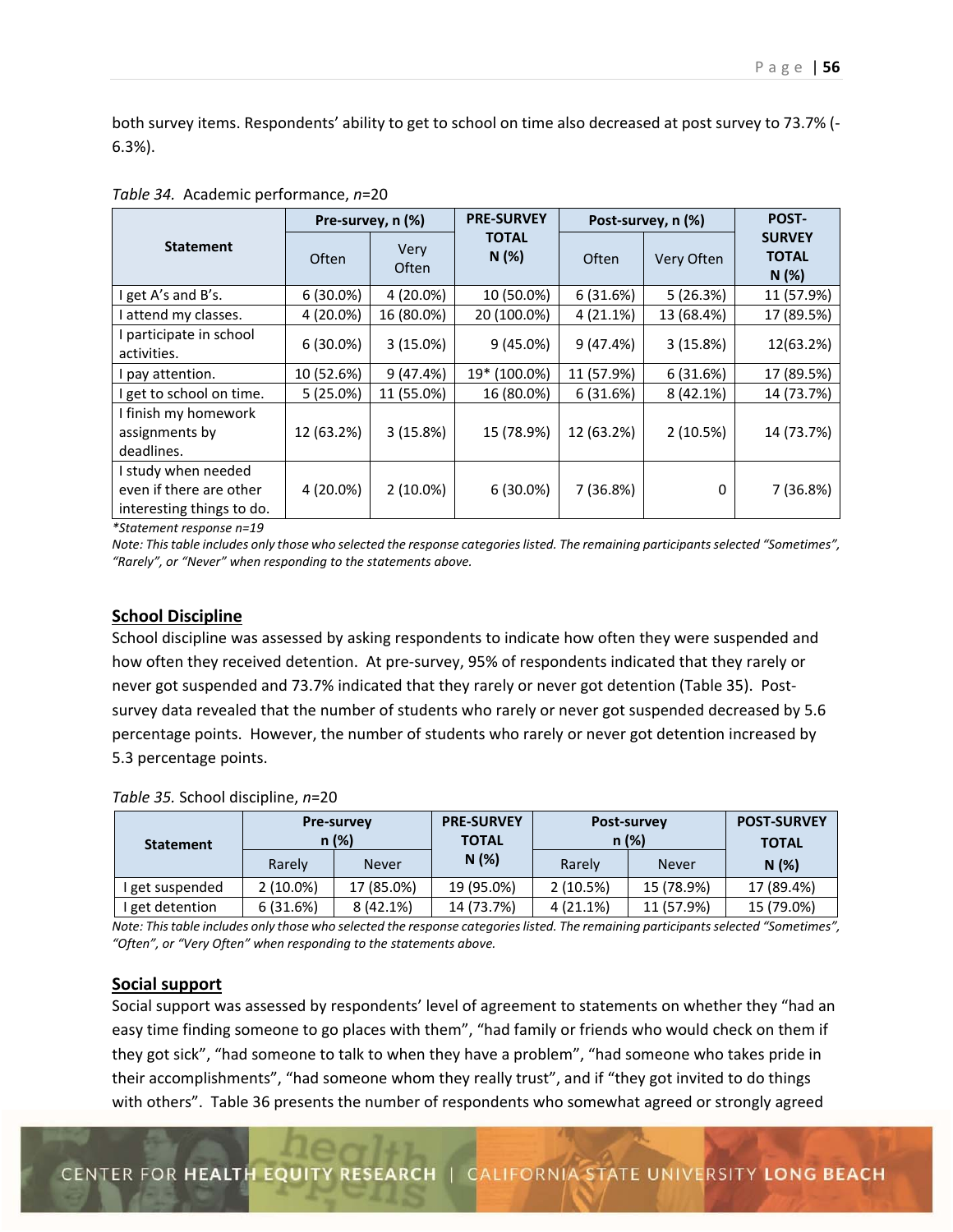with the statements at pre- and post-survey. At pre-survey, the number of respondents who somewhat agreed or strongly agreed with the statements ranged from 70% to 95%, with an average of 82.4%. At post-survey, the number of respondents who somewhat agreed or strongly agreed ranged from 84.2% to 100%, with an average of 91.2%. The largest increase was observed among those who indicated that they "have an easy time finding someone to go places with" and those who indicated that they "have at least one person whom they can really trust", which increased by 14.2 and 15 percentage points, respectively.

|                                                                                                | Pre-survey<br>n (%) |                   | PRE-<br><b>SURVEY</b> | Post-survey<br>n (%) |                   | POST-<br><b>SURVEY</b> |
|------------------------------------------------------------------------------------------------|---------------------|-------------------|-----------------------|----------------------|-------------------|------------------------|
| <b>STATEMENT</b>                                                                               | Somewhat<br>Agree   | Strongly<br>Agree | <b>TOTAL</b><br>N (%) | Somewhat<br>Agree    | Strongly<br>Agree | <b>TOTAL</b><br>N (%)  |
| If I wanted to go<br>somewhere, I would have<br>an easy time finding<br>someone to go with me. | 10 (50.0%)          | 4 (20.0%)         | 14 (70.0%)            | 8 (42.1%)            | 8 (42.1%)         | 16 (84.2%)             |
| I have family and/or<br>friends who would check<br>on me if I got sick.                        | 8 (40.0%)           | 9(45.0%)          | 17 (85.0%)            | 5(26.3%)             | 12 (63.2)         | 17 (89.5%)             |
| I have people who care<br>about me.                                                            | $1(5.0\%)$          | 18 (90.0%)        | 19 (95.0%)            | 4 (21.1%)            | 14 (73.7%)        | 18 (94.8%)             |
| There's no one to talk<br>to when I have<br>problems.                                          | 0                   | 1 (5.0%)          | $1(5.0\%)$            | 1(5.3%)              | 0                 | 1(5.3%)                |
| I get invited to do things<br>with others.                                                     | 5(26.3%)            | 11 (57.9%)        | 16 (84.2%)            | 8 (42.1%)            | 9(47.4%)          | 17 (89.5%)             |
| There is someone who<br>takes pride in my<br>accomplishments.                                  | 8 (40.0%)           | 7 (35.0%)         | 15 (75.0%)            | 7 (36.8%)            | 10 (52.6%)        | 17 (89.4%)             |
| There is at least one<br>person whom I really<br>trust.                                        | 0                   | 17 (85.0%)        | 17 (85.0%)            | 3(15.8%)             | 16 (84.2%)        | 19 (100%)              |

*Table 36*. Social support, *n*=20

*Note: This table includes only those who selected the response categories listed. The remaining participants selected "Strongly Disagree", "Somewhat Disagree", or "Neither Agree nor Disagree" when responding to the statements above.* 

## **Leadership skills**

Leadership was assessed by asking respondents how well they can work as a team, solve problems, be respectful when listening to differing opinions, and give directions on how to perform a task. At presurvey, the number of respondents who somewhat agreed or strongly agreed with these statements ranged from 60% to 75%, with an average of 72.5% (Table 37). At post-survey, the percentage of respondents who indicated that they can solve problems and those who can give directions on how to perform a task increased by 19 and 9 percentage points, respectively. However, the percentage of respondents who were able to work as a team decreased by 1.3 percentage points and the percentage of those who were able to be respectful when listening to differing opinions decreased by 11.4 percentage points.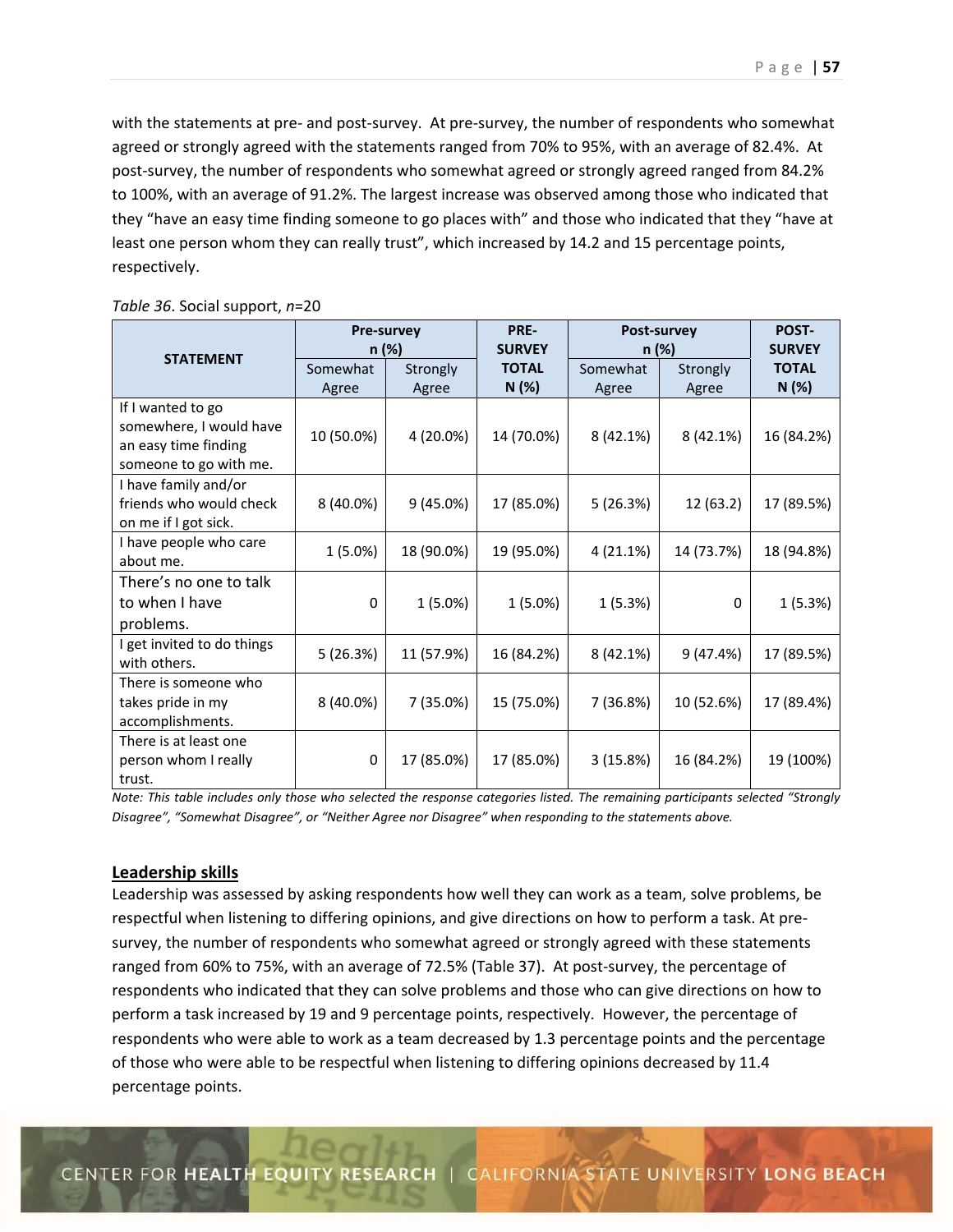|  |  | Table 37. Leadership skills, n=20 |
|--|--|-----------------------------------|
|--|--|-----------------------------------|

| <b>Statement</b>                                                                                      | <b>Pre-survey</b><br>n (%) |              | PRE-<br><b>SURVEY</b> | Post-survey<br>n (%) |                     | POST-<br><b>SURVEY</b> |
|-------------------------------------------------------------------------------------------------------|----------------------------|--------------|-----------------------|----------------------|---------------------|------------------------|
|                                                                                                       | Well                       | Very<br>Well | <b>TOTAL</b><br>N(%)  | Well                 | <b>Very</b><br>Well | <b>TOTAL</b><br>N(%)   |
| I can work as a team.                                                                                 | 11 (55.0%)                 | 4 (20.0%)    | 15 (75.0%)            | 8(42.1%)             | 6(31.6%)            | 14 (73.7%)             |
| I can solve problems.                                                                                 | 11 (55.0%)                 | $1(5.0\%)$   | 12 (60.0%)            | 9(47.4%)             | 6(31.6%)            | 15 (79%)               |
| I am respectful when listening<br>to others even if their opinion<br>may be different from my<br>own. | 8 (40.0%)                  | $9(45.0\%)$  | 17 (85.0%)            | 7 (36.8%)            | 7 (36.8%)           | 14 (73.6%)             |
| I can give directions on how to<br>do something.                                                      | 10 (50.0%)                 | 4 (20.0%)    | 14 (70.0%)            | 9(47.4%)             | 6(31.6%)            | 15 (79%)               |

*This table includes only those who selected the response categories listed. The remaining participants selected "Not very well",*  "Not well", or "Not sure" when responding to the statements above.

## **Self‐efficacy**

To assess self‐efficacy, respondents were asked how well they can resist peer pressure to engage in risky behavior, how well they can stand up for themselves and for others, and how well they can ask questions or ask for advice. Overall, FLA participants demonstrated high self‐efficacy to resist peer pressure to engage in substance use and to stand up for themselves and for others at pre‐survey (Table 38). On average, 87.6% of respondents indicated that they did these things well or very well, ranging from 84.2% to 90%. As Table 19 shows, an increase in the percentage of respondents who did these things well or very well was observed for five of the nine statements at post-survey. The largest increase of 16.8 percentage points was among those who indicated that they can resist peer pressure to consume alcohol. Decreases were observed for the remaining four statements and the largest decrease of 12.3 percentage points was among respondents who indicated that they can stand up for others who are being treated unfairly.

|                                                                                       |             | <b>Pre-survey</b><br>n (%) | <b>PRE-</b><br><b>SURVEY</b> |           | Post-survey<br>n (%) | POST-<br><b>SURVEY</b> |
|---------------------------------------------------------------------------------------|-------------|----------------------------|------------------------------|-----------|----------------------|------------------------|
| <b>Statement</b><br>Well                                                              | Very Well   | <b>TOTAL</b><br>N(%)       | Well                         | Very Well | <b>TOTAL</b><br>N(%) |                        |
| I can resist peer pressure to<br>do things that can get me<br>into trouble.           | $6(30.0\%)$ | 12 (60.0%)                 | 18 (90.0%)                   | 8 (42.1%) | 9(47.4%)             | 17 (89.5%)             |
| I can resist peer pressure to<br>smoke cigarettes when I<br>don't want to.            | 4 (20.0%)   | 14 (70.0%)                 | 18 (90.0%)                   | 2(10.5%)  | 16 (84.2%)           | 18 (94.7%)             |
| I can resist peer pressure to<br>drink beer, wine, or liquor<br>when I don't want to. | 2(10.5%)    | 14 (73.7%)                 | 16 (84.2%)                   | 2(10.5%)  | 17 (89.5%)           | 19 (100%)              |
| I can resist peer pressure to<br>smoke marijuana when I<br>don't want to.             | 3(15.0%)    | 14 (70.0%)                 | 17 (85.0%)                   | 4(21.1%)  | 15 (78.9%)           | 19 (100%)              |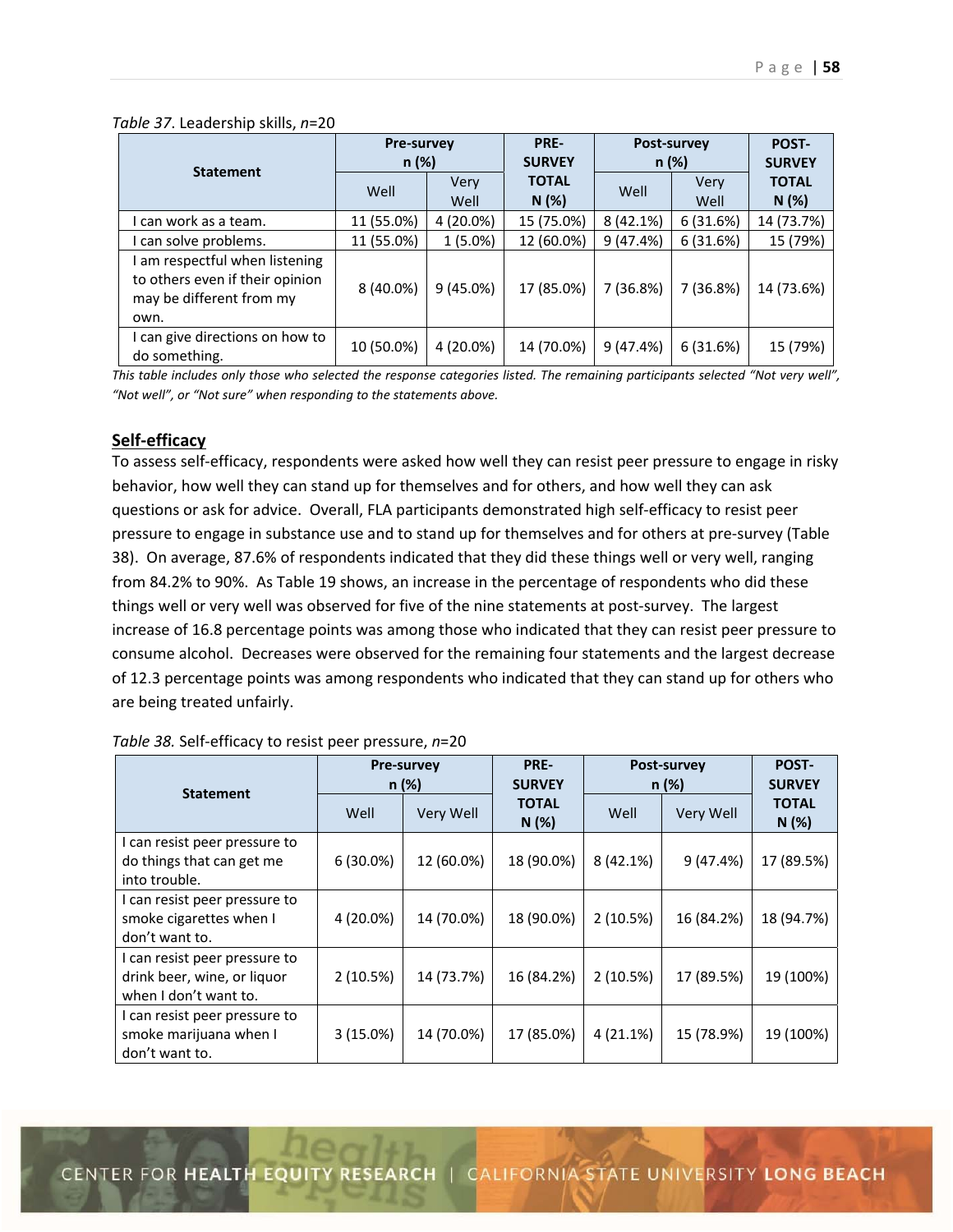|                                                                                       | PRE-<br><b>Pre-survey</b><br><b>SURVEY</b><br>n (%)<br><b>Statement</b> |             |                      | Post-survey<br>n (%) |            | POST-<br><b>SURVEY</b> |
|---------------------------------------------------------------------------------------|-------------------------------------------------------------------------|-------------|----------------------|----------------------|------------|------------------------|
|                                                                                       | Well                                                                    | Very Well   | <b>TOTAL</b><br>N(%) | Well                 | Very Well  | <b>TOTAL</b><br>N(%)   |
| I can resist peer pressure to<br>engage in sexual activities<br>when I don't want to. | 2(10.5%)                                                                | 15 (78.9%)  | 17 (89.4%)           | 1(5.3%)              | 18 (94.7%) | 19 (100%)              |
| I can stand up for myself<br>when I feel I am being<br>treated unfairly.              | 11 (55.0%)                                                              | $6(30.0\%)$ | 17 (85.0%)           | 7 (36.8%)            | 10 (52.6%) | 17 (89.4%)             |
| I can stand up for others<br>when they are being treated<br>unfairly.                 | 9(45.0%)                                                                | 9(45.0%)    | 18 (90.0%)           | 6(33.3%)             | 8 (44.4%)  | 14 (77.7%)             |
| I can ask my teachers<br>questions when I don't<br>understand something.              | 9(45.0%)                                                                | 9(45.0%)    | 18 (90.0%)           | 9(47.4%)             | 8(42.1%)   | 17 (89.5%)             |
| I can ask for advice when I<br>have a problem.                                        | 7 (35.0%)                                                               | 10 (50.0%)  | 17 (85.0%)           | 8 (42.1%)            | 8 (42.1%)  | 16 (84.2%)             |

*Note: This table includes only those who selected the response categories listed. The remaining participants selected "Not very well", "Not well", or "Not sure" when responding to the statements above.* 

## **Mental health**

To assess mental health status, respondents were asked to indicate how often they experienced feeling lonely, worried, and happy, and about their difficulty falling or staying asleep. Respondents were also asked to indicate how often they had difficulty controlling their anger. Post-survey results revealed noteworthy improvements in mental health. The percentage of respondents who reported feeling happy often or very often increased from 65% to 85%, and the percentage of those who reported feeling lonely and feeling worried decreased by 5 and 10 percentage points, respectively (Table 39). A decrease of 5.8 percentage points was observed among those who reported often or very often having difficulty falling or staying asleep. However, the percentage of respondents who reported having trouble controlling their anger often or very often increased slightly by less than one percentage point to 15.8%.

|                                               | <b>Pre-survey</b><br>n (%) |               | PRE-<br><b>SURVEY</b> | Post-survey<br>n (%) |               | POST-<br><b>SURVEY</b> |
|-----------------------------------------------|----------------------------|---------------|-----------------------|----------------------|---------------|------------------------|
| <b>Statement</b>                              | Often                      | Very<br>Often | <b>TOTAL</b><br>N(%)  | Often                | Very<br>Often | <b>TOTAL</b><br>N(%)   |
| I feel lonely.                                | $2(10.0\%)$                | 0             | $2(10.0\%)$           | 0                    | $1(5.0\%)$    | $1(5.0\%)$             |
| get worried.                                  | 5(25.0%)                   | $1(5.0\%)$    | $6(30.0\%)$           | $1(5.0\%)$           | 3(15.0%)      | 4 (20.0%)              |
| am happy.                                     | 7 (35.0%)                  | $6(30.0\%)$   | 13 (65.0%)            | 8 (40.0%)            | $9(45.0\%)$   | 17 (85.0%)             |
| have difficulty falling or<br>staying asleep. | 1(5.3%)                    | 2(10.5%)      | 3(15.8%)              | $2(10.0\%)$          | 0             | $2(10.0\%)$            |
| I have trouble controlling my<br>anger.       | $1(5.0\%)$                 | $2(10.0\%)$   | 3(15.0%)              | 1(5.3%)              | 2(10.5%)      | 3 (15.8%)              |

#### *Table 39.* Mental Health, *n*=20

*Note: This table includes only those who selected the response categories listed. The remaining participants selected "Sometimes", "Rarely", or "Never" when responding to the statements above.*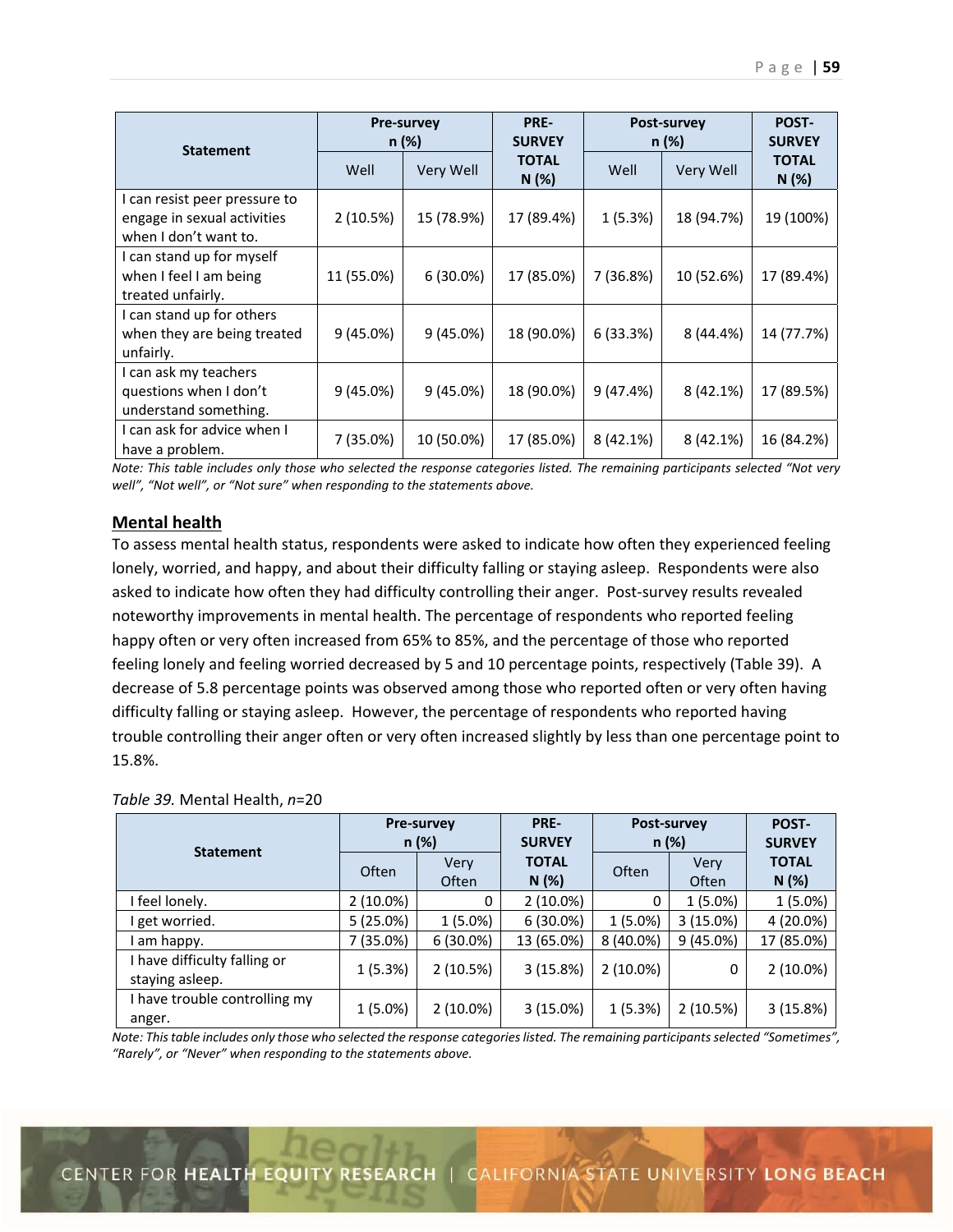### **Peer Influence**

Lastly, respondents were asked about negative and positive peer influences. To assess peer influence, respondents were asked to indicate their level of agreement to negative and positive statements about their peers, such as their peers' involvement in gang activity, participation in delinquent behavior, motivation to do well in school, and engagement in extracurricular activities. At post‐survey, a decrease was observed among respondents who somewhat disagreed or strongly disagreed that they had friends who engaged in delinquent behavior (see Table 40). The largest decrease was observed among respondents who somewhat disagreed or strongly disagreed that they had friends who steal, which decreased by almost 18 percentage points at post‐survey. The percentage of respondents who somewhat agreed or strongly agreed that they had friends who were involved in gang activity, friends who vandalize, and friends who have gotten in trouble with law enforcement decreased by 15, 10, and 8 percentage points, respectively. The percentage of respondents who somewhat agreed or strongly agreed that they had friends who care about doing well in school decreased by 5 percentage points at post‐survey.

|                                                                     | Pre-survey<br>n (%)         |                                    | PRE-<br><b>SURVEY</b> | Post-survey<br>n (%)        |                                    | POST-<br><b>SURVEY</b> |
|---------------------------------------------------------------------|-----------------------------|------------------------------------|-----------------------|-----------------------------|------------------------------------|------------------------|
| <b>Statement</b>                                                    | Somewhat<br><b>Disagree</b> | <b>Strongly</b><br><b>Disagree</b> | <b>TOTAL</b><br>N (%) | Somewhat<br><b>Disagree</b> | <b>Strongly</b><br><b>Disagree</b> | <b>TOTAL</b><br>N (%)  |
| I have friends who are in a<br>gang.                                | 3 (15.0%)                   | 13 (65.0%)                         | 16 (80.0%)            | 1 (5.0%)                    | 12 (60.0%)                         | 13 (65.0%)             |
| I have friends who have<br>gotten in trouble with the<br>police.    | 4 (21.1%)                   | 7 (36.8%)                          | 11 (57.9%)            | $1(5.0\%)$                  | 9(45.0%)                           | 10 (50.0%)             |
| I have friends who take<br>things that don't belong to<br>them.     | 4 (22.2%)                   | 10 (55.6%)                         | 14 (77.8%)            | $1(5.0\%)$                  | 11 (55.0%)                         | 12 (60.0%)             |
| I have friends who care<br>about doing well in school.              | $1(5.0\%)$                  | $1(5.0\%)$                         | $2(10.0\%)$           | $1(5.0\%)$                  | 0                                  | $1(5.0\%)$             |
| I have friends who get into<br>fights.                              | 3 (15.0%)                   | 9 (45.0%)                          | 12 (60.0%)            | 4 (20.0%)                   | 8 (40.0%)                          | 12 (60.0%)             |
| I have friends who like to<br>tag.                                  | $2(10.0\%)$                 | 14 (70.0%)                         | 16 (80.0%)            | 3(15.0%)                    | 11 (55.0%)                         | 14 (70.0%)             |
| I have friends who<br>participate in<br>extracurricular activities. | 2 (10.0%)                   | 3(15.0%)                           | 5(25.0%)              | $2(10.0\%)$                 | 3 (15.0%)                          | 5(25.0%)               |

*Table 40.* Peer Influence, n=20

*Note: This table includes only those who selected the response categories listed. The remaining participants selected "Strongly Agree", "Somewhat Agree", or "Neither Agree nor Disagree" when responding to the statements above.* 

#### **Experience in Female Leadership Academy**

To assess member experience, the post‐survey contained additional statements on learning new skills and making new friends, helpfulness of academy staff, changes in parent/child relationship and academic performance, and overall enjoyment of the academy (Table 41). An overwhelming majority of survey respondents reported a positive experience and would recommend the academy to other girls. Ninety percent (90%) of respondents reported making new friends in the academy and 80% reported learning new skills. Seventy percent (70%) of respondents reported that the academy has helped them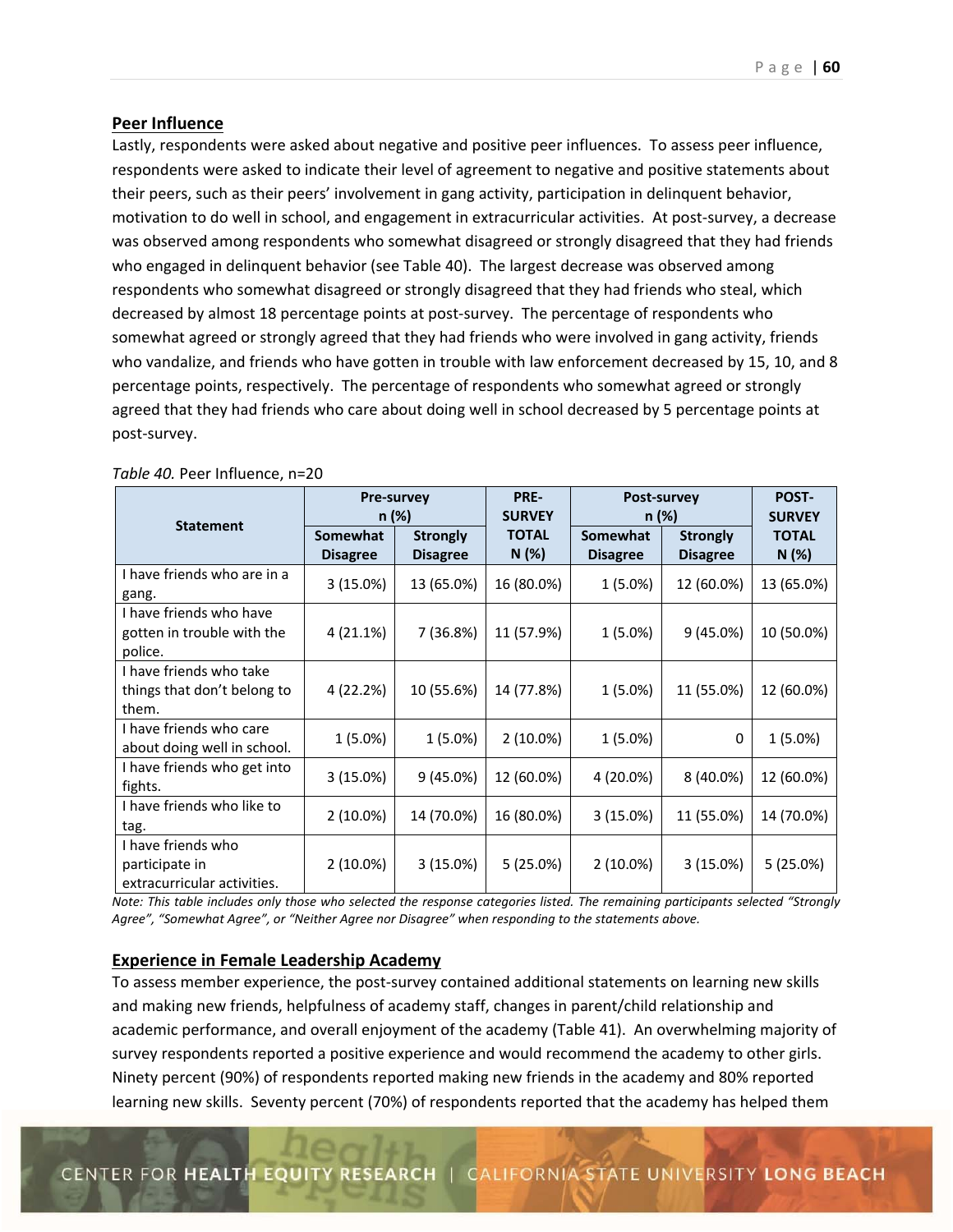do better in school and 80% found academy staff very helpful. Less than half of respondents reported an improved relationship with their parents/legal guardians as a result of the academy.

| <b>Statement</b>                                                                                            | Somewhat<br>Agree<br>$n (\%)$ | <b>Strongly</b><br>Agree<br>$n (\%)$ | <b>Total</b><br>N(%) |
|-------------------------------------------------------------------------------------------------------------|-------------------------------|--------------------------------------|----------------------|
| enjoyed being in the Female Leadership Academy.                                                             | 4(20.0)                       | 15(75.0%)                            | 19 (95.0%)           |
| The Female Leadership Academy helped me do better in school.                                                | $6(30.0\%)$                   | 8 (40.0%)                            | 14 (70.0%)           |
| made new friends in the Female Leadership Academy.                                                          | 5(25.0%)                      | 13 (65.0%)                           | 18 (90.0%)           |
| My relationship with my parent/legal guardian has improved as a<br>result of the Female Leadership Academy. | $3(15.0\%)$                   | $5(25.0\%)$                          | 8 (40.0%)            |
| learned new skills as a result of the Female Leadership Academy.                                            | $5(25.0\%)$                   | 10 (50.0%)                           | 15 (75.0%)           |
| Staff in the Female Leadership Academy was very helpful.                                                    | 4 (20.0%)                     | 12 (60.0%)                           | 16 (80.0%)           |
| would recommend the Female Leadership Academy to other girls.                                               | 4 (20.0%)                     | 14 (70.0%)                           | 18 (90.0%)           |

*Note: This table includes only those who selected the response categories listed. The remaining participants selected "Strongly Disagree", "Somewhat Disagree", or "Neither Agree nor Disagree" when responding to the statements above.* 

## **Post High School Intentions**

When asked what they planned to do after graduation, almost two-thirds of respondents planned to work full time, and 70% planned to attend community college and 70% planned to attend a 4‐year university (Table 42). None of the respondents planned to join the military and 10% of respondents were undecided about what to do after high school. Moreover, half of the respondents are interested in participating in next year's academy (Table 43).

*Table 42*. Post High School Intentions, *n*=20

| <b>Statement</b>                                    | <b>Somewhat Agree</b><br>n(%) | <b>Strongly Agree</b><br>$n (\%)$ | <b>Total</b><br>N(%) |
|-----------------------------------------------------|-------------------------------|-----------------------------------|----------------------|
| I will get a full-time job after high school.       | 2(10.5%)                      | 10 (52.6%)                        | 12 (63.1%)           |
| I will go to a 4-year university after high school. | $6(30.0\%)$                   | 8 (40.0%)                         | 14 (70.0%)           |
| I will join the military after high school.         |                               |                                   |                      |
| I will go to a community college after high school. | 4 (20.0%)                     | 10 (50.0%)                        | 14 (70.0%)           |
| I don't know what I want to do after high school.   | $1(5.0\%)$                    | $1(5.0\%)$                        | $2(10.0\%)$          |

*Note: This table includes only those who selected the response categories listed. The remaining participants selected "Strongly Disagree", "Somewhat Disagree", or "Neither Agree nor Disagree" when responding to the statements above.* 

*Table 43.* Participation in next year's academy

| <b>Response</b>           | Frequency n (%) |
|---------------------------|-----------------|
| Yes                       | 10 (50%)        |
| No                        | $0(0\%)$        |
| I'm not sure              | 5(25%)          |
| I will graduate this year | 5(25%)          |

# *Interview with Female Leadership Academy Member in Year 2*

Interviews with members of the Female Leadership Academy were included in the Year 2 evaluation of the CalGRIP 7 Project. To be eligible to participate in the interview, members must have participated in the academy at least one year, as the purpose of the interview was to learn about how involvement in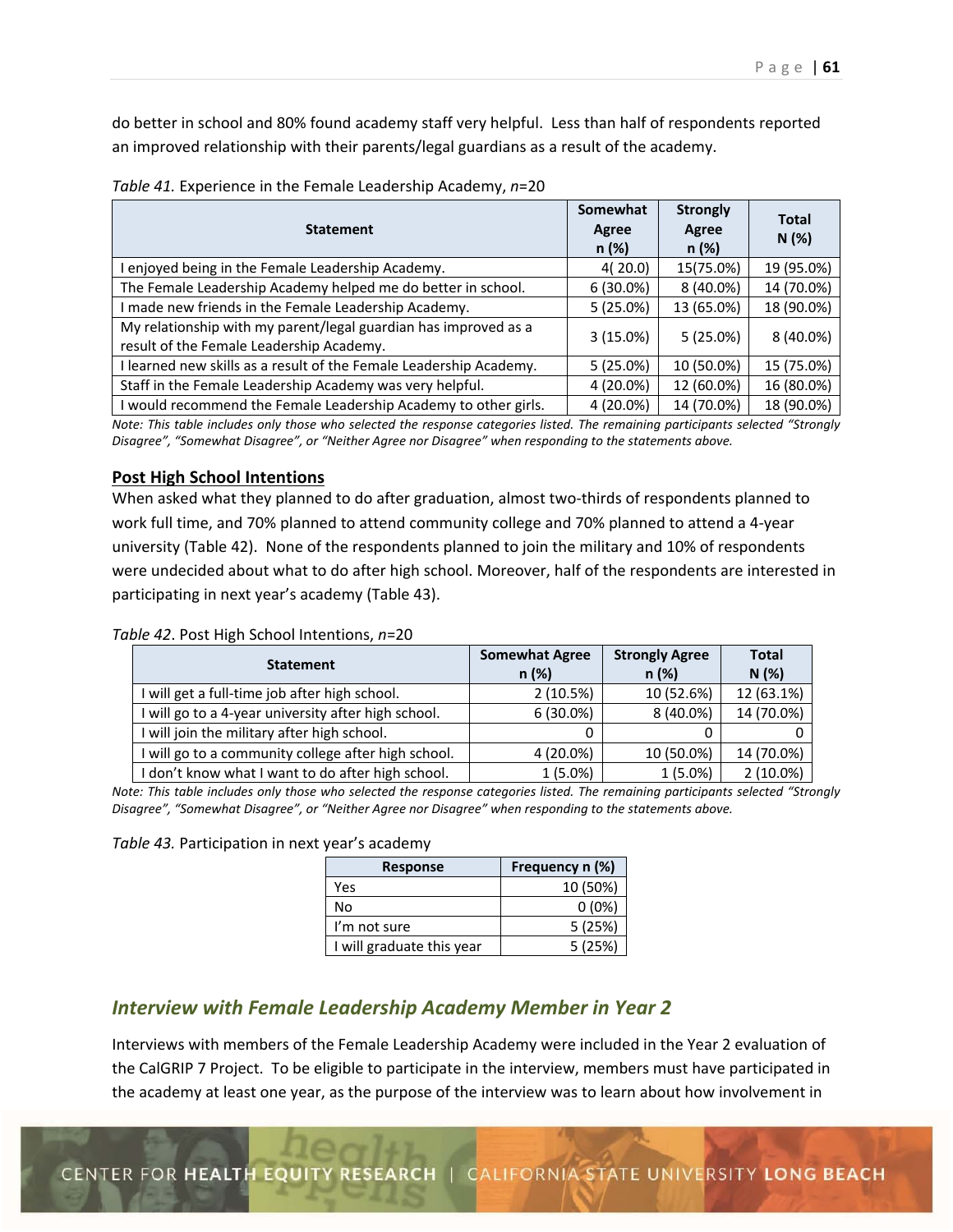the academy affected school performance, social support, self-efficacy, and ability to resist peer pressure. Of the three high schools that participated in Year 1 of CalGRIP 7, only one operates the Female Leadership Academy as a club and allows for continued membership. The other two high schools operate the academy as a class with a new cohort of students each year. As such, the evaluation team visited the Female Leadership Academy Club to recruit participants for the interview. A member of the evaluation team made two visits to a regular club meeting that was held after school every Thursday. The evaluation team member introduced the interview opportunity to eligible members and distributed parental consent forms at the first meeting. Interviews were conducted at the second visit the following week.

A total of five members were eligible to participate in the interview, but only one member returned a signed parental consent form. Due to a full schedule of activities, field work, and presentations every week, the evaluation team was unable to return to conduct additional interviews and therefore, the evaluation includes feedback from one FLA member only.

The member interviewed was 16 years of age and self‐identified as Hispanic/Latino. Her parents believe that education is very important and encourages her to strive for success. When asked to elaborate, she shared that for her parents, success means going to college and getting a well‐paying job, and she agrees. She performs well in school and is especially interested in math and science. She has no problems attending school every day, turning in assignments on time, and studying when there are interesting things to do. However, she shared that other students do not take school as seriously and make it difficult for her to pay attention in class.

*"Most students are very annoying. They make comments about their bodies. When I'm trying to pay attention in class, there are guys behind me saying stuff. It was a little distracting, so I had to ask my teacher to switch my seat. The school's fine, it's just the students."* 

She admitted to being easily distracted at home, but shared that she often completes her schoolwork before playing video games or spending time with friends. When asked how her involvement in the academy has affected her self‐esteem, she shared that she is now more comfortable with public‐ speaking than she was prior to joining the academy.

*"I've definitely improved, especially in terms of presentations because I'm painfully shy. After talking and bonding with people, and I don't normally do that, it just made me more confident. I might even take AP seminar next year and that's when you have to talk to a lot of people, just because Female Leadership Academy boosted my confidence."* 

The FLA and fellow members serve as an extended family and provide her with support that is lacking at home. Meetings are viewed as safe spaces for members to share challenges that they experience at school or at home, and members felt comfortable being themselves knowing that others were facing similar challenges. The quote below best highlights the close‐knit nature of the academy and its members.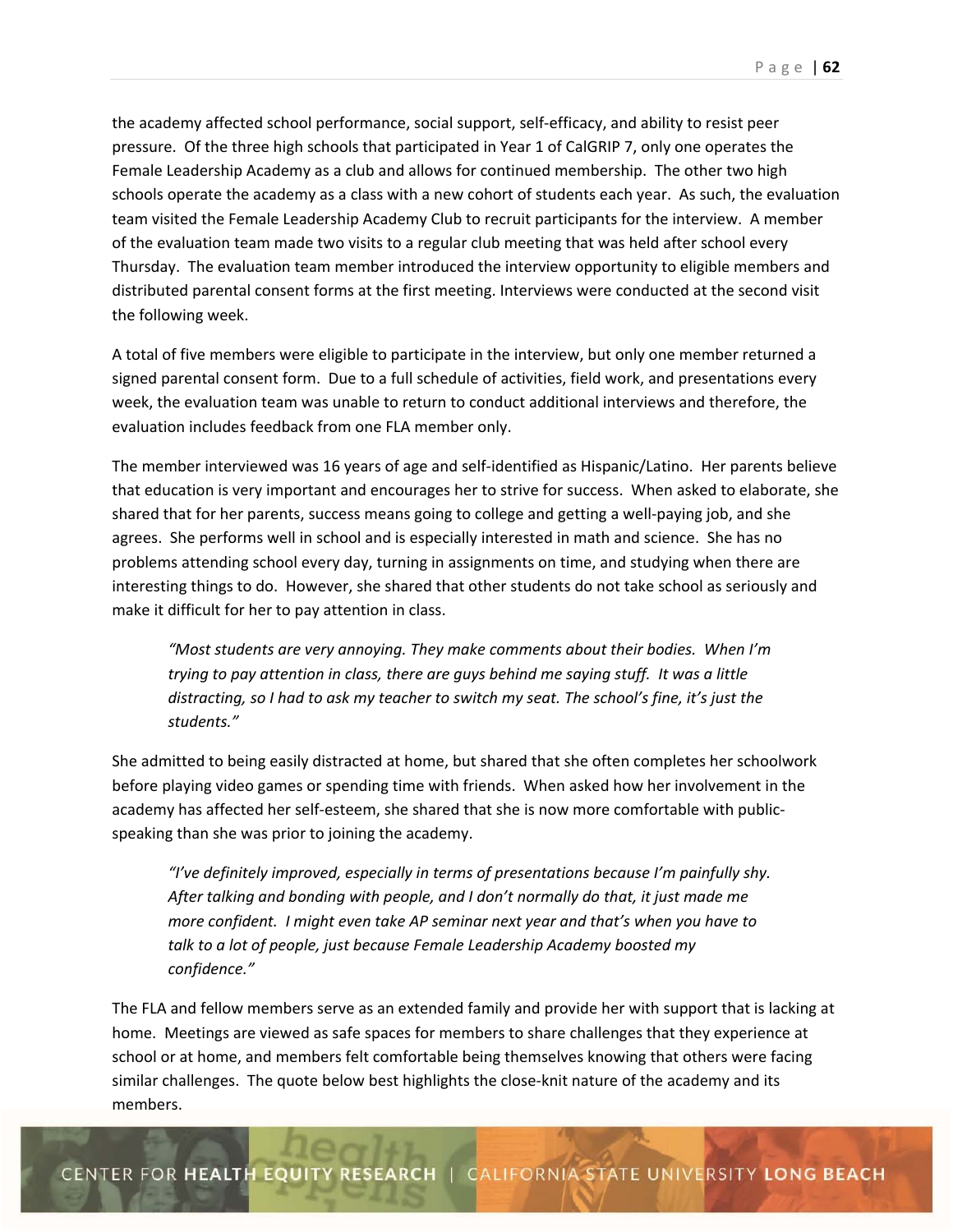*"At home I just kind of zone out in my own room. I don't really talk to anyone. If I'm angry, I just play video games because I have a bunch of free time. I would be in my own space to cool down a little bit and then I would talk to [FLA Coordinator], the teacher. In Female Academy, we try to bond like one family. We try to make sure nobody gets left out and sometimes we would have to be in a group and say something about ourselves in front of everyone. In the Female Academy, you're in a safe environment and nobody will make fun of you if you stutter or anything."* 

Relationship‐building activities further strengthen the bond between members, and senior members serve as mentors to new recruits and members in lower grades levels. The support provided by members fall into two categories, emotional support and academic‐type support. For example, the interviewed member shared that she often asks older members about specific classes prior to enrolling in them, as the quote below demonstrates:

*"We have this thing called Big Sister, Little Sister. We just get assigned to whoever our partner is and we bond a little bit and it's really cool because I don't have a sister and she kind of guides me. She's older and she's in a higher grade than me. She's in AP Seminar and I asked her if you have to talk to a lot of people and she said, 'Yeah, but it's worth it'. She gave me her phone number so I can call her."* 

The member was asked what she enjoyed the most about the academy last year and shared that the excursions were particularly fun. She appreciated trying new things and going to places that she otherwise may have not visited on her own.

*"I usually just stay in my house and don't do anything and in Female Academy, we do go out a little more. Like there's Ronald McDonald house, where we go and help make food and eat with the families and listen to their stories. I haven't went yet, but I heard it's really good and also there's this camp that's coming in April. I haven't went as well, but hearing other members share their stories makes me want to go. When I was younger, I*  would normally say no to going out, but now I'll say, 'I'll think about it'."

The member also shared that having guest speakers was something that members looked forward to. Particularly interesting presentations, including one on human trafficking and another on healthy relationships. Members really enjoyed the presentations last year, especially those that were on topics to which the members can relate.

When asked to share what she does not like about the academy or how it can be improved, the member expressed a fear of having to walk home in the evening due to meetings being held after school. The member did not share anything else that she wished the academy could do differently.

Since only one member was interviewed, additional questions were included to assess the member's perspective on how the FLA has affected other members. The member shared that most members experience challenges and that the academy has had a positive impact on their lives much like it has had on hers.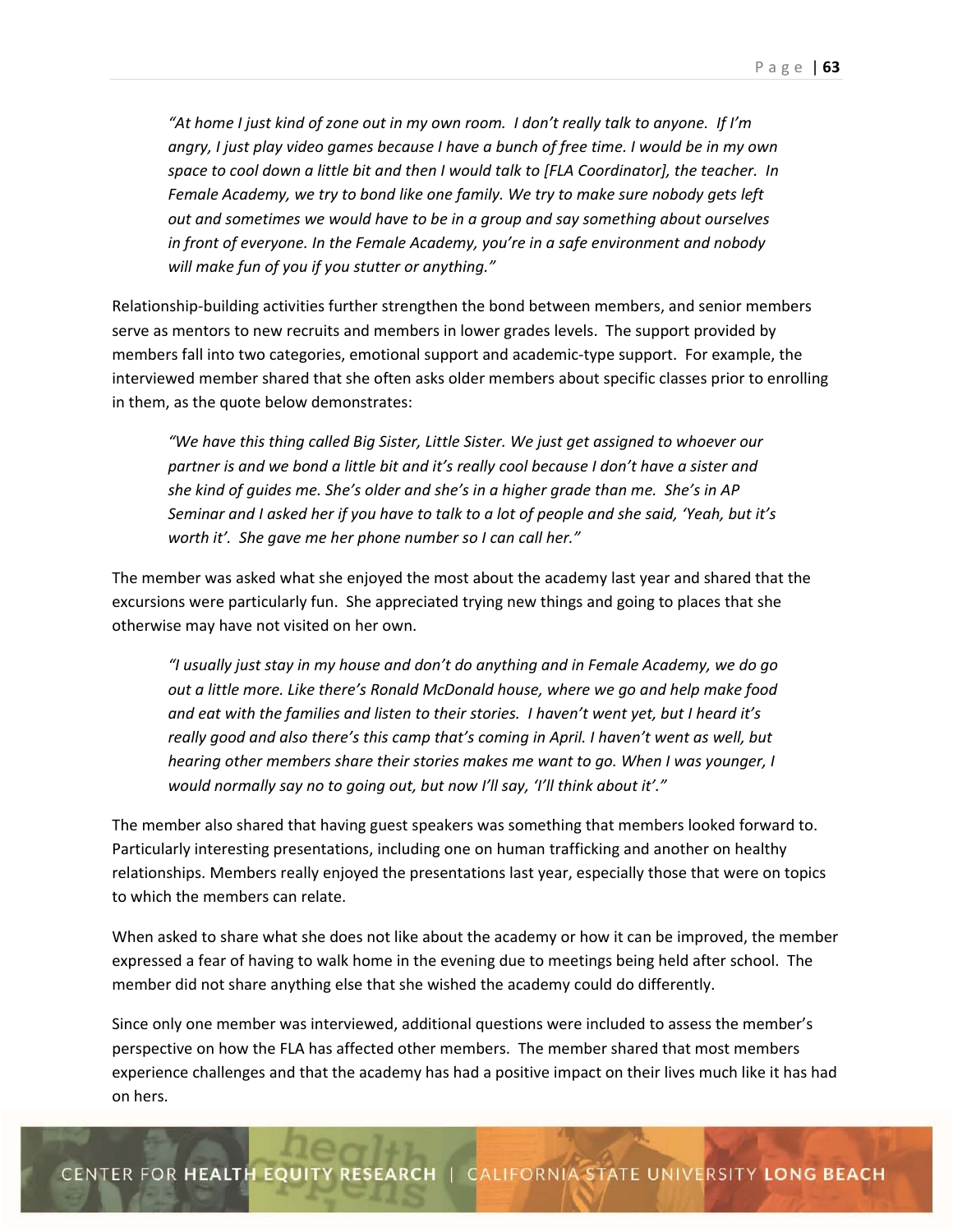*"There's this one girl who told me that she was having trouble making money because her mom was a cashier. She was trying to sell chips so she can make some extra money and I have another friend who's here currently and she said her mom is not with her, she's in jail I think, and her dad is no longer with her anymore. She lives with her aunt and the academy is a support system for them. It's a support system for many girls."* 

The FLA serves as a support system for many of its members, including the one who was interviewed for the evaluation. As the member shared, she often turns to fellow members and the project coordinator for support, since she and other members lack support at home. The quote below best demonstrates the role that the FLA plays in the lives of its members:

*"I like the bonding the most because you know you're not alone and others are going through the same thing as you and they're there to support you no matter what."*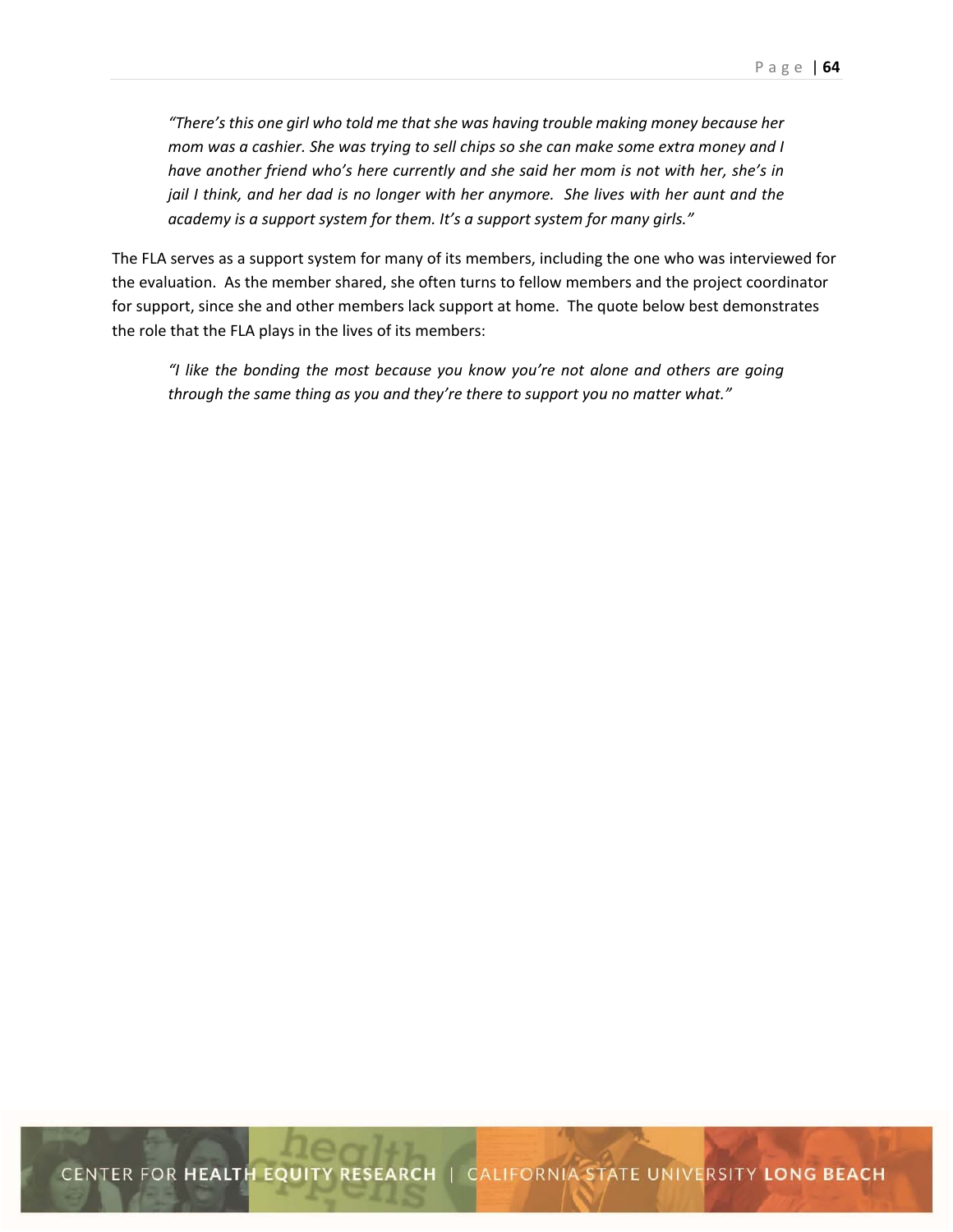# **D. Evaluation of Intervention Prong**

# *Long Beach Trauma and Recovery Center (LBTRC) Baseline and Follow‐up Surveys in Year 3*

Data from the Long Beach Trauma and Recovery Center (LBTRC) were added to the evaluation to examine how participation in a CalGRIP 7 service contributed to improvements in mental health and quality of life among human trafficking victims. Baseline and follow-up surveys were administered to clients who were referred to LBTRC and participated in a 12‐session counseling program. Baseline surveys were administered at the first session and follow‐up surveys were administered at 3, 6, 9, and 12 months from the last session.

## **Demographic Characteristics**

A total of 70 participants were referred to the LBTRC counseling program. The mean age of participants was 25 years and ranged from 12 to 50 years. Almost all of the participants (97.1%) were female and two (2.9%) were male. Fifteen participants (32.6%) had some college or technical school, 14 participants (30.4%) were high school graduates, and 17 participants (37.0%) reached 9<sup>th</sup> to 11<sup>th</sup> grade, but did not graduate from high school. Approximately one‐third (32.6%) of the participants did not have health insurance, while the rest either had Medicare (28.3%), Medicaid (26.1%), health insurance through other government programs (8.7%), or private health insurance (6.5%). Two‐thirds of the participants (66.7%) were unemployed, approximately one‐quarter worked for pay (26.7%), and the remaining identified themselves as a student (15.6%), disabled (4.4%), or as a homemaker (2.2%). Two‐thirds of the participants were African American (66.0%), an equal number of participants were white, Latino, or of mixed ethnicity (7.1% each), and only two (4.3%) were Asian/Pacific Islander. These demographic characteristics are presented in Table 44.

| <b>Participant Demographics</b>           | <b>Frequencies (%)</b> |
|-------------------------------------------|------------------------|
| [mean (range)]<br>Age                     | 25.3 years (12-50)     |
| Gender                                    |                        |
| Female                                    | 68 (97.1%)             |
| Male                                      | 2(2.9%)                |
| <b>Education level</b>                    |                        |
| 9 <sup>th</sup> to 11 <sup>th</sup> grade | 17 (37.0%)             |
| High school graduate                      | 14 (30.4%)             |
| Some college or technical school          | 15 (32.6%)             |
| Insurance                                 |                        |
| None                                      | 15 (32.6%)             |
| Medicare                                  | 13 (28.3%)             |
| Medicaid/Medical                          | 12 (26.1%)             |
| Other government program                  | 4 (8.7%)               |
| Private health insurance                  | 3(6.5%)                |
| Work                                      |                        |
| Unemployed                                | 30 (66.7%)             |
| A worker for pay                          | 12 (26.7%)             |

*Table 44.* Demographic Characteristics of CalGRIP7 Participants referred to LBTRC, *n*=70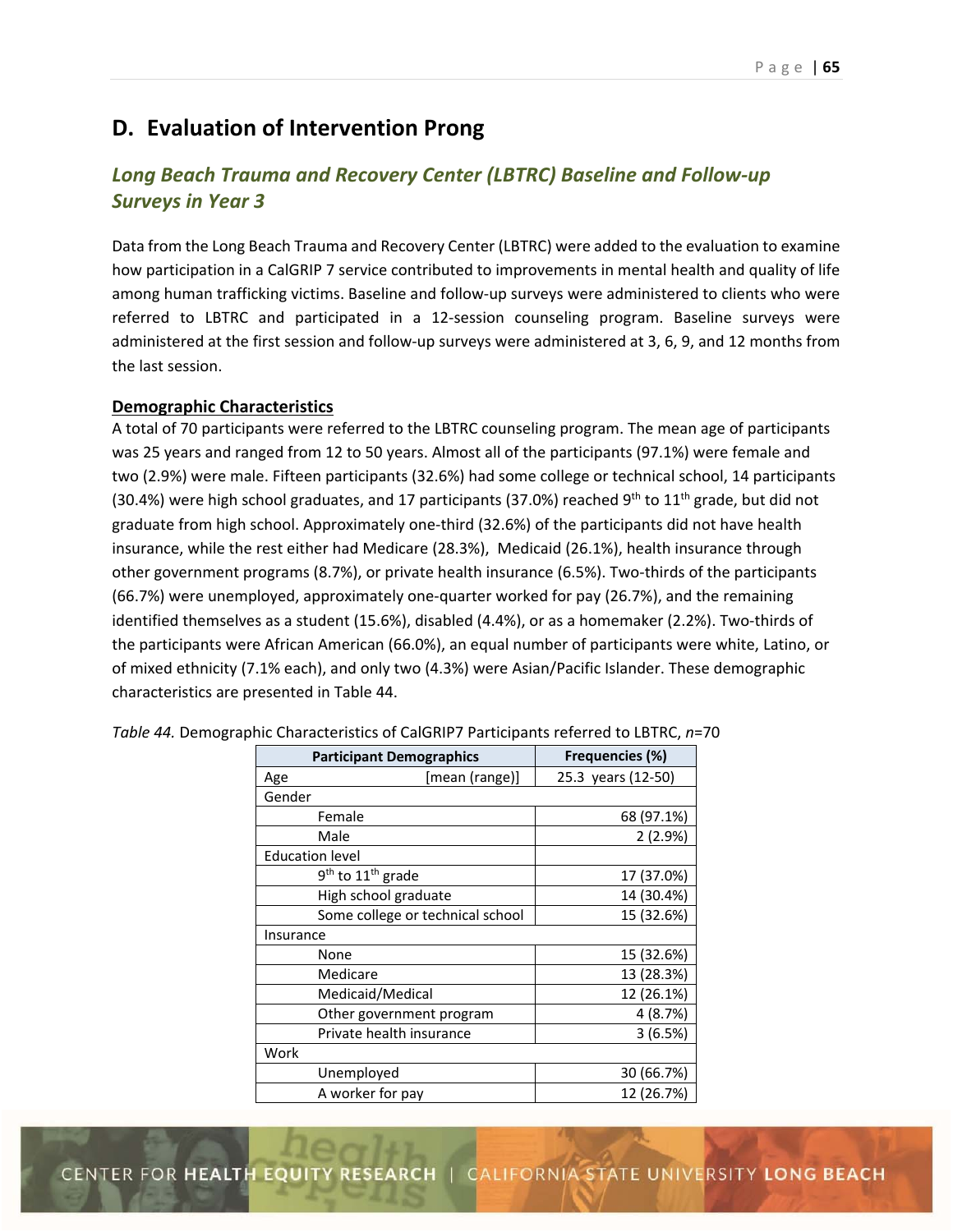| A student              | 7 (15.6%)  |
|------------------------|------------|
| <b>Disabled</b>        | 2(4.4%)    |
| A homemaker            | 1(2.2%)    |
| Race/Ethnicity         |            |
| African American       | 31 (66.0%) |
| White                  | 5(7.1%)    |
| Latino                 | 5(7.1%)    |
| Mixed race/ethnicity   | 5(7.1%)    |
| Asian/Pacific Islander | 2(4.3%)    |

## **Previous Trauma Experience**

Participants experienced different types of trauma prior to participating in the LBTRC counseling program. History of previous trauma included physical assault (*n*=26, 68.4%), sexual assault (*n*=23, 60.5%), assault with a weapon (*n*=17, 44.7%), and captivity (*n*=11, 28.9%). More than one‐third learned about a sudden violent death (*n*=14, 36.8%) and a sudden accidental death (*n*=14, 38.9%) that happened to someone they knew.

## **Demographic characteristics for those who completed the program**

Of the 70 individuals who were referred to LBTRC, 30 attended an initial consultation meeting and completed the baseline survey. Of those who enrolled in the counseling program, 12 individuals (20.3%) completed the 12–session program (some of which continued to attend sessions after program completion), while 17 individuals (28.8%) attended less than 12 sessions.

Of the 12 women who finished the program, 8 participants completed all five surveys, from baseline to the 12-month follow-up. These participants had an average age of 29 years, ranging from 23 to 37 years, and were all female. Almost two-thirds of these women attended some college or technical school (62.5%), while approximately one‐third did not graduate from high school (37.5%). The majority of these participants had health insurance coverage (62.5%), while approximately one‐third (37.5%) were uninsured. Half were unemployed (50.0%), one‐quarter was employed at baseline (25.0%), and of the remaining participants, one was a student (*n*=1, 12.5%) and one was disabled (*n*=1, 12.5%). Most of the participants self‐identified as African American (57.1%), over a quarter self‐identified as White (28.6%), and one self‐identified as Latino (14.3%). Table 45 presents the demographic characteristics of participants who completed the 12‐session program.

| <b>Participant Demographics</b>           | Frequencies (%) |                    |  |
|-------------------------------------------|-----------------|--------------------|--|
| Age                                       | [mean, (range)] | 29.0 years (23-37) |  |
| Gender                                    |                 |                    |  |
| Female                                    |                 | 8 (100.0%)         |  |
| <b>Education level</b>                    |                 |                    |  |
| 9 <sup>th</sup> to 11 <sup>th</sup> grade | 3 (37.5%)       |                    |  |
| Some college or technical school          | 5(62.5%)        |                    |  |
| Insurance                                 |                 |                    |  |
| Medicare                                  |                 | 2(25.0%)           |  |
| Medicaid/Medical                          |                 | 1 (12.5%)          |  |

*Table 45.* Demographic Characteristics of CalGRIP7 Participants who Completed the Program, *n*=8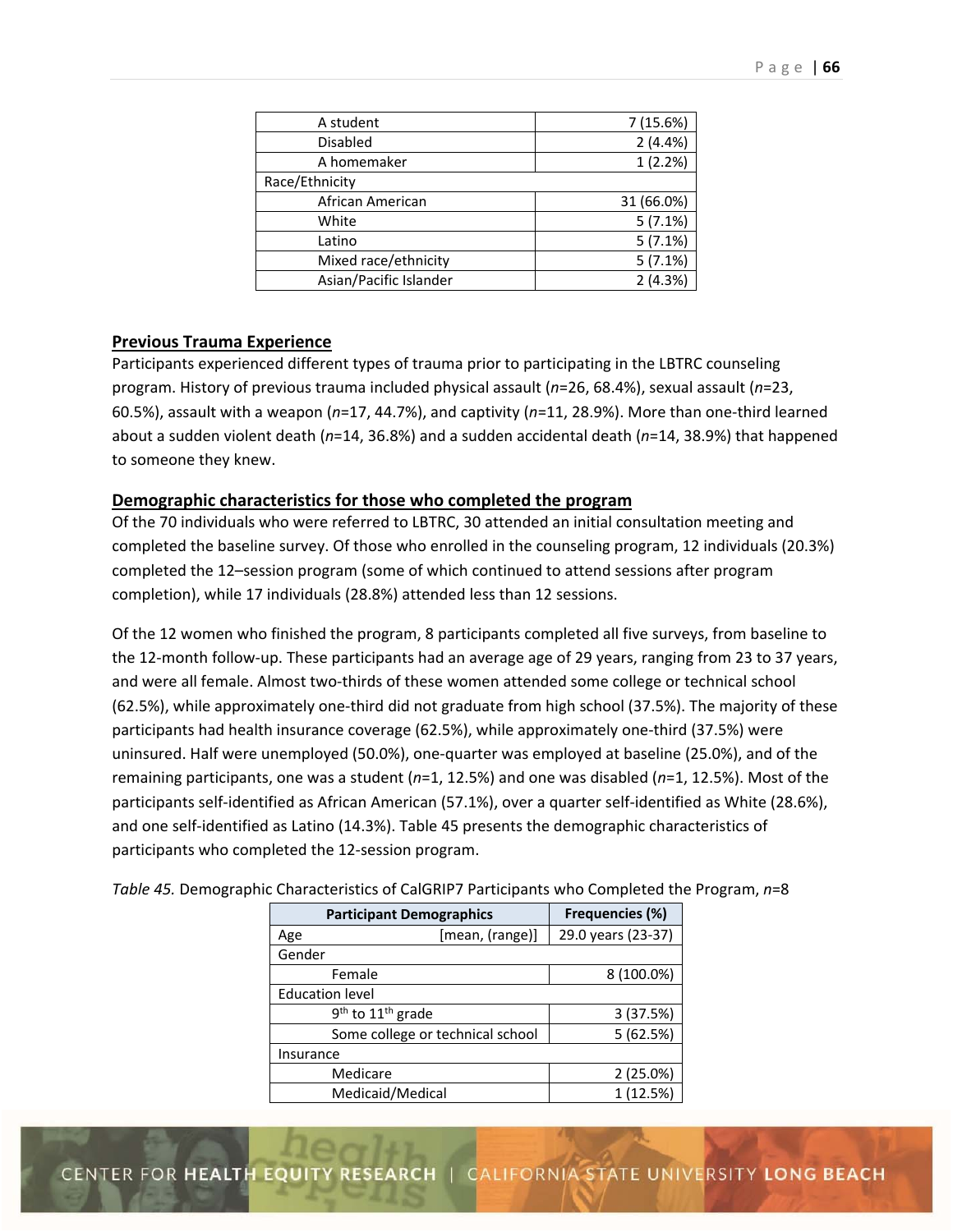| <b>Participant Demographics</b> | <b>Frequencies (%)</b> |  |  |
|---------------------------------|------------------------|--|--|
| Other government program        | 2(25.0%)               |  |  |
| None                            | 3 (37.5%)              |  |  |
| Work                            |                        |  |  |
| Unemployed                      | 4 (50.0%)              |  |  |
| Employed                        | 2(25.0%)               |  |  |
| A student                       | 1 (12.5%)              |  |  |
| <b>Disabled</b>                 | 1 (12.5%)              |  |  |
| Race/Ethnicity                  |                        |  |  |
| African American                | 4 (57.1%)              |  |  |
| White                           | 2(28.6%)               |  |  |
| Latino                          | (14.3%)                |  |  |

### **Response to Previous Stressful Experience**

Using a 5‐point Likert scale that ranged from *not at all* to *extremely*, participants were asked to indicate how much a previous stressful event bothered them during the past month. Due to the small sample size, *quite a bit* and *extremely* were combined for the evaluation and results are presented in Table 46.

The data show that the severity of negative feelings declined between baseline and 12‐month follow‐up. While baseline data show that half of the respondents indicated that they were extremely bothered or bothered quite a bit by repeated, disturbing, and unwanted memories of the stressful experience, only one respondent indicated that she remained extremely bothered or bothered quite a bit at 12‐month follow‐up. Three (37.5%) respondents indicated that they were extremely bothered or bothered quite a bit by repeated and disturbing dreams of the stressful experience during baseline and only one (12.5%) indicated the same at 12‐month follow‐up. At baseline, three‐quarters (75.0%) of respondents were extremely bothered or bothered quite a bit when reminded of the stressful experience and an equal percentage blamed themselves or others of the stressful experience or of what happened after. At 12‐ month follow-up, only one respondent indicated as such. Three-quarters of respondents indicated that they were extremely bothered or bothered quite a bit by having trouble falling asleep (75%) at baseline and by 12-month follow-up, only 3 (37.5%) respondents indicated that they still had trouble falling asleep. At baseline, the majority (87.5%) of respondents were extremely bothered or bothered quite a bit by a loss of interest in enjoyable activities and the same percentage was also extremely bothered or bothered quite a bit by feeling distant or cut off from other people. At 12-month follow-up, none of the respondents reported being extremely bothered or bothered quite a bit by a loss of interest in enjoyable activities and only one respondent reported being extremely bothered or bothered quite a bit by feeling distant or cut off from other people.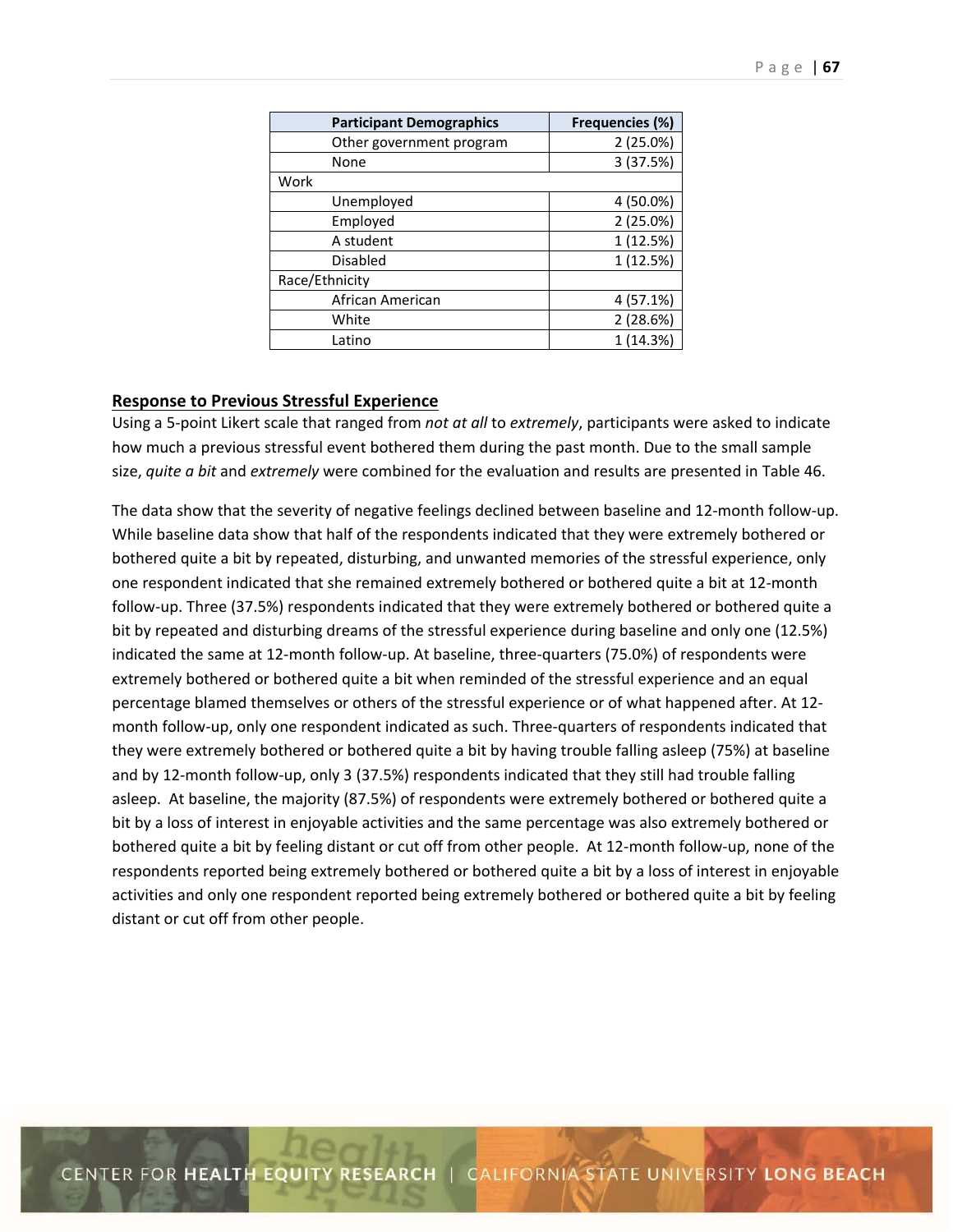| <b>Type of Response to Stressful Experience</b>     | <b>Baseline</b> | 3-month     | 6-month   | 9-month     | 12-month   |
|-----------------------------------------------------|-----------------|-------------|-----------|-------------|------------|
| Repeated, disturbing, and unwanted memories of      | 4 (50.0%)       | 4 (50.0%)   | 3(37.5%)  | 1(12.5%)    | 1(12.5%)   |
| the stressful experience                            |                 |             |           |             |            |
| Repeated, disturbing dreams of the stressful        | 3(37.5%)        | 5(62.5%)    | 4 (50.0%) | 2(25.0%)    | 1(12.5%)   |
| experience                                          |                 |             |           |             |            |
| Feeling very upset when reminded of the stressful   | 6(75.0%)        | 4 (50.0%)   | 1(12.5%)  | $2(25.0\%)$ | 1 (12.5%)  |
| experience                                          |                 |             |           |             |            |
| Blaming yourself or someone else for the stressful  | 6(75.0%)        | 4 (50.0%)   | 2(25.0%)  | 3(37.5%)    | 1(12.5%)   |
| experience or what happened after it                |                 |             |           |             |            |
| Trouble falling or staying asleep                   | 6(75.0%)        | 3(37.5%)    | 2(25.0%)  | 2(25.0%)    | 3(37.5%)   |
| Loss of interest in the activities that you used to | 7 (87.5%)       | $6(75.0\%)$ | 3(37.5%)  | $2(25.0\%)$ | $0(0.0\%)$ |
| enjoy                                               |                 |             |           |             |            |
| Feeling distant or cut off from other people        | 7 (87.5%)       | 5(62.5%)    | 4 (50.0%) | 1 (12.5%)   | 1 (12.5%)  |

*Table 46.* Frequencies of response to stressful experiences at five survey time points by LBTRC counseling program participants who completed the 12‐session program, *n*=8

## **Disruption in work/school, social life and home responsibilities due to stressful experiences**

Disruption to activities of daily living is common among individuals who experienced a stressful or traumatic experience. Using a scale of 1 (not at all) to 10 (extremely), participants were asked to indicate how much the symptoms listed in Table 46 disrupted work/school, their social life, and family and home responsibilities during the past month. The mean and standard deviation of the responses were calculated for the five data collection time points. A decreasing trend was observed between baseline and 12-month follow-up. At baseline, respondents indicated that symptoms associated with the stressful or traumatic event moderately disrupted their work/school (5.38), social life (6.25), and family life/home responsibilities (5.88). At 12‐month follow‐up, participants reported that these symptoms only mildly disrupted their work/school (1.00), social life (1.40), and family life/home responsibilities (3.40). Table 47 shows a summary of these data.

| <b>Type of Disruption</b>                                                | <b>Baseline</b> | 3-month    | 6-month    | 9-month    | 12-month   |
|--------------------------------------------------------------------------|-----------------|------------|------------|------------|------------|
| The symptoms have disrupted<br>your work/school                          | 5.38(3.70)      | 2.00(2.28) | 1.50(1.73) | 4.40(4.39) | 1.00(2.24) |
| The symptoms have disrupted<br>your social life                          | 6.25(4.20)      | 6.00(4.00) | 3.25(4.72) | 3.00(2.74) | 1.40(2.19) |
| The symptoms have disrupted<br>your family life/home<br>responsibilities | 5.88(4.16)      | 5.33(3.01) | 3.25(3.77) | 3.20(2.95) | 3.40(2.70) |

*Table 47.* Average scores of symptoms-related disruptions in work/school, social life and home responsibilities of LBTRC counseling program participants at five survey time points, *n*=8

## **Symptoms Experienced**

Using a 4‐point scale (*not at all, several days, more than half the days, nearly every day*), participants were asked to indicate how often in the past 2 weeks they were bothered by symptoms (list of provided in Table 3) that may have been the result of their stressful or traumatic event. Responses for *more than half the day* and *nearly every day* were combined due to the small sample size. Overall, a gradual decrease in negative symptoms was observed between baseline and 12‐month follow‐up. Compared to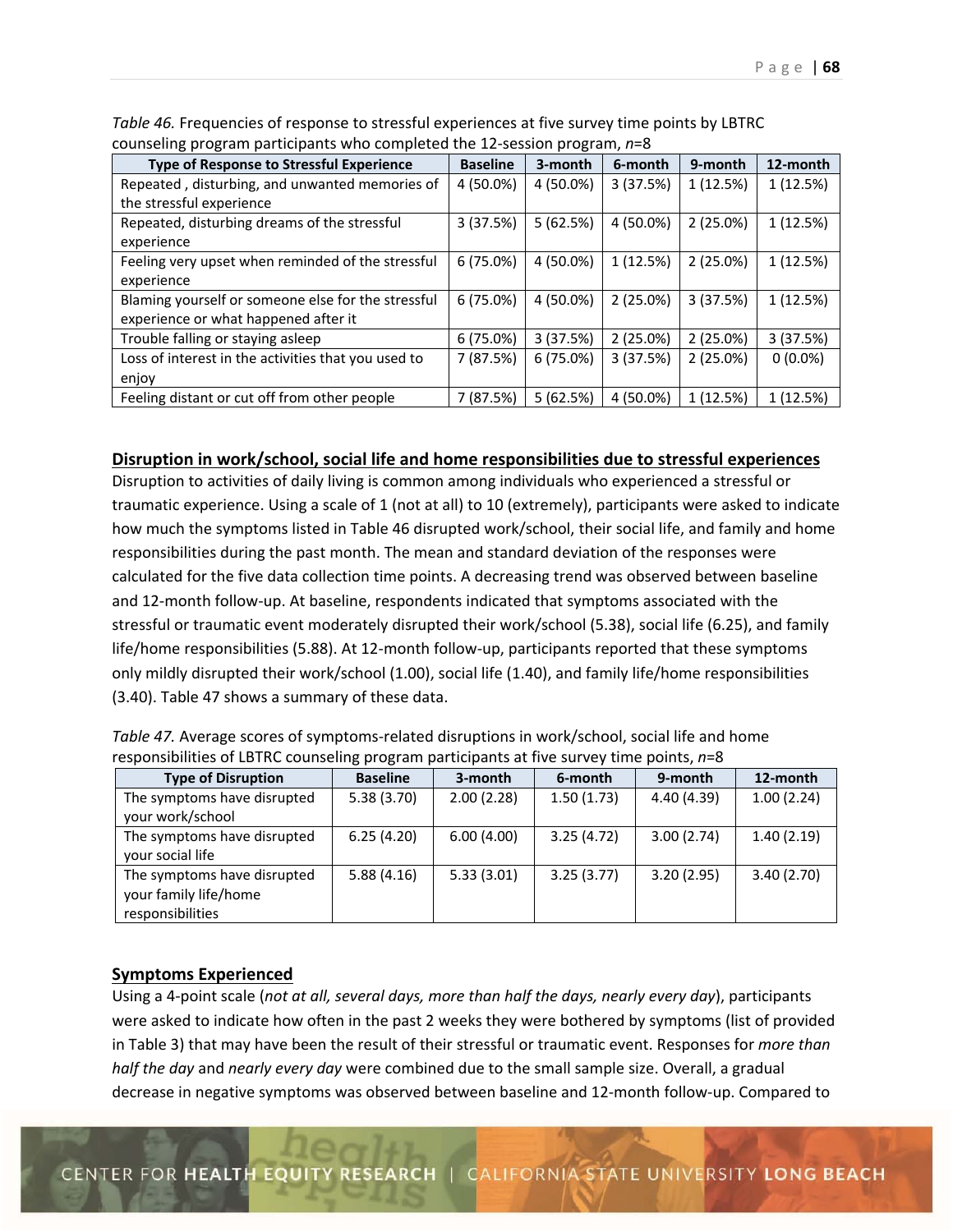baseline data, feelings of being down (62.5%), feelings of being tired (75.0%), having a poor appetite (62.5%), and having trouble concentrating on things (75.0%) markedly declined to 12.5%, 37.5%, 25.0%, and 25.0%, respectively (Table 48).

| <b>Symptoms Experienced</b>     | <b>Baseline</b> | 3-month     | 6-month     | 9-month     | 12-month    |
|---------------------------------|-----------------|-------------|-------------|-------------|-------------|
|                                 |                 |             |             |             |             |
| Feeling down                    | 5(62.5%)        | 3(37.5%)    | $2(25.0\%)$ | $2(25.0\%)$ | 1 (12.5%)   |
| Feeling tired                   | $6(75.0\%)$     | $6(75.0\%)$ | 4 (50.0%)   | 5(62.5%)    | 3(37.5%)    |
| Poor appetite                   | 5(62.5%)        | 5(62.5%)    | 5(62.5%)    | 5(62.5%)    | $2(25.0\%)$ |
| Trouble concentrating on things | $6(75.0\%)$     | $6(75.0\%)$ | 4 (50.0%)   | 2(25.0%)    | $2(25.0\%)$ |

*Table 48.* Frequencies of symptoms experienced by the participants at five survey time points,  $n=8$ 

## **Quality of Life**

A 5‐point scale from *very poor* to *very good* was used to assess quality of life among program participants. The responses for *good* and *very good* were combined due to the small sample size. Overall, quality of life among respondents improved at 9‐month follow‐up compared to baseline scores (quality of life was not assessed at 12‐month follow‐up). Only 3 participants (37.5%) reported that their quality of life was *good* to *very good* at baseline and this increased to 5 participants (62.5%) at 9‐month follow‐up (Table 49). No change was observed between baseline and 9‐month follow‐up when participants were asked to indicate their satisfaction with their health using a 5‐point scale from *very dissatisfied* to *completely satisfied*. Participants were also asked to indicate their satisfaction with various aspects of their life during the past two weeks using a 5‐point scale from *not at all* to *an extreme amount*. The largest improvement was observed for questions associated with "life to be meaningful" and having less "negative feelings", both of which had a 50 percentage point change at 9-month followup. No changes were seen in the number of respondents (25.0%) who reported being *very much* or *extremely* "satisfied with their health and their capacity for work. At 9‐month follow‐up, a higher number of participants were less satisfied with their ability to get around, amount of support from friends, condition of living space, and access to health service.

|                                                                                  | <b>Baseline</b> | 9-month           |
|----------------------------------------------------------------------------------|-----------------|-------------------|
| Question                                                                         | Good            | Very good         |
| How would you rate your quality of life?                                         | 3(37.5%)        | 5(62.5%)          |
| Question                                                                         | A great deal    | <b>Completely</b> |
| How satisfied are you with your health?                                          | 2(25.0%)        | 2(25.0%)          |
| Question                                                                         | Very much       | An extreme        |
|                                                                                  |                 | amount            |
| How much do you enjoy life?                                                      | 3(37.5%)        | $6(75.0\%)$       |
| To what extent do you feel your life to be meaningful?                           | 2(25.0%)        | 6(75.0%)          |
| How safe do you feel in your daily life?                                         | 3(37.5%)        | 4 (50.0%)         |
| How healthy is your physical environment?                                        | 3(37.5%)        | 4 (50.0%)         |
| <b>Question</b>                                                                  | Good            | Very good         |
| How well are you able to get around?                                             | 5(62.5%)        | 2(25.0%)          |
|                                                                                  |                 | An extreme        |
| Question                                                                         | <b>Mostly</b>   | amount            |
| Have you enough money to meet your needs?                                        | 2(25.0%)        | 3(37.5%)          |
| How satisfied are you with your ability to perform your daily living activities? | 1(12.5%)        | 2(25.0%)          |

*Table 49.* Quality of life and satisfaction of aspects of daily life, *n*=8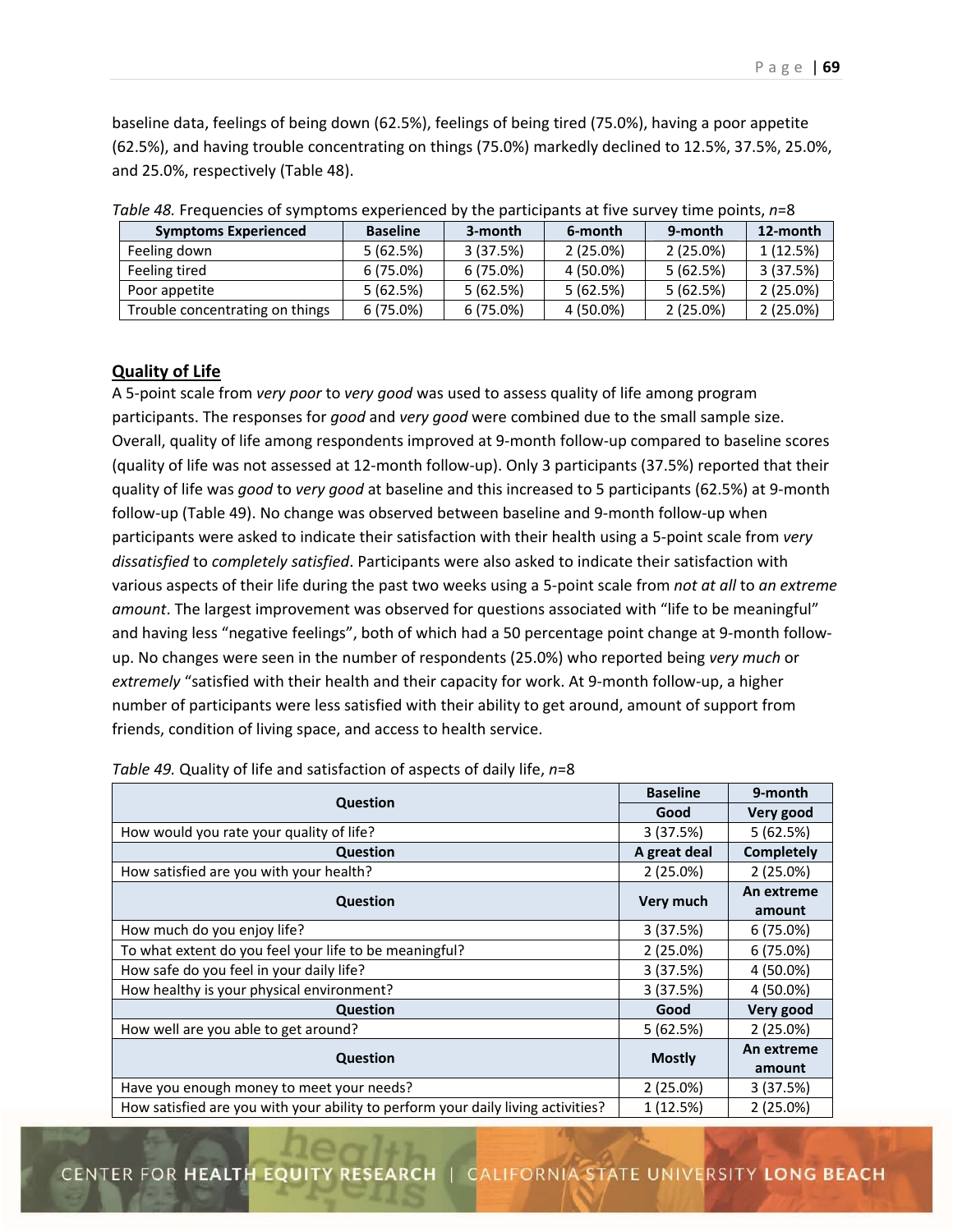| <b>Question</b>                                                                            | <b>Mostly</b> | An extreme<br>amount |
|--------------------------------------------------------------------------------------------|---------------|----------------------|
| How satisfied are you with your capacity for work?                                         | 2(25.0%)      | 2(25.0%)             |
| How satisfied are you with yourself?                                                       | 1 (12.5%)     | 2(25.0%)             |
| How satisfied are you with your personal relationships?                                    | 1 (12.5%)     | 2(25.0%)             |
| How satisfied are you with the support you get from your friends?                          | 4 (50.0%)     | 2(25.0%)             |
| How satisfied are you with the condition of your living place?                             | 4 (50.0%)     | 2(25.0%)             |
| How satisfied are you with your access to health services?                                 | 3(37.5%)      | 2(25.0%)             |
| <b>Question</b>                                                                            | Very often    | <b>Always</b>        |
| How often do you have negative feeling such as blue mood, despair, anxiety,<br>depression? | 5(62.5%)      | 1(12.5%)             |

# *Interviews with Human Trafficking Victims in Year 3*

Human trafficking victims were invited to participate in an interview in Year 3 to further examine how involvement in CalGRIP 7 may have contributed to lifestyle changes and improvements in quality of life. The purpose of the interviews was also to learn about barriers to participating in the court diversion program (e.g., accessing services at partner agencies), about the utility of CalGRIP 7 services in helping them leave the lifestyle, and about the participants' satisfaction with agency staff. Lastly, participants were also asked to provide feedback on the project, including suggestions for improvements (i.e., what other services should be included to better help human trafficking victims).

A total of four human trafficking victims were identified with the help of one of the partner organizations, Gems Uncovered, and invited for an interview. While all four victims agreed to participate in the interview and provided their contact information, members of the evaluation team were able to contact and schedule an interview with only two victims. The qualitative data collected from the interviews are summarized below.

## **Referral Process**

Both human trafficking victims were not directly referred to CalGRIP 7 partner agencies. The first victim enrolled in a Court Diversion Program outside of Long Beach and the second was not associated with any program. The victim who enrolled in the Court Diversion Program found Gems Uncovered by chance through use of the "411" information system when she learned that the service agencies she was referred to were either not conveniently located or did not fit the court requirements. She conducted a Google search using the search term "solicitation programs" due to a pamphlet that was given to her in court, but the online search was unsuccessful. She expressed a need for an easier way to find services for others like her. Despite finding Gems Uncovered by chance, it was difficult to locate the agency's telephone number.

The second human trafficking victim, who was not part of a Court Diversion Program, was not referred directly to Gems Uncovered, but was connected to the agency through a friend and took part in agency services to get her GED. After participating in the Gems Uncovered program, the victim was referred to Pacific Gateway, another CalGRIP 7 partner organization, for job placement.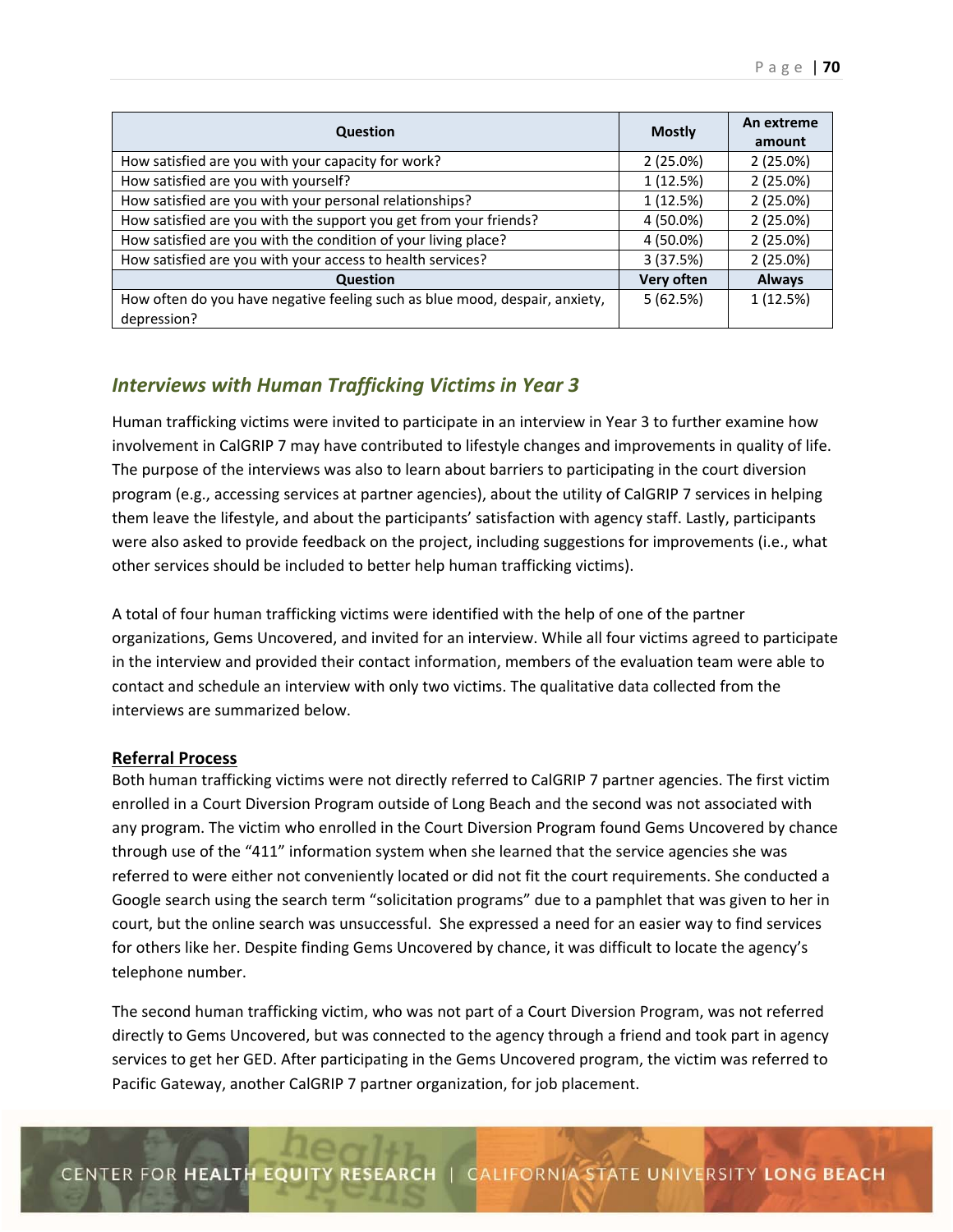## **Challenges of Accessing Services**

Both interviewees did not identify any significant challenges to accessing services. The only challenge they experienced was locating the contact information for Gems Uncovered. At the time of the interviews, both victims only utilized services offered through Gems Uncovered. They were both referred to Pacific Gateway for assistance with job placement, but have yet to access services. One of the interviewees indicated that her primary reason for accessing Gems Uncovered was for assistance with record expungement. The other interviewee stated that she needed assistance to get her GED, and in the process of accessing that service, she was provided with contact information for shelters, information about how to "get out of the life", and she was offered protection from her trafficker. Both victims expressed that the staff at Gems Uncovered were warm, welcoming, diligent and consistent about follow-ups. They were genuinely interested in participants' well-being and were invested in ensuring their participants' welfare.

### **Additional Resources Needed**

Both interviewees expressed the need for assistance in identifying affordable transitional housing in order to maintain the positive changes they have made and to escape their trafficker. One victim shared that human trafficking victims who try to leave their situation often encounter issues with paying rent, which forces them to continue to stay in the unhealthy situation. The same victim shared that she was provided housing through the Dream Center, a Los Angeles faith‐based organization, and was able to live in an apartment rent‐free, which she realized was not available to everyone. The other victim also shared her thoughts about housing and the importance of transitional housing for women who want to leave the lifestyle.

*"…some kind of like housing…but not like the shelter housing because nobody wants the shelter housing… like a transitional housing, like even that, you'll get your own room or you have to share still but something like that might help some of the girls. Cause some of the girls are still in that lifestyle even though they have gone through the program… not because oh mentally they're still stuck in that it's more like a necessity for them and they feel like they don't have other choices or they're still with the boyfriend that is just keeping them stuck in that mind frame… in my opinion if they were able to physically live somewhere else that might deter them from going back so readily."* – Participant 1

Both interviewees indicated that work skills development and job placement are much‐needed services for human trafficking victims. One interviewee shared that counseling is a resource that many victims need in an effort to overcome emotional struggles that accompany lifestyle changes and to help them stay focused and motivated to continue making positive changes.

*"Yeah, like after the program, it should be like listings of jobs, you know, like, something that'll keep you motivated for yourself and not thinking this is it… cause most women have been in the life for a long time and it's like they feel maybe it's too late."* – Participant 2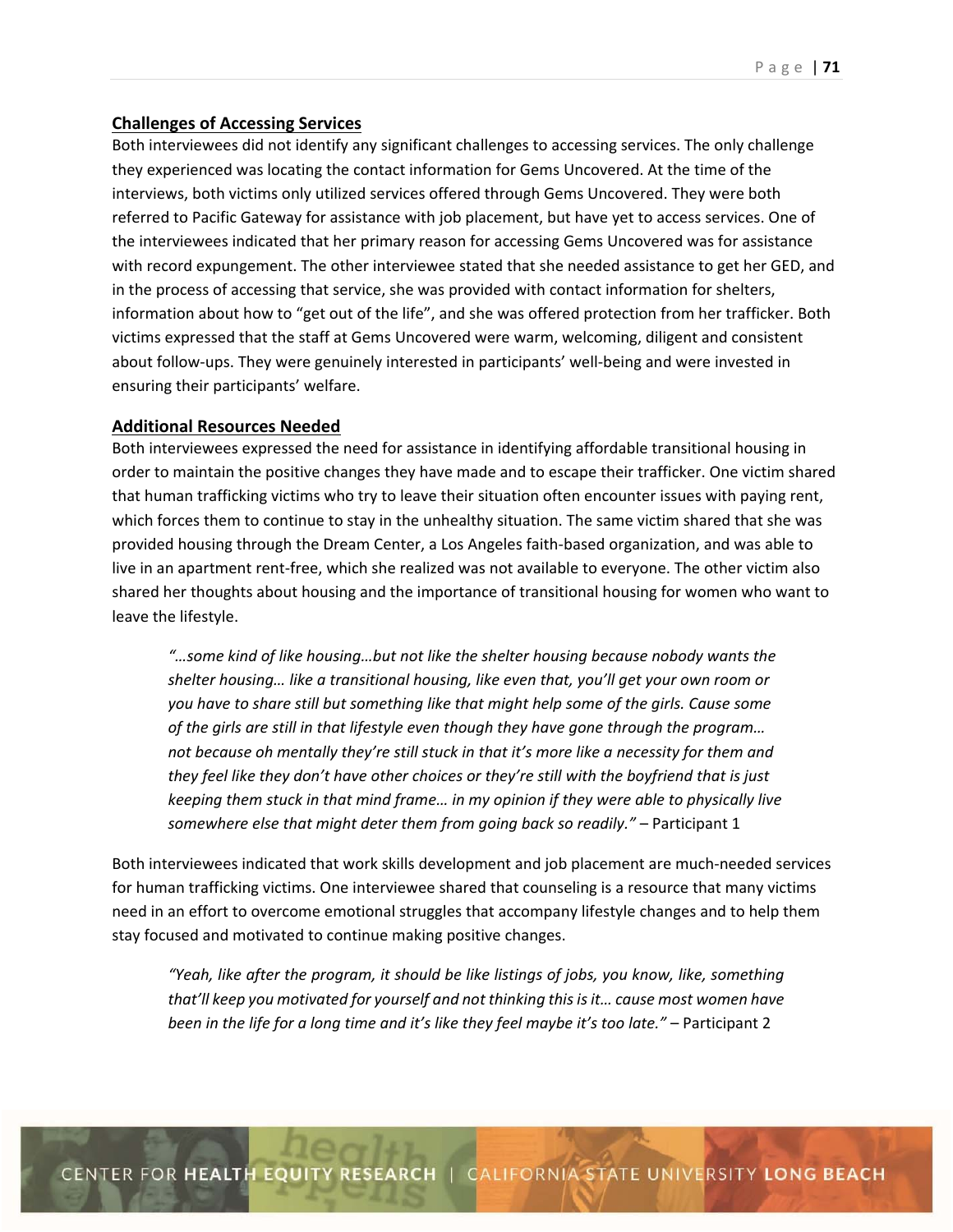Additionally, one of the interviewees expressed that the discussion sessions offered through the Gems Uncovered program was helpful. A discussion session about future relationships and how to establish a relationship that is not founded on sex would also be beneficial.

*"I think the only thing that we didn't talk about was like how to go forward having a normal, healthy relationship…it's kind of difficult for me to go into a relationship, not because of what I went through and that situation, but in general. The past relationships I had have been abusive or have just been not healthy in general and I feel like ever since, even if it was another class or something like a relationship class or a counseling class that was like available, like a women's [inaudible] class or something."* – Participant 1

#### **Successes**

The Gems Uncovered graduation celebration was an opportunity to highlight each victim's transformation as a result of the agency's Free 2B Me‐Sexual Exploitation Diversion Program. The 11‐ week program is designed to educate and empower victims of commercial sexual exploitation and trafficking. At the 2017 ceremony, three victims were each presented with a certificate of completion, a uniquely designed bracelet created by the owner of a jewelry company, and tailored gifts from the Humble Project, which is an organization that hosts and creates events as a way of giving back to the community. These gifts serve as reminders for these women to continue the journey towards positive change. Each victim shared her story using a collage created while in program.

*"So Gems definitely was very easy. I felt very welcomed there…like I never once felt like people were judging me there."* – Participant 1

*"I'm just really thankful for my parents and to have gone through that situation with court...To show me that I don't have to accept someone calling me names, or hitting me, I don't have to accept that in order to have a healthy relationship with someone. So I really feel like Gems Uncovered really helped in like a mental way, I felt like I had that comradery with the other girls, even though I didn't go through some of the same stuff they went through. Definitely, felt like in some way, share the same story, you know and felt really grateful for that program."* – Participant 1

## **Suggestions for Improvement**

The interviewees expressed the value of the Free 2B Me program, but still offered suggestions on how to improve program services for future participants. One interviewee shared the need of having a counselor in attendance and accessible during talking sessions. While the staff who led the program was great, having a professional counselor present would help to address immediate concerns.

*"Or, maybe even in a couple of classes having a counselor sitting in on some of the classes. 'Cause we have a lot of questions…there's no wrong or rights in these kinds of questions or scenarios, but it would be nice to have someone who had a professional outlook that has dealt with things like that before to explain why now this isn't healthy, you know. I think that would be nice."* – Participant 1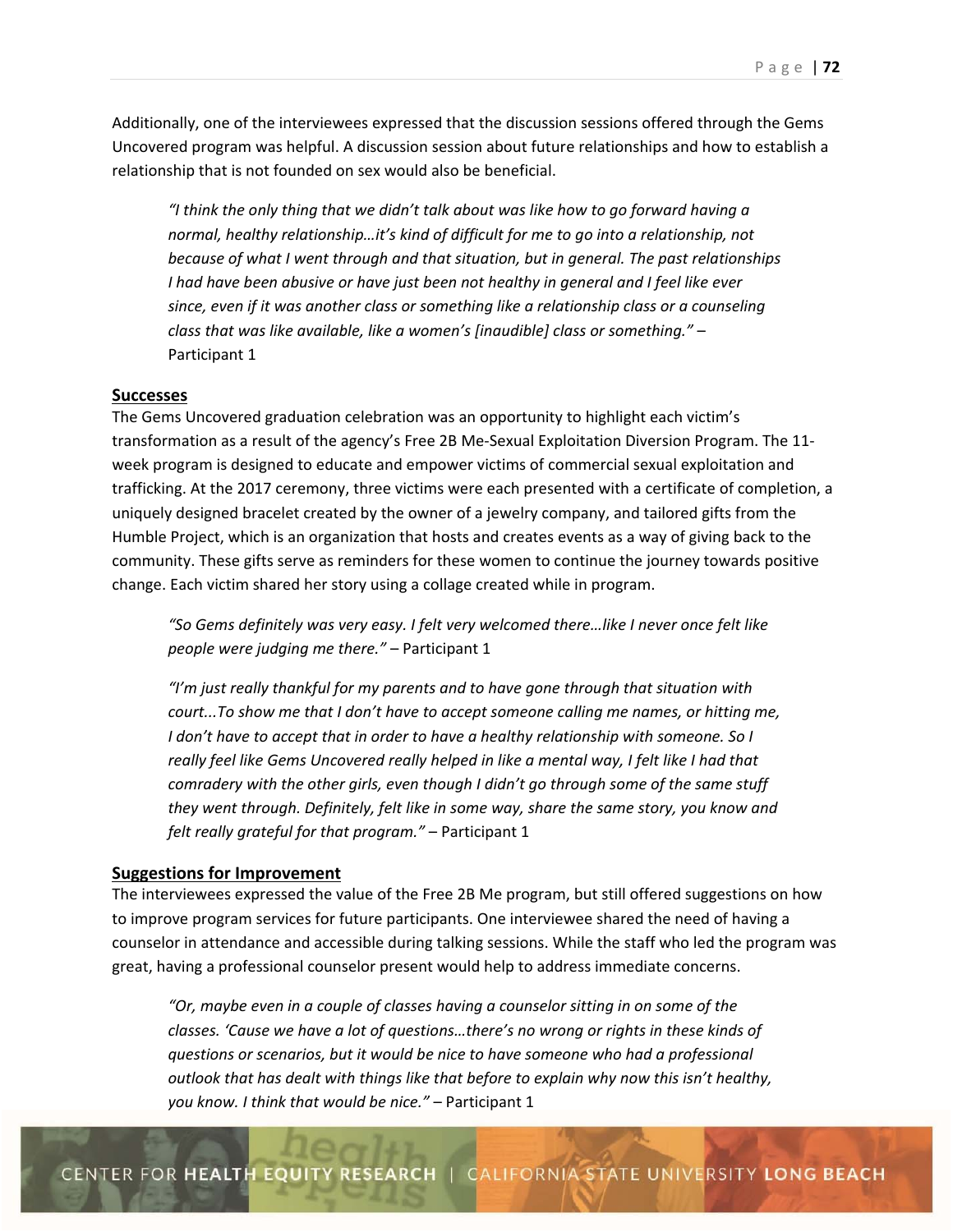Additionally, interviewees indicated that providing more opportunities to share their stories and experiences would help those who are not as open to talking about their life.

*"I would say they could improve on activities…more say like, I understand like people don't want to talk about their life, but I feel like after the first few sessions, as a woman that has been in the life, it's something that you want to talk about now, like to get it off your chest."* – Participant 2

Another suggestion is to provide an outlet or activity that takes the focus away from the "lifestyle" and onto something that the participants would enjoy.

*"Cause in that lifestyle, if you don't have anything to get you out of that mind frame, you're always thinking about what's next, what's next, what's next…Get them out of that, whatever setting that they're in or whoever the people that they're around that's pushing them into it, just to get them out of it. I think that will be really good for the girls and doing projects in class, cause we did like projects in class, we did that one project in class."* – Participant 1

Overall, the interviewees provided valuable insight about the program offered by Gems Uncovered. Encouragement and guidance are the two factors that interviewees shared as crucial for program success.

### **E. Evaluation of Suppression Prong**

### *Arrests and Prosecution of Gang Members, Years 1‐3*

[AWAITING DATA FROM THE DISTRICT ATTORNEY'S OFFICE. FINDINGS TO BE INCLUDED IN AN ADDENDUM TO THIS REPORT.]

*Recidivism of CalGRIP 7 Participants, Years 1‐3* 

[AWAITING DATA FROM THE CITY PROSECUTOR'S OFFICE. FINDINGS TO BE INCLUDED IN AN ADDENDUM TO THIS REPORT.]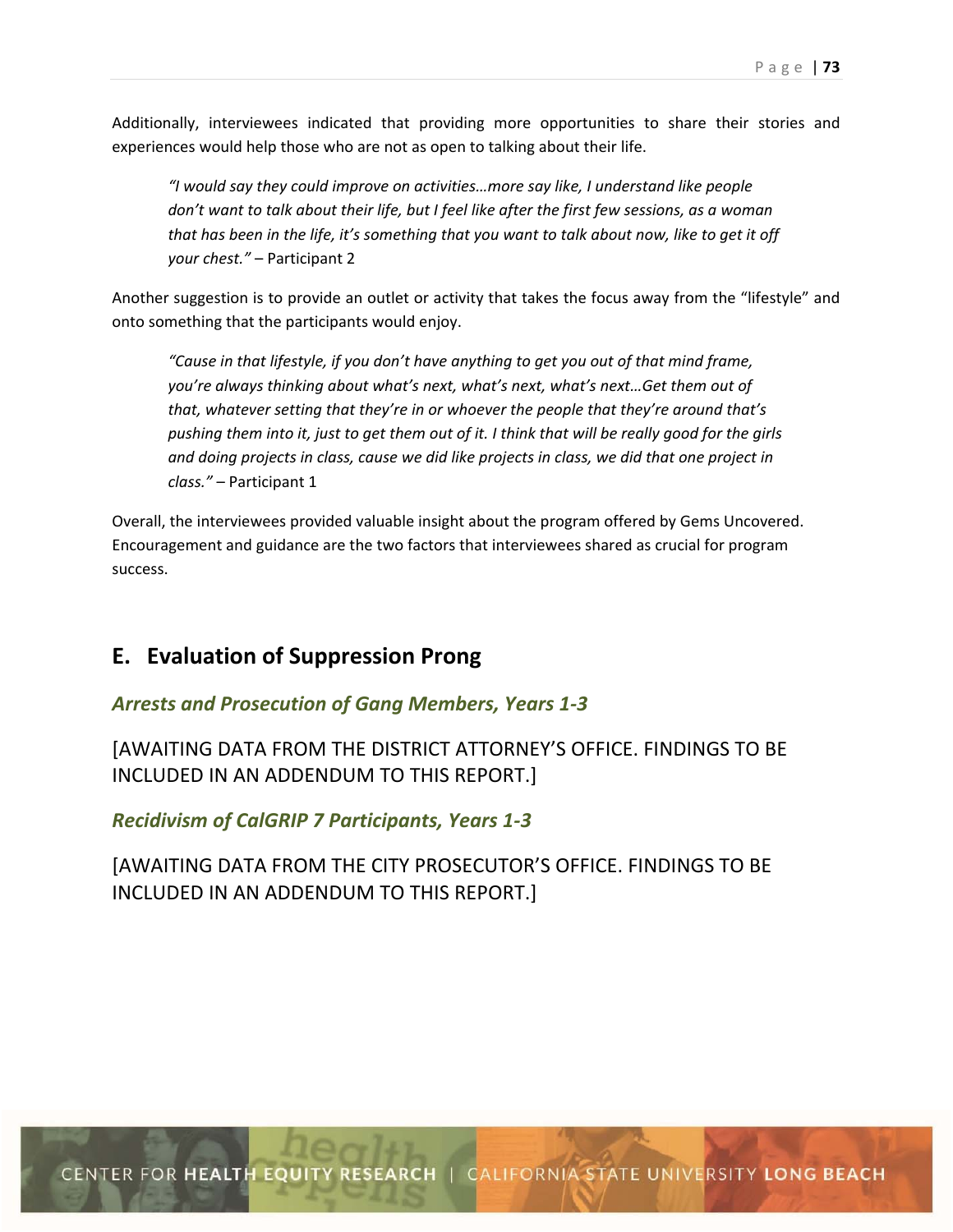## DISCUSSION & CONCLUSION

This report presents findings from the evaluation of CalGRIP 7, a project that addresses human trafficking through the increase of community awareness, provision of wraparound services for human trafficking victims, and arrest and prosecution of gang members (i.e., traffickers). CalGRIP 7 included a myriad of activities that were organized into four prongs: 1) City-wide prevention, 2) Focused prevention, 3) Intervention, and 4) Suppression. These activities included symposiums and workshops, a leadership academy for female high school students, and counseling and skill-building services offered through a Court Diversion Program. Additionally, as part of the CalGRIP 7 project, the LBPD Vice Unit conducted bi‐weekly sting operations that resulted in the arrest and prosecution of gang members involved in human trafficking. The evaluation of CalGRIP 7 was developed to assess each of these activities individually and data were triangulated to examine the effectiveness of the overall project. Process evaluation activities, such as interviews with CalGRIP 7 partner agencies and service providers, gave partner agencies the opportunity to share some of their challenges to participant engagement and service delivery, thereby allowing for adjustments to be made to ensure that the project achieves its intended outcomes.

### *Partner Agency Interviews*

Insufficient communication between partners appeared to be the biggest challenge for CalGRIP 7 partner agencies during the first two years of the project. Limited understanding of the services provided by fellow partner agencies and of the partner‐specific eligibility criteria for these services led to incorrect referrals, which resulted in frustration among partner agencies and participants. During the interview, partner agencies shared that additional information and/or site visits to understand the resources or services provided by each partner agency was needed to facilitate the referral process. The biggest barrier to service delivery was distance, as all CalGRIP 7 partner agencies were located in Long Beach, but many human trafficking victims did not live in the area. Some participants were from San Bernardino County and one participant lived in Fresno, CA. For participants who lived in Long Beach, transportation and housing were barriers to service utilization. A large majority of human trafficking victims did not have housing, as they lived with their traffickers prior to their arrest. Keeping participants engaged in a program proved difficult when their priority was to find shelter. Temporary housing was identified as lacking from the list of services provided by CalGRIP 7 partners. As a result if this finding, Gems Uncovered joined the project in Year 3 and brought with it connections to shelters and other temporary housing options. The interviews with service providers (i.e., partner agencies that provided direct services) revealed that several CalGRIP 7 partner agencies had limited experience working with human trafficking victims, leading them to question their capacity to serve such a vulnerable population. While a training on human trafficking was not provided by the project directly, partner agencies were referred to local trainings and events, such as a lecture by Dr. Julietta Hua, author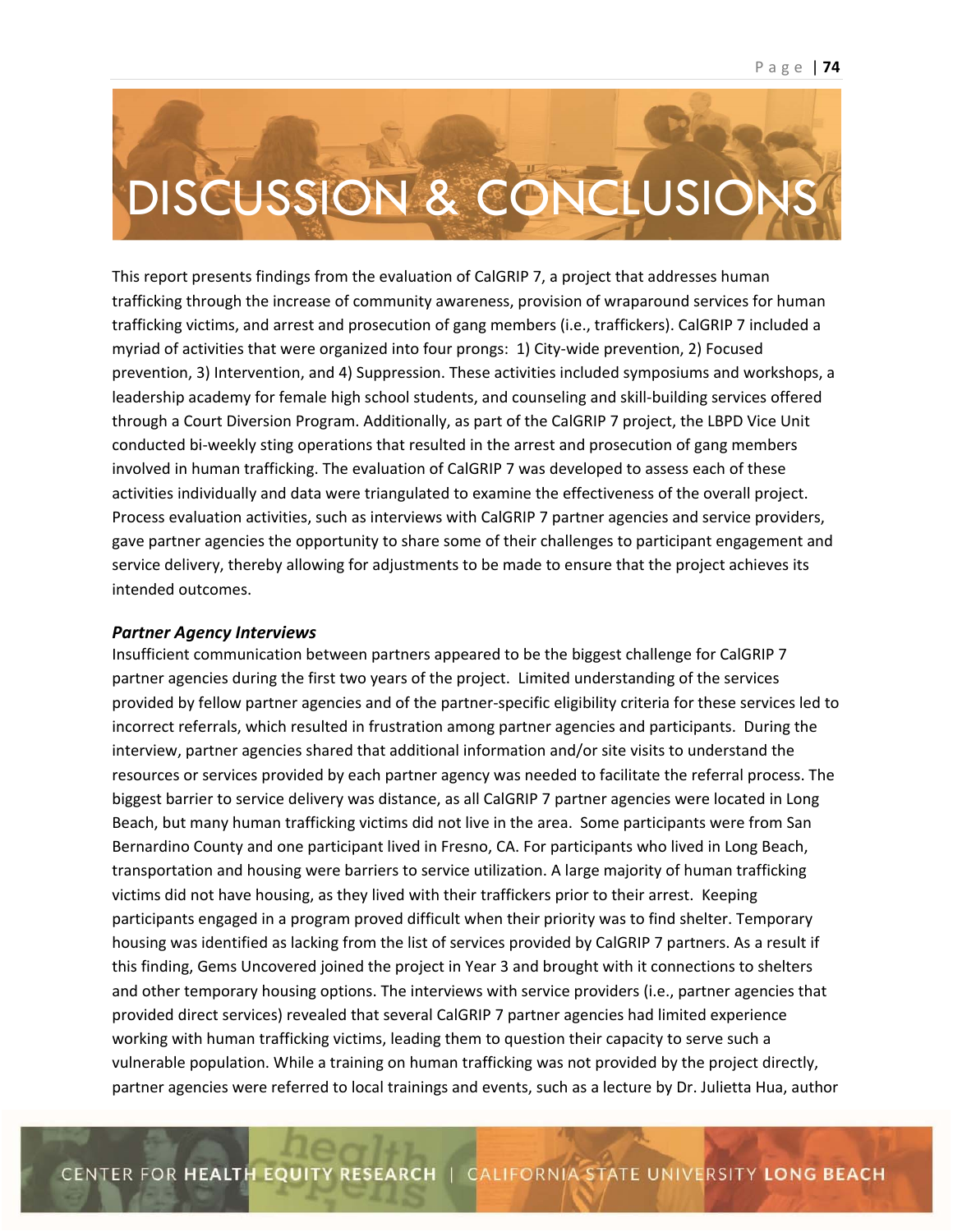of Trafficking Women's Human Rights, which was held at California State University, Long Beach on September 15, 2016.

The interviews revealed that, in addition to transportation and housing, lack of accountability was a significant barrier to participant engagement. Many of the participants lived very unstructured lifestyles prior to their arrest. While in the Court Diversion Program, participants were required to take part in services offered by CalGRIP 7 partners and some of these services required more than one visit to the agency. For example, to complete the counseling program offered by the Long Beach Trauma and Recovery Center, participants were required to attend a total of 12 sessions and participants referred to Helpline Youth Counseling were required to meet with agency staff regularly for mentoring. Service providers shared that participants often did not show up to scheduled appointments and would show up at the agency without an appointment to make up for the missed appointment. Although reminder calls may have been conducted by partner agencies, no one was assigned to hold these victims accountable. Special concessions were made for CalGRIP 7 participants, including allowing women to miss more than one appointment before being dropped from the program and holding telephone meetings for participants who lived outside of Long Beach. Related to accountability, partner agencies expressed the need to shorten the time participants were given to complete CalGRIP 7 services for the Court Diversion Program. Partners believed that giving participants one year to complete services was too long and resulted in complacency. An attempt was made to shorten the Court Diversion Program requirement to six months, but it was unsuccessful. Overall, partner agencies believed that the project was making a difference and identified the suppression prong (i.e., arrest of gang members involved in human trafficking) as the most effective component.

### *Symposium Evaluation*

Three symposiums were held as part of City-wide prevention efforts and findings from the evaluation were shared with event organizers to improve the event over time. Evaluation of the first symposium, the Student Safety Symposium, revealed significant interest in human trafficking, as evident by the frequency of attendance at the two workshops on human trafficking and by participants' responses to the open-ended question on the evaluation form. A large number of attendees were middle school students, which was the targeted audience. The low number of parents, male attendees, and other members of the community warranted more outreach to engage the larger community in the conversation on human trafficking. As one attendee noted, it is especially imperative to engage parents to increase their awareness of the risk factors for and signs of human trafficking in order to effectively address the issue.

In Year 2, outreach was expanded to include social service providers, community organizations, and other key stakeholders. Due to the popularity of the two workshops at the Student Safety Symposium, the Youth Exploitation Safety Symposium in Year 2 was held at Long Beach City College, a venue that enabled event organizers to offer 14 workshops related to human trafficking. Due to the variety of topics offered, one evaluation form was used for all the workshops, which included general questions to assess understanding of the topic presented and satisfaction with the information provided. Using one evaluation form minimized error (e.g., using the incorrect form) and allowed for comparisons to be made between workshops. On average, over 90% of workshop attendees agreed or strongly agreed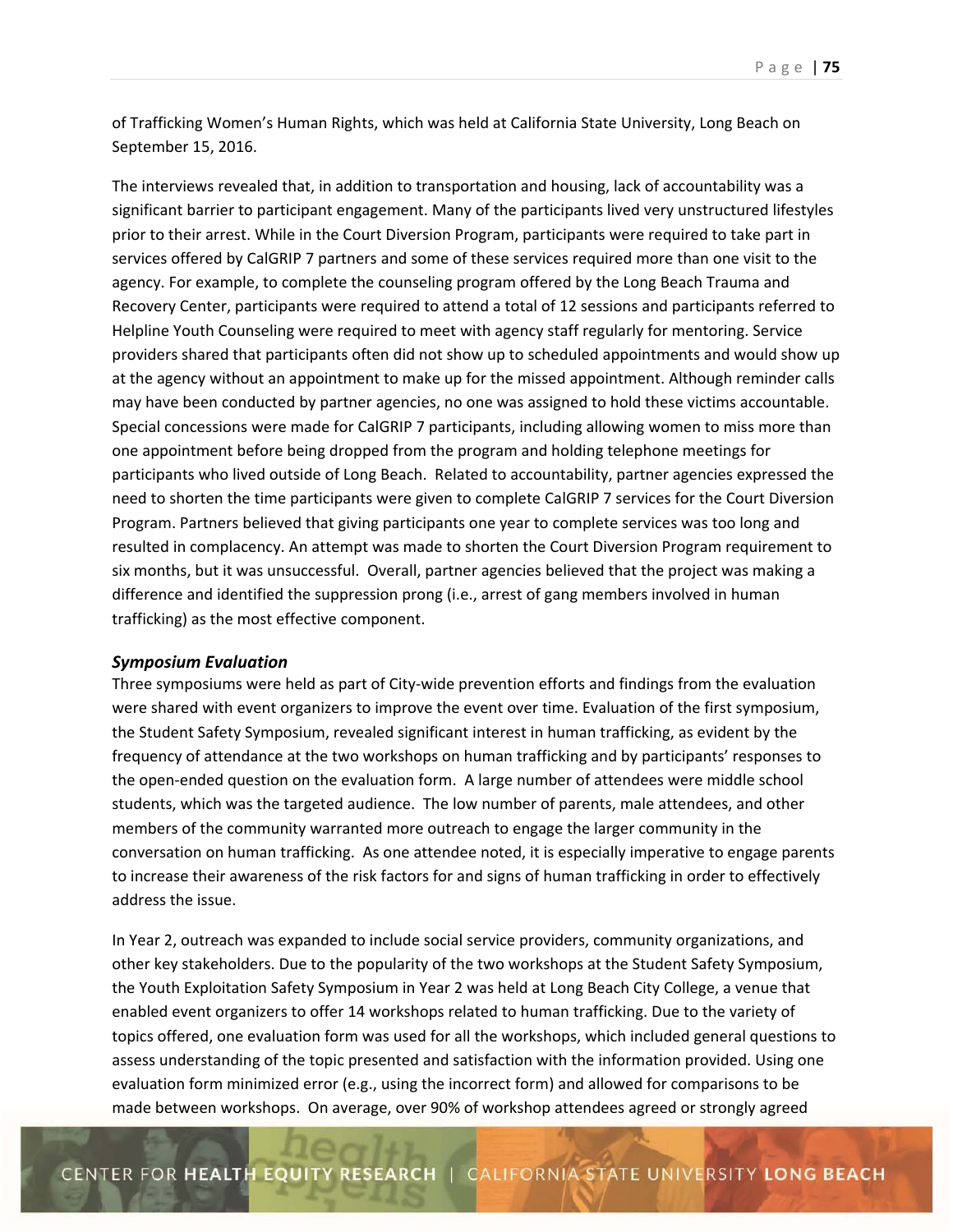that the workshop improved their understanding of the topic presented and was effective in helping them to better understand ways to improve the safety and well‐being of the community, and over 90% of attendees were satisfied with the information presented by the speaker(s). Attendees reported high satisfaction with the overall symposium and would recommend the symposium to others.

In Year 3, the Youth Exploitation Safety Symposium underwent a name change to highlight the importance of youth empowerment in the effort to address human trafficking. The Youth Empowerment Safety Symposium was slated for November 2017 but postponed to January of 2018. The event offered two workshops held back‐to‐back in the same auditorium, a community resource expo, a fair trade expo, and art performances by youth at the closing session. Approximately 90% of respondents agreed or strongly agreed that the first workshop on cyber safety increased their understanding of internet safety and of other ways youth can avoid dangerous situations, and that the workshop speakers provided valuable information. Over 94% of respondents who completed the evaluation form for the second workshop agreed or strongly agreed that the workshop improved their understanding of the importance of empowering youth and that the workshop was effective in helping them to better understand ways to improve youth safety and well‐being. Over 94% of respondents were also satisfied with the information presented by the speaker.

An evaluation form for the overall symposium was distributed at the closing session. Almost all of the respondents agreed or strongly agreed that their understanding of the dangers young people face today improved as a result of the symposium, and that their understanding of the things they can do to empower youth has increased. All of the respondents agreed or strongly agreed that the symposium increased their awareness of things that youth can do to avoid dangerous situations. Over 90% of respondents agreed or strongly agreed that they were able to get useful information from the Fair Trade Expo and over 96% of respondents agreed or strongly agreed that they were able to get useful information from the Community Resource Expo. While responses were overwhelmingly positive for both expos, the slightly lower percentage of respondents who found the information provided by the Fair Trade Expo to be useful may be attributed in part to the purpose of the event. Participants who attended the Youth Empowerment Safety Symposium were a combination of youth, parents, and other interested community members (including agency representatives) who were looking to gain information on how to increase youth safety and prevent human trafficking. Therefore, participants found information provided by community‐based organizations at the Community Resource Expo more useful than what was provided at the Fair Trade Expo. While attendees learned about locally‐made products from South America and Africa at the latter expo, and had the opportunity to purchase these products to empower the men and women who made them, the information they received may not have been as applicable to their work or their lives as was the information they received from the Community Resource Expo. However, that over 90% of respondents expressed their interest in the Fair Expo demonstrates that participants found it to be an informative aspect of the event.

Findings from the evaluation forms, including attendees' comments, were incorporated into the planning of each symposium, thereby improving the event over time. For example, while the second symposium attracted over 300 community members, the venue made it difficult for event organizers to effectively manage the large crowd and attendees found the myriad workshops too short. Additionally,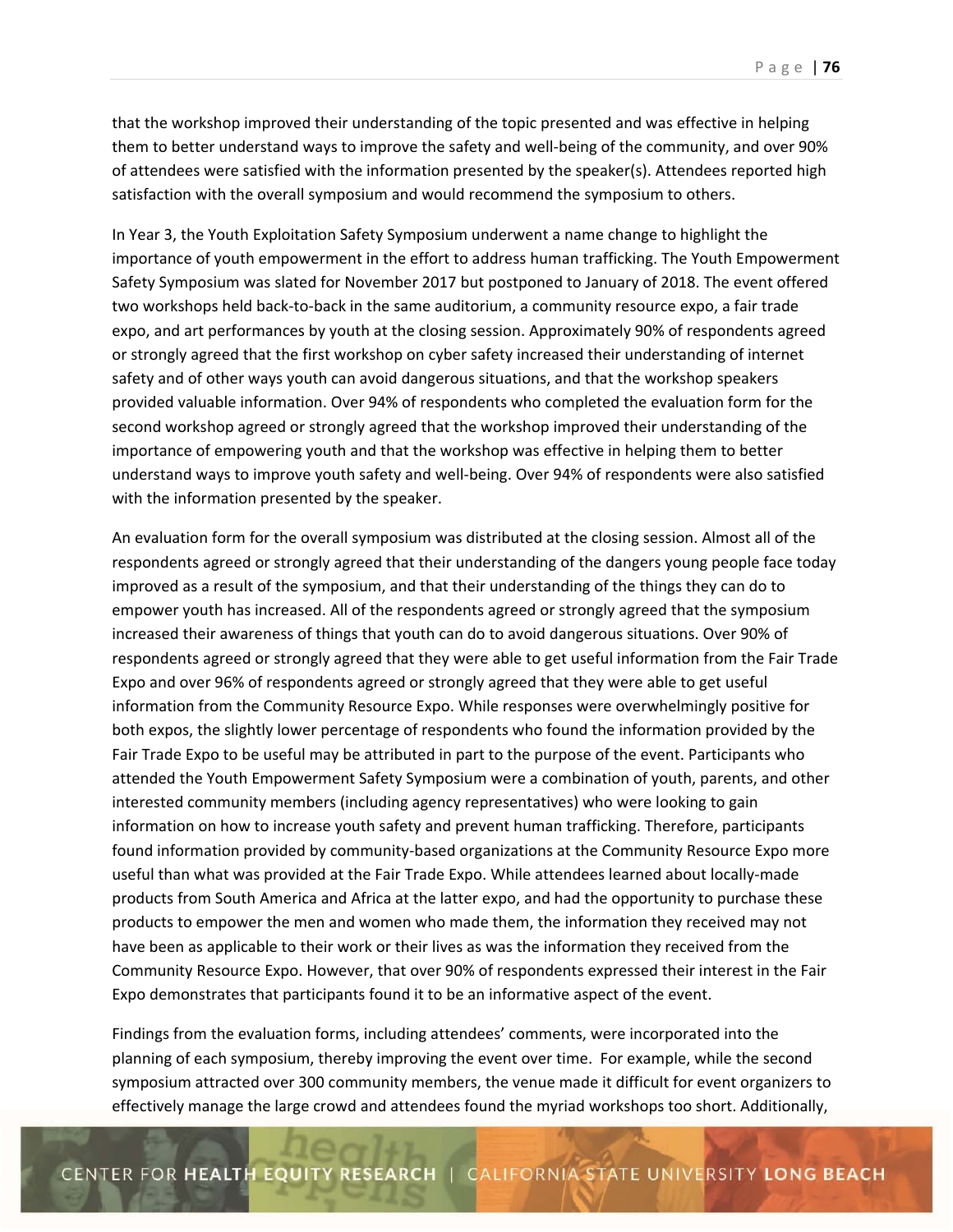workshops were held concurrently, which forced attendees to choose between two or more topics of interest. The third symposium was held at a slightly smaller venue and offered two workshops that were held back-to-back in the same auditorium. Attendees were able to attend one or both workshops, and still had the opportunity to take part in other aspects of the event. A review of evaluation data revealed a sizable increase in the percentage of participants who were satisfied with the symposium since Year 1 (Year 1: 84.2%, Year 2: 95.8%, Year 3: 95.3%).

### *Community and Provider Workshops*

With the exception of the youth workshop on human trafficking, the evaluation forms for community and provider workshops were developed and administered by the CHER evaluation team. Each evaluation form was tailored to assess changes in knowledge of and skills to address human trafficking for each group of key stakeholders. For example, the evaluation form for the workshop with hotel staff also included statements to assess knowledge of the signs of human trafficking that would enable staff to identify victims who may be trafficked at the hotel. On average, over 97.2% of respondents across all workshops agreed or strongly agreed that the workshop increased their knowledge of human trafficking. However, on average, only 86.5% of respondents believed that they were able to identify human trafficking victims and 81.5% believed that they had the necessary skills to talk to and treat human trafficking victims. The relatively lower percentage of respondents who felt confident in their ability to take action and help human trafficking victims demonstrates that attendees may benefit from additional information about how to better communicate with human trafficking victims and more skill-building information and/or activities. The quotes below from the workshop for health care providers highlight this need:

*"Having info for CAST will be helpful. Questions to ask clients who I suspect are being held against their will."* 

*"How to report when suspecting of human trafficking. How to identify if a patient is a victim of human trafficking."* 

### *Female Leadership Academy Pre‐ and Post‐survey*

Analysis of Pre‐ and Post‐survey data revealed slight increases in students who reported getting good grades (i.e., A's and B's), participated in school activities and studying when there were other interesting activities. There was also an increase in students who reported getting detention often or very often. Since the majority (60%) of respondents were in the 11th and 12th grade, the observed decrease in other aspects of academic performance may be due to reduced motivation to study or to do well in school during the last year of high school (i.e., "senioritis"), rather than a reflection of the program. Senior year school performance has little effect on the college acceptance process and as such, there is no motivating factor to maintain good grades or to participate in school activities. (Aspen Education Group, 2011)

Pre‐ and Post‐survey data also showed an overall increase in social support and positive changes in leadership ability. Increased social support may be attributed to caring adults in the program, such as the program coordinators at each school, and to the bond between FLA members who share similar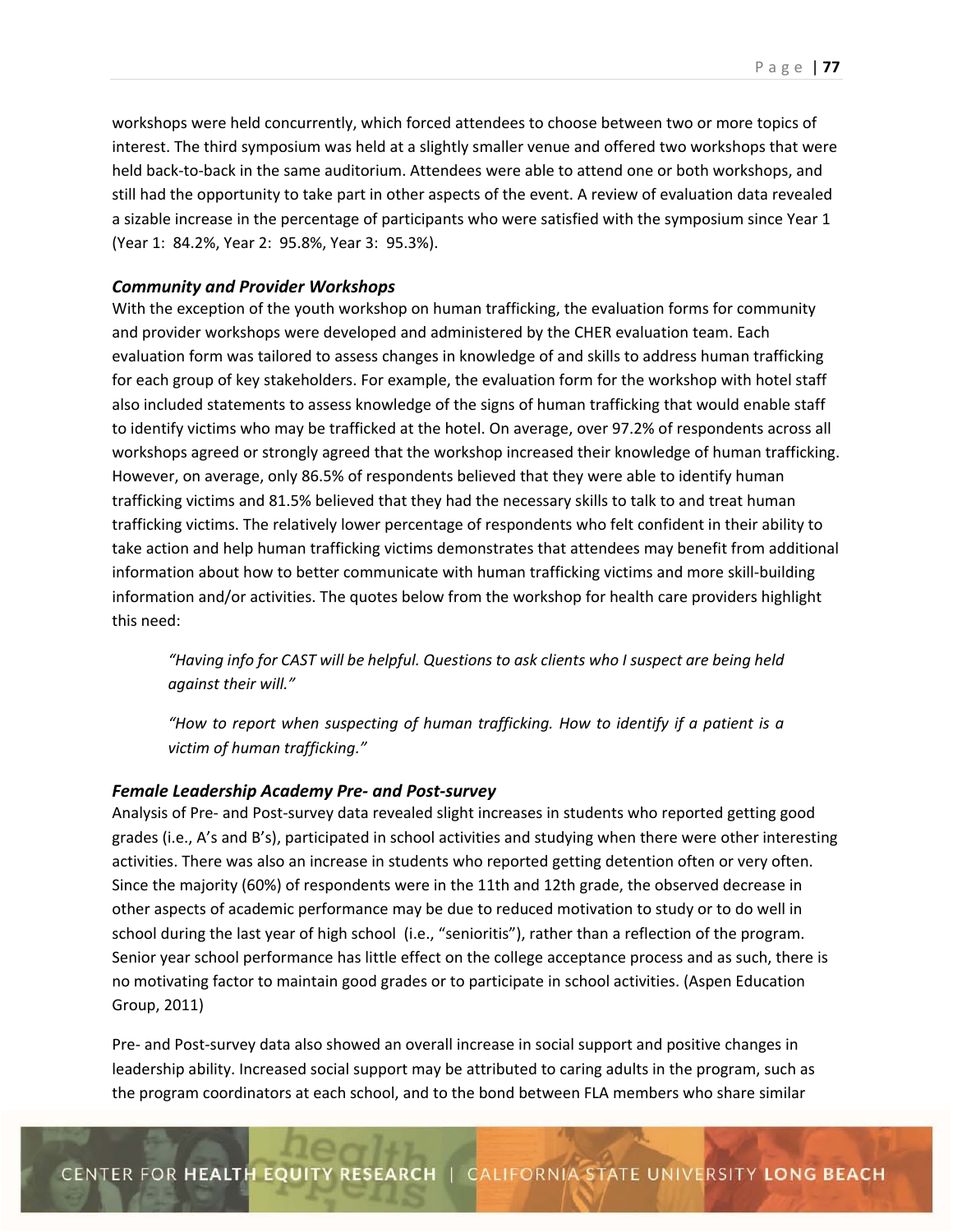backgrounds and experiences. FLA includes volunteer work and through these activities and team‐ building exercises, members build leadership skills that will help in other aspects of their lives.

Post-survey data revealed a decline in associating with peers who engage in delinquent behavior. This may be attributed to several reasons. One, as a result of participation in FLA, respondents better understand the consequences to engaging in negative activities and thus dissociated themselves from friends who engaged in delinquent behavior. Two, respondents may have become more aware of their peers' delinquent behavior as a result of participation in FLA and were more likely to acknowledge such behaviors at post-survey. Three, participation in FLA activities may have improved their self-efficacy to dissociate from negative peer influences.

### *Female Leadership Academy Interview*

Limitations associated with obtaining parental consent for interviews and the timing of academic activities allowed for only one FLA member to be interviewed. While findings are not representative of all FLA members, they revealed that participation in the academy enabled the interviewee to improve academically, establish positive peer relationships, obtain support that may not be available at home, and engage in activities (i.e., field trips and informational speakers) that exposed her to new experiences and information. The interviewee shared her immense gratitude for the program coordinator, who provides support and encouragement, and for the mentorship aspect of the academy. Her "big sister" (i.e., an upper classman) was instrumental in helping her navigate her class schedule and helped improve her studying habits. The interviewee also shared the personal growth that took place as a result of her participation in FLA. She described herself as being "painfully shy" before joining the academy and credits the public speaking activities during FLA meetings to help her speak more confidently, especially with adults. When asked if she believed that other members shared the same experience, she answered yes, unequivocally. Her suggestions for improvement included holding FLA meetings during the day to address safety concerns, as meetings were held after school and members without transportation had to walk home during the evening.

### *Long Beach Trauma and Recovery Center Baseline and Follow‐up Surveys*

Data collected by the Long Beach Trauma and Recovery Center (LBTRC) were added to the evaluation to examine psychological and quality of life outcomes among human trafficking victims who participated in a program provided by a CalGRIP 7 partner agency. Baseline data revealed that CalGRIP 7 participants experienced extreme trauma prior to enrollment in the Court Diversion Program. More than two-thirds of the participants experienced physical assault, 60% experienced sexual assault, and more than one‐ third learned about the sudden death of a friend or family member. Negative feelings related to a stressful event declined between baseline and 12‐month follow‐up, and sleep quality improved during the same time period. Additionally, participants experienced a reduction in the disruption of daily activities (e.g., work, school, social life) due to symptoms caused by traumatic events. Quality of life improved between baseline and 9‐month follow‐up, and self‐satisfaction increased during the same time period. However, satisfaction with the amount of social support received and with living conditions decreased between baseline and follow‐up. This may be attributed to the change in lifestyle, which caused participants to cut ties with former acquaintances, including the trafficker, who provided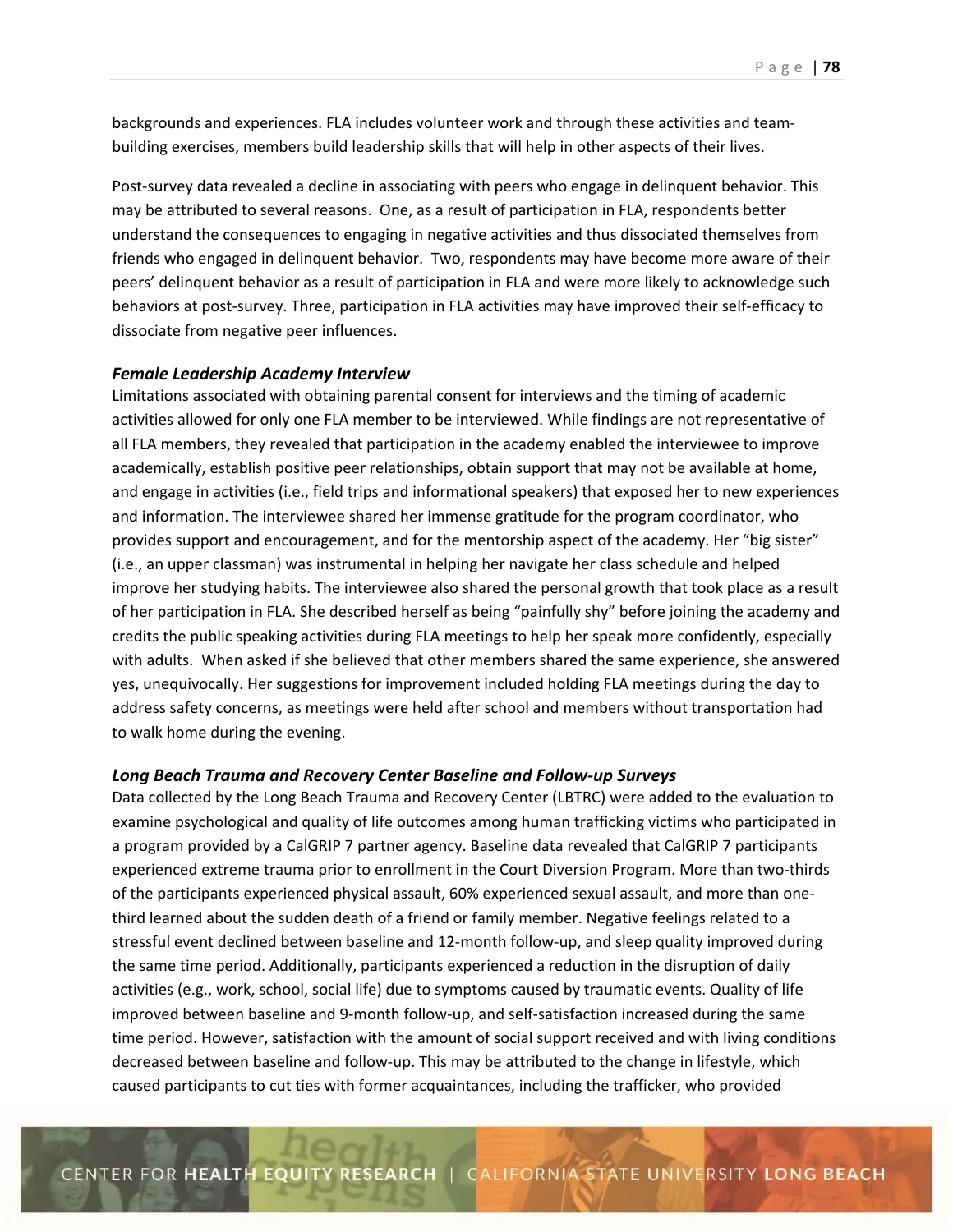housing. Overall, improvements were observed for many aspects of psychological functioning (e.g., stress, sleep quality, appetite, and ability to concentrate) and for quality of life, which speak to the merits of the counseling program provided by LBTRC. However, data show that participant retention is an issue. Of the 29 participants who enrolled in the 12‐session program, 17 did not complete the sessions (58.6%) and therefore, did not receive the full benefits of the program. Combining sessions to half-day workshops, providing incentives for participation, or assistance with transportation may help with retention.

### *Interview with Human Trafficking Victims*

A member of the CHER evaluation team attended a graduation ceremony at Gems Uncovered and invited victims to participate in an interview to learn about their experience in a program provided by a CalGRIP 7 partner. Of the four victims who agreed to participate, only two completed the interview. While a majority of human trafficking victims were referred to partner agencies as part of the Court Diversion Program, others accessed agency services themselves as was the case for the two interviewees. Because these victims took proactive steps to look for services, they were more likely to complete the program compared to victims who may not have been ready to leave their former lifestyle. Therefore, findings from these interviews are not representative of all CalGRIP 7 participants. Both interviewees were enrolled in the Free 2B Me‐Sexual Exploitation Diversion Program, a program offered by Gems Uncovered for human trafficking victims. Neither interviewee experienced significant challenges with service utilization. Both interviewees indicated that they received referrals to services at other CalGRIP 7 partner agencies, such as Pacific Gateway for assistance with job placement, but neither interviewee had accessed these services at the time of interview. One interviewee shared that, in addition to the referral to the program at Pacific Gateway, she also received a referral to temporary housing, information on how to leave her previous lifestyle, and was offered protection from her trafficker. Both interviewees shared their deep appreciation of Gems Uncovered and the care that they received from agency staff.

The fear of not having a place to live was a significant barrier to cutting ties with traffickers and this was true for both interviewees. Human trafficking victims who try to leave their situation often encounter issues with paying rent, forcing them to return to their trafficker and continue in the unhealthy situation. However, simply providing a list of housing options does not guarantee a successful transition out of the trafficking lifestyle. Interviewees shared that programs need to include participant follow‐up to ensure that victims are following through with all referrals. In‐person or telephone check‐ins also give program staff the opportunity to ask if additional resources are needed.

Counseling was a much‐appreciated service that both interviewees shared as a necessary resource for recovery from trauma. Especially needed are discussions on healthy relationships, as this may be an unfamiliar concept for human trafficking victims. Counseling is also needed to cope with lifestyle changes and to help victims stay focused and motivated to continue making positive changes. Interviewees shared the need to have a counselor present during group discussions to provide real‐time advice or strategies on how to cope with life's stressors.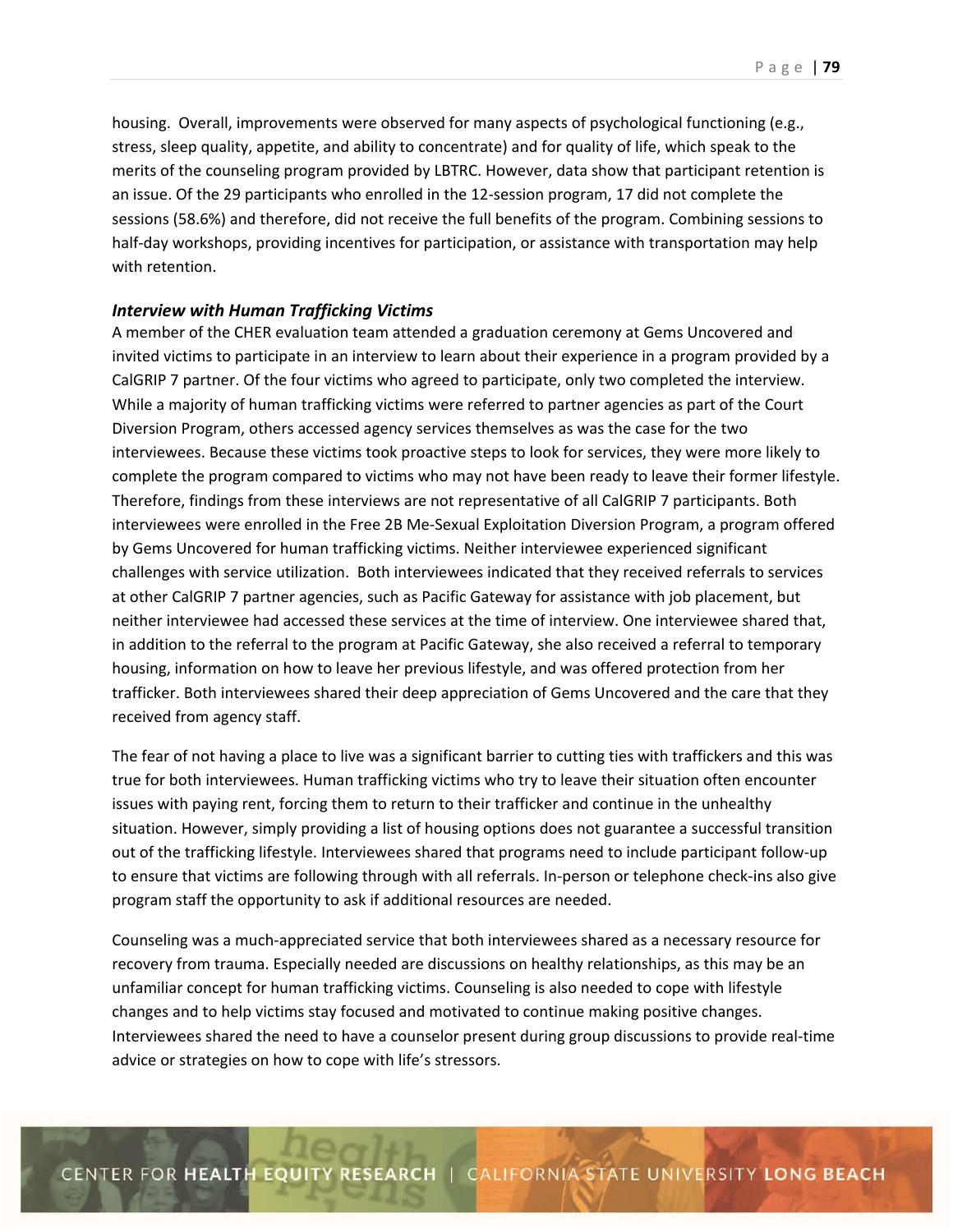### LESSONS LEARNED **AND ACCEPTANCE AND ACCEPTANCE**

The following are the lessons learned during the implementation and evaluation of CalGRIP 7, which may be used to inform other similar projects.

### *Project implementation*

Several partner agencies shared challenges with communication during the first year of project implementation and the need for more communication between partners and with CalGRIP 7 project staff. Quarterly meetings served as a space for partners to share successes and challenges with service delivery, but no other space existed to foster communication between partners and project staff. Limited communication led to limited understanding of partner‐specific eligibility criteria and, most importantly, frustration among participants when they were referred to programs for which they were ineligible. Improvements were observed over time as partners became more familiar with the programs and services offered by CalGRIP 7 partner agencies. However, three agencies left the project and were replaced with different agencies. While the new agencies offered similar programs and services, existing partners had to learn new sets of eligibility criteria that were associated with other funding sources. Changes in partner agencies during the project term had very little effect on services for human trafficking victims, if at all. However, the loss of the Female Leadership Academy and Centro CHA at the end of Year 1 resulted in modifications to project activities (i.e., focused prevention activities implemented in Year 1 only) and to the evaluation (as noted above in *Modifications to the Evaluation Plan*), as these partners were not replaced. Partnership changes may be attributed to lack of clarity on the project's framework to address human trafficking, as was revealed during partner interviews.

The CalGRIP 7 Project focused its activities in Long Beach, including the arrests and prosecution of gang members, and subsequent rescue of human trafficking victims. Once enrolled in the Court Diversion Program, human trafficking victims were referred to partner agencies that were all located in Long Beach. This posed a challenge for victims who did not live in Long Beach and lacked transportation, which resulted in high rates of program dropout. Partnering with agencies that are located throughout Los Angeles County may be one way to address this barrier. Other ways to address this barrier include providing taxi vouchers or bus tokens to those who lack transportation and tailoring existing programs for human trafficking victims, such as allowing for telephone meetings or combining sessions to reduce the number of visits to the agency.

Evaluation of city‐wide prevention activities showed an increase in awareness of human trafficking as a result of attendance at the symposium or workshop. Findings revealed that workshop attendees wanted more provider‐specific information on how to effectively engage with human trafficking victims. This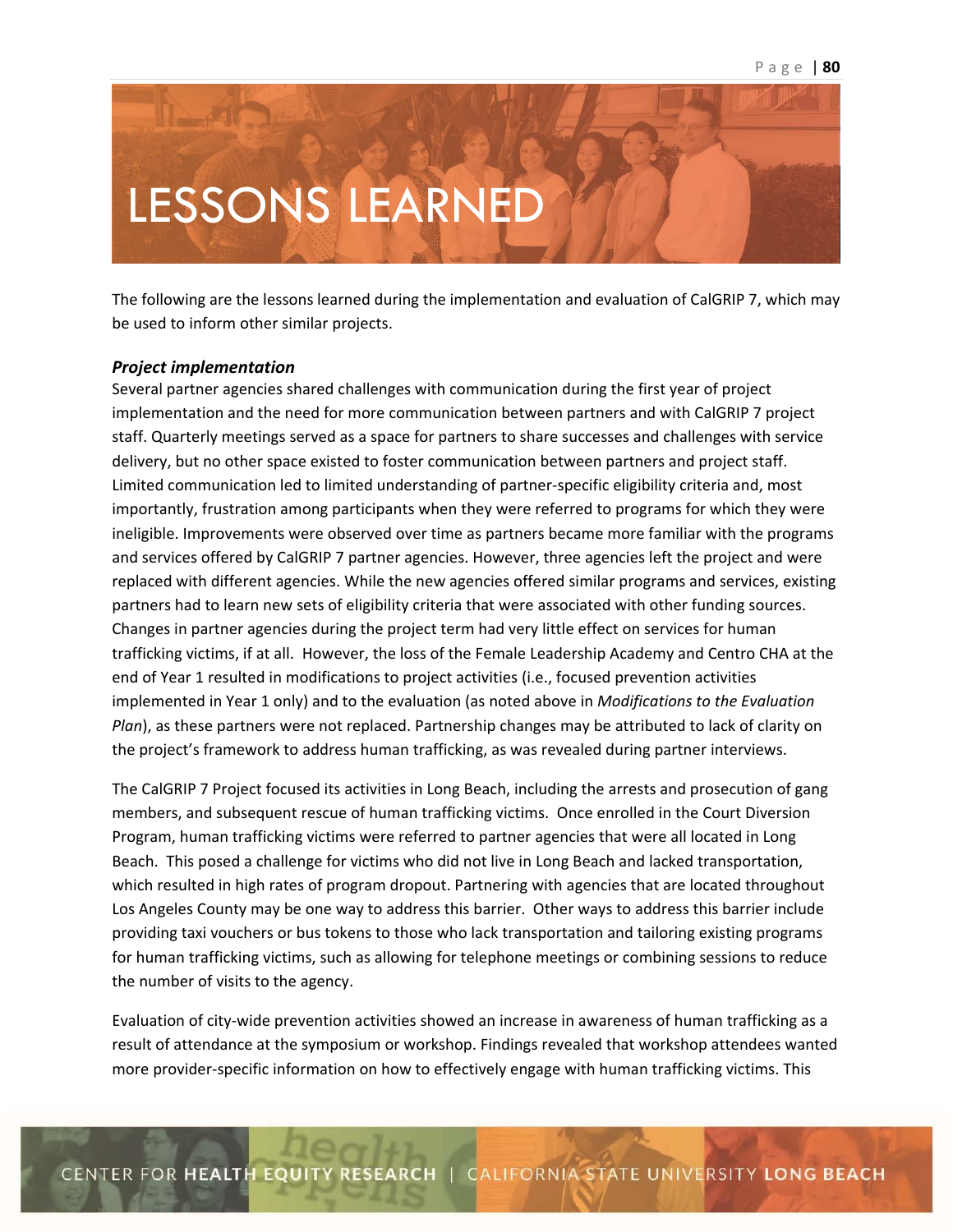demonstrates the need for training workshops for social service and health care providers, in addition to workshops to increase community awareness of human trafficking.

### *Evaluation*

The CHER evaluation team experienced challenges when working with youth (i.e., FLA members) and with human trafficking victims. Due to delays in receiving IRB approval for the evaluation, parental consent forms for the FLA pre‐survey were not included with other FLA enrollment paperwork at the start of the school year. Instead, parental consent forms were distributed to students along with an information sheet to take home to parents. Significant effort was made to remind students to return the signed parental consent form, including in‐class reminders by the FLA program coordinator at each school and multiple visits by a member of the evaluation team to distribute extra forms to those who misplaced the first copy. At the end, not all members participated in data collection, as they were under 18 years and did not get parental consent. Similarly, parental consent forms for the interview with FLA members were distributed to five members, but only one member had a signed form when the evaluation member returned to conduct interviews. When working with youth under 18 years of age, extra effort is needed to streamline the parental consent process as much as possible. This includes giving forms to parents directly or combining the parental consent form with other program enrollment paperwork to be signed by a parent at the same time. The evaluation team also experienced challenges with administering the pre- and post-surveys due to attrition/lost to follow-up. FLA members at one high school exhibited a greater number of the risk factors described earlier in the report when compared to the other two high schools. Upon returning to administer post-surveys, the evaluation team was informed that several members were dropped from the program due to behavioral issues. As a result, these members were not included in the analysis, thereby reducing the sample size. Data from these members may have produced different results had they been included in the analysis.

The evaluation team added interviews with human trafficking victims to the evaluation in Year 2 and worked with partner agencies to recruit participants. Partners were informed that the interview would not include any sensitive questions and that it was designed to learn about victims' experiences in CalGRIP 7 only. A \$40 gift card was offered as an incentive and to thank victims for their time. Nevertheless, recruitment proved extremely difficult due to lack of trust and none of the participants were willing to be interviewed in Year 2. The evaluation team added interviews with service providers to compensate for the lack of data from human trafficking victims, as providers worked closely with their clients and knew best about the barriers to service utilization. Data from the Long Beach Trauma and Recovery Center were also added to the evaluation to examine changes in psychological functioning and quality of life as a result of participation in the agency's counseling program. In Year 3, a member of the evaluation team had the opportunity to attend a graduation ceremony at Gems Uncovered and while there, invited four victims to participate in the interview, two of whom participated in the interview. The challenge of recruiting human trafficking victims in Year 2 and the success of completing interviews with two victims in Year 3 demonstrate that building a trusting relationship is critical when working with any population, but even more when working with populations that have experienced previous trauma.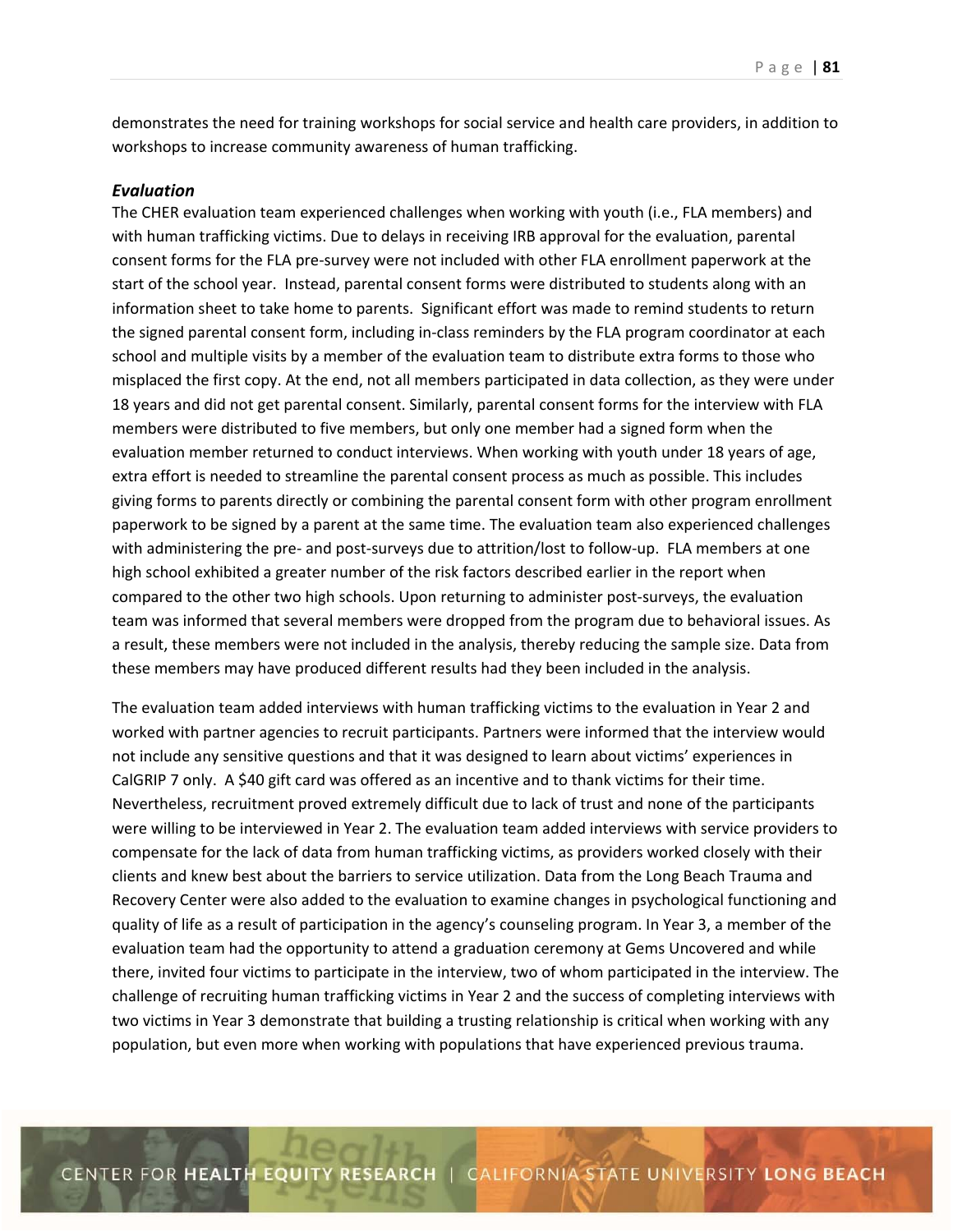# SUMMARY

CalGRIP 7 aimed to reduce gang involvement among at‐risk female youth and to address human trafficking in Long Beach through a wraparound approach that included evidence‐based programs and strategies organized into four prongs: 1) Citywide prevention, 2) Focused Prevention, 3) Intervention, and 4) Suppression. The evaluation of CalGRIP 7 included the data collection activities that examined the outcomes of the activities in each of the four prongs and data were triangulated to examine the success of the CalGRIP project overall. The evaluation also generated process data from interviews with partner agencies in Years 1 and 2, which were used to improve the project over time to ensure positive outcomes.

Results from the evaluation revealed city‐wide prevention activities were successful in increasing awareness of human trafficking. As noted previously, on average, over 90% of **symposium** attendees indicated that their understanding of human trafficking increased as a result of the event, and over 97% of **workshop** attendees indicated the same. Other city‐wide prevention activities included working with the YMCA and local high school students on the development and dissemination of educational material, and placing human trafficking messaging on the interior and exterior of city buses. These activities further increased awareness of human trafficking in the community. However, budgetary constraints prohibited the evaluation of the effectiveness of these additional activities.

The Female Leadership Academy was a focused prevention activity that was included in Year 1 of CalGRIP 7 only. Findings from both the pre‐ and post‐survey, and interview with a FLA member point to the positive effects of the program on several key outcomes. Pre- and post-survey data from FLA members revealed an increase in social support and leadership ability. Members also reported a decrease in the association with peers who engage in negative behavior. While only one FLA member participated in the interview, findings revealed that participation in the academy led to improvements in academic performance and positive peer relationships. A mentorship component (e.g., "big sister/little sister") provided support that was lacking at home. Team-building activities enabled the interviewee to develop stronger leadership skills and field trips and volunteer work exposed her to new experiences. She gained self‐confidence through the program and shared that she feels more comfortable speaking with adults.

Analysis of data from the Long Beach Trauma and Recovery Center (LBTRC) found that the 12‐session counseling program resulted in a decrease in negative feelings associated with previous trauma and improved psychological functioning, concentration, and sleep quality. Quality of life also improved at 12‐ month follow-up. However, while data from the baseline and follow-up surveys showed positive improvements, not all participants in the Court Diversion Program benefited from the program, as only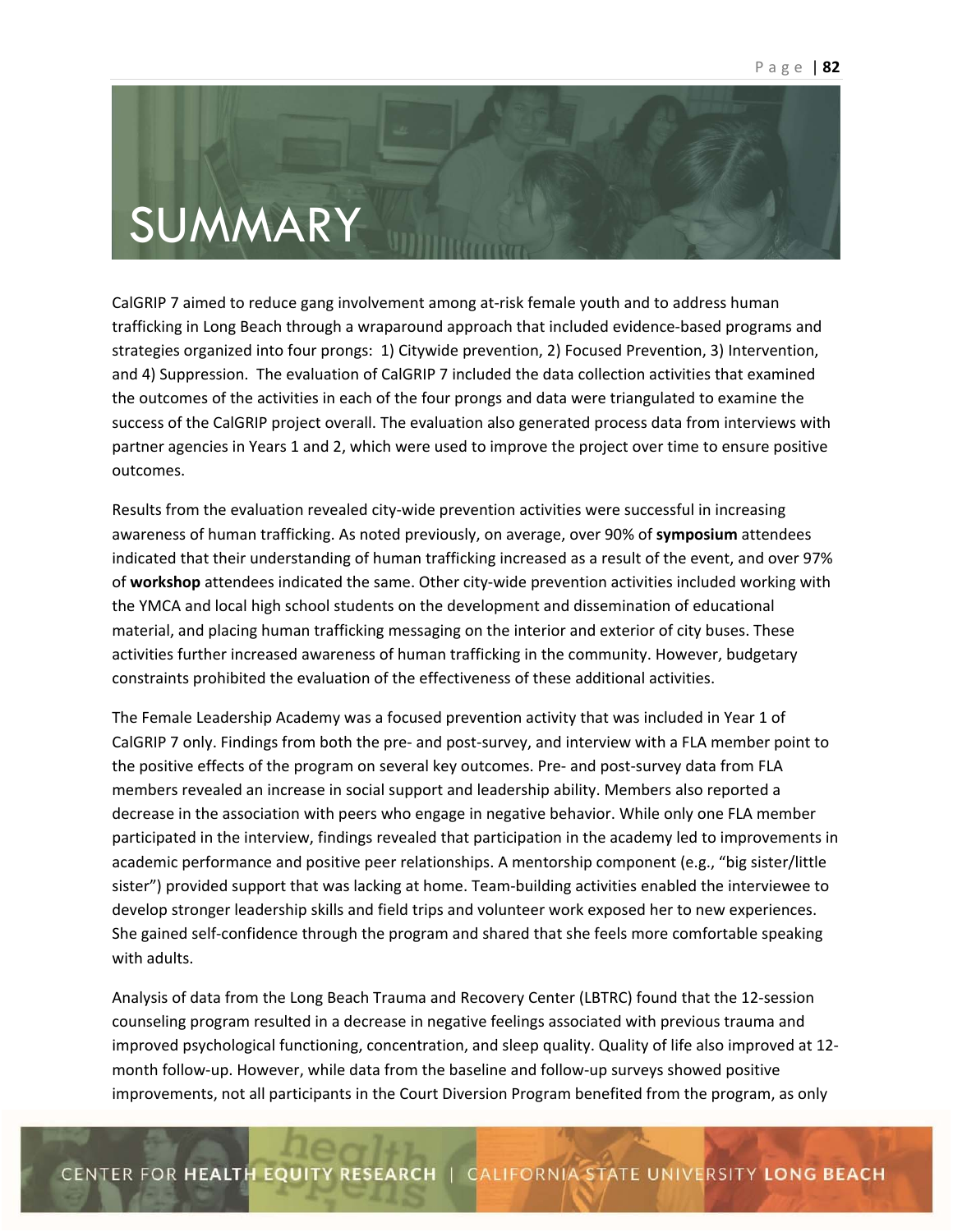12 of 29 participants completed the program. Findings from interviews with human trafficking victims revealed lack of transportation and housing as the biggest barrier to service utilization, while service providers shared their frustrations with keeping participants engaged in their respective programs. Partners made changes to their program to increase participant engagement, but evaluation findings demonstrate that more effort was needed to reduce barriers and increase participant engagement. This may include changes to program structure, such as replacing some in‐person meetings with video conferences or combining counseling sessions to minimize the number of visits to the agency.

The CalGRIP 7 project was comprised of four prongs, each of which offered services and activities for different population groups (e.g., Symposiums and workshops for the community, Female Leadership Academy for at‐risk female high school students and the Court Diversion Program for human trafficking victims). Therefore, it was not possible to assess the success of the project in its entirety (i.e., participants did not take part in all project services and activities, but only those that applied to them). However, individual evaluation activities found that each CalGRIP 7 prong was successful in affecting positive change for participants in that prong, which demonstrates the project's success overall.